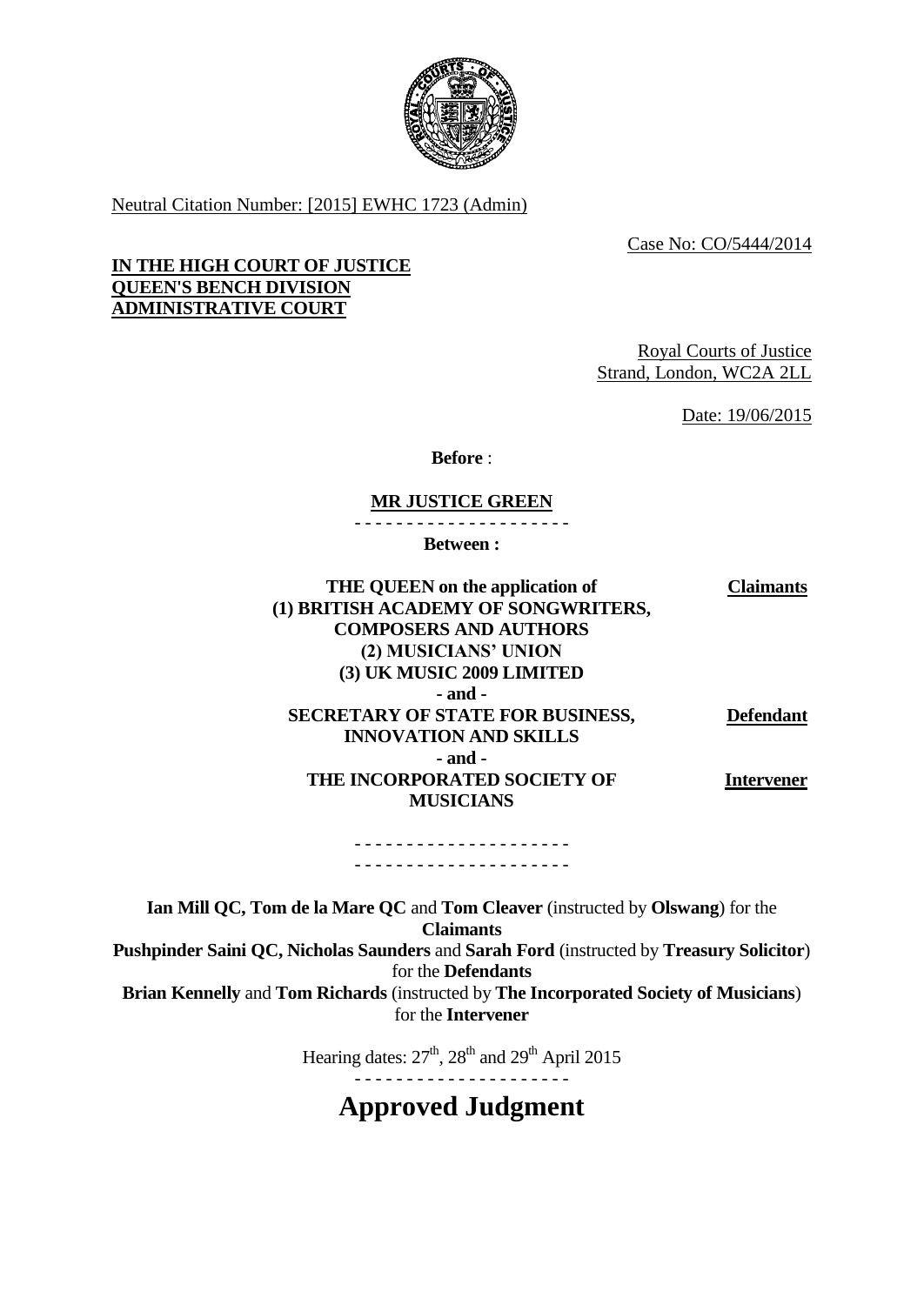# **INDEX**

|    |            | A. Introduction, issues and conclusions                          | $1 - 23$  |
|----|------------|------------------------------------------------------------------|-----------|
|    | (i)        | Introduction                                                     | $1 - 17$  |
|    | (ii)       | The issues                                                       | 18        |
|    |            | • Issue I: The relevant legal principles                         |           |
|    |            | • Issue II: The meaning of "harm"                                |           |
|    |            | • Issue III: The alleged irrationality and/or inapplicability of |           |
|    |            | the pricing-in principle                                         |           |
|    |            | • Issue IV: The submission that the decision was flawed because  |           |
|    |            | the evidence relied upon to justify the decision was             |           |
|    |            | inadequate/manifestly inadequate                                 |           |
|    |            | • Issue V: Whether the Secretary of State predetermined the      |           |
|    |            | outcome of the Consultation?                                     |           |
|    |            | • Issue VI: Does the introduction of Section 28B constitute      |           |
|    |            | unlawful State aid within the meaning of Article 107 TFEU        |           |
|    |            | which was not notified to the Commission under Article 108(3)    |           |
|    |            | TFEU and so is unlawful?                                         |           |
|    | (iii)      | Conclusions                                                      | $19 - 20$ |
|    | (iv)       | Consequences                                                     | 21-23     |
|    | B. Parties |                                                                  | 24-28     |
|    |            | C. Legislative framework                                         | 29-46     |
|    | (i)        | Directive 2001/29                                                | 29-41     |
|    | (ii)       | Section 28B Copyright Designs & Patents Act 1988                 | 42-46     |
| D. |            | The process of implementation in the United Kingdom              | 47-112    |
|    | (i)        | Introduction                                                     | 47-48     |
|    | (ii)       | The Hargreaves Report (May 2011)                                 | 49-54     |
|    | (iii)      | The evidence relied upon in the Hargreaves Report                | $55-63$   |
|    | (iv)       | The Government response to the Hargreaves Report: August 2011    | 64-65     |
|    | (v)        | The Consultation on Copyright: December 2011                     | 66-74     |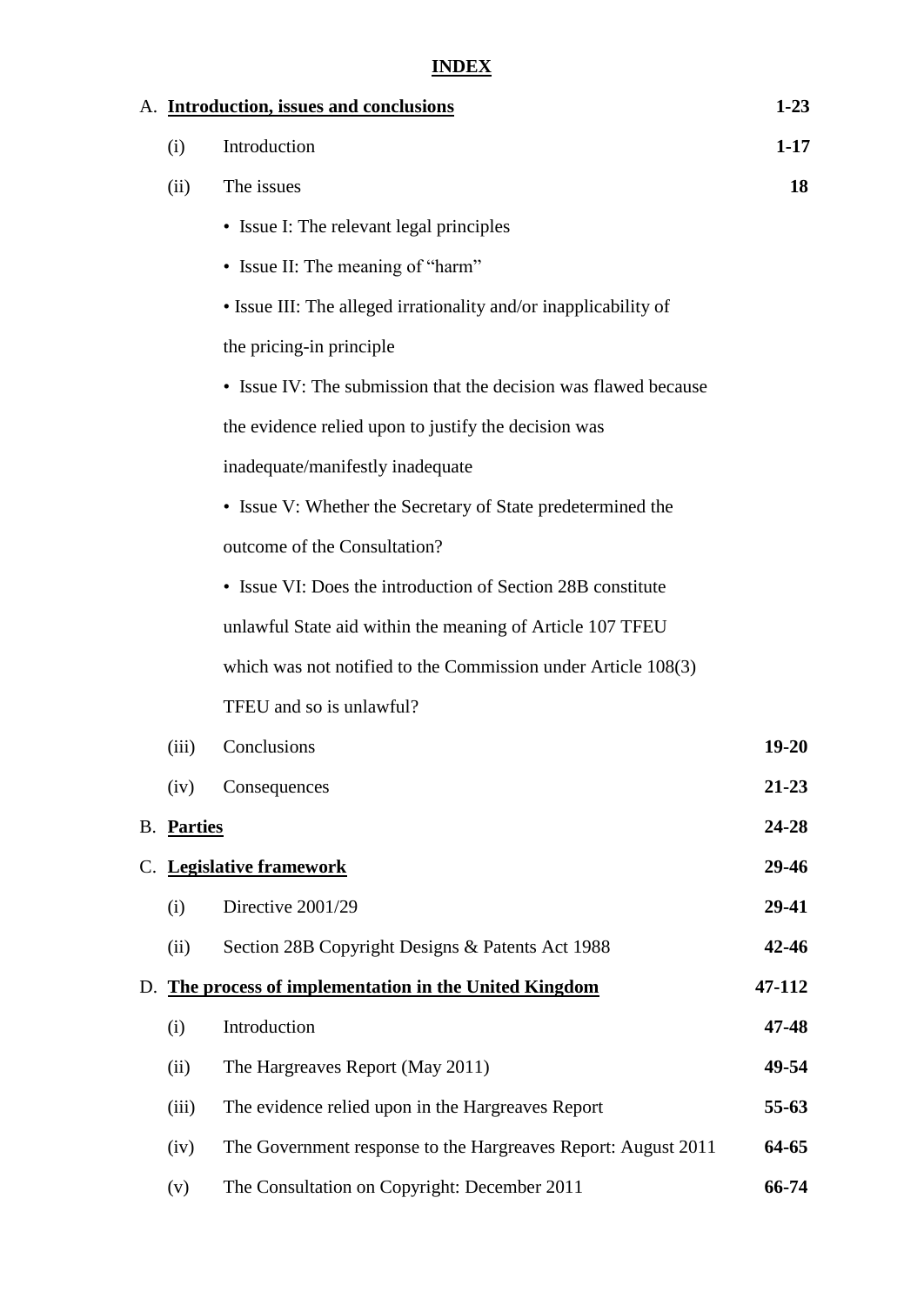|    | (vi)   | The first Impact Assessment: 1 <sup>st</sup> November 2011   | 75-78   |
|----|--------|--------------------------------------------------------------|---------|
|    | (vii)  | Responses received to the Consultation                       | 79-80   |
|    | (viii) | BIS Select Committee Report: June 2012                       | 81      |
|    | (ix)   | The Government's response to the Consultation: December 2012 | 82-84   |
|    | (x)    | The Impact Assessment: 13 <sup>th</sup> December 2012        | 85-87   |
|    | (xi)   | The Technical Review: June 2013                              | 88      |
|    | (xii)  | The Government's reasons for introducing Section 28B -       |         |
|    |        | the Updated Impact Assessment: 23 <sup>rd</sup> March 2014   | 89-109  |
|    |        | (a) The decision to adopt Option 1                           | 90-91   |
|    |        | (b) The submissions of the Defendant about the approach      |         |
|    |        | to evidence collection                                       | 92-94   |
|    |        | (c) The Defendant's articulation of the pricing-in theory    | 95-96   |
|    |        | (d) The finding made: "minimal or zero" lost sales           | 97-99   |
|    |        | (e) The key reasoning for the decision                       | 100-104 |
|    |        | (f) The Defendant's interpretation of the conclusions in the |         |
|    |        | IPO Research Report: Annex A                                 | 105-109 |
|    | (xiii) | Motion Picture Association of America LECA Report:           |         |
|    |        | $12th$ February 2014                                         | 110     |
|    | (xiv)  | The Compass Lexecon / FTI summary report: April 2014         | 111-112 |
| E. |        | The independent economic analysis commissioned by the        |         |
|    |        | <b>Government: The "IPO Research Report"</b>                 | 113-125 |
|    | (i)    | Terms of reference                                           | 114     |
|    | (ii)   | The control: Software                                        | 115-117 |
|    | (iii)  | Music                                                        | 118-121 |
|    | (iv)   | Films                                                        | 122-124 |
|    | (v)    | <b>Books</b>                                                 | 125     |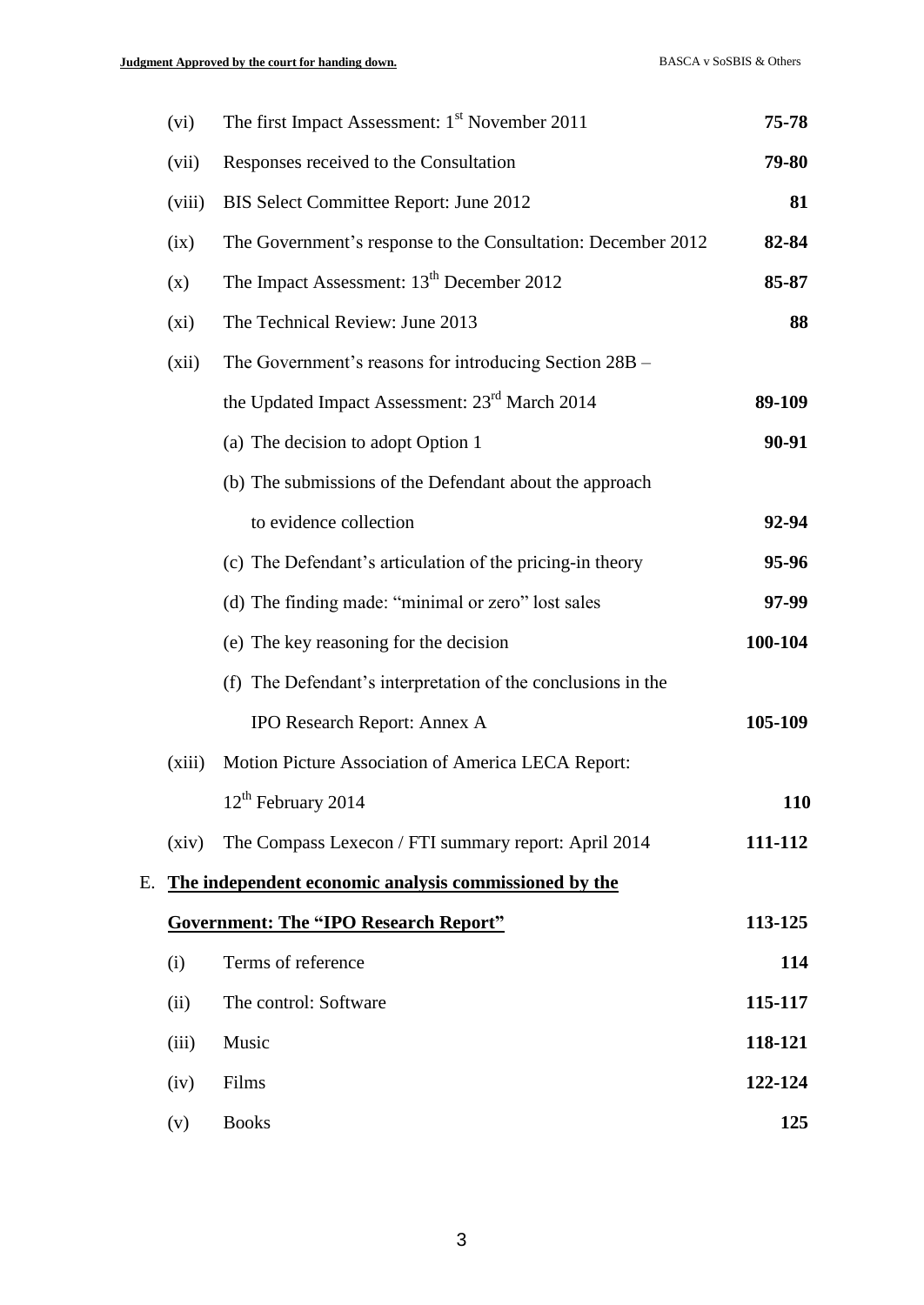| F. |       | <b>Issue I: The relevant legal principles</b>                        | 126-168 |
|----|-------|----------------------------------------------------------------------|---------|
|    | (i)   | The nature of the review to be conducted                             | $127 -$ |
|    |       | (a) The rival contentions                                            | 127     |
|    |       | (b) The Claimants' submissions                                       | 128-134 |
|    |       | (c) Conclusion on margin of appreciation and intensity of            |         |
|    |       | judicial review                                                      | 135-148 |
|    | (ii)  | The direct effect of Article $5(2)(b)$                               | 149-163 |
|    | (iii) | The principles of law governing consultations and the                |         |
|    |       | appraisal of evidence                                                | 164-168 |
|    |       | G. Issue II: The meaning of "harm"                                   | 169-207 |
|    | (i)   | The issue                                                            | 169     |
|    | (ii)  | The difference between the parties                                   | 170-173 |
|    | (iii) | The Secretary of State's concession                                  | 174-175 |
|    | (iv)  | The Claimants' initial submission: The alleged distinction           |         |
|    |       | between the incrementalist approach and the legitimisation           |         |
|    |       | approach                                                             | 176-180 |
|    | (v)   | Is it compulsory in $all$ cases under Article $5(2)(b)$ to introduce |         |
|    |       | a compensation scheme?                                               | 181-186 |
|    | (vi)  | The meaning of "harm": Conclusions                                   | 187-202 |
|    |       | (a) "harm" is not defined by reference to national law               |         |
|    |       | remedies                                                             | 188-190 |
|    |       | (b) The "lost sales" test is consistent with the broader             |         |
|    |       | policy reflected in the Directive                                    | 191-192 |
|    |       | (c) "harm" is a hybrid of civil and common law                       | 193     |
|    |       | (d) The choice of a test of "harm" falls within the                  |         |
|    |       | discretion accorded to Member States                                 | 194-198 |
|    |       | (e) The implications of Recital 35                                   | 199     |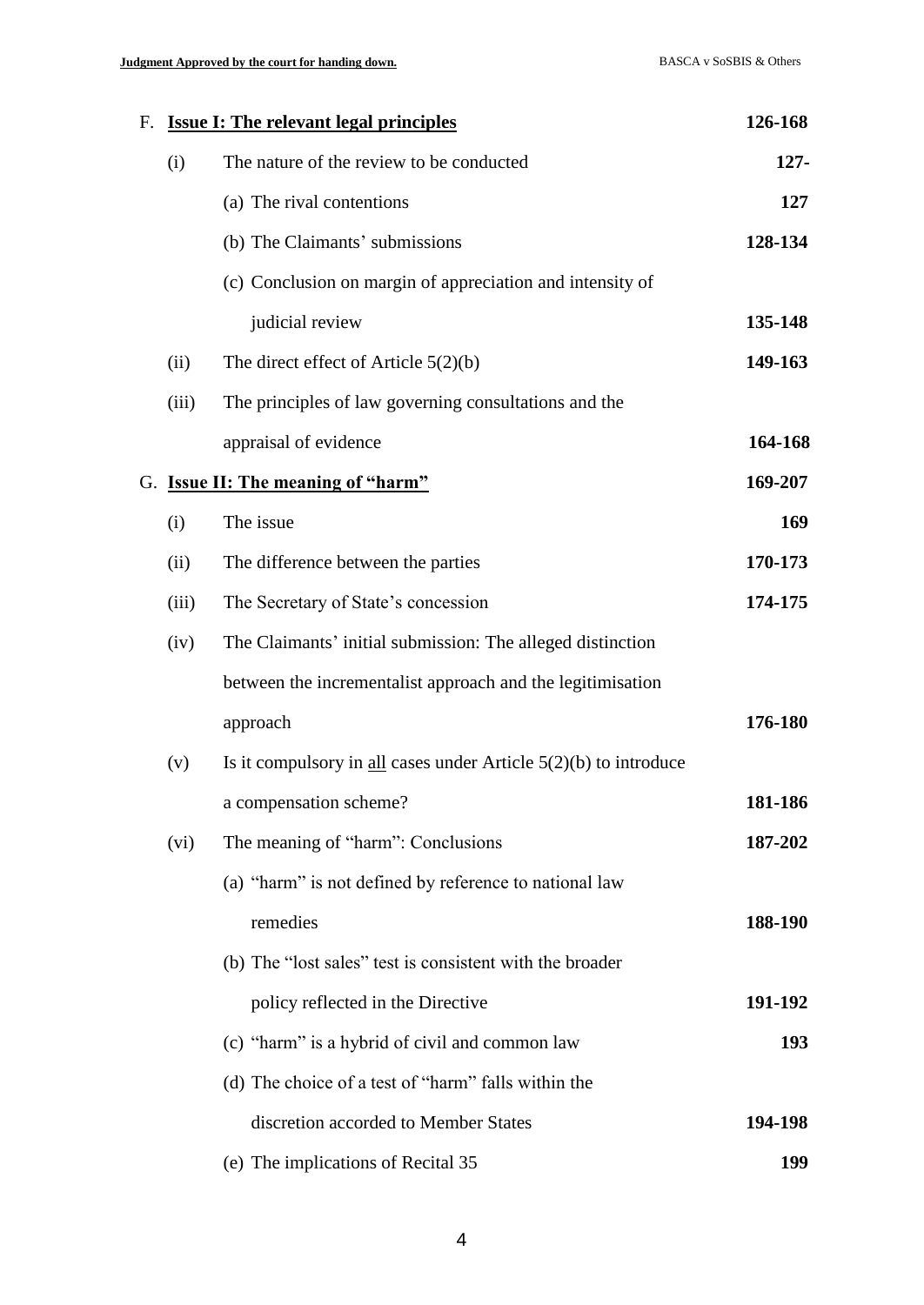|    |        | (f) The specific subject matter of copyright                                                                  | 200     |
|----|--------|---------------------------------------------------------------------------------------------------------------|---------|
|    |        | (g) Guidance from literature                                                                                  | 201-202 |
|    | (vii)  | Conflicting literature                                                                                        | 203-204 |
|    | (viii) | Conclusion                                                                                                    | 205-207 |
| Н. |        | <b>Issue III: The alleged irrationality and/or inapplicability</b><br>of the pricing-in principle             | 208-231 |
|    | (i)    | The issue and the evidence relied upon by the Claimants                                                       | 208-214 |
|    | (ii)   | How the margin of appreciation applies                                                                        | 215-220 |
|    | (iii)  | Conclusion                                                                                                    | $221 -$ |
|    |        | (a) The extent to which the pricing-in theory is adopted                                                      |         |
|    |        | by other economists                                                                                           | 222     |
|    |        | (b) Doubts as to the inherent force of the Claimants' criticism                                               | 223-227 |
|    |        | (c) The extent to which the procedure adopted by the                                                          |         |
|    |        | Secretary of State was appropriate and gave                                                                   |         |
|    |        | consultees a chance to comment upon his preferred                                                             |         |
|    |        | economic theory                                                                                               | 228     |
|    |        | (d) The extent to which the Court is able to form a                                                           |         |
|    |        | judgment on the issue based upon the evidence                                                                 |         |
|    |        | placed before it                                                                                              | 229-231 |
| I. |        | <b>Issue IV: The submission that the decision was flawed</b>                                                  |         |
|    |        | because the evidence relied upon to justify the conclusion<br>about harm was inadequate/manifestly inadequate | 232-273 |
|    | (i)    | The issue                                                                                                     | 232-233 |
|    | (ii)   | The approach to be applied by the Court to the evidence                                                       |         |
|    |        | supporting the reasons                                                                                        | 234-244 |
|    | (iii)  | The inadequacy of the Defendant's reasoning                                                                   | $245 -$ |
|    |        | (a) The Secretary of State's starting point                                                                   | 246-247 |
|    |        | (b) The distinction between reasonable inferences and speculation                                             | 248-249 |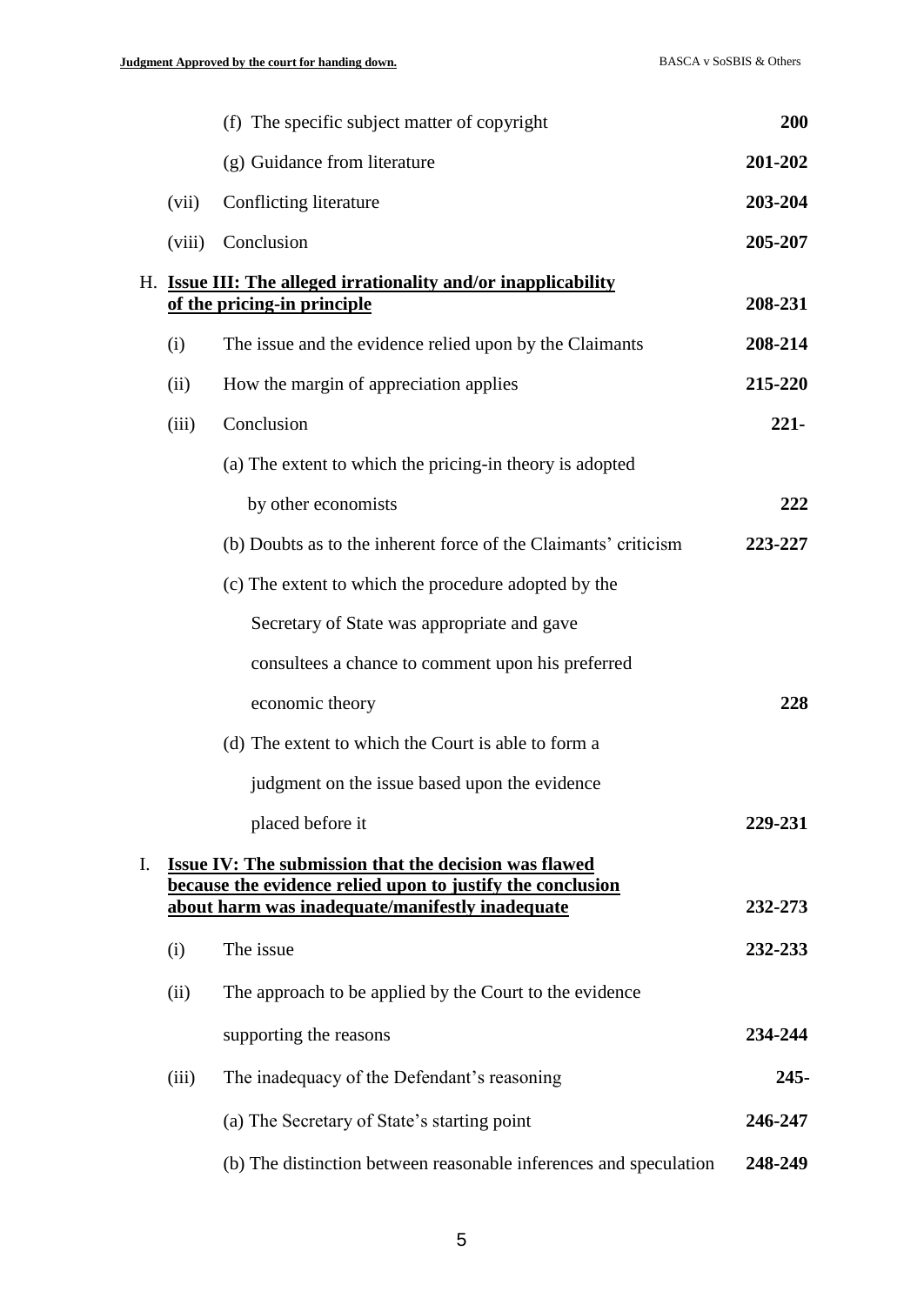| (c) The inadequacy of the actual evidence relied upon                                                  | 250-268 |
|--------------------------------------------------------------------------------------------------------|---------|
| Conclusion<br>(iv)                                                                                     | 269-273 |
| <b>Issue V: Whether the Secretary of State predetermined</b><br>J.<br>the outcome of the Consultation? | 274-281 |
| K. Issue VI: Does the introduction of Section 28B constitute<br>unlawful state aid?                    | 282-319 |
| (i) The issue and the approach to be adopted                                                           | 282-284 |
| (ii) The constituent elements of State aid                                                             | 285-288 |
| (iii) The Intervener's case on aid through State resources                                             | 289-294 |
| (iv) Defendant's submissions                                                                           | 295-298 |
| (v) The assumptions made in arriving at a conclusion                                                   | 299-301 |
| (vi)Conclusions                                                                                        | 302-316 |
| L. Conclusion: Next steps                                                                              | 317-319 |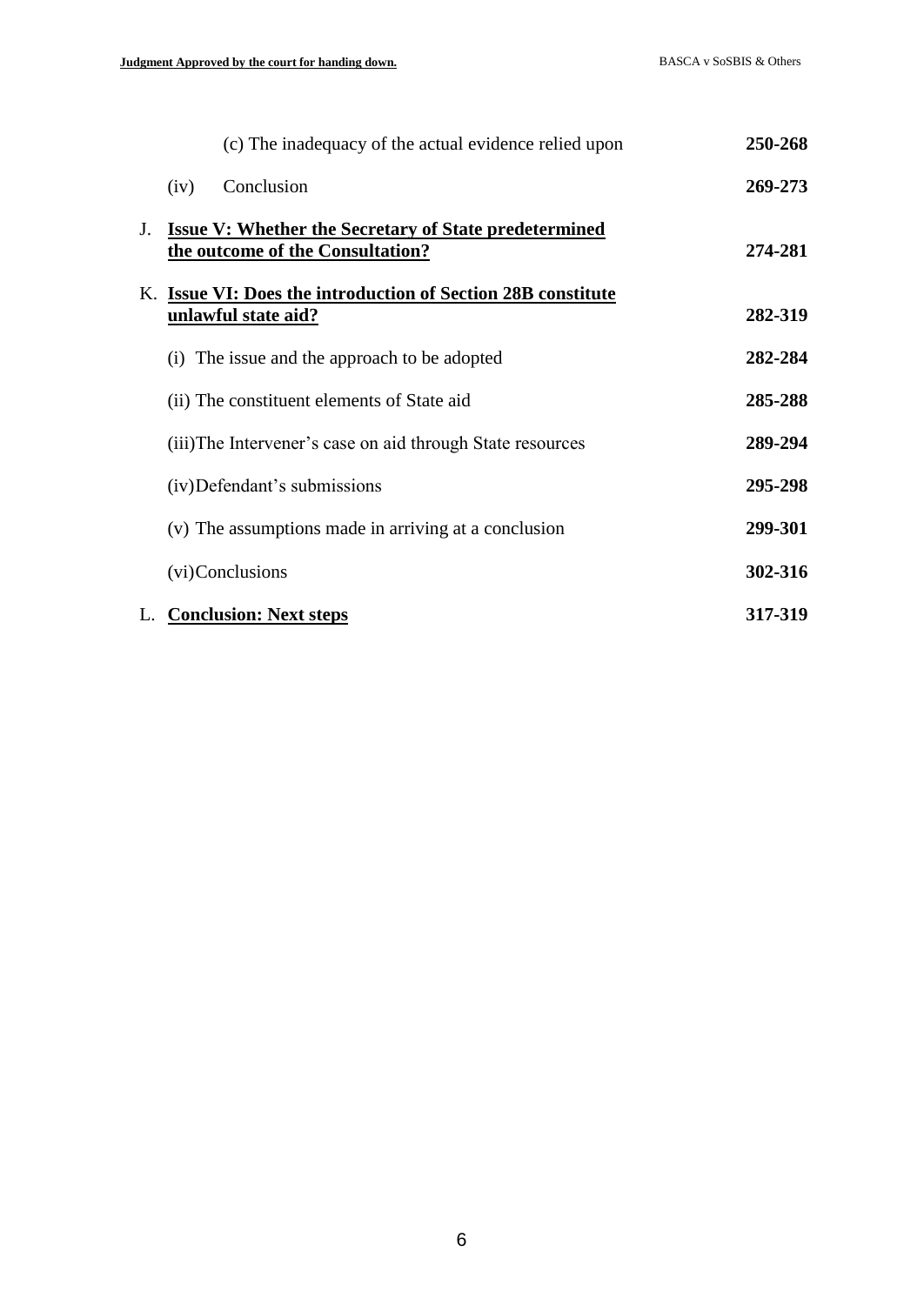#### **Mr Justice Green :**

#### **A. Introduction, issues and conclusions**

#### *(i) Introduction*

- 1. This application for judicial review concerns the decision of the Secretary of State for Business, Innovation and Skills (the "Defendant" or the "Secretary of State") to introduce a new section ("Section 28B") into the Copyright, Designs and Patents Act 1988 ("CDPA 1988") which has the effect of creating an exception to copyright based upon personal private use. Henceforward, any person who legitimately acquires content (music, film, books) can copy that work for his or her own private use without infringing copyright. It can be copied onto other formats or stored in the cloud provided it is for private, non-commercial use. It can now be reproduced without even the theoretical risk of that person being pursued as an infringer of copyright. That purchaser cannot, however, under the exception, copy that content and give it to a family member, friend or colleague and cannot copy it for any commercial use.
- 2. This arises because the Government decided to exercise a discretion that it possessed under Directive 2001/29 of the European Parliament and the Council of  $22<sup>nd</sup>$  May 2001 on the harmonisation of certain aspects of copyright and related rights in the information society ("the Directive") which permitted Member States to create exceptions to copyright in certain defined cases. One such case – set out in Article 5(2)(b) - was where a purchaser of content wished to copy it for private use.
- 3. The power under the Directive allowed Member States to introduce exceptions of variable scope; for instance in principle it would allow Member States to create an exception to copyright covering a purchaser of (say) a digital download who copied it to a friend or a family member, though, again, provided this was not for commercial use.
- 4. In the United Kingdom the Secretary of State decided to implement the Directive by introducing a narrow exception from copyright only for those purchasers of the content who wished to copy for their own private use. The Government decided against any broader exception which would, for example, have permitted copying by family, friends or others within a social circle.
- 5. A condition that was attached to the right of Member States to exercise the discretion under the Directive was that if the now permitted use caused more than *de minimis* harm to the copyright owner then compensation had to be payable.
- 6. A report prepared for the European Commission in May 2014 by the economic consultants CRA, "Assessing the economic impact of adopting certain limitations and exceptions to copyright and related rights in the EU – analysis of specific policy options" ("the CRA Report"), pointed out that different solutions had been adopted in different Member States. As of the date of that report (which was a few months before the coming into effect of the new section 28B in the UK) the authors pointed out that no exceptions for private copying existed in the UK and Ireland; and that in Malta, Cyprus and Luxembourg private copying was treated as *de minimis*. In those Member States where an exception for private copying had been introduced the exception generally stretched beyond personal private copying and covered, for instance,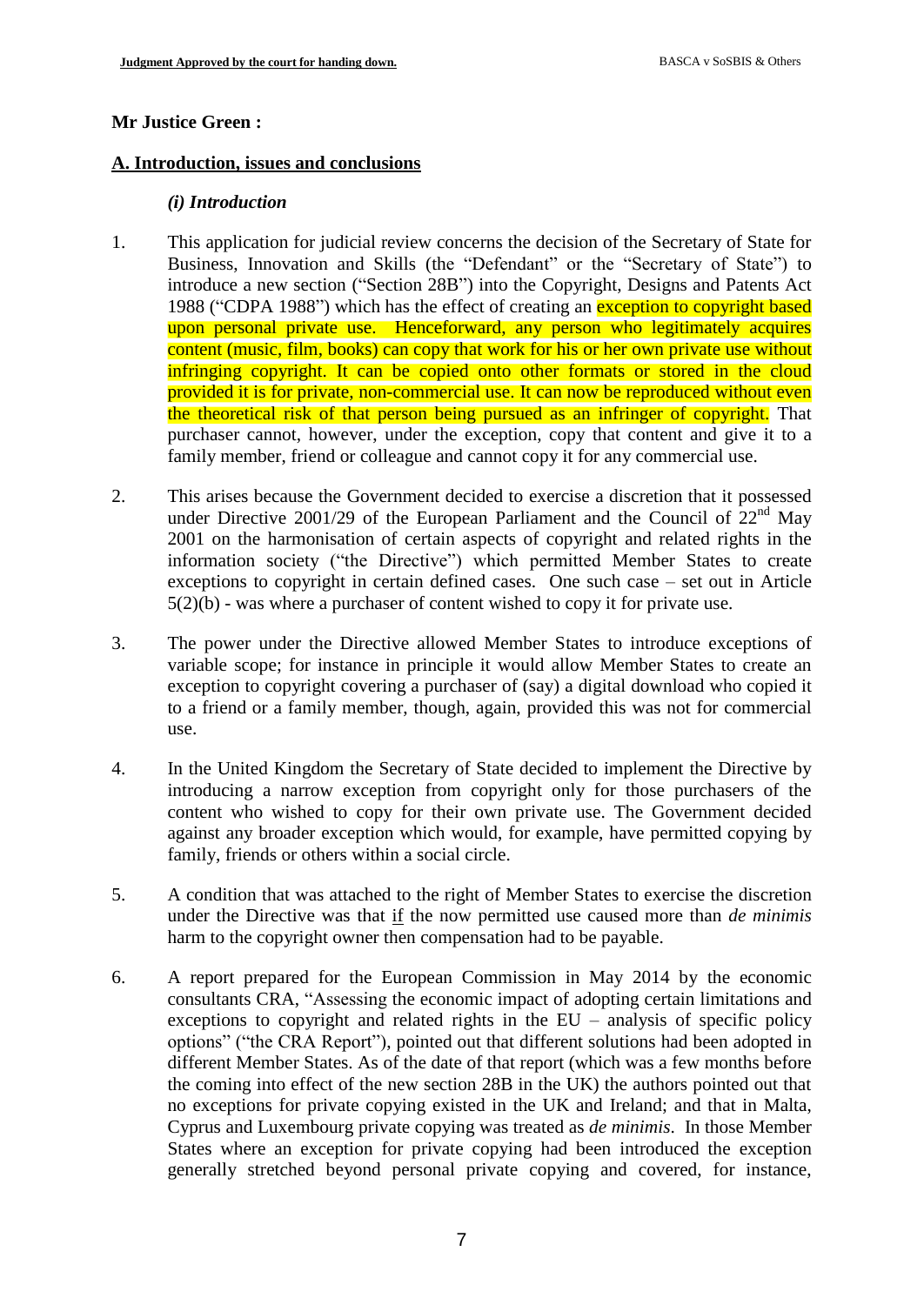copying to family and friends and by way of gifts, i.e. a wider variety of noncommercial copying. The CRA Report recorded that 21 out of the 28 EU Member States had chosen to introduce private copying exceptions coupled to schemes for compensation funded through levies (ibid, page 87, fn136). In such States government backed or imposed levy schemes had in the main been introduced by way of the imposition of a levy charged on consumers of blank media (CDs, DVDs, Blu-Ray discs etc) and equipment (MP3 players, printers, PCs, etc). The levies were structured differently but in the main, followed two principal routes. First, the imposition of a charge based upon a percentage of the manufacturing or import price implying that the harm sustained by rightholders was a function of the price of the media or device. Secondly, a charge which increased with the memory capacity of the products upon the assumption that the greater the memory or storage capacity the greater the potential for private copying. Revenues collected were then distributed to rightholders via collecting societies albeit that the manner of re-distribution varied greatly.

- 7. In the UK pressure to introduce a personal use exception started to increase. In 2010 the Government launched a review (under the auspices of Professor Ian Hargreaves) into intellectual property generally; one recommendation of the resultant report was the introduction of a relatively broad based exception for private own use copying. However, there was also a strong view expressed that levy systems were bureaucratic and not necessarily conducive to efficiency or even innovation. This was of course a controversial view and one that (as many commentators recognised) tended to split along predictable and partisan lines with content creators disagreeing and content acquirers and copying device sellers agreeing.
- 8. The Secretary of State decided upon a wide ranging consultation. This process is criticised in these proceedings by the Claimants. Nonetheless, it set out to evaluate a series of options for the introduction of a limited exception to copyright based upon personal use.
- 9. It is right to record that the Government had a strong predisposition which it set out clearly in the consultation document. It was that levy schemes were generally a bad thing. Consumers did not wish to pay a levy which was akin to a tax on an activity which they strongly believed was legal or ought to be legal; and, therefore, any new exception to copyright should not be accompanied by a levy or compensation scheme.
- 10. However, given the framework for analysis under the Directive, which conditioned any exception to copyright for personal use which caused harm to rightholders upon payment of compensation, the Government's room for manoeuvre was significantly constrained. The Government therefore placed its cards upon the table and stated that, to avoid having to introduce a compensation scheme, it intended *only* to create an exception which either caused no (zero) harm to rightholders or *de minimis* harm and this meant that the exception would be strictly limited to private own, noncommercial, use by legitimate *bona fide* purchasers of content. In this way the Government sought to reconcile its desire to introduce a personal use exception with its parallel desire to avoid having to introduce a burdensome compensation scheme.
- 11. This issue in law thus became crystallised: Would the introduction of a limited private use exception cause no more than minimal or zero harm? The Government's provisional view was that if a strictly limited exception of this kind was introduced then there would in fact be zero or *de minimis* harm. This conclusion was however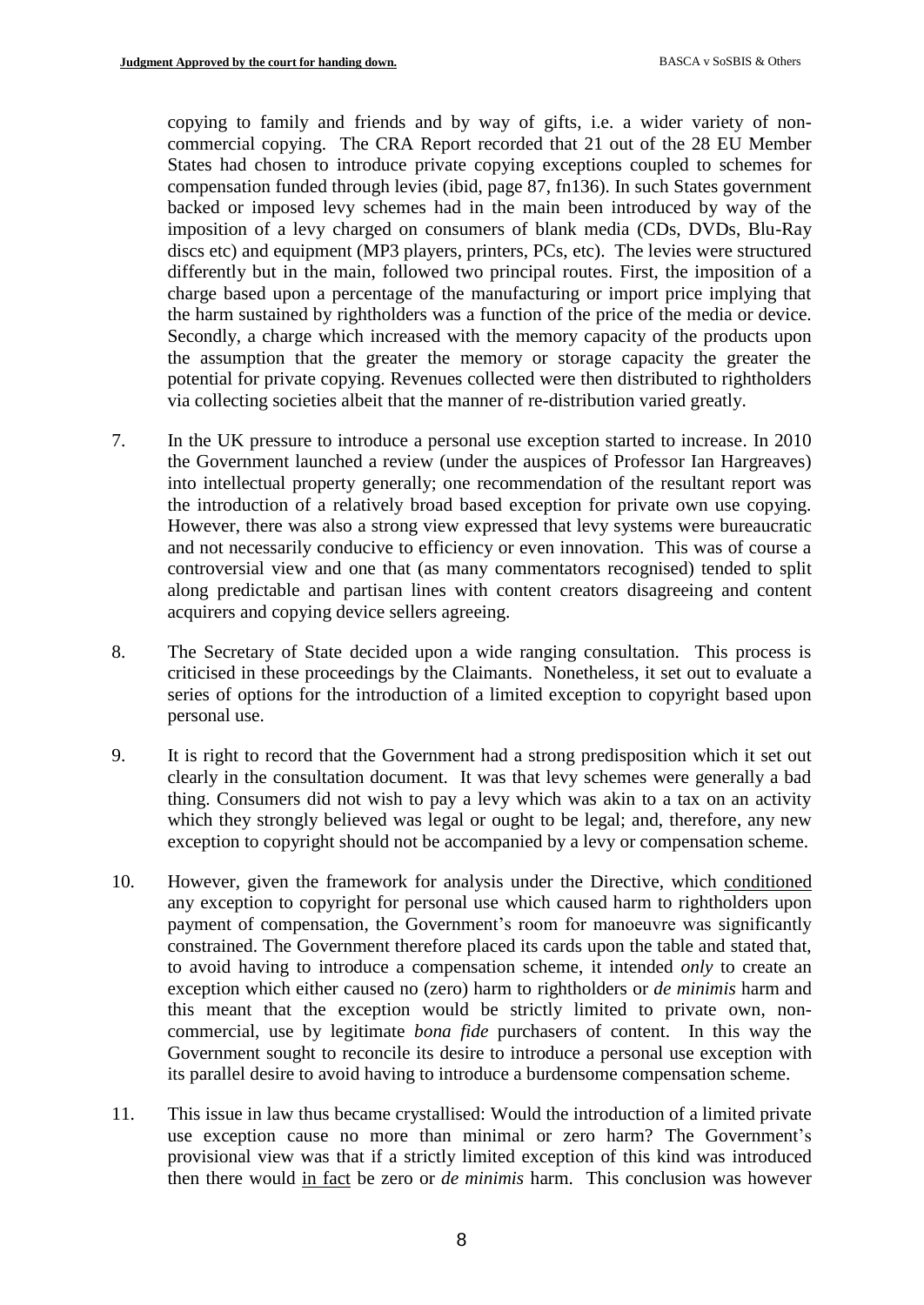based upon two economic premises which are at the heart of a number of the Grounds of challenge advanced in this litigation.

- 12. The first premise was that the only relevant "harm" that would, in principle, need to be compensated for was the risk to rightholders of lost, duplicate sales i.e. the only harm for which compensation would be due were the sales that were lost as a consequence of legitimising what were hitherto unlawful acts. As to this the Secretary of State concluded that whilst consumers considered that they should be entitled to copy content they had acquired they were not, to any material degree, prepared to go out and purchase duplicate copies in order to be able to achieve multiple use. In other words there was no automatic correlation between the desire to copy and lost sales; if the former was constrained the latter would not necessarily occur. And as such if a limited exception to copyright was introduced this would not impact upon duplicate sales.
- 13. The second premise was that either fully, or very substantially, sellers of content had already priced-in to the initial sale price the fact that consumers treated content that they purchased as fair game when it came to copying for personal use; in other words when a purchaser acquired content the seller had already factored into the price an assumption that the consumer would in fact copy that work even if it was, in law, unlawful so to do. This has become known as the "pricing-in" principle.
- 14. The Government did not simply assume that these economic theses were correct; they put them out to consultation and asked for economic and other evidence proving or disproving them. The Defendant instructed the Intellectual Property Office ("IPO") (an Executive Agency within the Defendant) to conduct a series of detailed impact assessments. The Defendant accepted that, ultimately, the question whether any material "harm" of the type referred to would flow from the introduction of the new exception to copyright would turn upon "*empirical evidence*". The IPO instructed external consultants to conduct empirical analysis into the extent to which post-sale copying was already factored into initial pricing. Research was conducted in the music, film and book sectors with a control conducted in the software sector (it being a control because software is outside the scope of the Directive).
- 15. At the end of the process, and based upon reasoning set out in an "Updated Impact Assessment" of March 2014, the decision was taken by the Secretary of State to introduce a new exception for limited private use, but without a concomitant compensation scheme. The explicit justification was that the value of the copying that would occur under the new exception had been and would in the future be built into the initial price. As such there was no "harm" to rightholders for which a compensation scheme would be required.
- 16. In this judicial review the Claimants challenge the assumptions adopted by the Defendant as both legally and factually incorrect and flawed, and they also challenge the inferences and conclusions drawn from the evidence actually collected. They also attack the procedure adopted in the consultation submitting that the Secretary of State was so determined to introduce the copyright exception without any compensation scheme that he predetermined the consultation and closed his mind to the evidence and generally acted unfairly in that consultative process. Finally, the Intervener submits that the economic effect of the introduction of section 28B (which is to confer a quantifiable advantage upon the "tech-industry", and in particular cloud service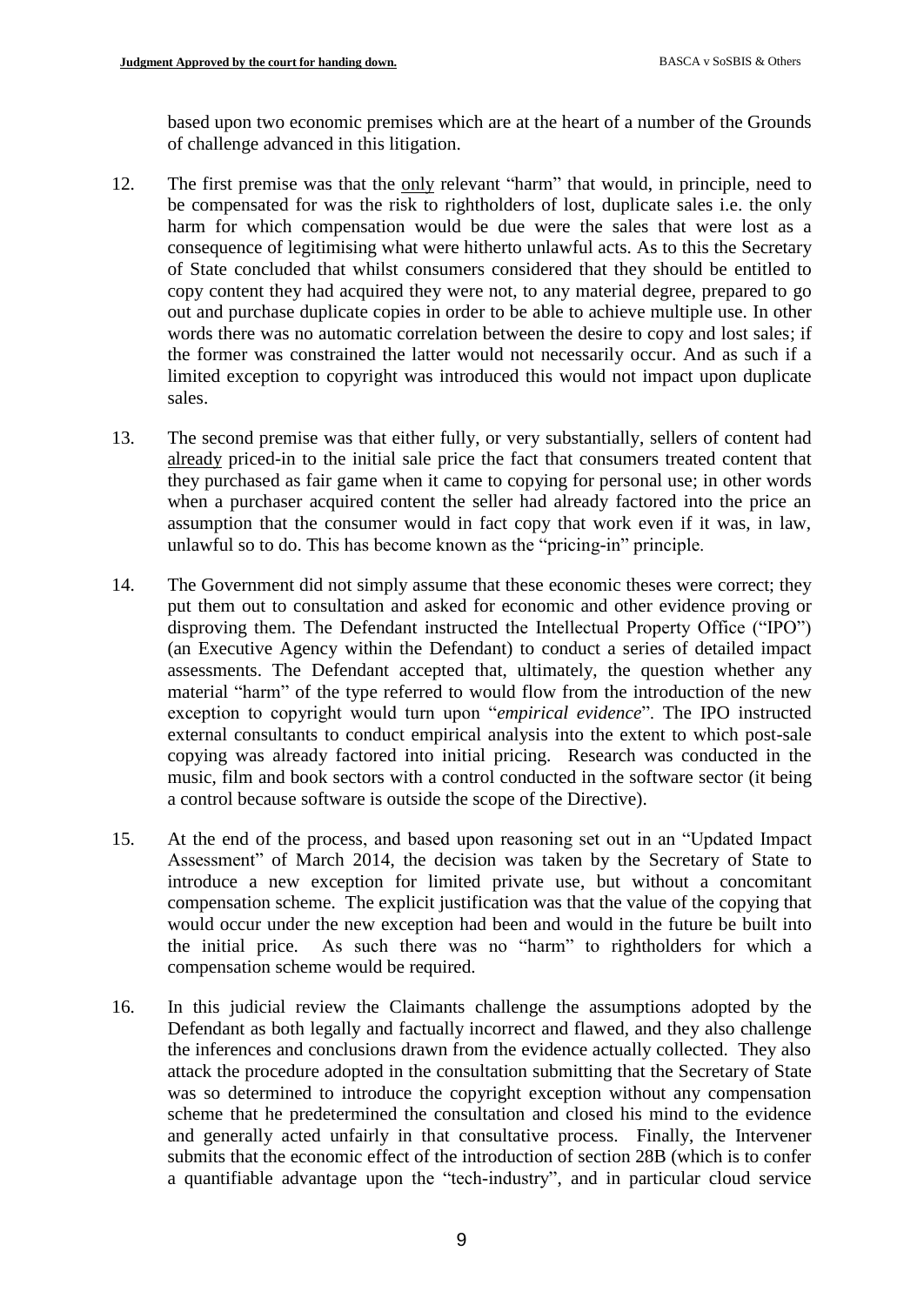providers) is contrary to Articles 107 and 108(3) TFEU which prohibit certain types of State aid which have not been notified to the EU Commission. I have grouped the various arguments together under 6 Issues which I set out at paragraph [18] below.

17. A precursor to all of these disputed issues arises from the Claimants' submissions that I must adopt either a merits (right/wrong) review or an intense judicial review to decide whether the Secretary of State acted lawfully. The Secretary of State submits, to the contrary, that this is a traditional judicial review and he enjoys the widest possible margin of appreciation and that the Court simply has no jurisdictional competence to adjudicate upon many of the issues arising. This disagreement raises some important points of principle about the approach that I should adopt to the issues, not least because they reflect different types of dispute: some are pure points of law; others are by their nature hard-edged questions of fact; and others have a far greater element of evaluative judgments attached to them. The issue is complicated further in that some are issues of EU law whilst others are matters of domestic law.

#### *(ii) The Issues*

- 18. The six issues that are between the parties are as follows:-
	- Issue I: The relevant legal principles: The margin of appreciation and the intensity of review; the direct effect of Article 5(2)(b); the law relating to consultations and the appraisal of evidence.

• Issue II: The meaning of "harm": This is relevant to the identification of that for which compensation is due under Article  $5(2)(b)$ . The Claimants submit that the Secretary of State misunderstood the concept and accordingly misapplied Article 5(2)(b).

• Issue III: The alleged irrationality and/or inapplicability of the pricing-in principle: The Claimants submit that the pricing-in economic principle is irrational, illogical and inapplicable. Pricing-in cannot properly exist in the absence of an ability to price discriminate which ability does not exist in the affected music, publishing and film sectors.

• Issue IV: The submission that the decision was flawed because the evidence relied upon to justify the conclusion about harm was inadequate/manifestly inadequate: This submission focuses upon the Secretary of State's conclusion that the exception would lead to minimal or zero harm when the evidence relied upon does not support that conclusion.

• Issue V: Whether the Secretary of State predetermined the outcome of the consultation: The Claimants contend that the Secretary of State was so firmly committed to introducing an exception without a compensation scheme that his "pre-disposition" in truth was a "predetermination" which, in law, was unlawful.

• Issue VI: Does the introduction of Section 28B constitute unlawful State aid within the meaning of Article 107 TFEU which was not notified to the Commission under Article 108(3) TFEU and so is unlawful: The impact assessments record that the new exception will confer a benefit worth about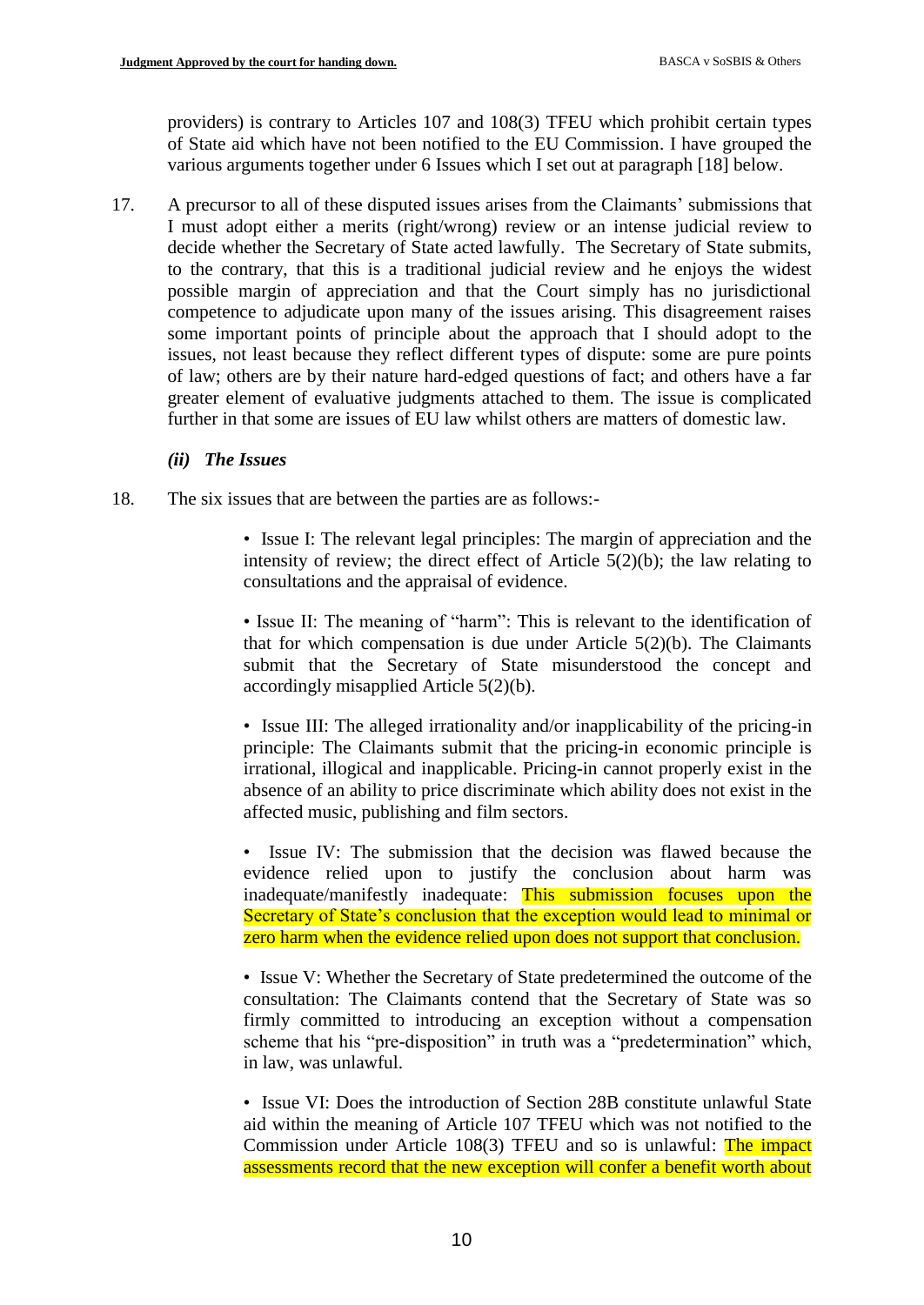£258 million over ten years on technology providers. It is submitted that this amounts to unnotified illegal aid granted "through State resources" contrary to Articles 107 and 108 TFEU.

#### *(iii) Conclusions*

- 19. In relation to the substantive issues (i.e. II-VI) I have decided Issues II, III, V, and VI in favour of the Secretary of State.
- 20. However, I have decided Issue IV in favour of the Claimants: see section I below at paragraphs  $[232] - [273]$ . This is because the conclusions and inferences which have been drawn from the evidence the Secretary of State has relied upon are simply not warranted or justified by that evidence. This is a conclusion I would arrive at on the basis of any test for judicial review; it is not as such dependent upon the review being intensive or merits based.

### *(iv) Consequences*

- 21. Issue IV is material to the legality of the decision of the Secretary of State to adopt section 28B. In my judgment it is sufficient therefore to result in the decision being rendered unlawful. However, this has potentially complex implications for section 28B. It does not necessarily result in that section being struck down. It is, in theory, possible for the Secretary of State to re-investigate the issue in order to address the evidential gap which now prevails. If he does this then one possible outcome would be that the gap that I have identified is plugged and the present decision becomes justified. Another outcome might be that following further investigation the gap in the evidence remains un-plugged in which case the Secretary of State could either repeal section 28B or introduce a compensation scheme. A third possibility is that the Secretary of State simply decides to introduce a compensation scheme without more.
- 22. A second issue arising is that although I have come to conclusions on the central legal issues arising there can be no doubt but that the questions of law are of wide significance both in this jurisdiction and in the EU and elsewhere. I therefore should consider the **possibility that questions should be referred to the Court of Justice** before making any final orders in this case.
- 23. The net effect of my conclusions is that in principle the claim for judicial review succeeds and that the next stage is for the parties to make submissions as to next steps.

### **B. Parties**

24. The First Claimant is the British Academy of Songwriters, Composers and Authors Limited ("BASCA"), which is a company limited by guarantee representing the interests of music writers of all genres, ranging from emerging talent to established composers. BASCA exists to support and protect the artistic, professional, commercial and copyright interests of music writers. As authors, its members may own copyrights themselves. They may also have assigned those rights in exchange for contractual rights which give them a continuing economic interest in the value of the copyrights.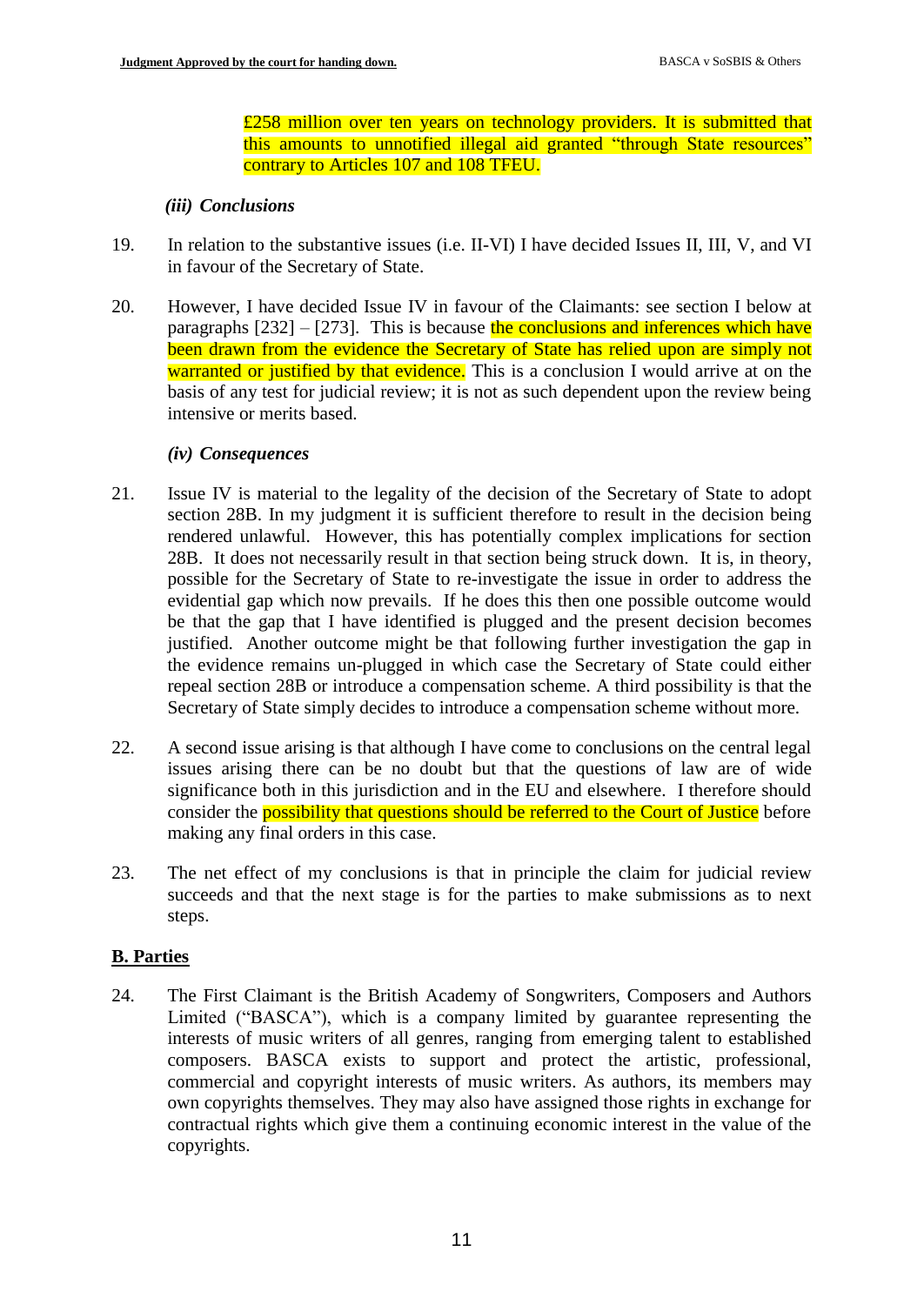- 25. The Second Claimant is the Musicians' Union ("MU"), which is an independent trade union. It represents over 30,000 musicians (mostly UK residents) ranging from major artists to self-employed and student musicians. MU assists its members with various issues including the provision of legal advice, understanding their rights and career advice. A large number of its members are either holders of performers' property rights, or benefit from an income stream resulting from having assigned rights in their performances, or hope to do so in the future. Many of its members are also songwriters.
- 26. The Third Claimant is UK Music 2009 Limited ("UK Music"), an umbrella group which represents the collective interests of the UK commercial music industry. It represents all parts of the music industry including songwriters, publishers, musicians, managers, record labels, producers, collecting societies and the live music industry. UK Music lobbies for the rights of its members and promotes their interests through campaigns and events.
- 27. The Intervener is the Incorporated Society of Musicians ("ISM"). This is a company limited by guarantee. It was established in 1882 as an association in the United Kingdom representing professional musicians. Its objects include "to promote and support the Art of Music" and "to promote and support the interests of persons working as professionals within the music profession". Its membership includes in excess of 6,600 individual musicians and 148 organisations who are corporate members of ISM. Its membership has traditionally been drawn from the classical side of the profession though in recent years its membership has expanded and now includes members from a wider range of genres including jazz, musical theatre and rock and pop.
- 28. The Defendant is the Secretary of State for Business, Innovation and Skills. He has responsibility for, *inter alia*, the reform of intellectual property. The Intellectual Property Office ("IPO") (an operating name of the Patent Office) is an Executive Agency of the Defendant and was responsible, in practical terms, for conducting the consultative exercise which led to the introduction of section 28B CDPA 1988.

### **C. Legislative provisions**

### *(i) Directive 2001/29*

- 29. The origin of the personal private use exception to copyright emanates from Article 5(2)(b) of the Directive. To put that provision into context it is necessary to set out certain other recitals and provisions of the Directive. The Directive was adopted in the context of the provisions of the Treaty providing for the establishment of an internal market and the institution of a system ensuring that competition in that internal market is not distorted. It is recognised that harmonisation of the laws of the Member States on copyright and related rights contributes to the achievement of such objectives.
- 30. The Directive purports to harmonise the legal protection of copyright in only specific defined categories of activity. Article 1(2) sets out the areas where the Directive does not apply. These include: the legal protection of computer programs; rental lending and analogous rights; rights applicable to broadcasting of programmes by satellite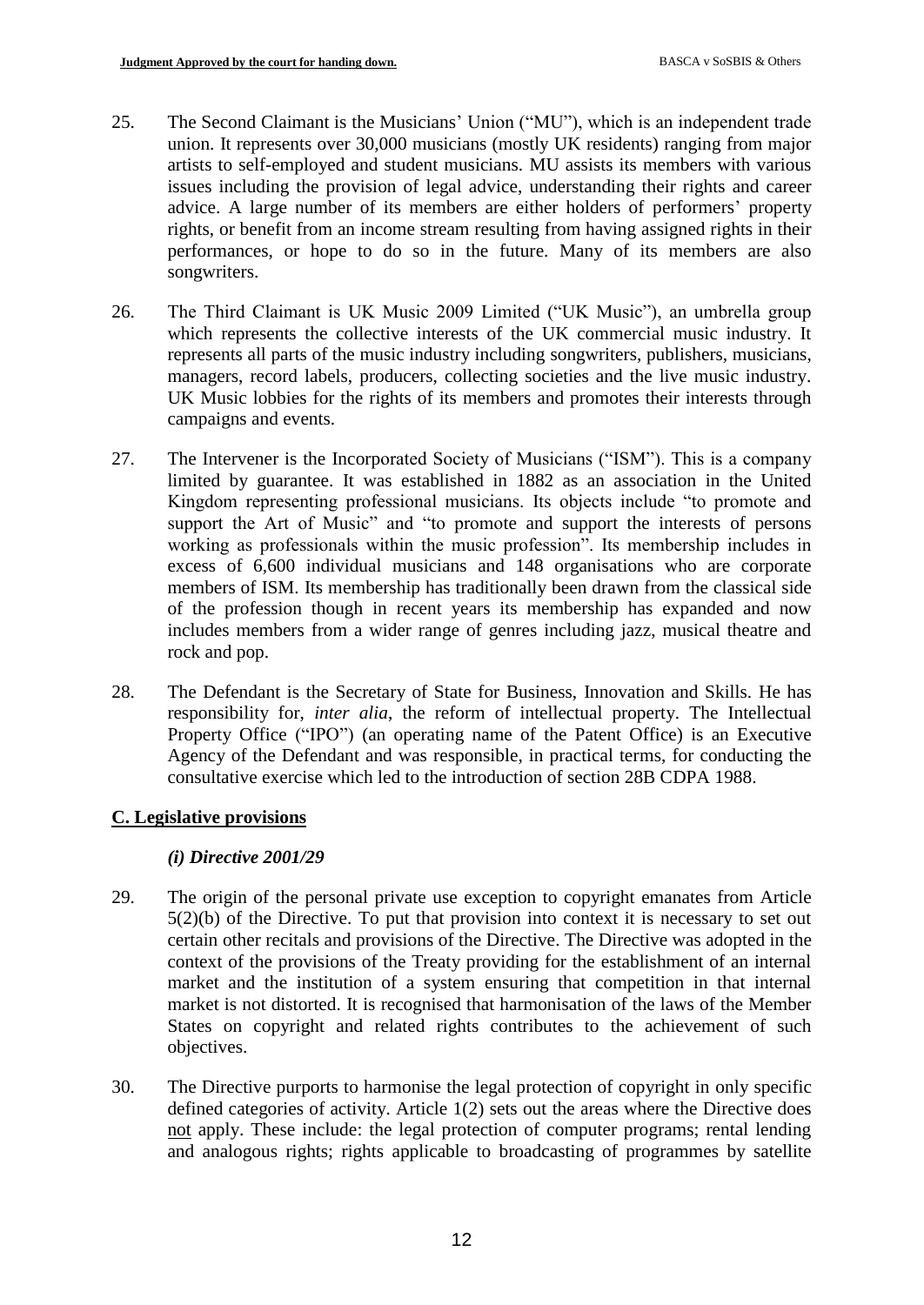cable retransmission; the term of protection of copyright; and the legal protection of databases.

31. Article 2 is entitled "Reproduction right" and lays down the scope of the exclusive right to authorise or prohibit direct or indirect temporary or permanent reproduction:

### "Article 2

### **Reproduction right**

Member States shall provide for the exclusive right to authorise or prohibit direct or indirect, temporary or permanent reproduction by any means and in any form, in whole or in part:

- (a) for authors, of their works;
- (b) for performers, of fixations of their performances;
- (c) for phonogram producers, of their phonograms;

(d) for the producers of the first fixations of films, in respect of the original and copies of their films;

(e) for broadcasting organisations, of fixations of their broadcasts, whether those broadcasts are transmitted by wire or over the air, including by cable or satellite".

32. Article 5 is entitled "Exceptions and limitations". It confers a power upon Member States, *inter alia*, to introduce exceptions to copyright. Article 5(2)(b) is the provision at the heart of this judicial review and is in the following form:

> "Member States may provide for exceptions or limitations for the reproduction right provided for in Article 2 in the following cases:

…

(b) in respect of reproductions on any medium made by a natural person for private use and for ends that are neither directly nor indirectly commercial, on condition that the rightholders receive fair compensation which takes account of the application or non-application of technological measures referred to in Article 6 to the work or subject-matter concerned;".

33. Article 5(5) stipulates that such exceptions or limitations may not "*unreasonably prejudice*" the legitimate rights of the rightholder:

> "5. The exceptions and limitations provided for in paragraphs 1, 2, 3 and 4 shall only be applied in certain special cases which do not conflict with a normal exploitation of the work or other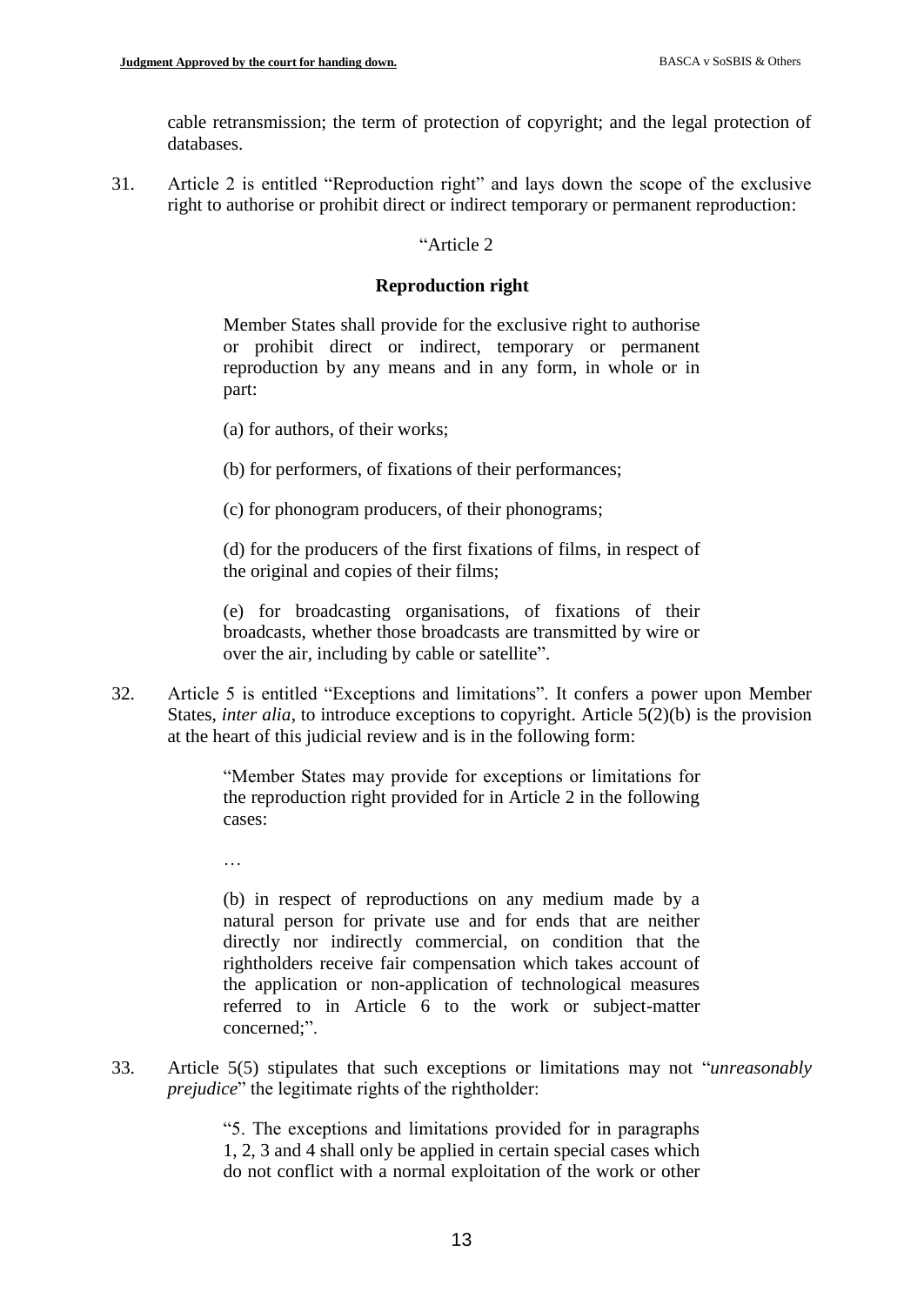subject-matter and do not unreasonably prejudice the legitimate interests of the rightholder".

- 34. There are, in broad terms, two types of exception provided for under Article 5(2). First, there are those where the exception is conditioned upon a right on the part of the copyright holder to receive fair compensation. This covers Article  $5(2)(a)$ , (b) and (e), which concern, in addition to private use, photocopying and reproductions of broadcasts made by social institutions pursuing non-commercial purposes such as hospitals or prisons.
- 35. However, Article 5(2)(c) and (d) provide for exceptions to copyright for which no right to compensation is explicitly mandated. These refer respectively to reproduction made by publicly accessible libraries, educational establishments, museums and archives which are not for direct or indirect economic or commercial advantage, and ephemeral recordings of works made by broadcasting organisations by means of their own facilities and for their own broadcasts.
- 36. In those cases where exceptions are conditioned upon the right on the part of the rightholder to receive fair compensation there is no express explanation or elaboration as to how this is to be achieved. However, some broad principles governing compensation are set out in the recitals to the Directive. It is not in dispute that the Directive must be construed purposively and that the purpose is, in the first instance, to be found in the recitals.
- 37. Recitals 31-39 address this issue. I set them out in full below:

"(31) A fair balance of rights and interests between the different categories of rightholders, as well as between the different categories of rightholders and users of protected subject-matter must be safeguarded. The existing exceptions and limitations to the rights as set out by the Member States have to be reassessed in the light of the new electronic environment. Existing differences in the exceptions and limitations to certain restricted acts have direct negative effects on the functioning of the internal market of copyright and related rights. Such differences could well become more pronounced in view of the further development of trans-border exploitation of works and cross-border activities. In order to ensure the proper functioning of the internal market, such exceptions and limitations should be defined more harmoniously. The degree of their harmonisation should be based on their impact on the smooth functioning of the internal market.

(32) This Directive provides for an exhaustive enumeration of exceptions and limitations to the reproduction right and the right of communication to the public. Some exceptions or limitations only apply to the reproduction right, where appropriate. This list takes due account of the different legal traditions in Member States, while, at the same time, aiming to ensure a functioning internal market. Member States should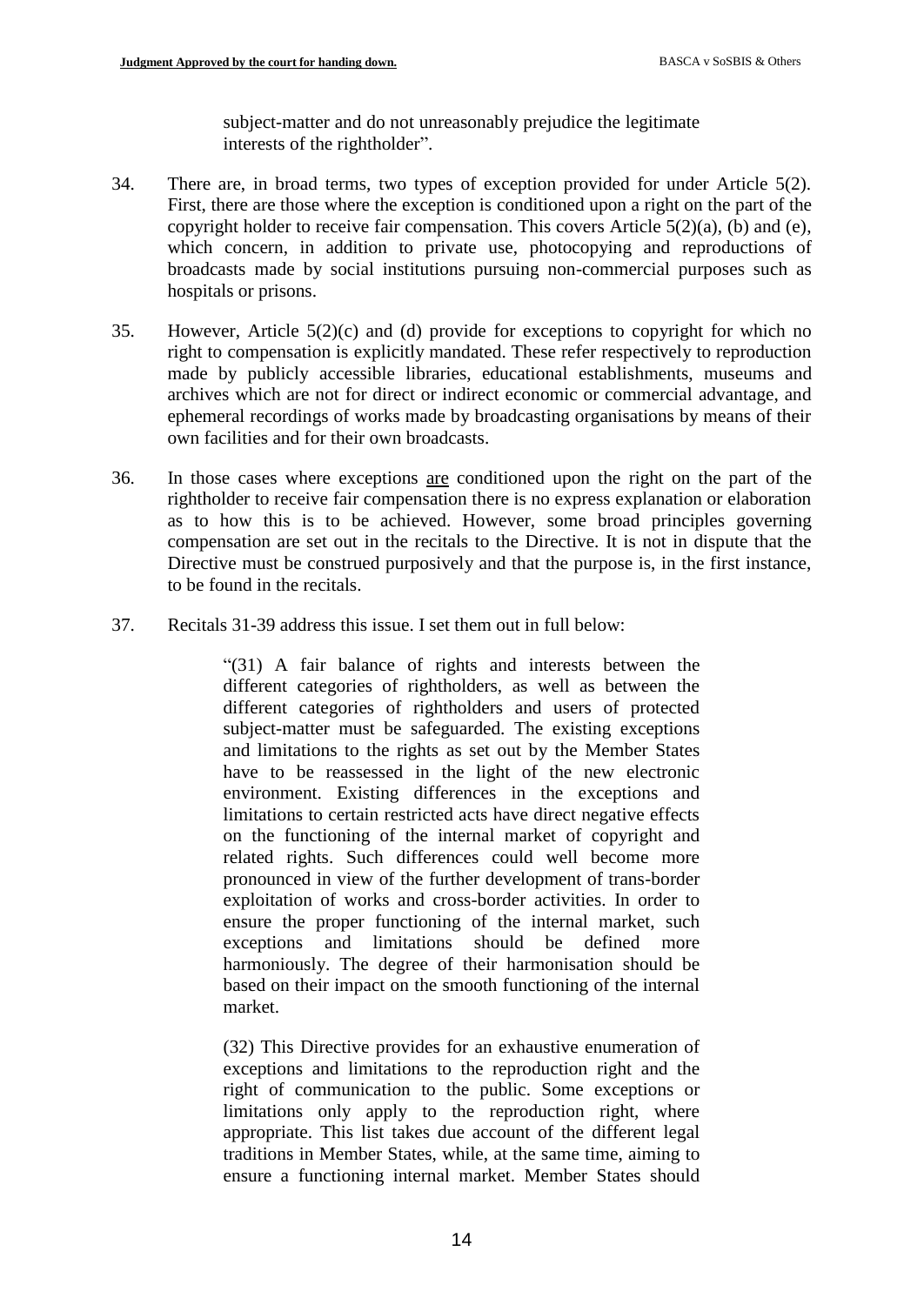arrive at a coherent application of these exceptions and limitations, which will be assessed when reviewing implementing legislation in the future.

(33) The exclusive right of reproduction should be subject to an exception to allow certain acts of temporary reproduction, which are transient or incidental reproductions, forming an integral and essential part of a technological process and carried out for the sole purpose of enabling either efficient transmission in a network between third parties by an intermediary, or a lawful use of a work or other subject-matter to be made. The acts of reproduction concerned should have no separate economic value on their own. To the extent that they meet these conditions, this exception should include acts which enable browsing as well as acts of caching to take place, including those which enable transmission systems to function efficiently, provided that the intermediary does not modify the information and does not interfere with the lawful use of technology, widely recognised and used by industry, to obtain data on the use of the information. A use should be considered lawful where it is authorised by the rightholder or not restricted by law.

(34) Member States should be given the option of providing for certain exceptions or limitations for cases such as educational and scientific purposes, for the benefit of public institutions such as libraries and archives, for purposes of news reporting, for quotations, for use by people with disabilities, for public security uses and for uses in administrative and judicial proceedings.

(35) In certain cases of exceptions or limitations, rightholders should receive fair compensation to compensate them adequately for the use made of their protected works or other subject-matter. When determining the form, detailed arrangements and possible level of such fair compensation, account should be taken of the particular circumstances of each case. When evaluating these circumstances, a valuable criterion would be the possible harm to the rightholders resulting from the act in question. In cases where rightholders have already received payment in some other form, for instance as part of a licence fee, no specific or separate payment may be due. The level of fair compensation should take full account of the degree of use of technological protection measures referred to in this Directive. In certain situations where the prejudice to the rightholder would be minimal, no obligation for payment may arise.

(36) The Member States may provide for fair compensation for rightholders also when applying the optional provisions on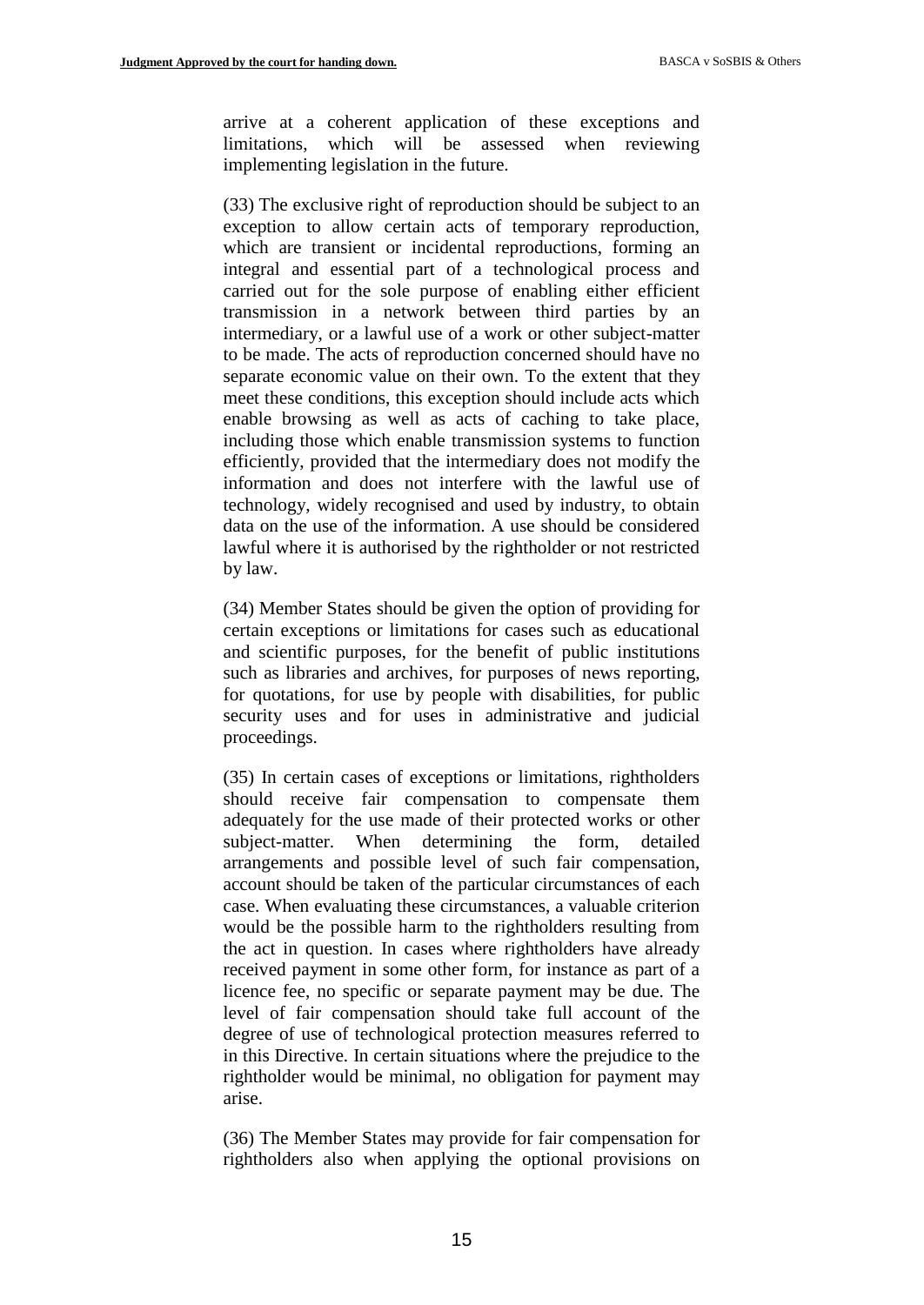exceptions or limitations which do not require such compensation.

(37) Existing national schemes on reprography, where they exist, do not create major barriers to the internal market. Member States should be allowed to provide for an exception or limitation in respect of reprography.

(38) Member States should be allowed to provide for an exception or limitation to the reproduction right for certain types of reproduction of audio, visual and audiovisual material for private use, accompanied by fair compensation. This may include the introduction or continuation of remuneration schemes to compensate for the prejudice to rightholders. Although differences between those remuneration schemes affect the functioning of the internal market, those differences, with respect to analogue private reproduction, should not have a significant impact on the development of the information society. Digital private copying is likely to be more widespread and have a greater economic impact. Due account should therefore be taken of the differences between digital and analogue private copying and a distinction should be made in certain respects between them.

(39) When applying the exception or limitation on private copying, Member States should take due account of technological and economic developments, in particular with respect to digital private copying and remuneration schemes, when effective technological protection measures are available. Such exceptions or limitations should not inhibit the use of technological measures or their enforcement against circumvention".

38. Recital 44 concerns the exercise of the discretion to introduce exceptions and limitations contained within Article 5(2), to the effect that they should be exercised in accordance with obligations imposed under international law. It provides as follows:

> "(44) When applying the exceptions and limitations provided for in this Directive, they should be exercised in accordance with international obligations. Such exceptions and limitations may not be applied in a way which prejudices the legitimate interests of the rightholder or which conflicts with the normal exploitation of his work or other subject-matter. The provision of such exceptions or limitations by Member States should, in particular, duly reflect the increased economic impact that such exceptions or limitations may have in the context of the new electronic environment. Therefore, the scope of certain exceptions or limitations may have to be even more limited when it comes to certain new uses of copyright works and other subject-matter".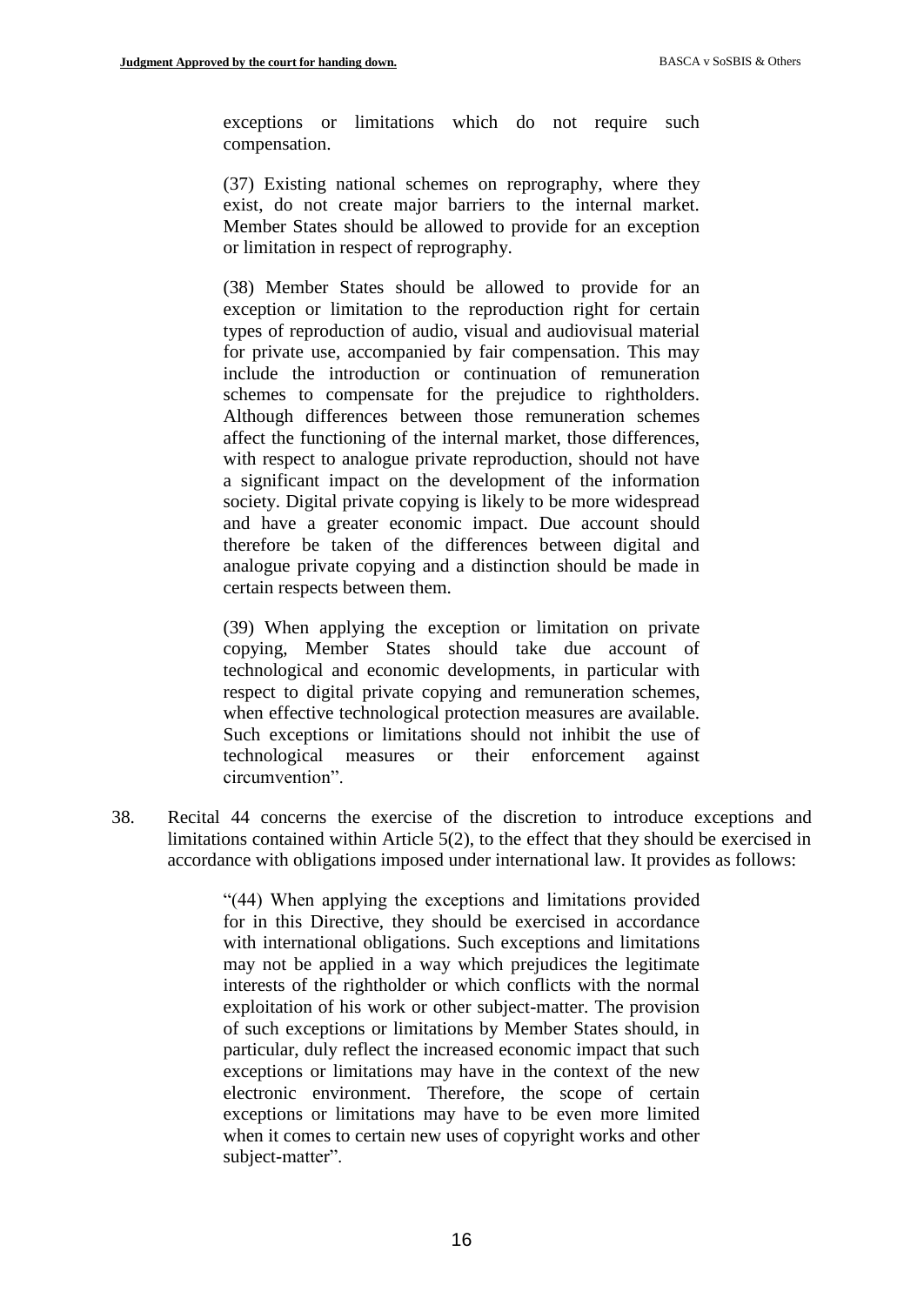39. Finally, Recital 58 articulates an important, and well-established, principle of EU law to the effect that Member States should provide for effective enforcement of the rights and obligations set out in the Directive:

> "(58) Member States should provide for effective sanctions and remedies for infringements of rights and obligations as set out in this Directive. They should take all the measures necessary to ensure that those sanctions and remedies are applied. The sanctions thus provided for should be effective, proportionate and dissuasive and should include the possibility of seeking damages and/or injunctive relief and, where appropriate, of applying for seizure of infringing material".

- 40. Pursuant to Article 12 the EU Commission is required to submit to the European Parliament, the Council and the Economic and Social Committee a report on the implementation of the Directive which, *inter alia*, examines the operation of the exceptions provided for in Article 5 in the light of the development of the digital market. To the extent necessary the Commission is required to submit proposals for amendments to the Directive.
- 41. In the first instance, Member States were required to implement the Directive by  $22<sup>nd</sup>$ December 2002. However, this did not preclude Member States exercising discretions under the Directive to introduce exceptions to copyright (whether with or without compensation provisions) subsequent to that date. There was, in this regard, no time limit imposed upon the exercise of the powers conferred by Article 5(2).

### *(ii) Section 28B Copyright, Designs & Patents Act 1988*

- 42. In 2010 the Government decided to consult over the possible implementation of exceptions in Article 5(2) and it set in train a consultation process leading ultimately to a decision to introduce Regulations creating an exception to copyright for a defined category of reproduction for private use. The Copyright and Rights in Performance (Personal Copies for Private Use) Regulations 2014 (SI 2014/2361) ("the Regulations") were made on  $26<sup>th</sup>$  August 2014 and came into force on  $1<sup>st</sup>$  October 2014. The Regulations were adopted pursuant to section 2(2) of the European Communities Act 1972 and introduced, *inter alia*, a new section 28B CDPA 1988.
- 43. The new section 28B provides as follows:

"28B Personal copies for private use

(1) The making of a copy of a work, other than a computer program, by an individual does not infringe copyright in the work provided that the copy—

- (a) is a copy of  $-$ 
	- (i) the individual's own copy of the work, or
	- (ii) a personal copy of the work made by the individual,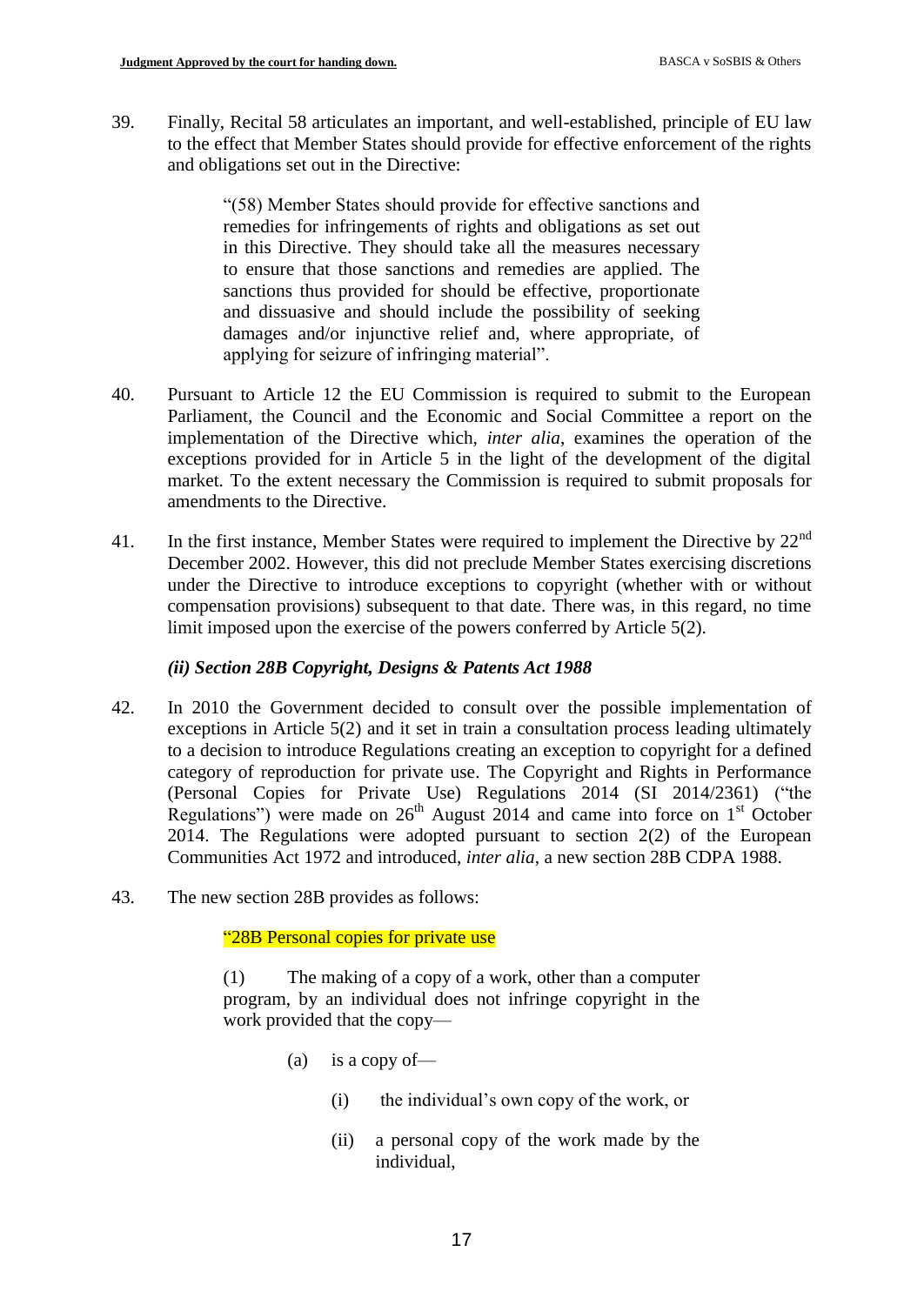- (b) is made for the individual's private use, and
- (c) is made for ends which are neither directly nor indirectly commercial.

(2) In this section "the individual's own copy" is a copy which—

- (a) has been lawfully acquired by the individual on a permanent basis,
- (b) is not an infringing copy, and
- (c) has not been made under any provision of this Chapter which permits the making of a copy without infringing copyright.

(3) In this section a "personal copy" means a copy made under this section.

(4) For the purposes of subsection  $(2)(a)$ , a copy "lawfully acquired on a permanent basis"—

- (a) includes a copy which has been purchased, obtained by way of a gift, or acquired by means of a download resulting from a purchase or a gift (other than a download of a kind mentioned in paragraph (b)); and
- (b) does not include a copy which has been borrowed, rented, broadcast or streamed, or a copy which has been obtained by means of a download enabling no more than temporary access to the copy.

(5) In subsection  $(1)(b)$  "private use" includes private use facilitated by the making of a copy—

- (a) as a back up copy,
- (b) for the purposes of format-shifting, or
- (c) for the purposes of storage, including in an electronic storage area accessed by means of the internet or similar means which is accessible only by the individual (and the person responsible for the storage area).

(6) Copyright in a work is infringed if an individual transfers a personal copy of the work to another person (otherwise than on a private and temporary basis), except where the transfer is authorised by the copyright owner.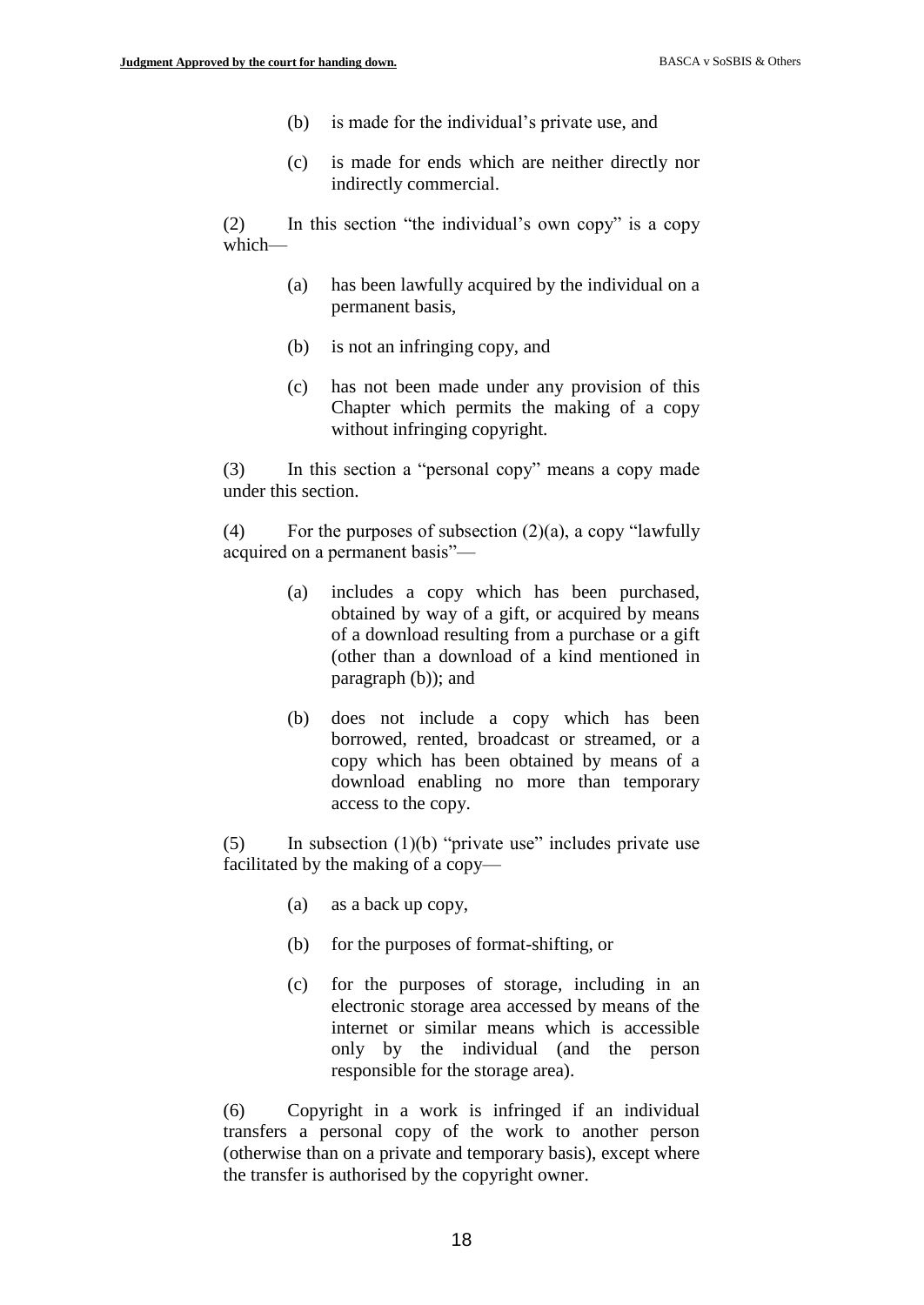(7) If copyright is infringed as set out in subsection (6), a personal copy which has been transferred is for all purposes subsequently treated as an infringing copy.

(8) Copyright in a work is also infringed if an individual, having made a personal copy of the work, transfers the individual's own copy of the work to another person (otherwise than on a private and temporary basis) and, after that transfer and without the licence of the copyright owner, retains any personal copy.

(9) If copyright is infringed as set out in subsection (8), any retained personal copy is for all purposes subsequently treated as an infringing copy.

(10) To the extent that a term of a contract purports to prevent or restrict the making of a copy which, by virtue of this section, would not infringe copyright, that term is unenforceable".

- 44. Regulation 5 of the Regulations stipulated, in addition, that a copy made prior to the introduction of section 28B, but which would have been lawful under that section, is "*…to be treated as a personal copy of the work made under section 28B*". Accordingly, that new copy would not therefore be an infringing copy for the purpose of the related provisions of the CDPA 1988. Nothing in this provision however deprived copyright owners of accrued rights. It served to legitimise future copying but it had no retrospective, cleansing, effect.
- 45. There is some disagreement between the parties as to the exact scope and effect of the Regulations and section 28B. There is no need for me to express any conclusions as to this dispute. Nothing in this judgment is therefore to be taken as expressing any definitive view as to the exact scope of section 28B. The new exception provided for in section 28B will have, at the least, the following effects. First, individuals who have acquired recordings in the past which were sold without the benefit of a licence to make personal copies, and copies thereof which were therefore at the time (and remain) infringing copies, will henceforth be entitled to make personal copies of such recordings without restriction or further payment. Secondly, there is now and will in the future be a right to make copies including "*for the purposes of storage*" in a remote storage facility such as the cloud for which a third party is "*responsible*". Thirdly, nothing prevents content owners using technology (insofar as it exists) to control usage, for instance by preventing copying beyond (say) five times.
- 46. In the "Explanatory Note" (which of course is not part of the formal Regulations) a summary, in the following terms, of the scope of the new section 28B is provided:

"New section 28B provides that an individual may make personal copies of a copyright work (other than a computer program) which is lawfully owned by that individual, provided the copies are made for that individual's private use, without infringing copyright in the work. Any personal copies must be destroyed if the individual transfers the work from which they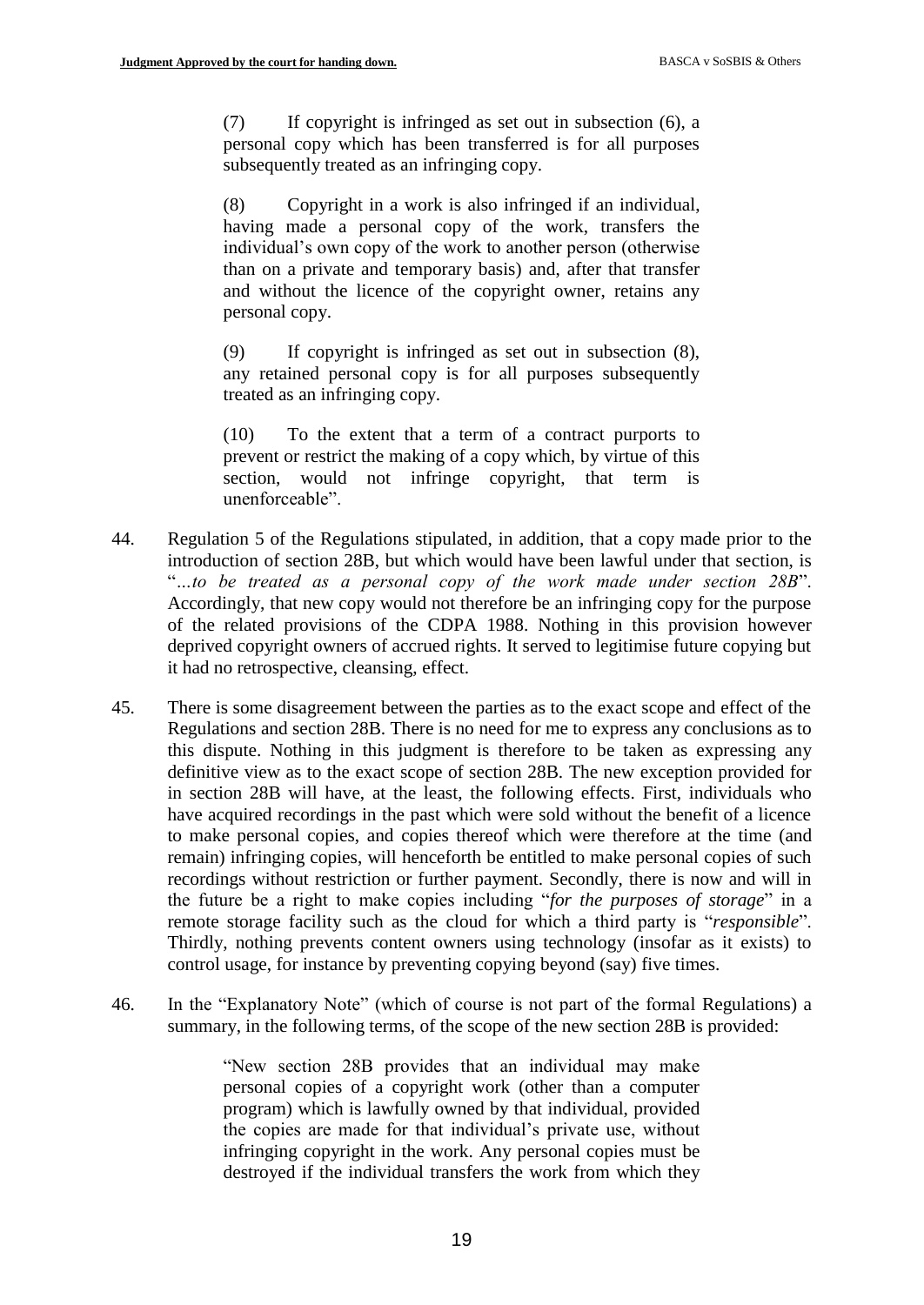were made to another person, unless the copyright owner authorises the transfer of the personal copies to that person. Any personal copy which is not so destroyed or is transferred to another person without the authorisation of the copyright owner shall be treated as an infringing copy for the purposes of the Act. Sub-section (10) provides that any term of a contract which prevents or restricts the making of a personal copy in accordance with section 28B is unenforceable".

#### **D. The process of implementation in the United Kingdom**

#### *(i) Introduction*

- 47. I turn now to consider the process of implementation as it occurred within the UK. This serves to highlight the basic economic and legal premises upon which the Defendant acted, and the evidence relied upon by the Defendant to justify the ultimate conclusions arrived at which is that the exception would cause "minimal or zero" harm to rightholders.
- 48. In the text below I set out, chronologically, the evidence collecting process which led, ultimately, to the adoption of the Regulations introducing the new section 28B CDPA 1988.

### *(ii) The Hargreaves Report (May 2011)*

49. In November 2010 the Government commissioned Professor Ian Hargreaves (assisted by a review team) to conduct an independent review of intellectual property and growth in the digital market. The review team was tasked to express a conclusion as to whether the current intellectual property legal framework was sufficiently well designed to promote innovation and growth in the UK economy. Professor Hargreaves concluded that the relevant framework was falling behind that which was required and he was of the view that the UK could not afford to permit an outdated legal framework to impede emerging business sectors. Chapter 5 of the Report ("the Hargreaves Report") was entitled "Copyright: Exceptions for the Digital Age". In paragraphs [5.27ff] Professor Hargreaves addressed the question of private copying and format shifting. He observed that EU law permitted Member States to introduce exceptions for private copying provided that fair compensation was paid and he noted that in other EU Member States private copying exceptions were supported by levies on copying equipment. He observed:

> "…the schemes vary greatly in terms of the size of levies, what they are charged on, and how the revenues are used".

He cited in this regard a comparative study of copyright levies in Europe prepared in 2011 by Professor Martin Kretschmer "Private Copying and Fair Compensation: An Empirical Study of Copyright Levies in Europe", (an ESRC report for ERE/IPO) ("the Kretschmer Report").

50. Professor Hargreaves was in favour of the UK implementing the exception for private copying. This was predicated upon two principal conclusions both of which are relied upon by the Secretary of State but, in varying degrees, challenged by the Claimants.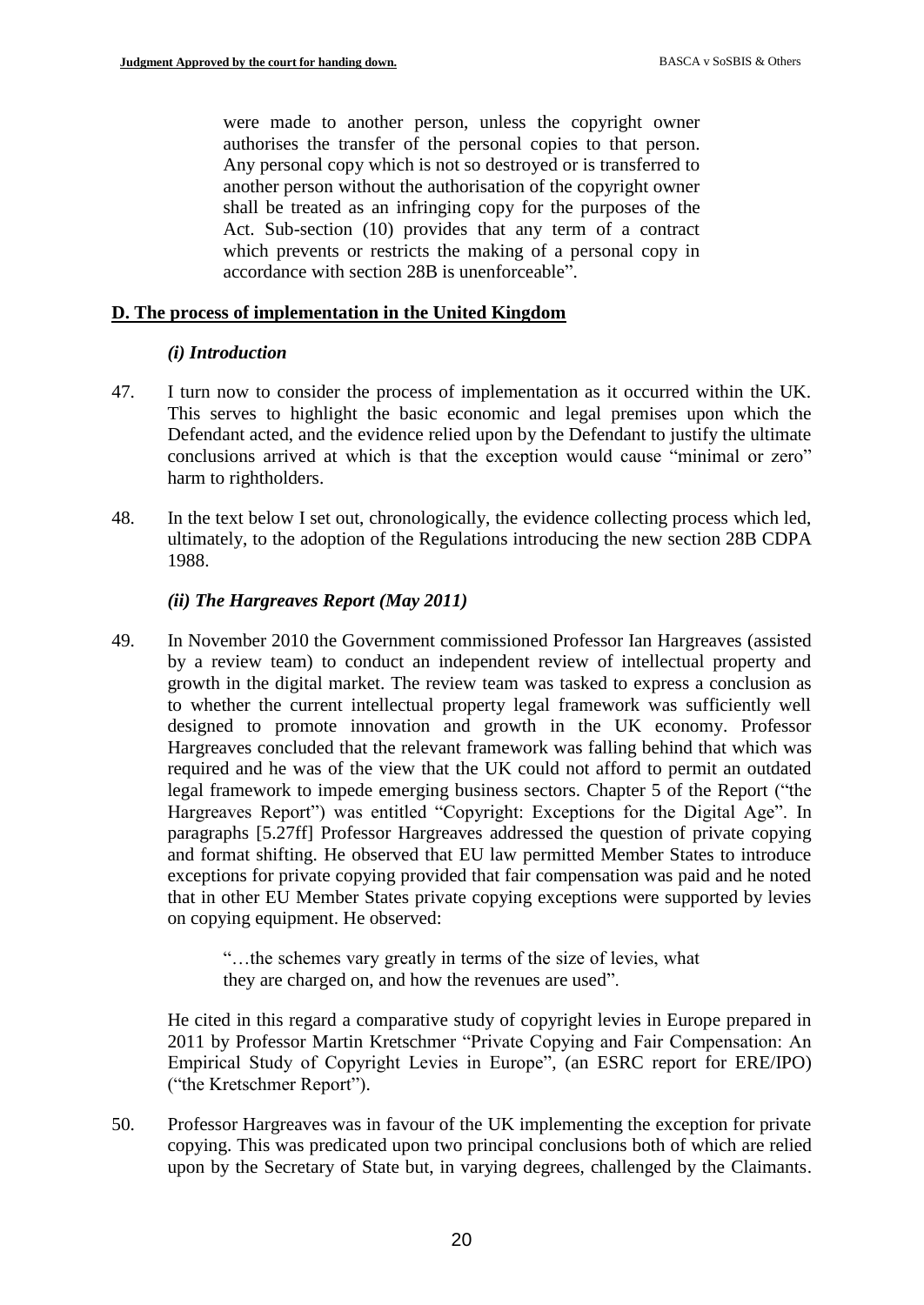First, that private copying was "*…part of the normal use of devices*"; and secondly, that since rightholders were well aware of consumer behaviour that the benefit of unrestrained private copying was "*…already factored into the price that rightsholders are charging*". Paragraphs [5.28] and [5.30], which incorporate these observations, are in the following terms:

"5.28 The UK has a thriving market for personal media devices which rely upon private copying. We see no economic argument for adding an extra charge to these devices in order to authorise reasonable private acts which are part of the normal use of devices. Indeed, without that copying, normal use of those devices would be largely restricted to playing music or films bought online. We are not aware of strong evidence of harm to rights-holders done by this kind of private copying in the normal course of using digital equipment to play works. There is considerable evidence of overall public benefit from consumer use.

…

5.30 The Review favours a limited private copying exception which corresponds to what consumers are already doing. As rights-holders are well aware of consumers' behaviour in this respect, our view is that the benefit of being able to do this is already factored into the price that rights-holders are charging. A limited private copying exception which corresponds with the expectations of buyers and sellers of copyright content, and is therefore already priced into the purchase, will by definition not entail a loss for rights-holders".

51. Professor Hargreaves was influenced by evidence provided to him by innovators that the state of copyright law, as it then was, created a barrier to entry and expansion. He cited by way of illustration the evidence of Mr Martin Brennan who invented the Brennan J7 Music Player which enabled consumers to store music from CDs which they had purchased onto its hard disk making them easily accessible for playing from one point. Professor Hargreaves stated that it was hard to see this product as an undesirable innovation. However, the Advertising Standards Authority had ruled that advertisements for the Brennan J7 should include a warning that using it involved copyright infringement. Mr Brennan made the following submission to the review team:

> "My company is possibly one of the best examples of the sort of SME that can help lead this country out of the recession – 10,000% growth in 30 months during the recession – but out of date legislation and red tape may sabotage my growth. It is no exaggeration to say that this matter has caused me more sleepless nights and wasted days than any other in my company's history…Aside from legal headaches I faced the cost of reassuring customers that record companies will not sue them. It's daft because US companies Apple and Microsoft had been selling format shifting products in the UK for a decade".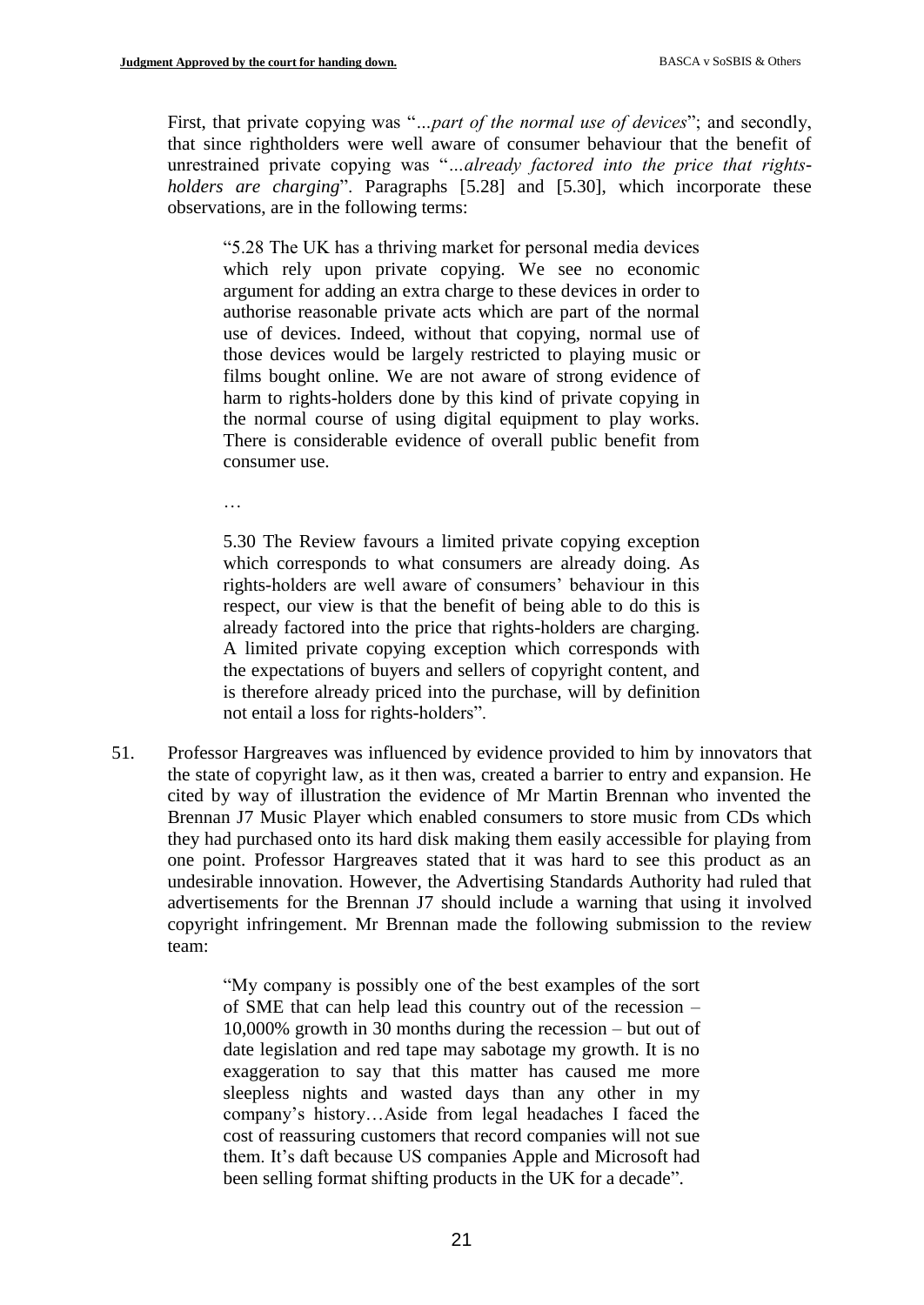- 52. Professor Hargreaves was also taken with the solution proposed by Nokia who submitted that as a general matter of principle the exception (i.e. that contained within Article 5(2)(b)) should be drawn as broadly as possible to embrace all those acts of format shifting which everyone knew were happening as a matter of course and that most reasonable people believed should be permissible. However, the exception should be drafted on a sufficiently narrow and limited basis to ensure that it caused no significant harm to rights-holders and, in consequence, did not "*…give rise to a requirement for payment of compensation*".
- 53. The conclusion of Professor Hargreaves was that the Government should introduce an exception to allow individuals to make copies for their own use and that of their immediate family on different media. Importantly, Professor Hargreaves thought that the question of compensation was wrapped up in the rightholders' freedom to choose an appropriate price:

"Rights-holders will be free to pursue whatever compensation the market will provide by taking account of consumers' freedom to act in this way and by setting prices accordingly".

54. Professor Hargreaves was given only 5 months within which to compile the review and then report both to the Secretary of State and to the Chancellor of the Exchequer. Accordingly, the amount of time during which evidence could be collected was limited. Nonetheless, the conclusion arrived at was that the exception in Article 5(2)(b) of the Directive should be implemented but in a manner which limited the exception to those areas where copying was already taken account of in initial pricing decisions and that, as a concomitant of this, no compensatory mechanism or levy scheme should be introduced. This was an important conclusion and provided an analytical blueprint which was adopted by the Government subsequently and which was ultimately reflected, albeit in modified form, in the new section 28B CDPA 1988.

### *(iii) The evidence relied upon in the Hargreaves Report*

55. Professor Hargreaves published, along with his final Report, a "Supporting Document" entitled "Economic Impact of Recommendations". In chapter 5 he expressed a broad recommendation about copyright exceptions for the digital age:

> "Government should firmly resist over regulation of activities which do not prejudice the central objective of copyright, namely the provision of incentives to creators. Government should deliver copyright exceptions at national level to realise all the opportunities within the EU framework, including format shifting".

In relation to format shifting, Professor Hargreaves recorded that format shifting of music by consumers was widespread and an "*acceptable practice*". He recorded the evidence given by the British Phonographic Institute ("BPI") which had publicly stated that it was in its members' interests not to pursue, through legal proceedings, format shifters. He also observed that format shifting was explicitly permitted with the digital purchase of music from iTunes, Amazon and other retailers free of digital rights management ("DRM"). He observed: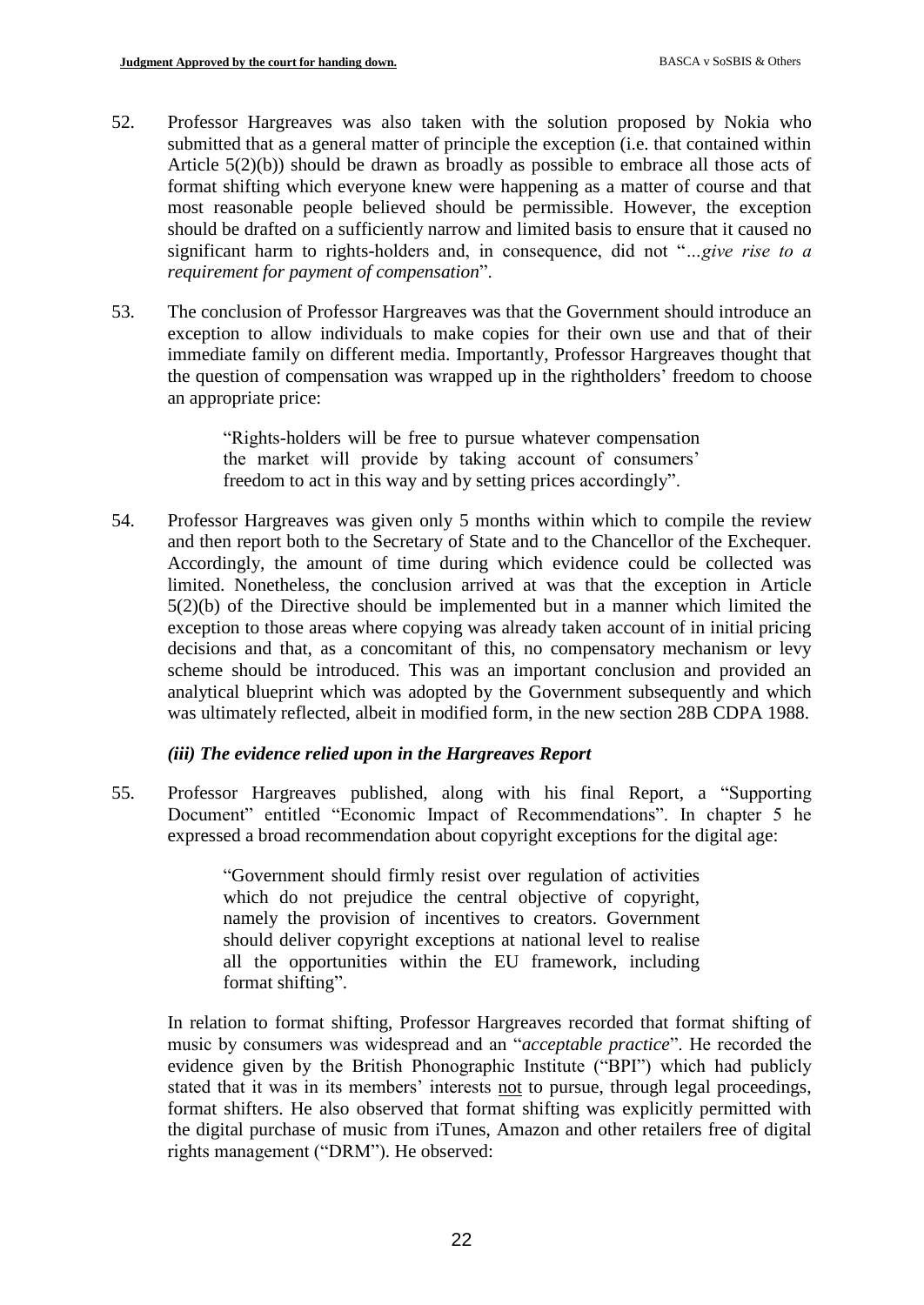"In addition 97 per cent of 18-24 year olds format shift legally purchased content and 87 per cent say that being able to do so is important to them; it increases the private value to derived from purchasing music".

56. Professor Hargreaves, in a conclusion of direct relevance to this litigation, also expressed his view about three connected economic concepts which had been aired in the economic literature: First, the extent to which consumers would, absent an ability to copy and format shift, purchase duplicate or incremental copies of the content in question; secondly, the extent of pricing-in; and thirdly, the concept of economic value or "harm" to producers. He stated:

### "**Who is likely to lose and what are the risks?**

Varian (developing Liebowitz' concept of "indirect appropriability") shows that if sharing takes place  $-$  a concern from the producers' side of format shifting – the producer is likely to sell fewer units of the work. Since the consumer derives greater value from each unit, argues Varian, the producers' profit might even increase, if pricing is right:

"If willingness to pay for the right to copy exceeds the reduction in sales, the seller will increase profit by allowing that right".

In a free market, demand and supply will settle on a price for goods where consumer and producer surplus are maximised. When consumers value something highly it increases their welfare, but it does not mean the producer has a right to expropriate that value beyond what the market will bear.

There is no additional direct harm to producers, partly because private format shifting already occurs, but also because format shifting leads to increased consumer welfare, not producer losses. Private format shifting pivots or raises the demand curve and no convincing evidence of demonstrable harm to producers has been submitted to the review.

A risk factor of private format shifting is that it may increase pressure for the introduction of a copyright levy as compensation for detrimental effects on producers. Given that the Review recommends a limited private copying exception corresponding to the expectations of buyers and sellers of copyright content, compensation is already priced into the purchase. By definition, there will be no loss for rightholders. The evidence on copyright levies suggests that they distort the market and affect product introduction as they are both inefficient and negative in terms of distributional and welfare effects".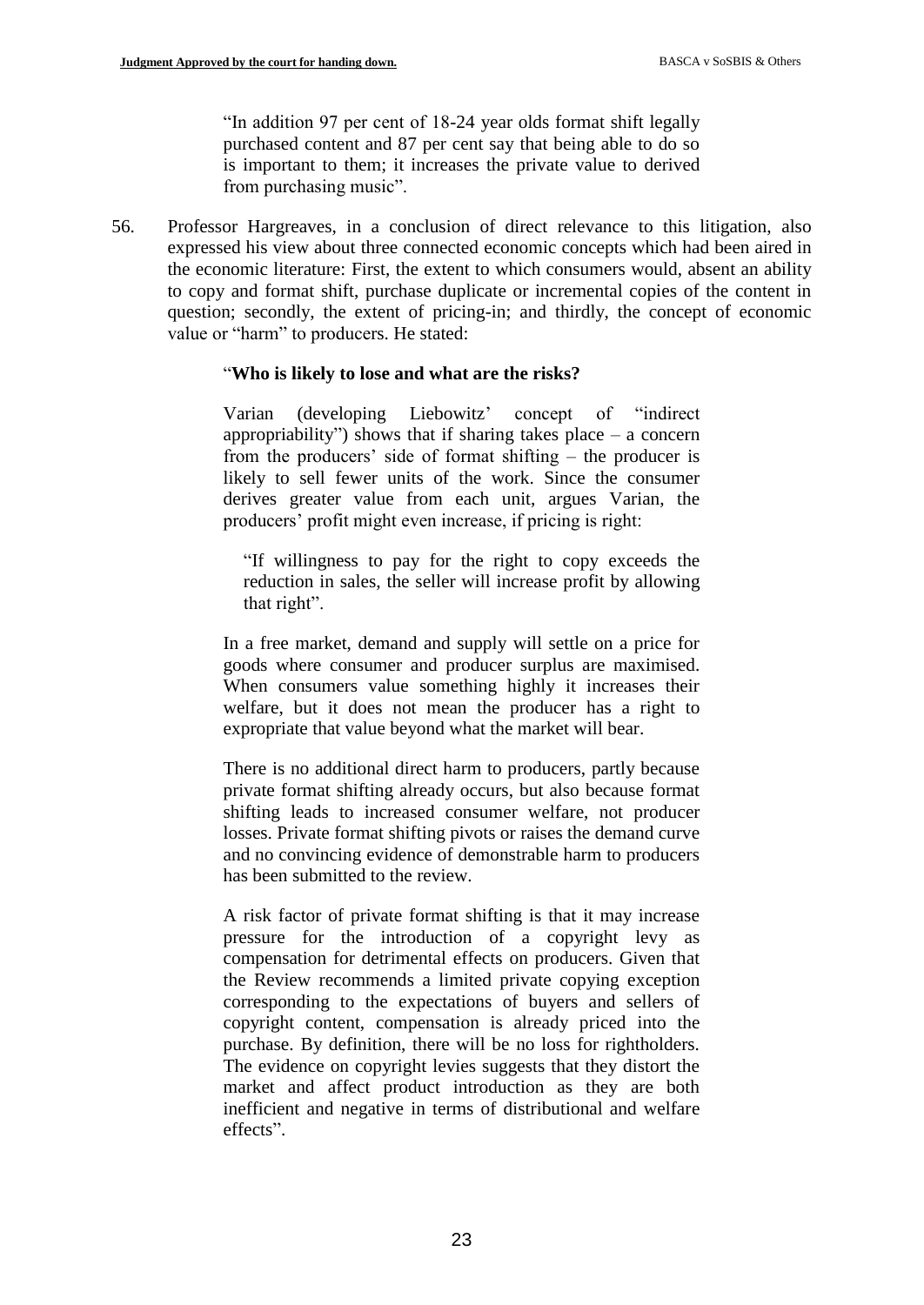These observations are important because they reflect Professor Hargreaves' acknowledgement and acceptance of some of the key economic assumptions later relied upon by the Secretary of State but which are now criticised by the Claimants.

- 57. A further piece of evidence that was before the Hargreaves review team was a literature review prepared for Consumer Focus prepared by Rogers, Tomalin, and Corrigan entitled "The Economic Impact of Consumer Copyright Exceptions: A Literature Review" (November 2009) ("the Rogers Report"). Mr Saini QC drew this to my attention for a number of reasons. First, because (cf. Rogers Report page 15, paragraph 3.1) the authors cite economic literature which distinguished between economic harm (to rightholders) and consumer value. The point made was that the fact that consumers valued the ability to copy content did not, at least necessarily, equate to economic harm to content producers. Consumers might extract incremental value by copying content but absent the ability to copy the consumer would not necessarily go out and purchase a duplicate of the copyrighted product. Hence the subjective value attached to copying by the consumer did not without more translate into lost sales on the part of the producer. This is relevant to the conceptualisation of "harm" for the purpose of Article 5(2)(b) (See Issue II at Section G below).
- 58. The second point arising from the Rogers Report is found in section 3.2 (page 17) and concerns "pricing-in" where the following is stated:

"In general, when a consumer buys a CD, or any product, we assume they include in their valuation an estimate of the entire benefits derived from the CD. This includes listening to the CD now, next week and next year, as well as listening to it with friends and family, format-shifting (if legal) and benefits from new technologies in the future.

At any point in time, any specific product will receive a wide range of "valuations", as consumers are heterogeneous. Economists summarise these evaluations in a demand curve…for a specific product. The market price is determined by a variety of factors, including the competition in the market for the specific product (e.g. the price of similar music or software). The revenue accruing to the agent is shaded and a proportion of this will be forwarded to the creator.

A key result of the standard analysis of demand is that the value of copyright exceptions will be imbedded into a demand curve. Hence, there is an argument that agents and creators automatically extract value from copyright exceptions. Similarly, if the extent of copyright exceptions is changed then the demand curve will automatically shift to reflect these. It will shift outwards if copyright exceptions are increased (as consumers are assumed to gain, hence their valuations increase), and shift inwards if exceptions are reduced.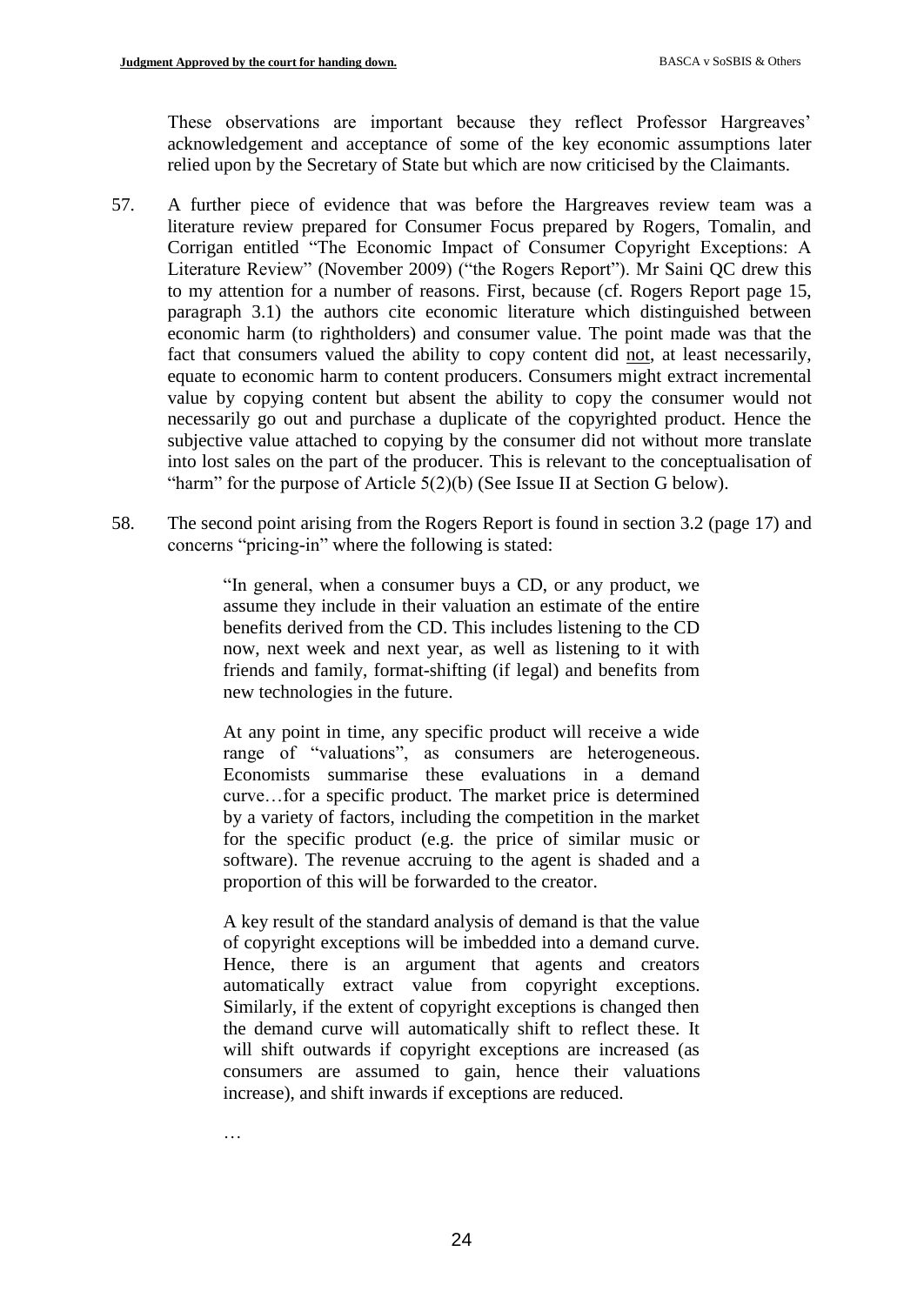The basic idea that the initial purchase of copyrighted work will embody all the benefits is linked to, but is distinct from, the economic concept of "indirect appropriability" with respect to intellectual property. In economic papers, such as Liebowitz (1985) and Boldrin and Levine (2002, 2004), there is an argument that the "first sale" of a work (e.g. book, song, etc) can embody the entire subsequent flow of revenues from copying and re-selling that work. This is a much stronger argument, which can be used to argue against strong intellectual property rights. In short, the "first sale" argument assumes that the initial buyer has a good ability to on-sell the work (hence the first sale price is high and generates a good return to agents and creators).

In the case of copyright exceptions all that is being assumed is that the consumer understands the benefits they will gain from the purchase. It may be that some of these benefits are uncertain – will their family like the film, or how future technology will expand benefits – but we assume that the consumer is best placed to make these valuations. It may be posited that the prevalence of private copying in the UK, despite its illegality, suggests that consumers assume that paying the first sale price allows them to format shift".

The authors, thereafter, set out a series of hypothetical examples to demonstrate how extending copyright exceptions could alter the shape of the demand curve and how this might impact upon the initial price and revenues remitted to content producers.

59. Of importance also is the end conclusion that whilst economic theory posited that pricing-in may exist and be significant – and which is described as a "*thought experiment*" – its precise extent should be the subject of "*empirical study*":

> "The above thought experiment points to a number of key issues in assessing the impact of changes in copyright exceptions:

> • A change in copyright exceptions will generate consumer benefits in the "secondary market" (e.g. the market for formatshifting, or back-ups). The total benefits generated may be very large relative to any potential economic damage to agents and creators.

> • The overall economic damage to agents and creators (e.g. their loss in revenue) depends on how the demand for their work changes. Since increasing copyright exceptions may increase demand (and decreasing copyright exceptions may decrease demand), conceptually it is not clear whether economic damage will be caused at all. However, how demand changes in specific cases should be the subject of empirical study".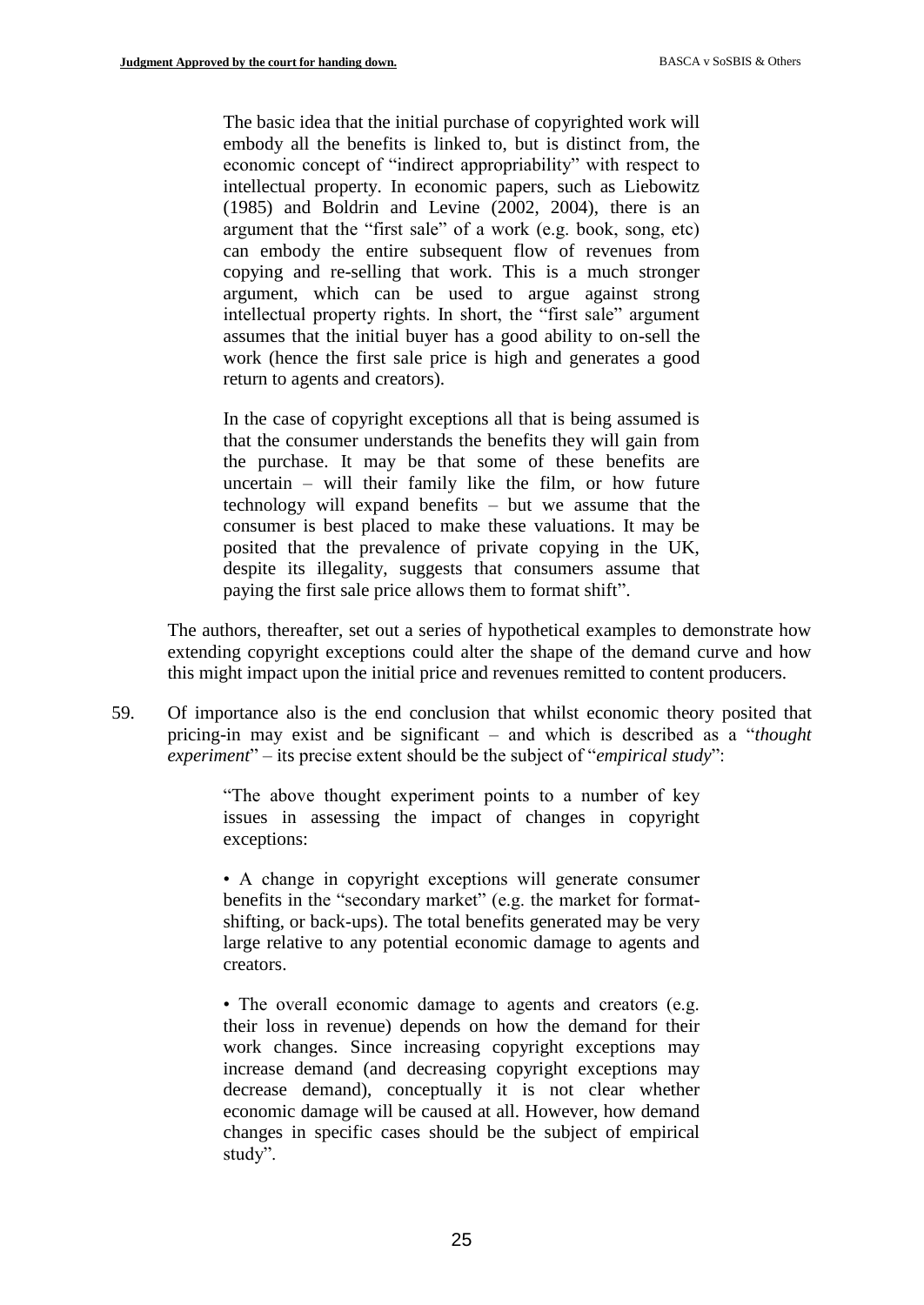- 60. In the conclusions section of the Rogers Report (chapter 6) the authors pointed out the literature review conducted endeavoured to assess the state of current evidence that, *inter alia*, format shifting caused economic damage to rightholders via lost sales from substitution effects. They commented that the two studies that they had reviewed in depth, however, only indirectly addressed the specific issue and did not "*…constitute evidence of economic damage to rights-holders from the proposed consumer copyright exceptions*".
- 61. Further, the authors stated that from their review of literature and evidence from those other Member States which had introduced a levy on blank media and digital storage hardware in order to provide "fair compensation", they were unable to identify any evidence of the economic analysis of damage to rightholders being used in order to set the level of fair compensation.
- 62. Their ultimate conclusion was, accordingly, in the following terms:

"As our discussion of economic damage and consumer value makes clear, these are separate concepts. It is not appropriate to claim that increased consumer value derived from the interaction of copyrighted works and new technology is damaging either to artists now, or decreases their incentive to supply creative works. Basic economic concepts suggest that copyright exceptions lead to an increase in consumer value which is significantly greater than the economic damage to rights-holders in the case of format shifting.

Finally, it is clear that there is a gaping void in the current literature on the economic damage caused by consumer copyright exceptions".

63. The conclusions which may be drawn from this are: first, that there was no clear empirical evidence to prove the existence of harm to rightholders; secondly, general economic intuition suggested that the exceptions would benefit consumers and cause little or no damage to rightholders because pricing-in occurred; thirdly, that lost (duplicate) sales was an appropriate metric for harm; but fourthly, there was a real need for empirical evidence to substantiate those generalised assumptions.

### *(iv) The Government's response to the Hargreaves Report: August 2011*

64. The Government published a response to Professor Hargreaves in August 2011. In section 6 of that response the Government expressed its concurrence with Professor Hargreaves' conclusion that copying should be lawful where performed for private purposes and where it did not damage the underlying aims of copyright or restrict copyright holders' fair remuneration. The Government expressed the view that the introduction of such an exception would cause minimal harm:

> "…the Government agrees with the Review's central thesis that the widest possible exceptions to copyright within the existing EU framework are likely to be beneficial to the UK, subject to three important factors: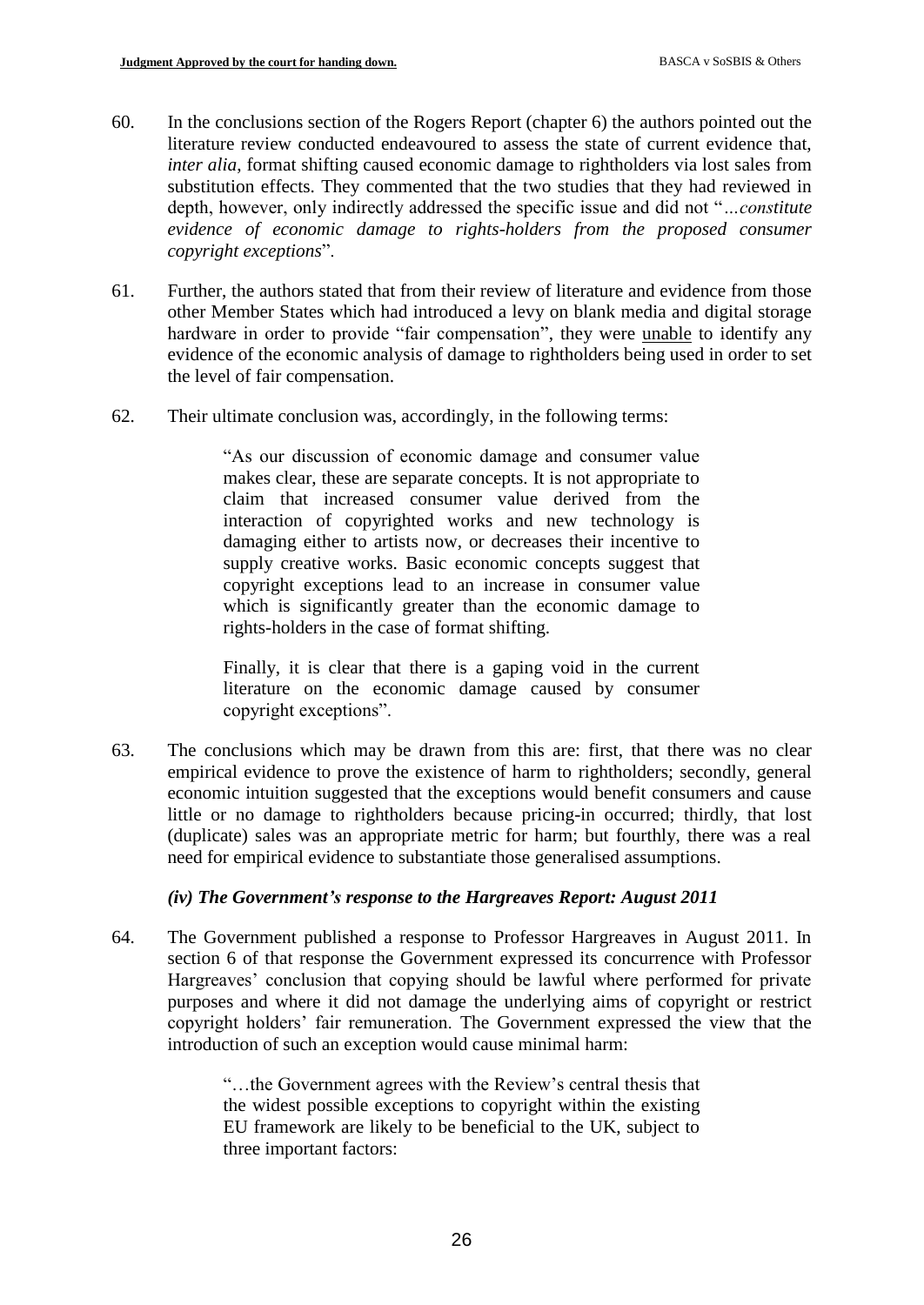• that the amount of harm to rights-holders that would result in "fair compensation" under EU law is minimal, and hence the amount of fair compensation provided would be zero. This avoids market distortion and the need for a copyright levy system, which the Government opposes on the basis that it is likely to have adverse impacts on growth and inconsistent with its wider policy on tax.

• adherence with EU law and international treaties.

• that unnecessary restrictions removed by copyright exceptions are not re-imposed by other means, such as contractual terms, in such a way as to undermine the benefits of the exception".

65. Accordingly, the Government indicated an intention to advance proposals for a substantial opening up of the UK copyright exceptions regime upon this basis. However, and consistent with Professor Hargreaves' observations about the lack of an empirical basis to substantiate the relevant economic assumptions, the Government also stated that it was committed to consulting widely upon the basis of sound evidence.

#### *(v) The Consultation on Copyright: December 2011*

66. In December 2011 the Government published a "Consultation on Copyright" ("the Consultation"). Chapter 7 of the Consultation addressed "private copying". The economic *realpolitik* which underpinned the Government's view was that consumers strongly believed that either they were legally entitled to copy content that they had paid for, or, that they ought to be (cf. paragraph [7.24]). Further, that producers (i.e. of content) had already built into their pricing regimes consumers' expectations about future copying. In paragraph [7.25] the Government stated:

> "In recognition of consumer behaviour and belief, UK record labels have not sued the people who copy music they own for their private use. Purchases from many digital download services are accompanied by licences that expressly permit buyers to make private copies. For example, Apple's iTunes allows copying and backup of purchased content, and Amazon Music Store allows unlimited copying for personal use. Producers are able to protect digital content from copying by applying technological protection measures such as digital rights management (DRM). However, digital music files are increasingly sold DRM-free, reflecting consumer demand for easy private copying".

67. In relation to vinyl records, the Consultation recorded (at paragraph [7.26]) that many records were sold with a digital download code permitting purchasers to download digital versions of the music they had acquired enabling them, thereby, to listen on more than one device without the "*hassle of copying between vinyl and digital formats*". The Consultation recorded that this practice had been credited as one factor behind the recent increase in vinyl sales. In paragraph [7.27] the following is stated: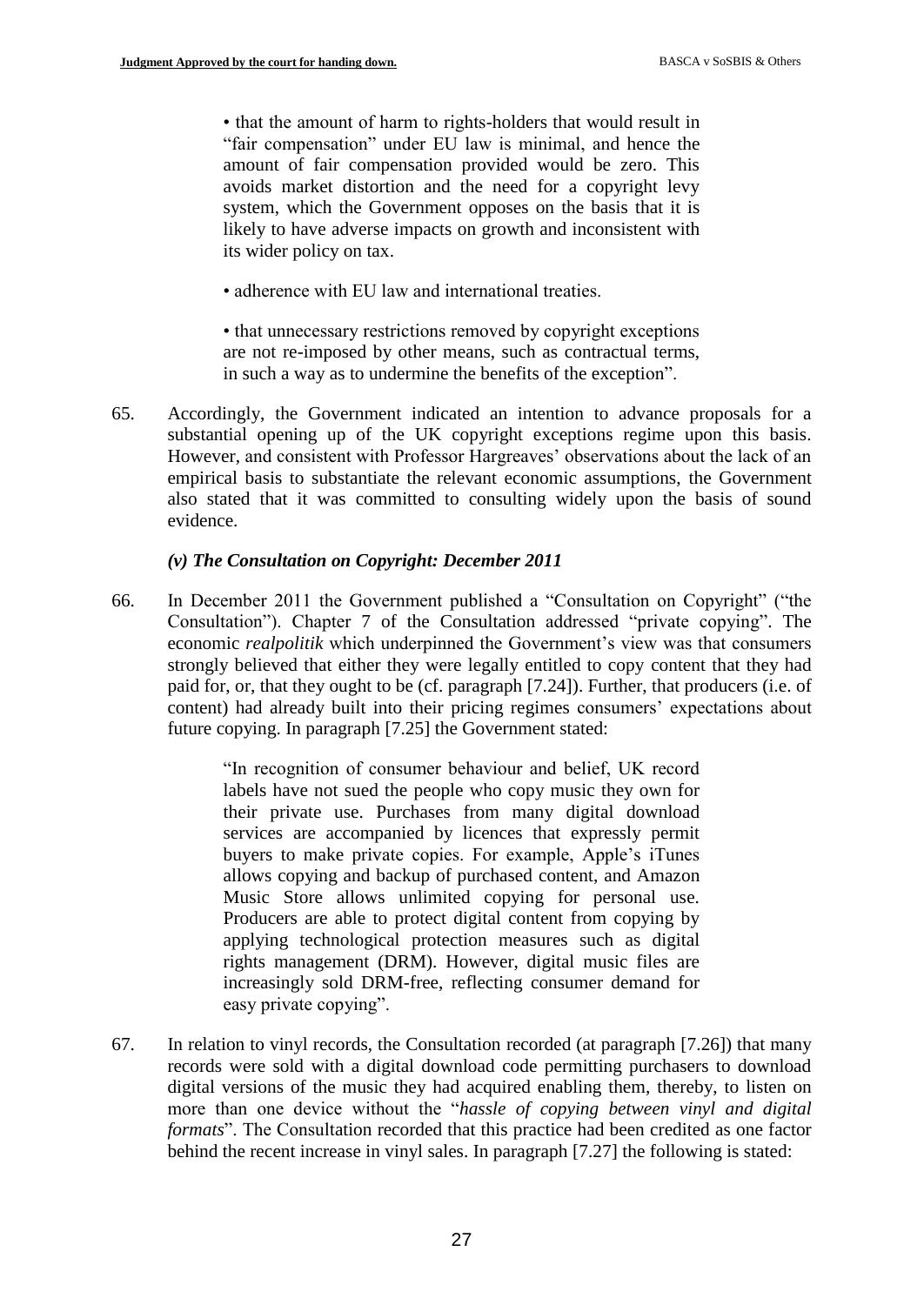"These trends suggest that both consumers and producers of music expect it to be copied between devices, that producers derive value from enabling consumers to format shift content, and that the ability to do so is priced into the purchase price of music".

- 68. The Government did though recognise that the practice of building consumers' expectation as to future copying into the initial price, evident in the field of music downloads and vinyl, might not necessarily be true of other media: See paragraph [7.28].
- 69. In the Consultation the Government squarely posed both the correctness of its conclusion that for many media subsequent copying was an assumption built into the initial price; but also that this might not apply to all media universally. Further, the Government specifically raised as an issue for consultation the provision of private cloud services which permitted people to store digital files remotely accessing them over the internet instead of storing them locally upon a PC or other device. The Consultation stated that, unlike in other jurisdictions, UK copyright law meant that providers of similar services in the UK confronted legal risks and copyright owners could seek licence fees from them. The provisional conclusion arrived at by the Government in relation to cloud services was set out in paragraph [7.37]:

"This means the providers of cloud services and consumers who use them face costs in the UK that they do not in other countries. These costs, including the costs of negotiating and paying for licences, are likely to prevent new businesses, particularly innovative start-ups, entering the UK market for cloud-based services. Moreover, if such services are licensed, consumers may have to pay copyright owners twice for the same right to copy content – once at the point of sale, and again via a subscription to private cloud storage. Certain cloud and music services are already licensed in the UK, although the extent to which these licences relate to the narrow act of private copying under consideration, as opposed to value-added services, is currently unclear. It seems reasonable that people should be able to copy content they have bought, to a private cloud to the same extent that they are able to copy it to a personal device. But we would not want to undermine the ability of copyright owners to charge for value-added services based on the provision of content. We would welcome evidence on the impact of existing copyright law on the development and provision of cloud services, and the potential impact of a private copying exception on future developments in this area".

In summary the Government concluded that there would be benefits to both consumers and innovative businesses if certain, limited, acts of private copying were permitted and were "*…fully factored in to the price of content at the point of sale*".

70. It was in this context that the Government set out its preferred course, i.e. its predisposition: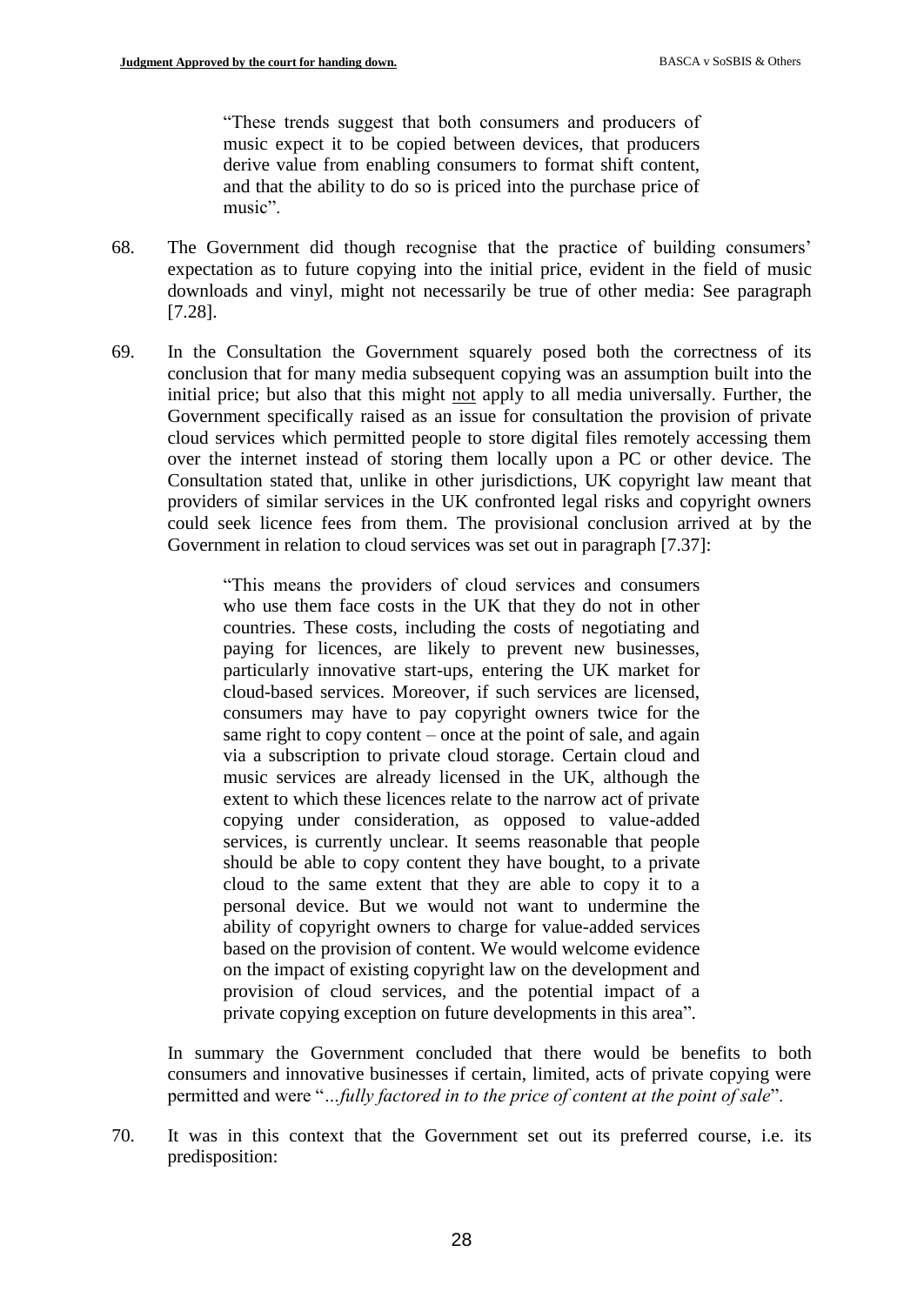"We will ensure that such an exception is sufficiently narrow so that any harm caused to copyright owners through private copying is minimised, and therefore do not intend to introduce a levy on electronic devices or blank media, as exists in some other EU States…".

- 71. The Government indicated that it did not propose to introduce a wide private copying exception which would permit copying of any work from any source including works lent or shared by others for private use. Such an exception would permit people legally to copy any work that they had access to and it would be easy to obtain copies of works without paying for them. As such, the Government concluded that revenues to copyright holders would fall in consequence and the incentive effects of copyright would be undermined. The Government's guiding principle was that each of the options under consideration included specific measures "*…intended to minimise potential harm to copyright owners*" (cf. paragraph [7.41]).
- 72. As to the position in other Member States the Government did not view these as true comparables because where private copying exceptions had been introduced these permitted copying not only for personal use but also for use within an extended private or domestic sphere, such as a family, household or social circle. The rationale behind the decision to reject this was based upon the uncertainty of the ability of the rightholders to price-in the extent of subsequent copying. In paragraphs [7.44] and [7.45] the Government explained:

"7.44 Some economists liken copying within a private circle to shared uses of traditional media, such as private sharing of books or family television viewing. Someone buying a television for their family home will be prepared to pay more for it as it will benefit their whole family. In a similar way, it may be possible to factor the value of family copying into the purchase price of content, compensating for potential harm to copyright owners. To the extent that this behaviour already occurs, it may already be factored in to prices to some degree.

7.45 However, comparisons with other shared uses of media are imperfect. Sharing a work by copying it results in multiple independent copies that can be used in parallel, and may replace sales. It is unclear whether harm caused by sharing, however limited, can be fully compensated through the price mechanism. The extent to which consumers consider copying for family to be reasonable behaviour is also unclear. In view of these uncertainties, an exception, that permits copying of content within the private sphere, is not currently the Government's preferred option. However, the Intellectual Property Office intends to commission research into pricing of creative content to further explore this issue".

73. The Government was also influenced by the Kretschmer Report which expressed strongly negative sentiment about the EU system of levies. For example, in section 3 of his Summary Report, Kretschmer stated as follows: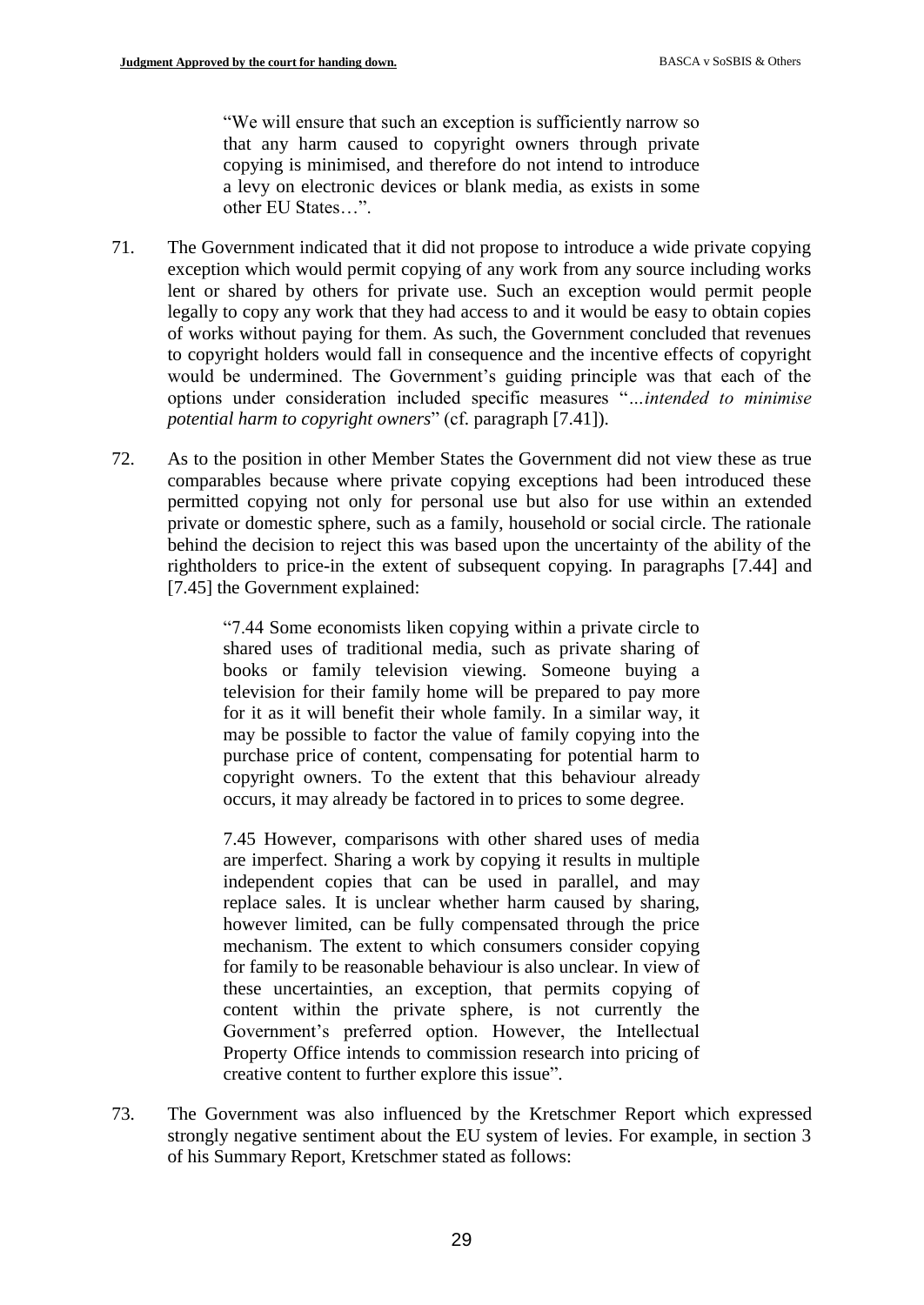"As a mechanism for "fair compensation", 22 out of 27 European Union members have chosen to meet the requirement through a levy system. The exceptions are the UK and Ireland (only time-shifting of broadcasts is permitted), Malta, Cyprus and Luxembourg (private copying treated as *de minimis*). Within the 22 countries that provide for a compensated private copying exception, levy schemes vary widely in the following respects:

- levies apply to different media or equipment that can be used to make copies (e.g. recordable carriers, hard disks, MP3 players, printers, PCs);

- levies differ in tariffs for the same media or equipment, and apply different methods of calculation (e.g. memory capacity, percentage of price);

- levies differ in whether they are imposed on the manufacturers, importers or distributors of media or equipment, or consumers;

- levies differ in beneficiaries (music, audio-visual, reprographic rightholders; wider cultural or social purposes);

- regulatory structures differ (processes for setting tariffs and distribution, contestability of tariffs, governance and supervision of agencies).

The system as a whole is deeply irrational, with levies for the same devices sold in different EU countries varying arbitrarily. The following three figures illustrate the variable scope and density of levy schemes, and track the evolution of total revenues raised from copyright levies in the EU. The underlying data can be found in Study I".

- 74. In the light of all these considerations the Government posed a series of questions:
	- a) "Do you agree that a private copying exception should not permit copying of content that the copier does not own?"
	- b) "Should the private copying exception allow copying of legally owned content for use within a domestic circle, such as a family or household? What would be the costs and benefits of such an exception?"
	- c) "Should a private copying exception be limited so that it only allows copying of legally-owned content for personal use? Would an exception limited in this way cause minimal harm to copyright owners, or would further restrictions be required? What would be the costs and benefits of such an exception?"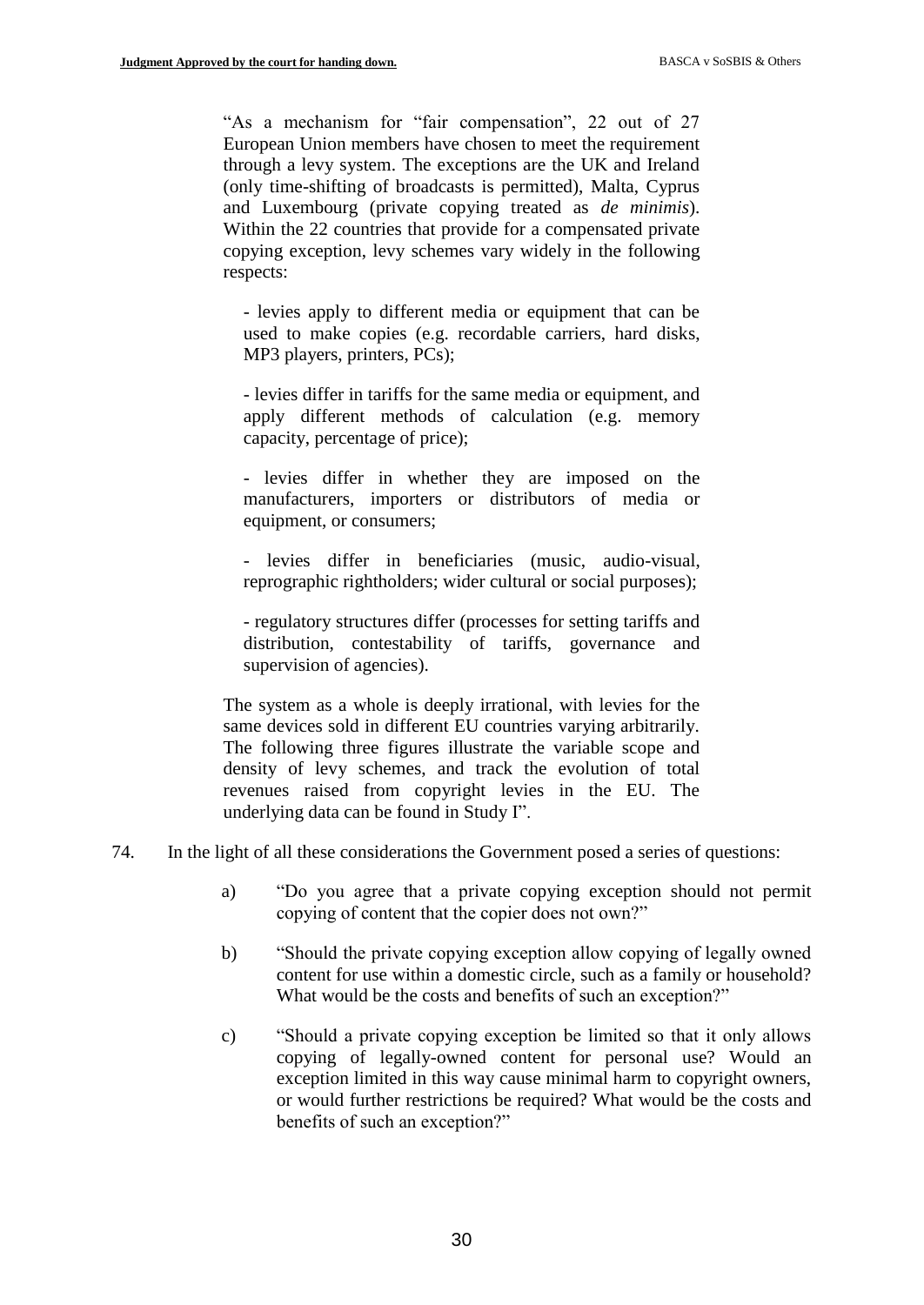d) "Should a private copying exception be explicitly limited so that it only applies when harm caused by copying is minimal? Is this sufficient limitation by itself, or should it be applied in combination with other measures? What are the costs and benefits of this option?"

# *(vi) The first Impact Assessment: 1st November 2011*

- 75. To accompany the Consultation the IPO conducted an initial impact assessment which considered the various options for implementing a private copying exception. Option 0 (i.e. zero) was "do nothing" such that private copying remained illegal; Option 1 (the strongly preferred option) concerned the introduction of a narrow private copying exception permitting copying content legally owned by an individual to another medium or device owned by that individual for their own personal use; Option 2 was to introduce the private copying exception but permitting copying by an individual's family or domestic circle; and Option 3 would cover content which could be copied and which did not need to be legitimately owned or purchased by the individual performing the copying. This assessment was published at the time of the Consultation so consultees were able to see the more detailed reasoning underpinning the "predisposition".
- 76. In respect of Option 1, which is the option which most closely reflects section 28B CDPA 1988, the assessment noted that initial evidence suggested that the costs to copyright owners would be minimal or zero given that they would be able to charge for private copying through purchase prices. This "initial assumption" was based upon an economic analysis set out in an "Evidence Base" which was summarised in pages 6-10 of the assessment. On page 10 the following was stated:

"Private copying is already widespread, and infringement is not pursued, suggesting any costs to copyright owners and benefits to consumers are already priced in to the purchase price of content. We expect any additional costs not already priced in to be minimal or zero, and capable of being compensated through the purchase price. As such there will be no overall economic cost to copyright owners. In addition to our upcoming consultation on the issue, the IPO is commissioning research to investigate the relationship between the prices charged for content and the permissions to copy which are included".

- 77. This conclusion (that all additional copying was, and could be, compensated through the purchase price) was said to be supported by economic literature in particular: the Rogers Report; the Kretschmer Report; and, and an article by Hal Varian "Copying and Copyright" (2005) in the Journal of Economic Perspectives.
- 78. But the assessment acknowledged that the conclusions expressed about pricing-in were merely "*assumptions*" and "*theoretical arguments*" and needed a proper evidential underpinning. To this end independent research would be commissioned:

"The issue of harm from a private copying exception needs to be addressed and the consultation document is looking for evidence on this issue. Currently, theoretical arguments by Hal Varian (developing Liebowitz's concept of "indirect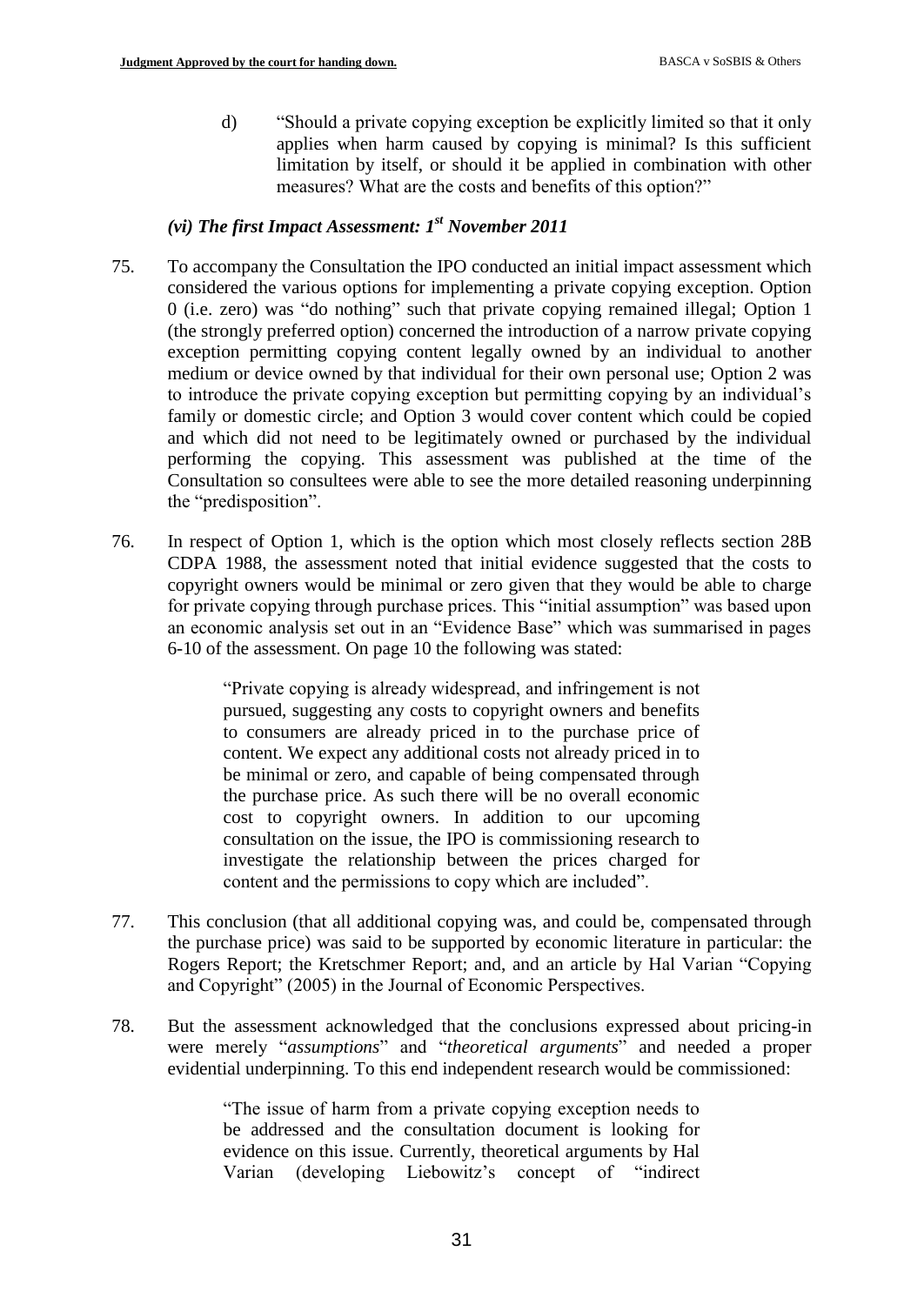appropriability")…shows that if sharing takes place, a producer is likely to sell fewer units of the work. In the above examples the potential harm to copyright owners is generally assumed to be through lost sales caused by sharing. The less sharing is possible, the less there is potential for harm.

However, since a consumer derives greater value from content they are able to do more with, a producer could charge more for it. Varian says "…if willingness-to-pay for the right to copy exceeds the reduction in sales, the seller will increase profit by allowing that right". In a free market, demand and supply will settle on a price for goods where consumer and producer surplus are maximised. It is possible that both consumers and producers will benefit from permitting private copying – consumers from being able to do more with content and producers from being able to charge more.

There is also evidence that the value of copying is already built into purchase prices. For online goods such copying is usually licensed and so included in the price where the retailer (e.g. Amazon) and copyright owner licence the buyer to use the digital file in certain ways including how they can copy and store the file. For example iTunes UK limits the number of devices an electronic music file can be copied to while Amazon UK allows an unlimited amount of copies to be made for personal use. The lack of difference between the prices of content on different MP3 download sites with different terms of use suggests that the ability to copy content does not impact on purchase price to any significant degree. However we will be commissioning economic research in order to test these assumptions during the consultation period".

#### *(vii) Responses received to the Consultation*

79. The Consultation commenced on  $14<sup>th</sup>$  December 2011 and ran until  $21<sup>st</sup>$  March 2012. During this period the IPO hosted a series of events in London and throughout the UK to encourage interested parties to express their views. The Consultation stimulated 471 responses from a range of organisations large and small. Mr Robin Stout, a Deputy Director of Copyright Policy at the IPO, produced Witness Statement evidence in these proceedings in which he explained that during the course of policy development in excess of 250 meetings on copyright exceptions occurred which, inevitably, included those representing the interests of copyright holders. He observed that the position adopted by the Third Claimant in these proceedings (UK Music) was not wholly representative of the views expressed by its membership. During meetings with HM Treasury some members of UK Music felt that they could accept a narrowly defined private copying exception without levy upon the basis that this largely reflected current reality. He observed that the responses received demonstrated distinct divergences of views but he accepted that a particular topic of concern was the actual extent to which the proposed exception would have an impact upon the incomes of rightholders.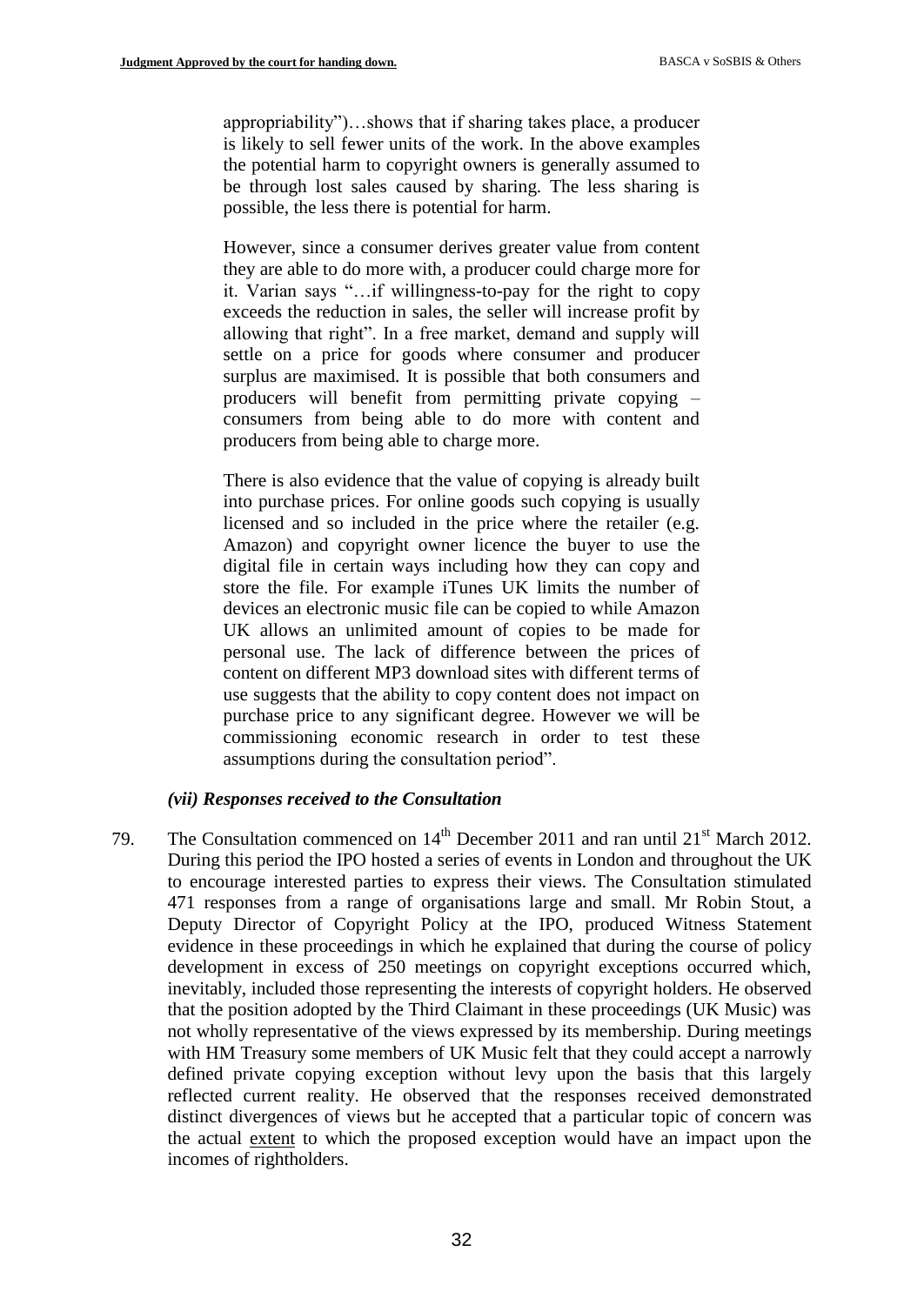#### 80. In relation to remote "cloud" storage Mr Stout stated as follows:

"Some, such as UK Music, also opposed the inclusion of remote "cloud" storage within any exception. I should note that it emerged from some of the meetings held with stakeholders that the music industry's concern regarding "cloud" services was not the loss of opportunity to licence pure storage of private copies in the cloud (to so-called "dumb lockers"). As noted…below, we were given no evidence that such storage was being licensed and were told that within broader licences such storage was usually "zero-charged". Rather, the concern of the industry seemed to be to extract licence revenue from non-storage "value added" cloud services such as iTunes Match, and to use the ambiguity surrounding the liability of dumb lockers to persuade cloud providers to adopt such value added licensing agreements".

#### *(viii) BIS Select Committee Report: June 2012*

81. Between September and November 2011 the Business, Innovation & Skills Select Committee conducted an Inquiry into the Hargreaves Report and the response of the Government thereto. 117 pieces of written evidence were received and the Committee convened a number of evidence collecting sessions. The Select Committee Report (published  $27<sup>th</sup>$  June 2012) endorsed the approach posited in the Consultation in relation to format shifting and concluded that a copyright exception premised upon personal use or use within the private sphere was likely to be the most practicable and justifiable solution. The Committee endorsed, albeit in tentative terms, "pricing in" as "*probably a fair point*":

> "It is probably a fair point that pricing of content now includes an expectation of personal use extending beyond the original medium, for very practical reasons. Robert Ashcroft of PRS for Music pointed out one such reason, namely that without format shifting it is becoming impossible to play certain content at least through certain (portable) media:

"You can barely go into an electronics shop and buy a portable CD player these days. You cannot make it illegal for people to go and buy a CD and then get it on to the only device that they have that plays music. Where you draw the line is the question"".

#### *(ix) The Government's response to the Consultation: December 2012*

82. In December 2012 the Government published its response to the Consultation in a document entitled "Modernising Copyright: A modern robust and flexible framework". Annex A addressed the question of private copying. It summarised the points made in the Consultation. Submissions from parties other than copyright owners were almost universally in favour of the exception; the great majority of rightholders however felt that a private copying exception of any type or scope would generate unreasonable harm and that for it to be justified some form of levy, licence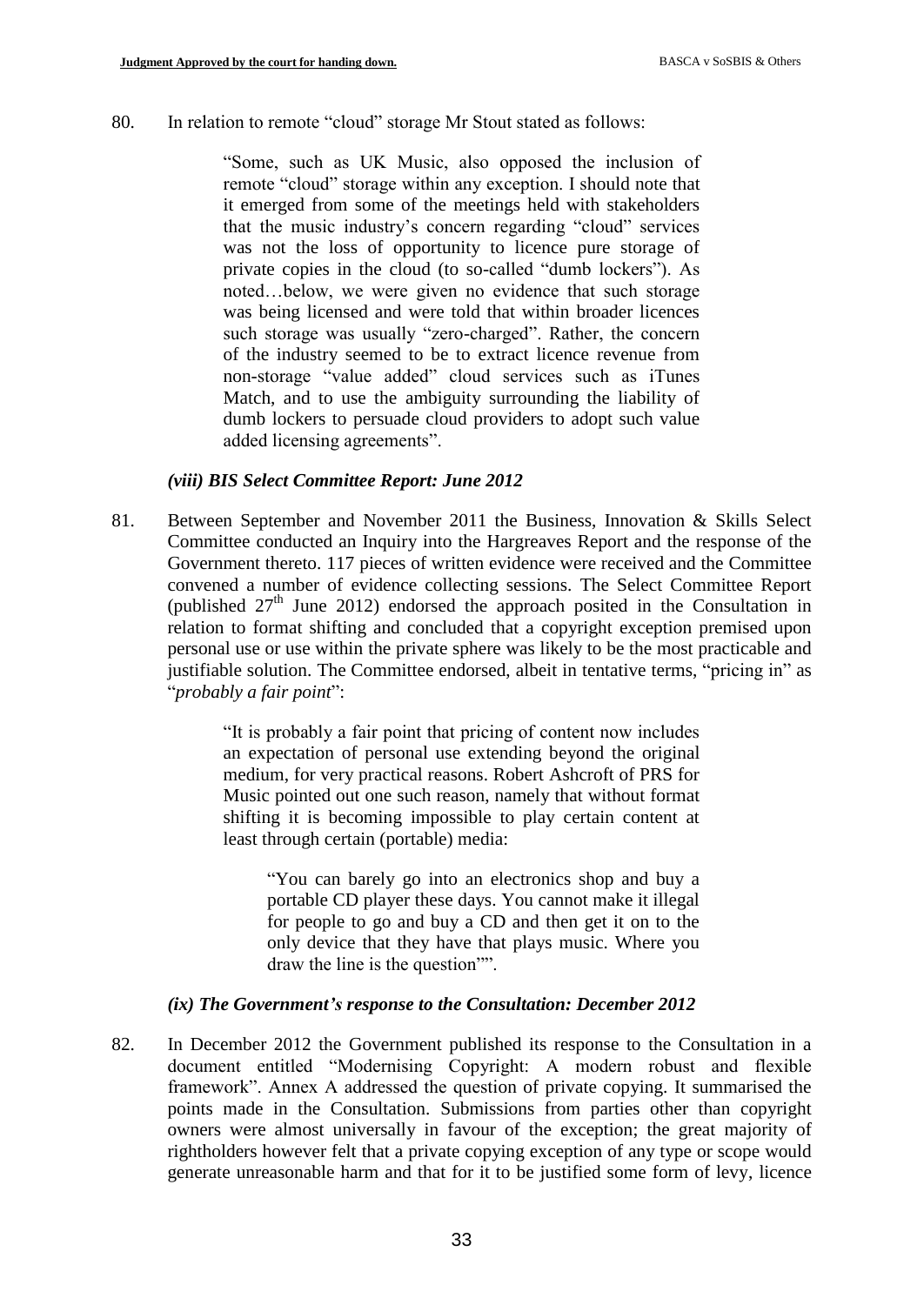or tax upon copying devices would be necessary to compensate them, as was the case in some other Member States of the EU.

83. The Government concluded, however, in the light of the evidence obtained, that the value to consumers of additional functionality could be factored in at point of sale, i.e. that this was essentially a matter for the pricing discretion of the producer or vendor; and further that this additional functionality "*often is*" factored in at the point of sale "*to some extent*". Under the heading "Minimising harm to rights-holders" (cf. page 23) the Government stated:

> "In its Consultation paper, the Government proposed an exception that causes minimal or no harm to copyright owners. The Government considers that its preferred option (an exception which permits copying only by a lawful owner of an original copy) will achieve this aim. The exception will be limited to use by people who already own a lawful copy of a work. It means that the ability to make personal copies can be factored in at the point of sale.

> *Market evidence suggests that the value to consumers of additional functionality associated with content, including the ability to make private copies, can be, and often is, factored in at the point of sale.* When music downloads that could be copied freely for personal non-commercial use were first introduced they were sold at higher prices than the DRMprotected equivalents they were sold alongside, reflecting consumer willingness to pay more for copies that they could use more easily on different types of device. Similar price differences can be observed in relation to other types of content where DRM is still used. Some consumers say they would not buy CDs at all if they were physically unable to format shift them to their personal media devices.

> *The Government's own analysis agrees that, to some extent, the value that consumers gain from being able to make personal copies will be factored into the market via positive effects on prices and demand.*

> The Copyright Directive says that rights-holders must be compensated for unreasonable harm caused to them by users of a private copying exception. In view of the minimal impact on sales expected to arise from introduction of this permitted act, and the opportunity that it provides for the value of private copying to be priced in at the point of sale, the Government believes it will cause minimal, if any, harm to rights-holders.

> The Government considers that levies or other compensation are neither required nor desirable in the context of a narrow provision that causes minimal harm. Levies are an unnecessary and inefficient tax on consumers. They are unfair to consumers in that they are payable regardless of the use to which a levied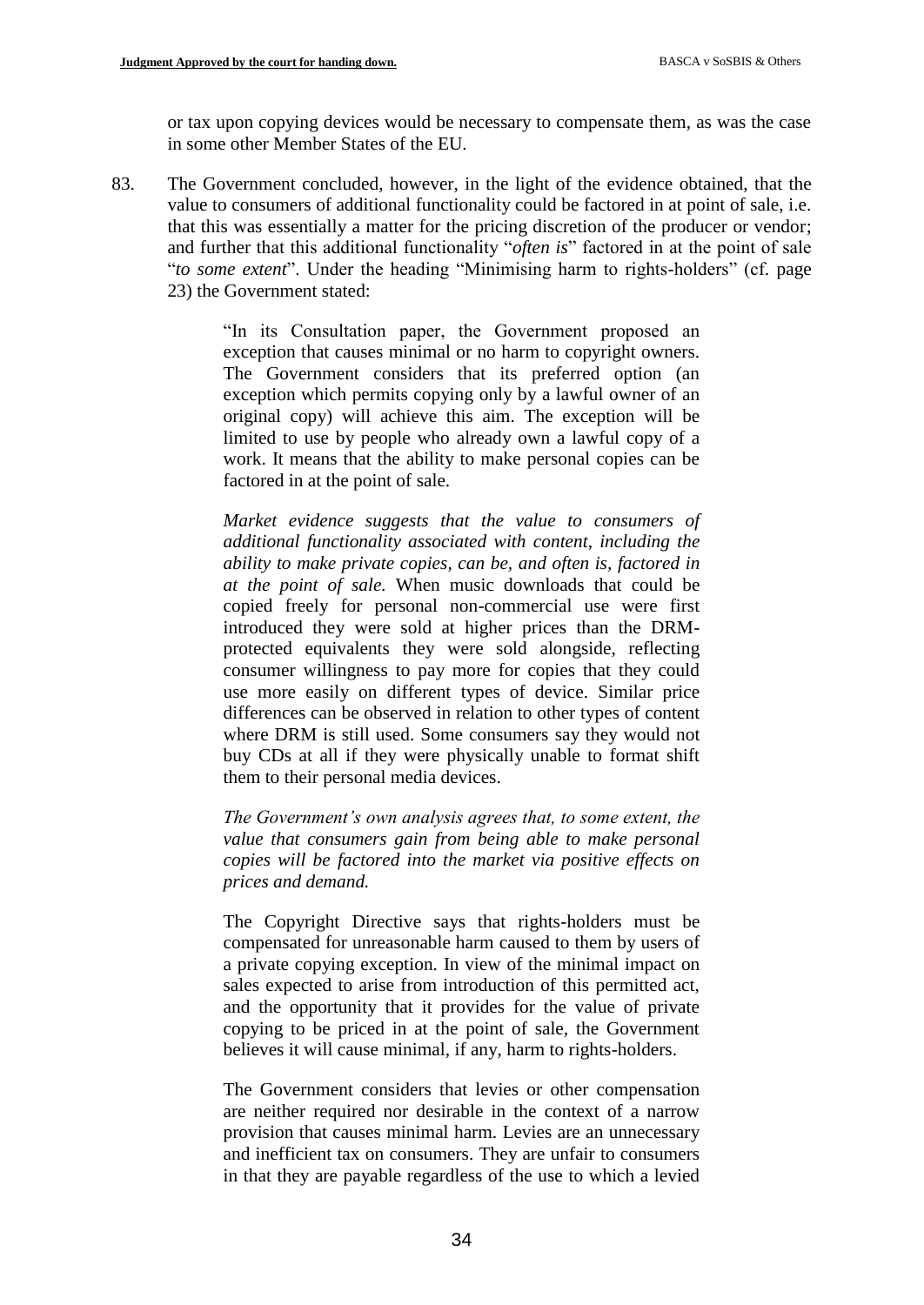device (for example a hard disk) is put and regardless of whether a user has already paid for the copies that they store on a device. Furthermore, particularly in the current economic climate it is not right to extract more money from the pockets of hard pressed consumers".

#### (emphasis added)

84. The Government did not know the exact extent of pricing-in. The conclusion that it occurred only to "*some extent*" is one which the Claimants highlighted as being insufficient to provide a definitive answer to the very specific *de minimis* question which had to be resolved if the Government was, lawfully, to achieve its objective.

# *(x) The Impact Assessment: 13th December 2012*

- 85. The Consultation response was accompanied by a second Impact Assessment dated 13<sup>th</sup> December 2012 ("the 2012 Assessment"). This contains a more detailed economic assessment of the costs and benefits of the proposed exception. It pulled together the then available empirical data and research on pricing-in and concluded that pricing-in was both possible and relatively widespread though not universal. An important point made was that no useful data had been provided by third parties during the course of the Consultation to enable Government *"…to monetise any costs and benefits to rights-holders arising from this exception*" (page 16). The IPO nonetheless expected: *"…that costs to rights-holders due to lost sales will be minimal or zero"*.
- 86. Annex A to the 2012 Assessment provided a description of the results of independent research commissioned by the IPO in the field of music, films, books and (as a control) software. That independent research is considered in section E below. The IPO published the full market studies, data sets and statistical tests on its website which led it to the conclusions set out in this assessment. The affected sectors were hence able to access the independent research and comment upon it.
- 87. As I explain below an Updated Impact Assessment was published on 23<sup>rd</sup> March 2014 which took account of the evidence and submissions submitted subsequently. The Updated Impact Assessment is the pivotal document for the purposes of the present case since it is there that the definitive reasons justifying the decision to introduce the new Section 28B are to be found. Save therefore to record that from this point onwards the independent research was in the public domain it is not necessary to consider the 2012 Assessment further.

### *(xi) The Technical Review: June 2013*

88. Draft legislation was published by the Government in June 2013. This enabled interested third parties to provide their views and comments within an 8 week period. Provision was made for public round-table meetings held in London to discuss the draft. In excess of 140 organisations made submissions.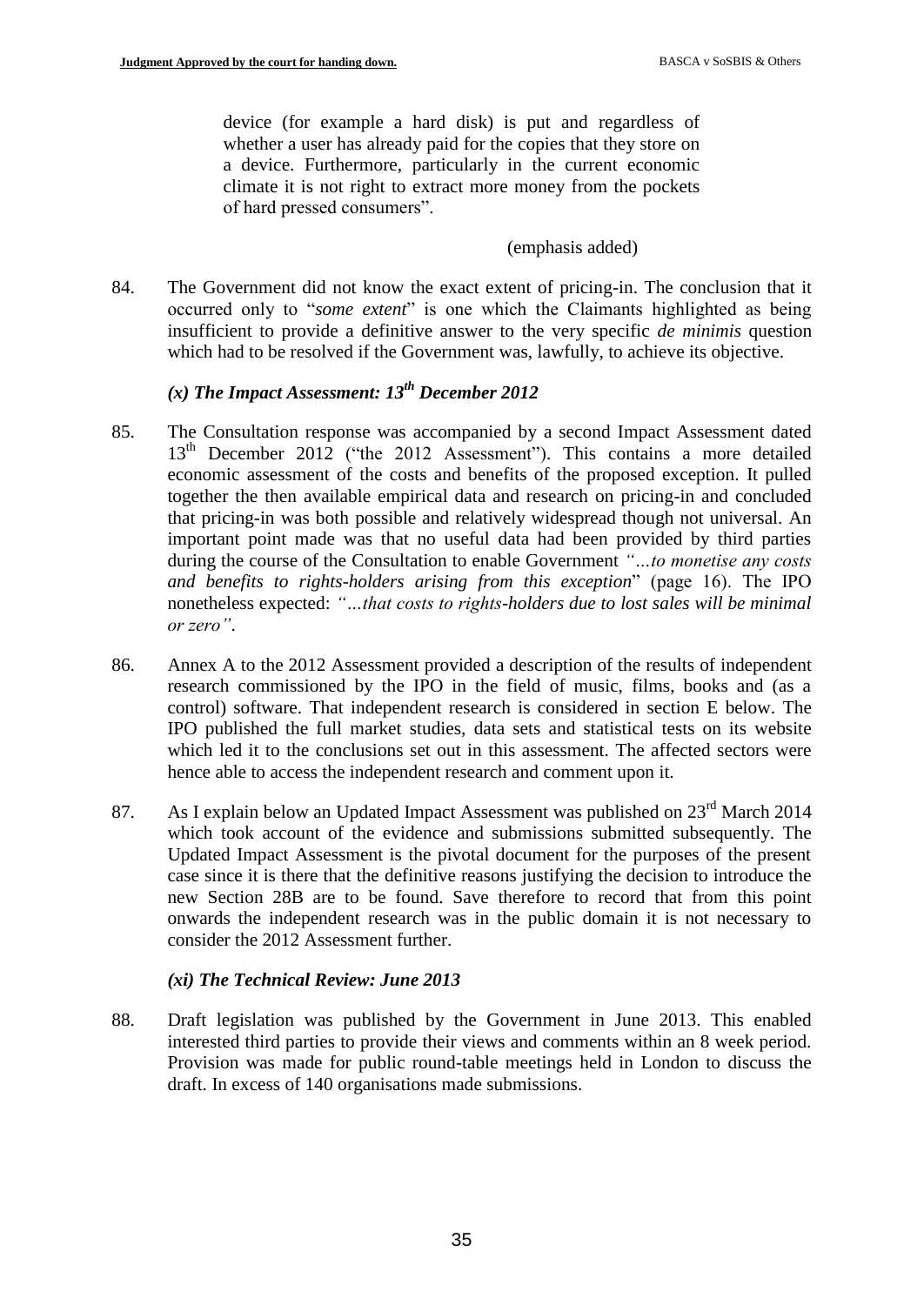### *(xii) The Government's reasons for introducing Section 28B - The Updated Impact Assessment: 23rd March 2014 ("The Updated Impact Assessment")*

- 89. On 23<sup>rd</sup> March 2014 the Government published the Updated Impact Assessment. The reason that this third assessment was carried out was due to a Ministerial commitment made during a debate in Parliament on the Intellectual Property Bill on  $18<sup>th</sup>$  June 2013 that the 2012 Assessment would be updated, to take into account the latest evidence. This assessment, as already observed, sets out the full and final reasoning of the Defendant in adopting Option 1 and it necessitates detailed scrutiny. I conduct this scrutiny as follows: (i) the decision to adopt Option 1; (ii) the submissions of the Defendant about the approach to evidence collection; (iii) the findings made in the assessment; (iv) the findings of the independent experts.
	- *(a) The decision to adopt Option 1*
- 90. The assessment identified the Government's chosen option as Option 1. This was described in the following terms:

"…a narrow private copying exception, allowing reproduction of a copy of a work (e.g. a CD or eBook) that is lawfully owned (bought or gifted) by an individual onto any medium or device owned or controlled by that individual (e.g. a tablet device or MP3 player) for their private non-commercial use".

- 91. The option would permit someone to "format shift (i.e. shift content from one format to another); or "space-shift" (i.e. move content to different personal devices or media); and "back-up" copies that they have acquired. The exception would apply to storage by the owner on any device or media over which they had control, and this would include a cloud locker. The exception would not extend to anything other than own-use, for example use by friends or family. It would not permit the copying of rented, borrowed, streamed or broadcast content. It would not permit the copying of illegally-acquired content and it would not permit any distribution of copies.
	- *(b) The submissions of the Defendant about the approach to evidence collection*
- 92. Mr Stout, the Deputy Director from within the IPO, who produced Witness Statement evidence on behalf of the Defendant, stated that the empirical basis upon which the Defendant ultimately formed his view included, *inter alia*, consumer focus surveys, a survey produced by the University of Hertfordshire, a survey produced by the University of Leeds, a variety of academic papers, submissions to the Defendant by consultees, statements from the music industry in relation to MP3 pricing on iTunes, the response of BPI to the Consultation, independent research commissioned from the team at Sussex University, evidence from PRS and Warner Music as to the contents of cloud storage licensing arrangements, research commissioned by UK Music from Oliver and Ohlbaum on the value of personal media devices attributable to music copying facilities, and anecdotal evidence provided as part of the Consultation process. In paragraph 71 of his Statement Mr Stout stated:

"…no evidence was received during the Consultation process, or otherwise, which caused the Government to change its mind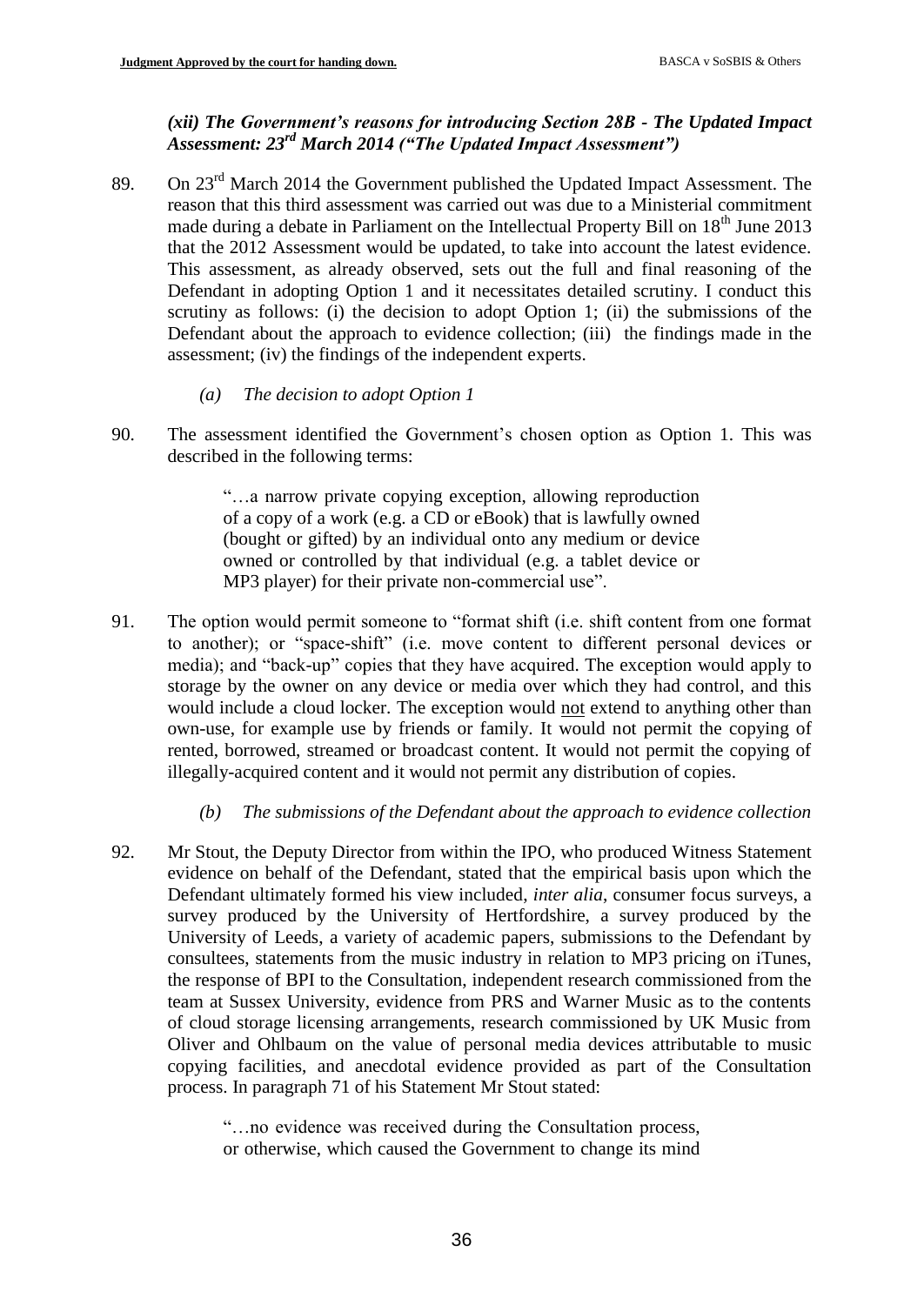on the conclusions it reached in respect of the harm that will be caused to rights-holders as a result of the proposed exception".

93. Mr Stout acknowledged the limitations of some of the empirical data submitted. In particular he addressed what he describes as a "serious error" in research submitted by Sussex University (i.e. the report of the independent researchers). He stated that at the time of the final Report he articulated his concerns about the quality of the data internally and suggested that it might be more helpful to publish a summary of the research but in the event the decision was taken to publish the research in full. The Updated Impact Assessment of March 2014 explained why, contrary to the researcher's conclusions, the Defendant considered the results of the research to be consistent with the pricing-in theory. In essence, the independent researchers' conclusion that CDs allowed "no copies" was inconsistent with practice in the market. Mr Stout discussed the erroneous assumption that the researchers had operated upon with the economists working on the issue and they agreed that as CDs were free from technological copy protection measures they should be treated as if copies could be made of them and, accordingly, having similar copying utility to a MP3 album. He observed:

> "this mis-classification of CDs as uncopyable explained why the researchers had found it "puzzling" that an MP3 album, with apparently higher copying utility than a CD, was not sold at a higher price".

94. Mr Saini QC took me through the consultative history, from Hargreaves onwards, to show that the conclusions in Hargreaves and the evidence and data which underlay those conclusions were part of the background to the final reasoning in the 2014 Updated Impact Assessment which therefore had to be read in that wider context. I accept this submission. It is, in my judgment, clear that the final decision to introduce the exception, as reflected in the reasoning in the Updated Impact Assessment, was the culmination of the exercise which started with the Hargreaves review.

*(c) The Defendant's articulation of the pricing-in theory*

95. The core economic principle underlying the decision is based on pricing-in:

"A static model assumes that rights-holders are unable to appropriate the value of private copying, so a lost sale resulting from private copying results in lost income. However, the theory of indirect appropriability, first proposed by Stan Liebowitz and since developed by him and others, shows that rights-holders ought to be able to benefit from the additional value that consumers derive from private copying, as it will be priced in to the market through increased prices or sales…

…

The pricing-in hypothesis is described in Box 1. Essentially, a copy of content that can be format-shifted has greater utility than one that cannot. In theory, this will shift the demand curve and a rights holder can charge a higher price for this copy (or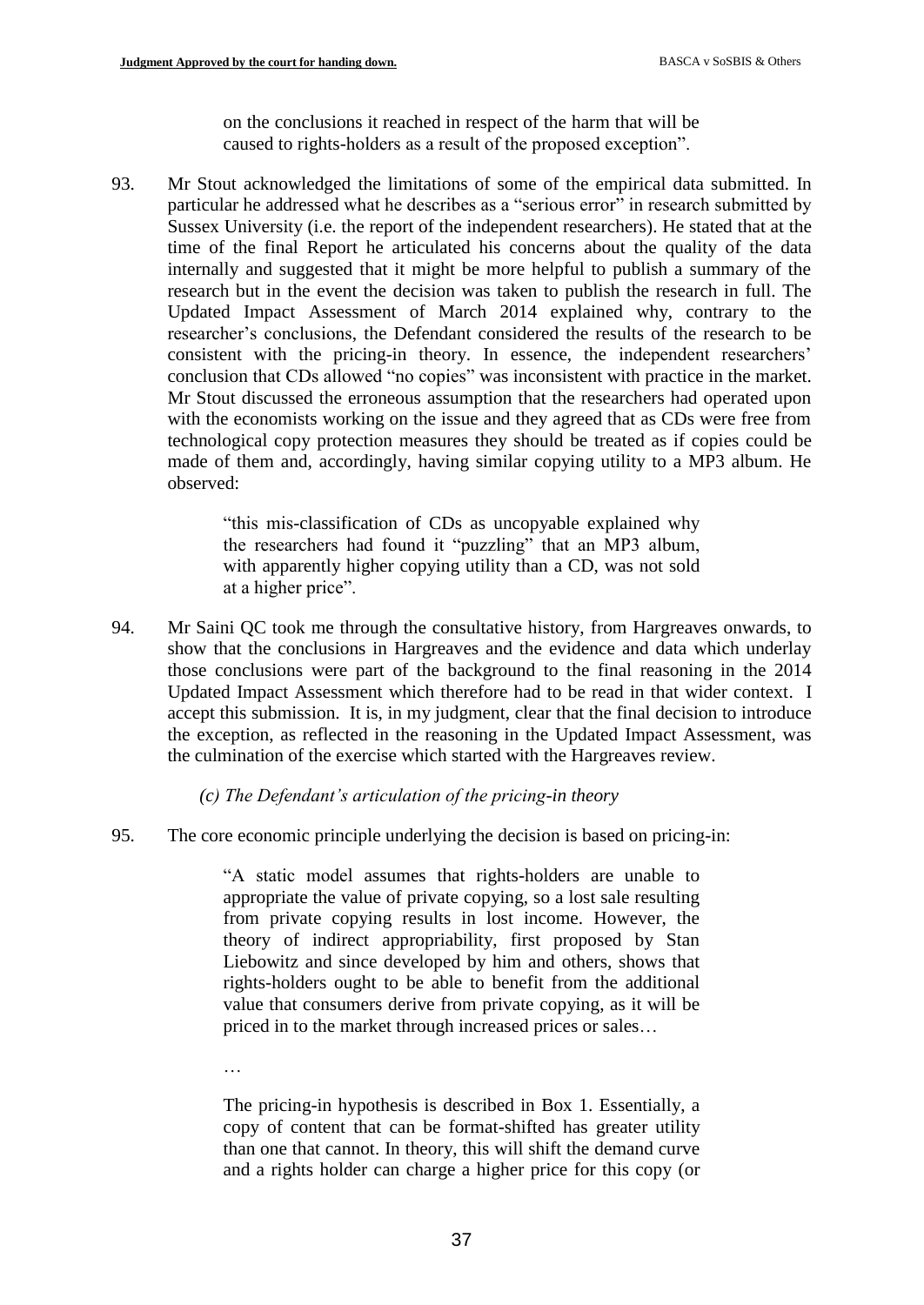sell more copies at the same price), and capture revenue they otherwise would have lost. Liebowitz illustrates this point using the example of someone who buys an audiocassette copy of a musical work to play in the car as well as a CD copy of the same work to play at home. A private copying exception would permit them to buy the CD copy and make their own audiocassette copy instead of buying two copies. The buyer of the CD will value it more, as it is more useful to them, which means the seller of the CD will be able to charge more for it, indirectly capturing the value of the CD and the audiocassette in the price of the CD alone. The utility of copying thus raises the demand curve for content. The outcome is that right holders do not lose income from such copying. Liebowitz describes certain situations in which the rights holder is able to capture more value by permitting such private copying than they could by restricting it".

96. The assessment recognised the limitations upon the theory of pricing-in. The wider the copyright exception the less it could be said that possible "harm" to content producers had been priced-in already at the point of sale:

> "Theory only predicts overall benefits for rights holders as a result of indirect appropriability in certain, limited cases. When a consumer copies an original copy they have bought, as would be the case under Option 1, we would expect the value of this copying to have been factored in at the point of purchase. But we would expect indirect appropriability to break down if the exception were to permit excessive sharing of copies – the most extreme example being if it were to cover illegal online file sharing. In such a case, so many copies would become available at minimal cost, flooding the market, that prices would cease to reflect the value consumers place on them and would be driven down to the marginal cost for copies".

*(d) The finding made: "minimal or zero" lost sales*

97. The central finding is that the adoption of Option 1 would not, based upon an assumption said to be backed by research, result in the need to introduce a compensation or levy scheme under Article 5(2)(b). Under the heading "Key assumptions / sensitivities / risks" the following is stated:

> "This option is assessed to cause minimal harm to rights holders, based on an assumption (supported by research - see below) that the value of private copying to the extent permitted by this extension will be factored in to the market for original copies. An exception that causes minimal harm to rights holders also minimises risks of non-compliance with EU law".

98. On page 17 the conclusion (which still only applies "*to some extent*") is said to flow from two categories of evidence (i) that which is set out "above" and (ii) "the independent research":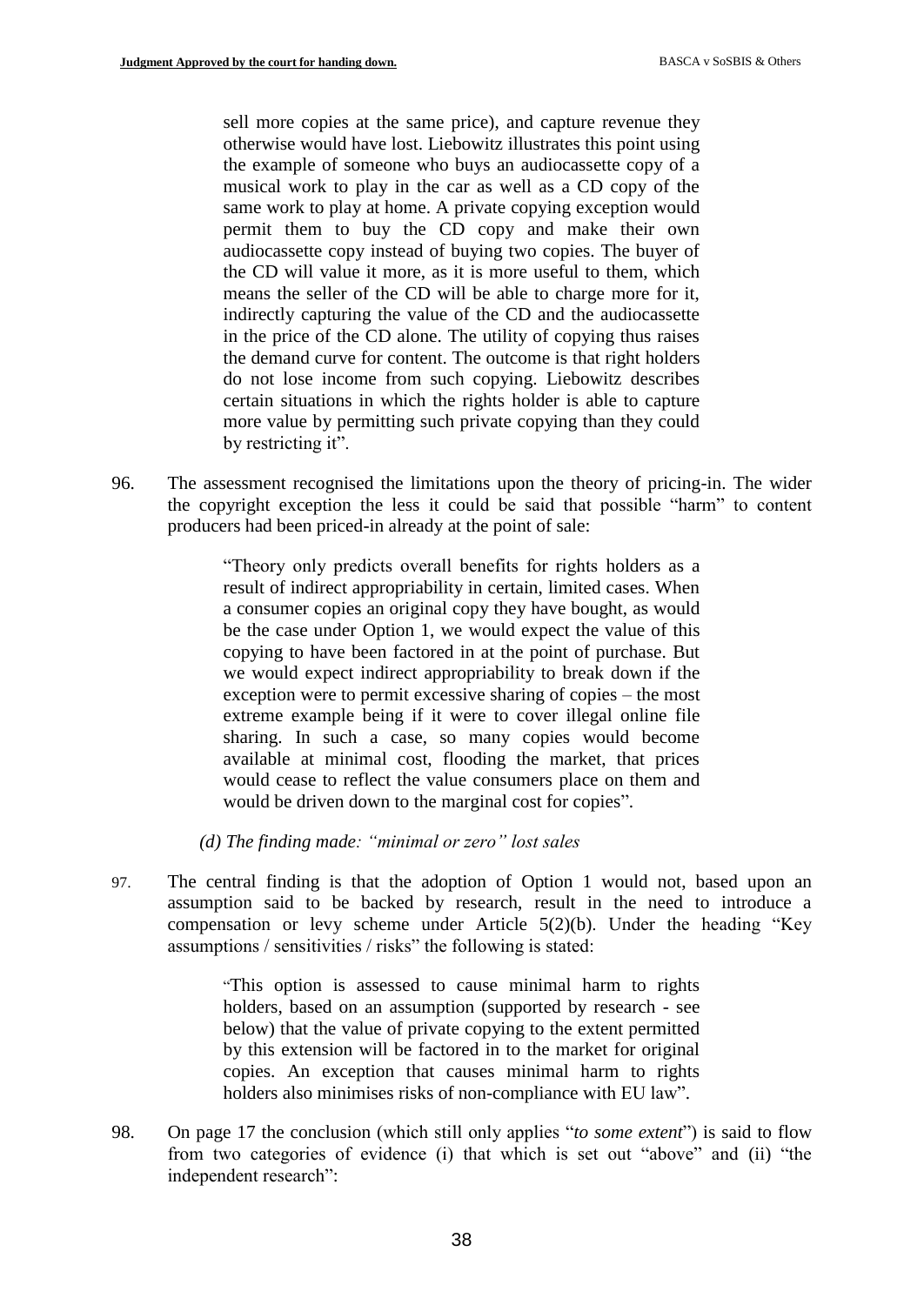"*In view of the above, and the independent research commissioned by IPO*, we expect that the value of the private copying which is permitted by this exception will be factored in to the market, *at least to some extent*. This will mean that, to the degree that rights holders experience lost income due to lost sales of duplicate copies, they will be compensated for this to  $$ *at least to some extent* – via a positive impact on prices or sales of content".

(emphasis added)

99. On page 18 the following is set out:

"No useful data was provided to the consultation to enable us to monetise any costs and benefits to rights holders arising from this exception. However, based on the above analysis, we expect that costs to rights holders due to lost sales will be minimal or zero".

*(e) The key reasoning for the decision*

100. The critical section of the reasoning is found on pages 16-18. It is here that the evidence the Secretary of State relies upon is identified. It is therefore necessary to set out, in full, the conclusions about the evidence which is said to justify what are very strong end-conclusions about the extent of pricing-in:

#### "Evidence for copying being priced in

The question of whether additional copies are priced in to the final price, or indeed the wholesale price charged by producers, is ultimately an empirical one. Respondents to the Government's consultation made a number of suggestions as to how this hypothesis could be tested.

One approach is to compare downloads sold under different usage restrictions, in particular those whose use is physically restricted by DRM technology. An example of pricing reflecting additional consumer value was observed when iTunes introduced DRM-free music downloads (which can be copied freely for personal, non-commercial use) in 2007. Previously, iTunes music downloads could be copied reasonably freely, but only on to 10 approved devices. When DRM-free copies were introduced they were priced at a higher price (\$1.29) than copies which could be copied to a more limited extent due to DRM (\$0.99). Thus, tracks that could be copied onto 10 devices (already quite permissive) were priced 30% higher when restrictions were removed to allow any copying for personal non-commercial use, in reflection of their added value to consumers. This example appears to show strong evidence of pricing-in, as theory predicts.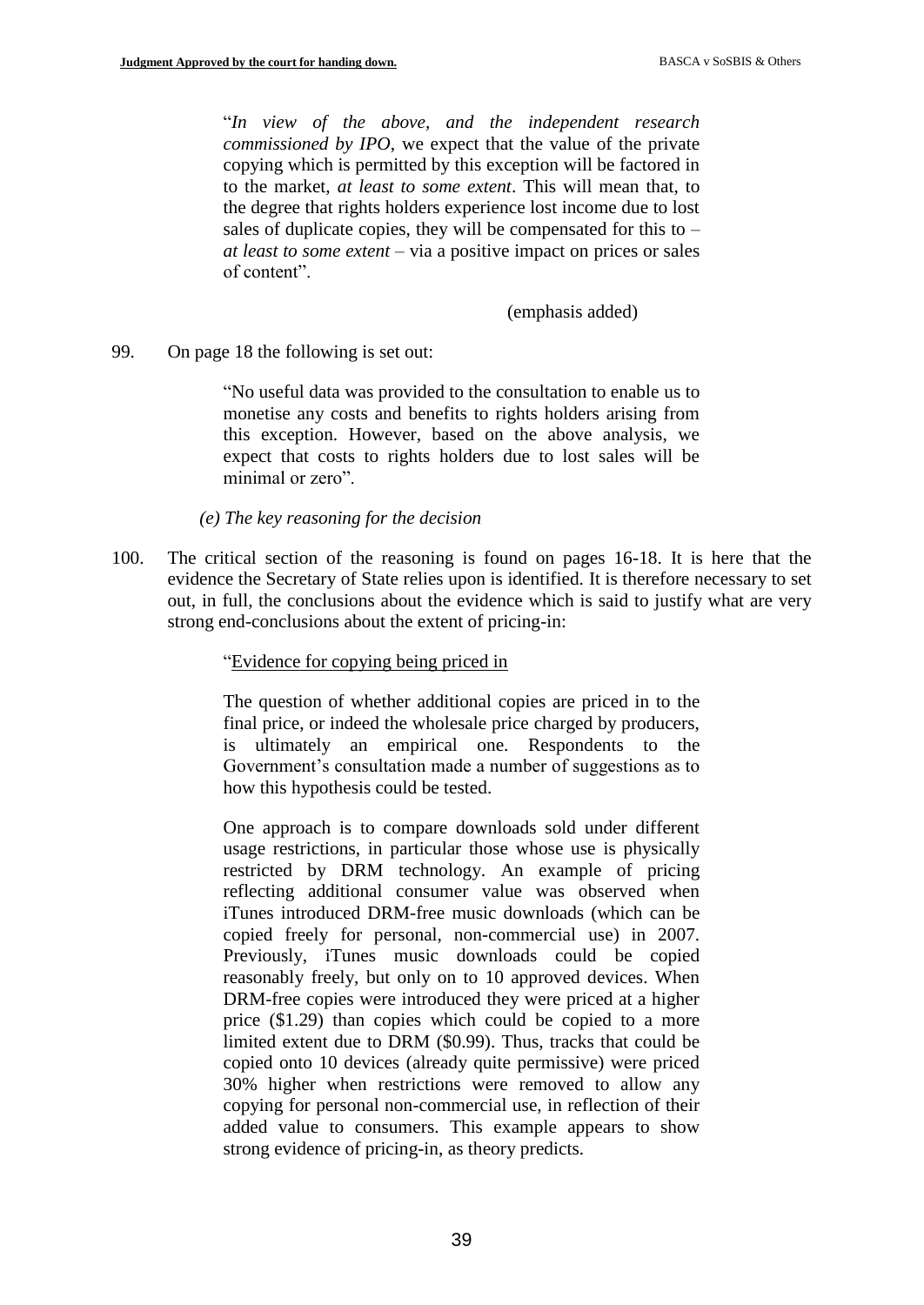Subsequent to the first publication of this impact assessment in December 2013, some music stakeholders have commented on this example, noting that iTunes dropped its DRM-free download prices from \$1.29 to \$0.99 in October 2007 (to the same price as DRM-protected copies), and arguing that this demonstrates that consumers are not prepared to pay more for the ability to copy music. We do not consider this to be the case. "Pricing-in" does not simply mean a producer will be able to charge more for more useful product. It also means that a producer which chooses to maintain the same price, for an improved product would expect to sell more units of it. In either scenario, overall revenues to the producer would increase.

So if freely-copiable downloads are made available at the same price as DRM-protected download, we would expect overall demand for copies to increase. This is what we would expect to be the result of the iTunes price change, and is consistent with iTunes' own explanation for it.

iTunes no longer sells music in DRM-restricted format and most music download licences now permit copying for personal non-commercial use so it is difficult to base any comparative analysis on the current music download market. However, other download formats (e.g. video) continue to use technological measures to restrict the number of copies that can be made, and responses to the Government's consultation suggested that rights holders in this sector expect as a consequence to charge more for formats which physically permit more copying.

The IPO commissioned independent research based on a comparison of prices of copies of different media sold under different usage restrictions. This research, which is summarised in Annex A, appears to confirm that pricing-in is possible, and is taking place.

As noted above, "pricing-in" is expected to impact on demand as well as price. Therefore, another approach to research in this area could be to look at impacts on consumer demand and sales of copies. As noted by contributors to the Government consultation, without format shifting it is becoming increasingly difficult to play CDs on portable devices, as MP3 players (including mobile phones) become widespread, and demand for portable CD players declines. This suggests that many people buying CDs do so with the expectation that they will format shift in order to play their CDs on a portable device, and that sales of CDs (and prices) would be lower if they could not do this (for example, if CDs came with copy-protection). A consumer survey on purchasing considerations would be a way to investigate this effect.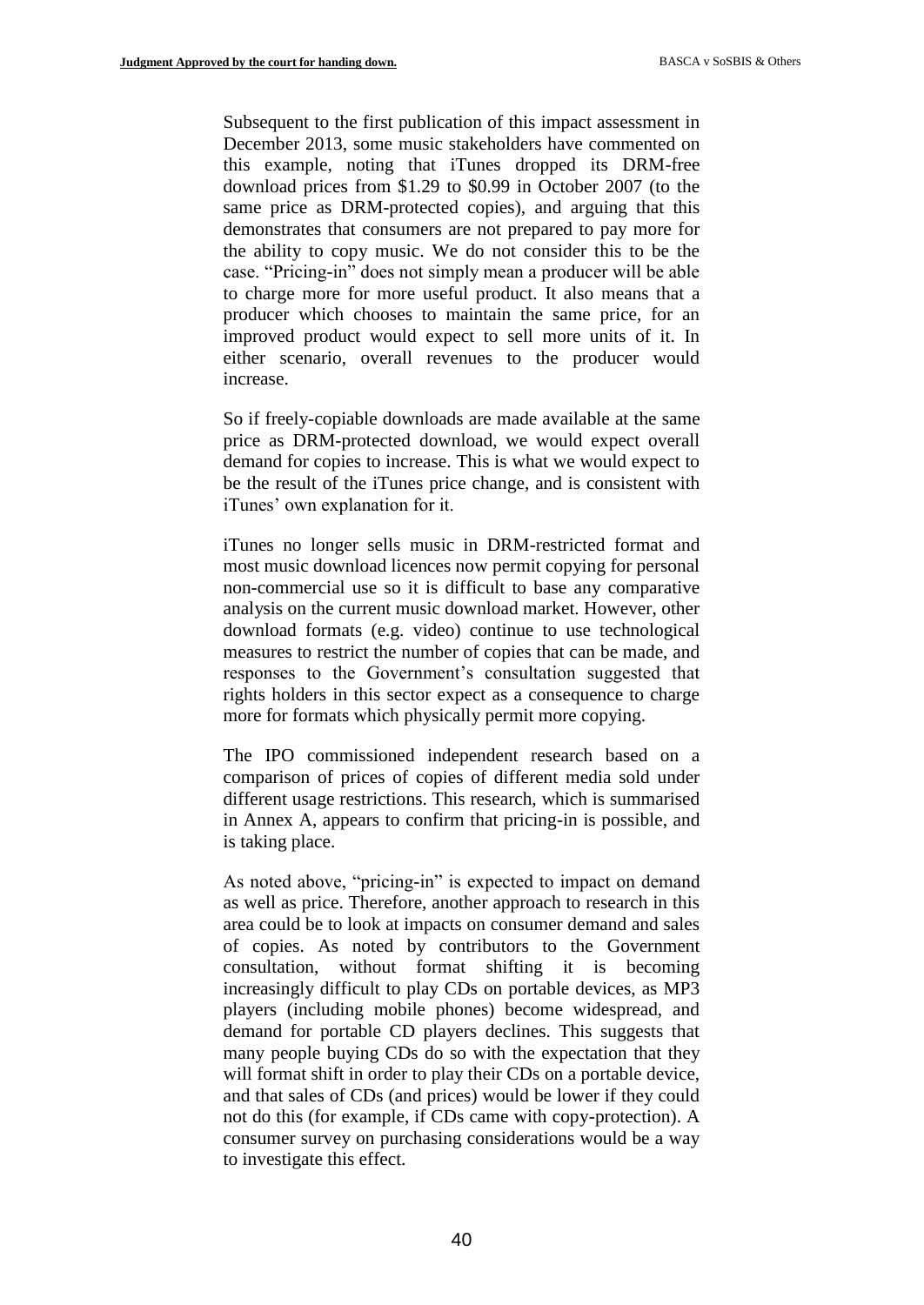Two further ways to examine the effect of pricing in were suggested by stakeholders. One was to compare the price of an average digital download album and the price of an average CD album. As the licence attached to a digital download album (licensed for unlimited copying for personal, non-commercial use) permits greater copying than the CD album (not licensed for personal copying), some stakeholders argued that the digital album ought to cost more if there was pricing in. We do not think this conclusion is consistent with the pricing-in theory, however. CD copying for personal, non-commercial use is widely considered to reasonable and takes place regardless of copyright. Therefore, the value of being able to make private copies from CDs is likely to already be factored in to the market, and should be similar to the value of making copies from MP3s. Moreover, other factors raise the price of CDs compared to downloads, including the fact that a CD costs more than a download to manufacture and distribute and the value that buyers of CDs are likely to place on physical aspects including packaging. Therefore, average CD prices are higher than MP3 download prices, and this appears to be consistent with the pricing-in hypothesis.

Stakeholders also proposed to compare pricing between countries with different private copying exceptions, including those with device-based levies and those without. We do not consider such an analysis to be very useful, however, due to a number of factors affecting pricing in different markets, including exchange rate fluctuations.

In view of the above, and the independent research commissioned by IPO, we expect that the value of the private copying which is permitted by this exception will be factored in to the market, at least to some extent. This will mean that, to the degree that rights holders experience lost income due to lost sales of duplicate copies, they will be compensated for this to  $$ at least to some extent – via a positive impact on prices or sales of content.

In addition, some of the savings that consumers make from no longer having to buy duplicate copies of the same content is likely to be spend on alternative copies (see consumer benefits, above).

No useful data was provided to the consultation to enable us to monetise any costs and benefits to rights holders arising from this exception. However, based on the above analysis, we expect that costs to rights holders due to lost sales will be minimal or zero".

101. With regard to the independently commissioned research the terms of reference and the instructions given to the experts were included in documents disclosed by the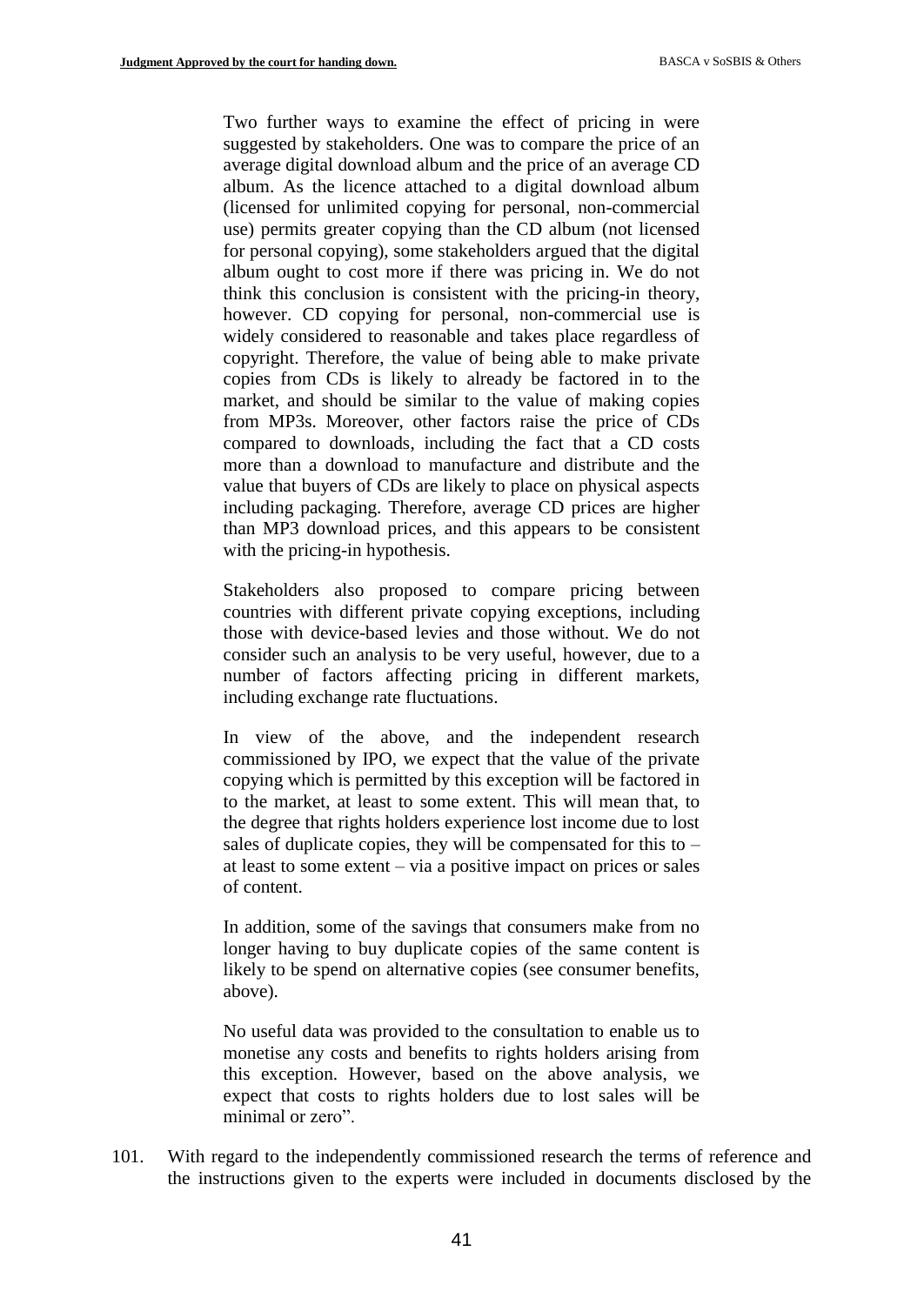Defendant in these proceedings. The initial terms of reference reflect the clear acknowledgement of the need for additional empirical evidence:

"…the potential effect of private copying to right holders is still unknown. More empirical evidence is needed about the UK market of copyright protected content. This study is aimed at filling this gap, providing empirical evidence on the price of copyright content and terms associated with copying".

102. The instructions made it perfectly clear that the purpose of the research was to "*test whether allowing a certain degree of copying is reflected in the price for content*". Mr Saini QC, for the Secretary of State, explained to me that this was a reference back to the conditional conclusion of Professor Kretschmer in his 2011 Report at page 19:

# "**7. Distinction between "priced into purchase" and "statutory licence"**

Reconsider the consumer activities listed in section two above. For (i) [Making back-up copies / archiving / time shifting / format shifting]; and (ii) [Passing copies to family / friends], a certain amount of copying appears to be already priced into the purchase (Varian's argument). For example, right holders have either explicitly permitted format shifting, or decided not to enforce their exclusive rights. There is no lost sale, and the European criterion of harm may be treated *de minimis*, i.e. no compensation is due. Commercial practice will not change as a result of introducing such a narrowly conceived private copying exception.

A more widely conceived exception that would cover private activities that take place in digital networks [activities (iii) to (vii)] might be better understood as a statutory licence. Possible rationales for issuing such a licence include: making the copyright system more permissive for consumer led innovation, as well as non-economic arguments (such as influencing the bargaining position of creators versus producers, or preserving fundamental rights of privacy). The EU concept of "compensatable harm" contributes little towards assessing an appropriate scope and tariff for such a licence. There is no case for copyright levies unless the payment of levies is linked to clear consumer permissions, and an argument is made why scope and tariff of these permissions cannot be left to the market".

- 103. As this quotation makes clear Professor Kretschmer was not saying that pricing-in was proven to be a universal practice but only that a "*certain amount*" of pricing-in occurred.
- 104. The experts appointed to perform the empirical research task were Roberto Camerani, Nicola Grassano, Diego Chavarro and Puay Tang, from Sussex University. I refer to their Report henceforward as the "IPO Research Report". In the assessment a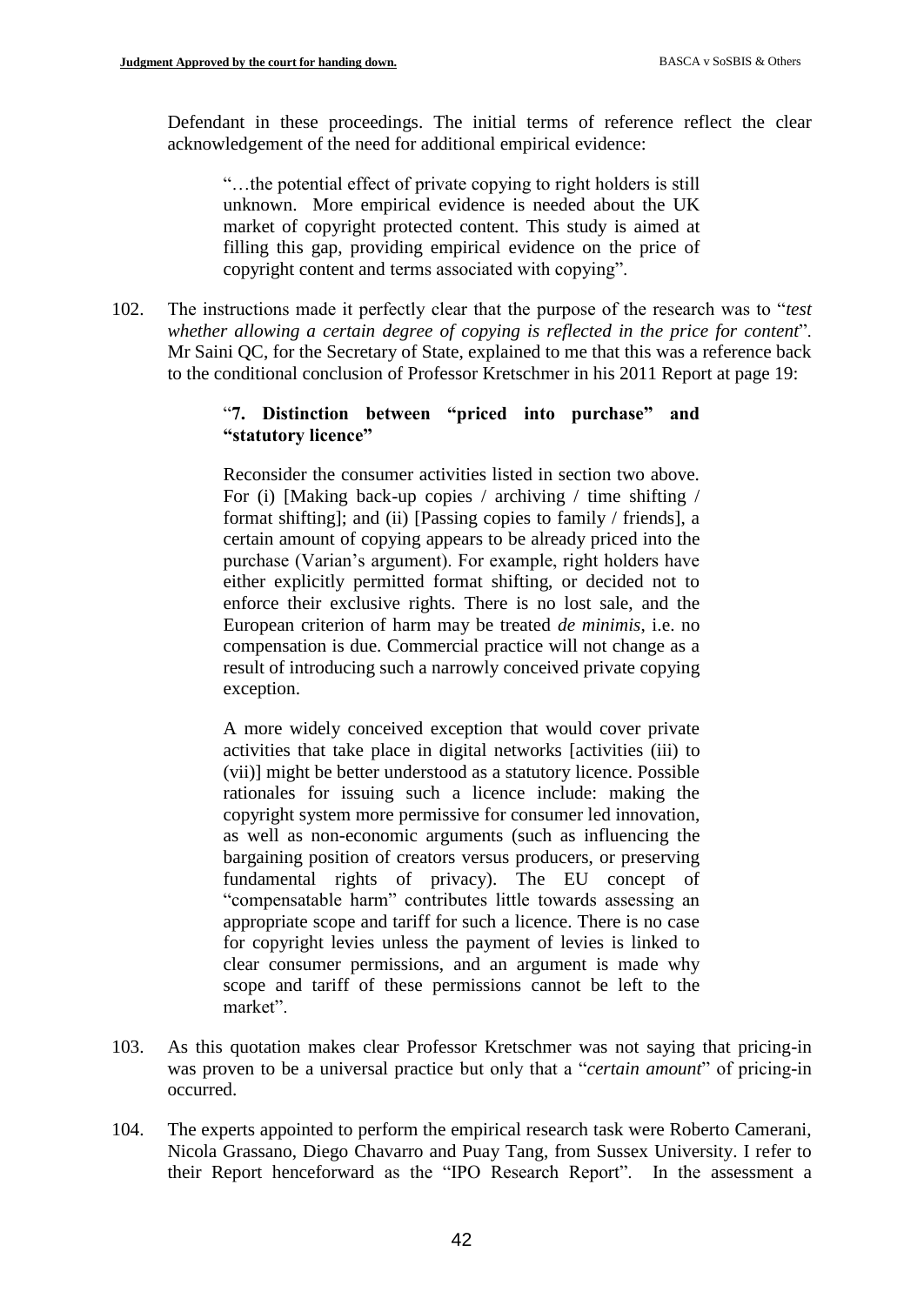summary is provided in Annex A. I turn now to consider Annex A before considering the IPO Research Report itself.

*(f) The Defendant's interpretation of the conclusions in the IPO Research Report: Annex A*

105. In Annex A the IPO made reference to the size of the data set collected by the researchers. This embraced 18,958 "observations" which incorporated 17,272 albums. Under a heading "What the data suggests" the IPO drew the following conclusion which included the doubts of the civil servants as to the correctness of the researchers' conclusions:

> "Music: the most significant finding of the research on music came from the work to try and understand the copying conditions contained in the terms and conditions of sale of different types of music. More than in any other type of content there was real difficulty in interpreting the small print in the terms of different suppliers and formats. Often the terms were confusing (for our researchers let alone ordinary consumers) and in some cases internally contradictory. In part we suspect that this reflects two basic facts of the music market:

- The ability to control copying as part of the business model, through DRM, is absent from most of the digital music market.
- Most consumers do not accept (from the research cited earlier) that there should be limits on their ability to copy for personal use.

Variation in prices which might indicate "pricing in" of the ability to copy is difficult to find in music content. This could be because private copying for personal use is so widespread in the sector that it is already largely or fully priced in. Consumers and producers of music appear to expect that music will be copied for personal non-commercial use, and all downloads are explicitly sold on these terms; so we would expect to see little variation in prices compared to other types of content, particularly those which physically restrict and permit different degrees of copying such as film downloads and eBooks.

We note that, when attempting to draw conclusions from their pricing analysis, the researchers appear to make the assumption that a CD which does not, by way of a licence, expressly allow its owner to make personal copies will not be copied, so the value of copying will not be priced-in. Given that consumers commonly format-shift CDs, regardless of the law, we do not consider this to be a valid assumption. As explained above, the current law on private copying, and the terms of use attached to copies, are unlikely to factor strongly in purchasing decisions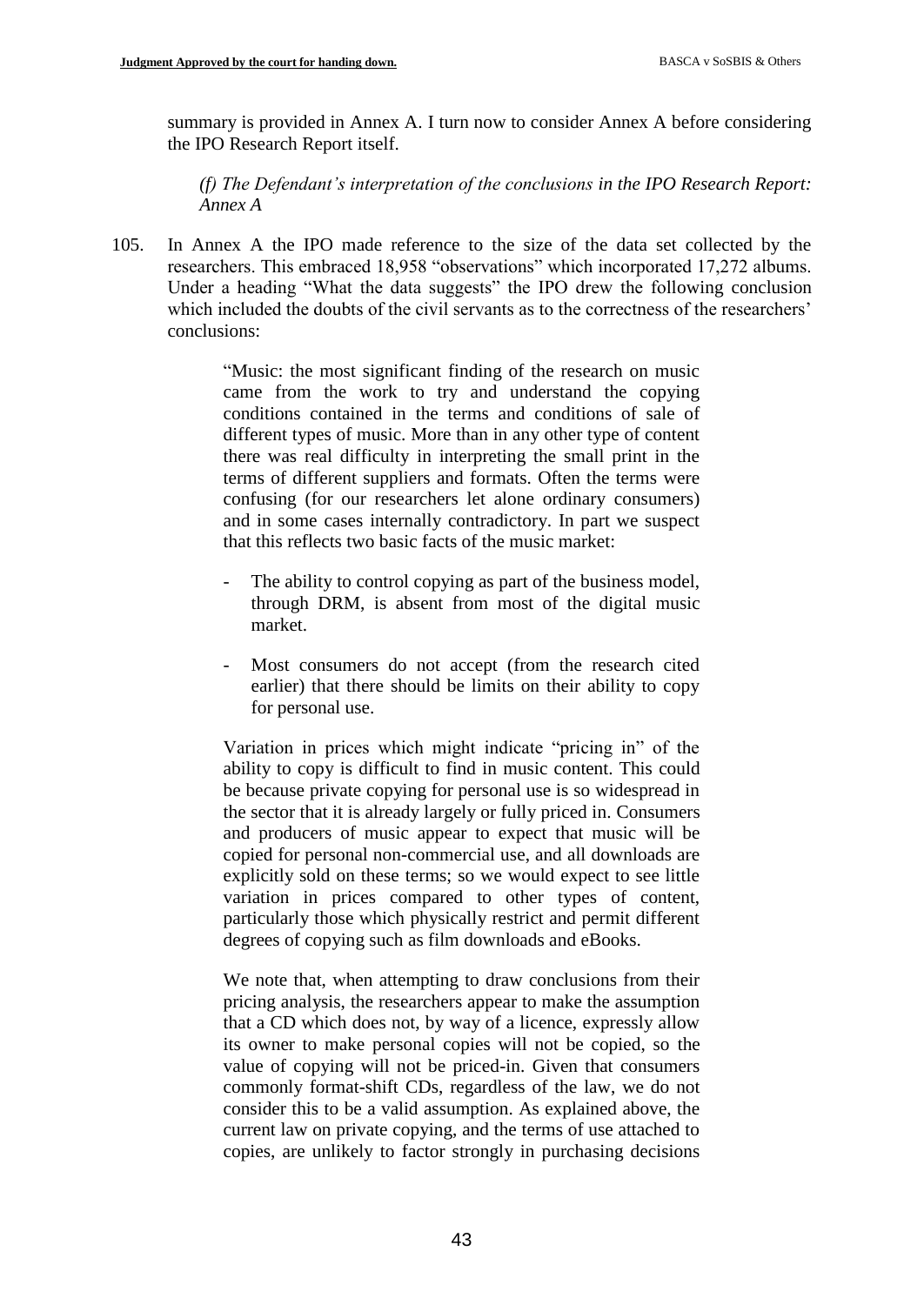as most consumers are either unaware of them, or ignore them because they consider them unreasonable.

If we instead assume that consumers do expect to be able to copy CDs, regardless of licence terms (which is what consumer surveys suggest) the data gives the result we would expect. Both the CD and the download have similar copying utility, so this does not noticeably affect the price differential. Instead, the higher cost of the CD is likely to derive from its physical appeal to consumers and higher manufacturing costs".

- 106. The other areas examined by the researchers were films, books and (the control) software.
- 107. In relation to films, the researchers examined 3,515 products which included blue-ray, digital copies, DVD, VHS and bundles where a film was offered in multiple formats within a single package. The IPO recorded the researchers' basic conclusion which was that:

"There is a positive correlation between the retail price and number of physical copies included in a bundle, but the relationship appears to be different for the number of copies allowed. This is explained by differences in the price premiums charged in bundles for different formats. So when an additional standard DVD or Blu-Ray disc is added, the average price of film bundle is negative or statistically insignificant; the price rises with an additional digital copy (£3.33), 3D Blu-Ray discs (£4.30) and Ultraviolet licences (£5.42). Ultraviolet is particularly interesting as it offers a very broad license with options to watch films on multiple devices, with up to five copies in some cases, and a possibility to share the license with up to five other people. These regressions explain 28% of the variation in price, and running the same tests for the natural logarithm of prices (testing to see if there is a percentage change in the average price) produces much the same results with the same explanatory power".

108. In relation to books the data set covered 2,071 books including physical and eBooks. The conclusion was that:

> "There is a statistically significant average price difference between physical books (£12.87) and e-books which allow 6 copies (£6.69) and those which allow five copies (£5.43). The premium for a physical book is of course likely to be explained by manufacturing costs and the value consumers place on physical features, rather than the number of copies that can be made from it. The number of allowable devices does not appear to influence the price, and regression analysis on the price does explain 34% of the variation in price. That said, while the number of copies for e-books appears significant, it could be driven by Amazon's strategy to offer lower cost books (similar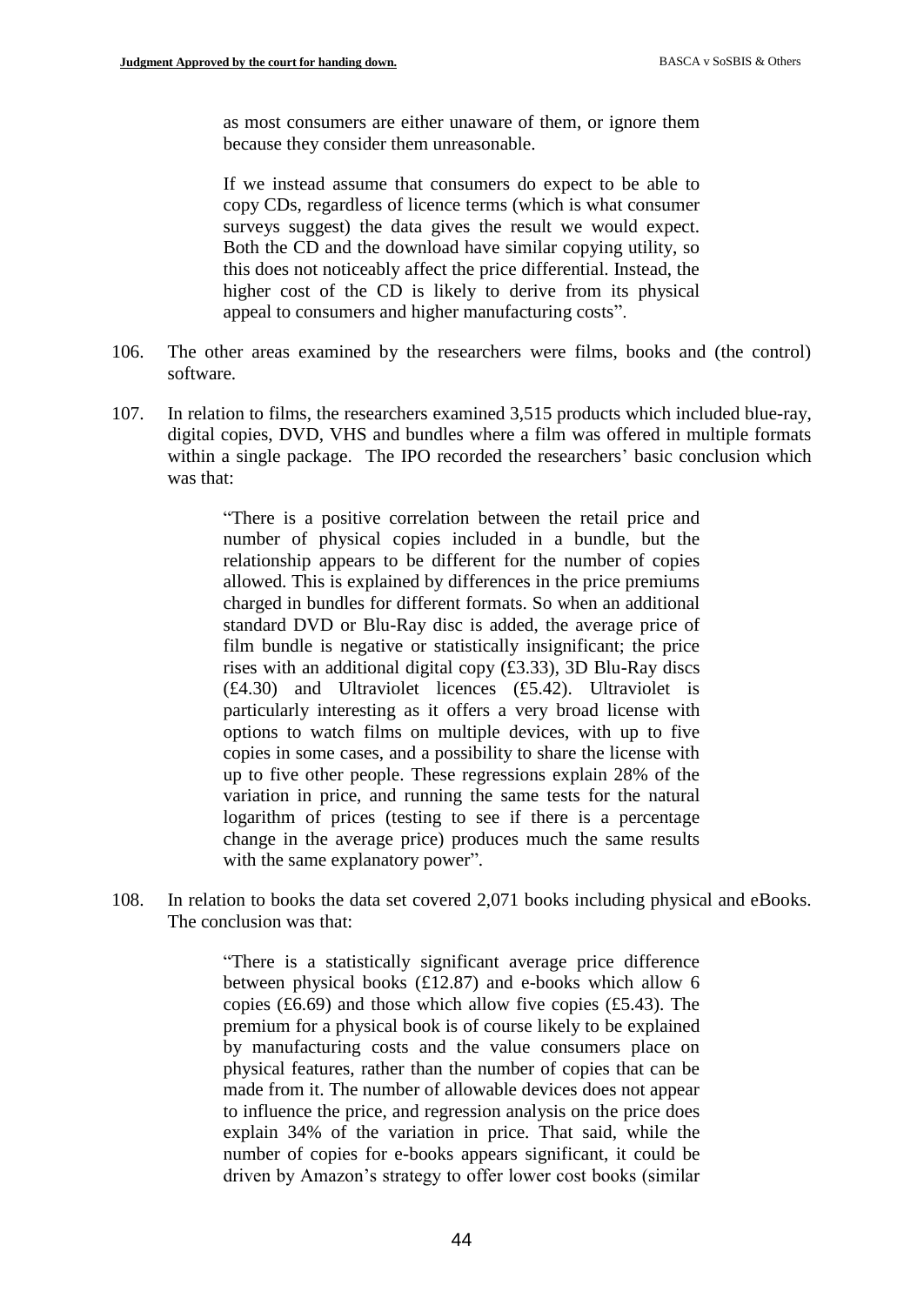to Amazon results for software), and the number of copies allowed may have no bearing on this. Similarly differences between retailer and publisher can change the copy permissions on individual books, but these conditions are usually only available on purchasing each book, and so not useful for analysis without further publisher figures".

109. Finally, the IPO records the researchers' conclusion on the control category of software (a control because software is not within the scope of the section 28B exception). The data set included 1,008 pieces of software. The conclusion was:

> "This market case is partly a control case as it would not notionally be affected by a private copying exception, but it is a sector which actively tries to price additional copies. Regression analysis which explains 55% of the variation in price suggests that an additional copy is associated with a 1% increase in price holding all other criteria constant. Moreover, when adding the fact that the price increase seems to diminish with more copies a quadratic term is introduced into the regression which confirms that hypothesis, and does not change the model except to increase the pricing-in association to 3%".

# *(xiii) Motion Picture Association of America LECA Report: 12th February 2014*

110. On  $12<sup>th</sup>$  February 2014, shortly prior to the adoption of the Updated Impact Assessment, the IPO received from the Motion Picture Association of America ("MPAA") a short Report addressing the economic impact of the private copying exception on the film and television industry. It referred to "new" evidence but, of greater significance, it also referred to evidence that the Defendant had specifically relied upon in the Updated Impact Assessment which it was now said had been misconstrued. In particular it argued that the inferences which the Defendant purported to draw from a particular survey could not in actual fact properly be drawn therefrom. This Report is considered later in this judgment at paragraphs [257] - [261].

# *(xiv) The Compass Lexecon / FTI Summary report: April 2014*

- 111. The Updated Impact Assessment noted that a consumer survey on purchasing considerations would be one way to investigate the pricing-in effect (see the quotation at paragraph [100] above (see the seventh paragraph therein)). No such survey evidence was, however, proffered to the IPO. In April 2014 UK Music informed the IPO however that it had commissioned just such a survey. An executive summary of a Report prepared by Compass Lexecon/FTI was provided on  $30<sup>th</sup>$  April 2014. Further background material was supplied on  $6<sup>th</sup>$  May 2014.
- 112. Mr Stout explains that the Government's initial view was that this Report appeared to indicate that consumers were willing to pay more for materials they could copy but that there appeared to be a number of gaps and flaws in the assumptions relied upon in the Report and its survey methodology and analysis.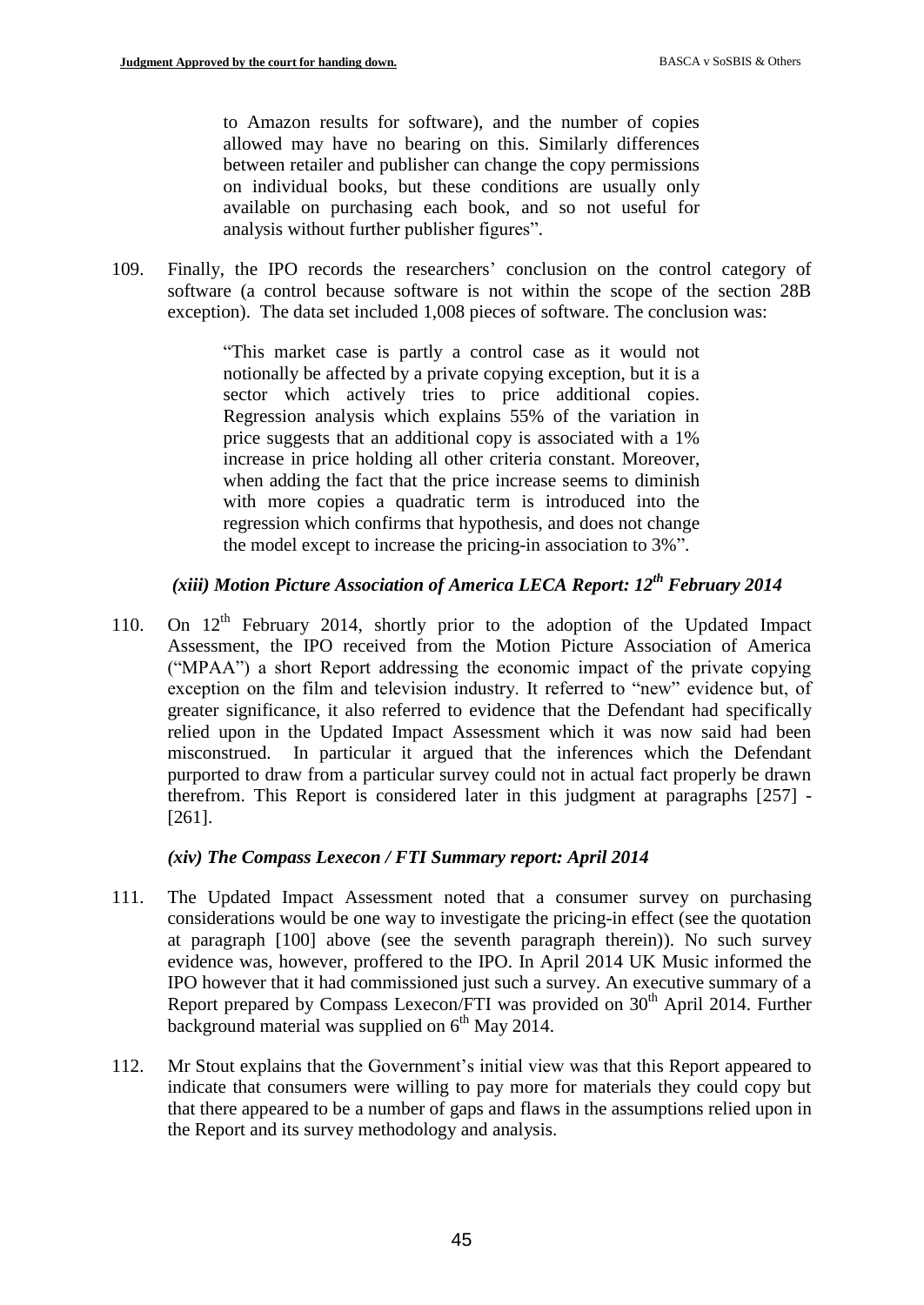# **E. The independent economic analysis commissioned by the Government: The "IPO Research Report"**

113. I turn now to the IPO Research Report. The relevance of this is that, as I set out below in Section I, the Claimants submit that the inferences drawn from this research set out in the Updated Impact Assessment are simply unwarranted when the Report itself is considered. It is accordingly necessary to examine with care this evidence and then to compare and contrast its findings with those in the Updated Impact Assessment (I set out conclusions in section I below at paragraphs [264] – [267]).

# *(i) Terms of reference*

114. The specific terms of reference for this research have been set out at paragraph [101] above. In the Report itself the researchers summarise their remit as: "*Whether and how four copyright industries – music, film, publishing and software – have (or not) adopted private copying measures, and whether the price of the products in the UK reflect a right to private copying*". They do not express their remit in terms of an evaluation of the actual extent of pricing-in and whether it satisfies a *de minimis* threshold.

# *(ii) The control: software*

- 115. The inclusion of software as a control case was considered to be relevant as a benchmark because it was a sector which actively sought to price-in additional copying. It is, therefore, convenient to start with this "control case" as the benchmark for assessing the conclusions in the other sectors which were within the scope of the proposed exception.
- 116. The researchers drew their conclusions from in excess of 1,000 observations contained upon their database. The type of software spanned the full gamut from operating systems, productivity, utilities, design and publishing, photography, finance, music and audio and others. For each the database identified whether the delivery mechanism was download with or without a back-up disc, and CD/DVD. The average price of the product was logged as the average number of copies and the average price per copy. The analysis showed that products sold through direct download permitted a larger number of copies than those sold on a physical medium. The researchers correlated the relationship between copying and price. Their conclusion (cf. page 14 figure 2a) was that: *"it is clearly observable that the price increases with the number of copies allowed*". To confirm their conclusion the researchers conducted a regression analysis using as the dependent variable the natural logarithm of price as opposed to the price itself. This was because an analysis of the frequency distribution of price showed that it was "*very skewed*" (page 15) indicating that distribution was not symmetrical. The researchers concluded that calculating the natural logarithm of price was one potential solution for this type of asymmetrical price distribution. The regression analysis using the logarithm of price as the dependent variable showed a more normal distribution of product *"…with a better defined bell shaped distribution thereby solving the skewness"*. The researchers then applied three different regressive models using a variety of variables (cf. page 24). One model (Model 3) added a quadratic term to the regression (i.e. number of copies squared) to capture a decreasing or increasing marginal effect. This had the result of demonstrating that the price per copy appeared to decrease with an increase in the number of copies. The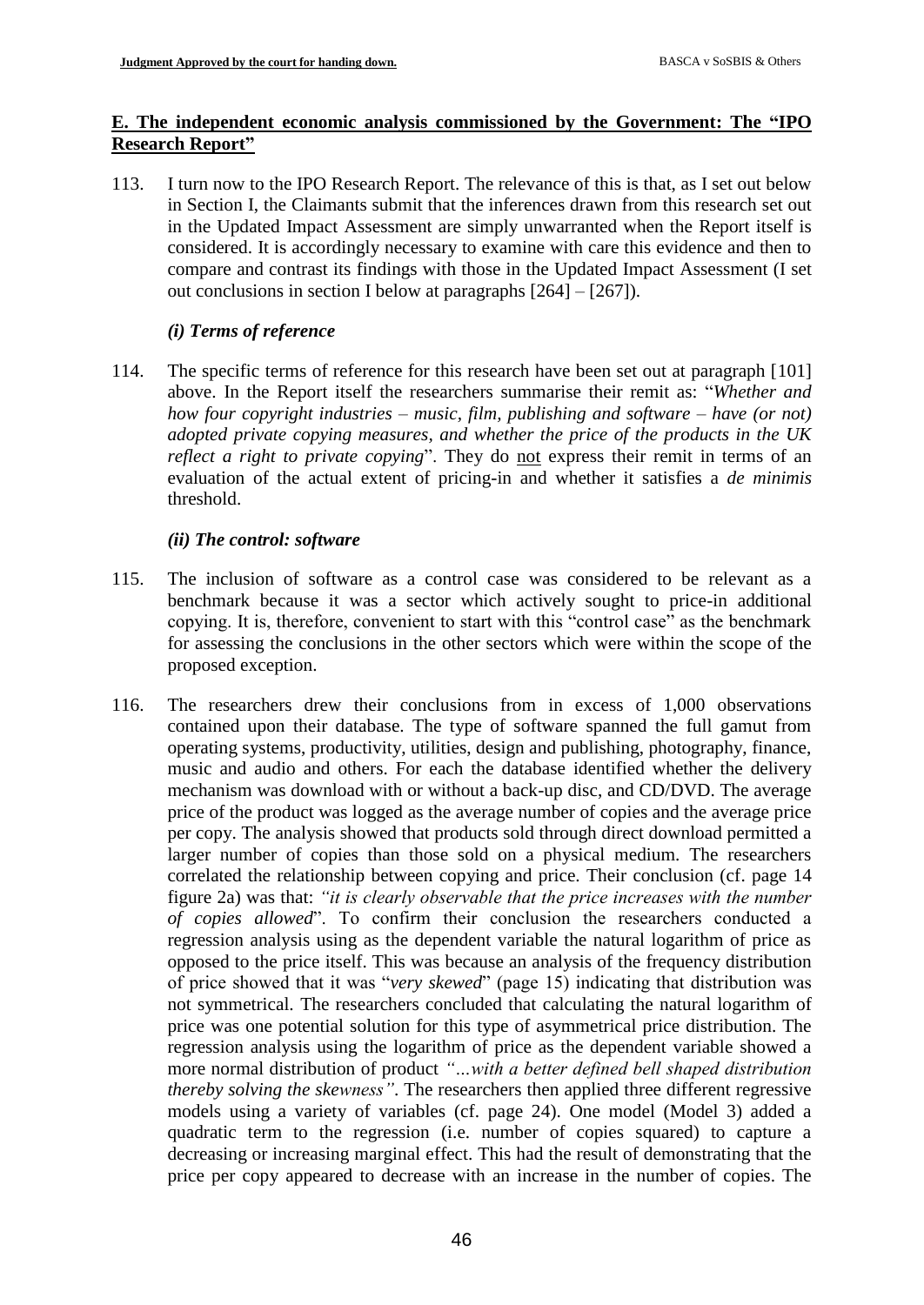inclusion of the quadratic term enabled the researchers to test if this effect was influencing the price of software. The conclusion which emanated from this analysis, which might (from a common sense perspective) not be viewed as particularly surprising, was that software producers charged users to make a single additional copy of the software but the additional, incremental price gradually reduced with the increase in the number of copies permitted. In other words, this reflected the fact that the value to consumers of the right to copy decreased as the number of copies increased:

"…analysis suggests that software producers charge a price that reflected the possibility of making additional copies. In other words, a higher number of copies is associated with an increase in the price. However this effect becomes smaller as the number of copies increases".

(ibid, page 24)

117. It can properly be concluded that the research showed that in relation to the control, software, vendors did in fact seek to price-in subsequent copying. The control thus supports the basic economic intuition which is that wherever they can vendors will seek to capture the value of such copying as is taking place on the part of consumers, irrespective of whether that copying is legal. The researchers did not, however, go further and provide an answer to the question whether pricing-in was so endemic that it obviated the risk of "harm" remaining uncompensated for.

## *(iii) Music*

- 118. I turn now to the findings in relation to music (cf. pages 6-11). The researchers focused upon a large sample (17,272) of digital albums. The results here were said to be "*ambiguous*" (cf. page 11). A number of possible explanations for these ambiguous results were posited. In particular, the analysis could have been affected by a series of omitted variables. Further, music was essentially an "experience" good whose value depended upon a variety of subjective ("*latent and intangible*") factors such as taste, fads, etc which were difficult to measure. Moreover, other potentially relevant factors were theoretically measurable but difficult to collect in practice (such as advertising expenditure, promotional campaigns, etc). Finally, and perhaps most pertinently, all the stores sampled permitted the possibility to copy digital music on to a CD or other portable device for personal use and the exact number of copies could not be quantified since the limit was defined as "personal use". The general approach of the researchers was to start by examining the effect of copying on price. This, however, did not provide "*…any evidence in support of a widely-held view that online stores charge higher for additional copies*" (cf. page 9). In order to advance the price/copies correlation analysis the researchers applied 2 series of regressions using two dependant variables viz, album price and average track price, and then they estimated four models for each defendant variable (cf. page 9 Table 5).
- 119. The conclusion of the researchers (cf. page 4) in relation to music was cast in the following terms:

"We did not find any evidence in support of a widely-held view that stores are including in their price the permission to copy.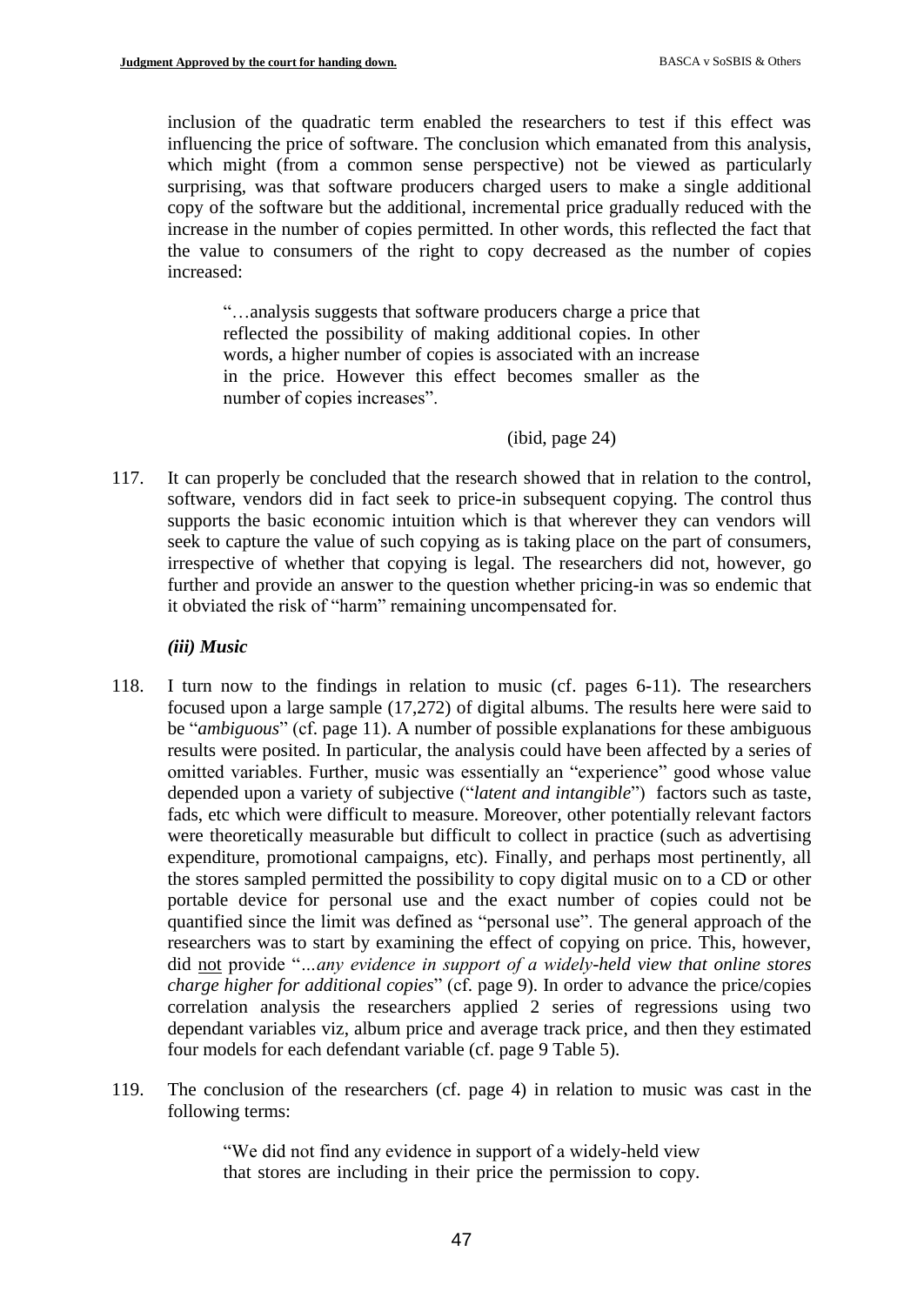All digital albums are allowed to be copied for personal use, as opposed to CD albums that cannot be copied. In spite of this we found that digital music is associated with a lower price compared to a CD. Whether the lower price depends on the store, on the intangible nature of the product, or on the possibility to copy, cannot be determined due to the lack of variability in the explanatory variables. However as private copying for personal use is widespread and allowed in the UK, it is plausible that private copying is already largely or fully priced in the UK market. Consumers and producers of music appear to expect that music will be copied for personal noncommercial use and all downloads are sold on these terms".

120. The researchers thus concluded (cf. page 11) that the results in relation to music were "puzzling" and "ambiguous":

> "Overall, the analysis on the impact of the number of copies on price for a sample of digital and CD albums has produced puzzling results. These could be explained by a number of factors. First, the analysis is probably affected by an omitted variable issue. The R2 shows the percentage of the variability in the dependent variable (price) which is captured by the model. The models estimated using price as dependent variable capture approximately 40% of price variability (and much less in the case of price per track). Second, a main problem with music recordings is that music is essentially an "experience" good whose value depends on several factors. Some of these factors are latent and intangible (such as tastes, fads, consumers' subjective preferences, etc.) and are very difficult to measure. Third, other factors are technically measurable but very difficult to collect (such as advertising expenditures, radio plays, promotional campaigns, etc.). The fourth factor pertains to the variability of the explanatory variables. All the stores sampled allow the possibility to copy the digital music into a CD or into a portable device for personal use (with the only exception of 7Digital, which does not explicitly mention the possibility of burning a CD with the purchased music, already noted above). This creates a problem as it is not possible to control for both the copying possibilities and the store at the same time because these variables would overlap. Moreover, the exact number of copies cannot be quantified since the limit is 'personal use'.

> In summary, none of the results seems to support the claim that online stores are charging for digital copies. Therefore, according to our sample, an assumption or view that online stores embed an additional cost into their product price for copying remains ambiguous".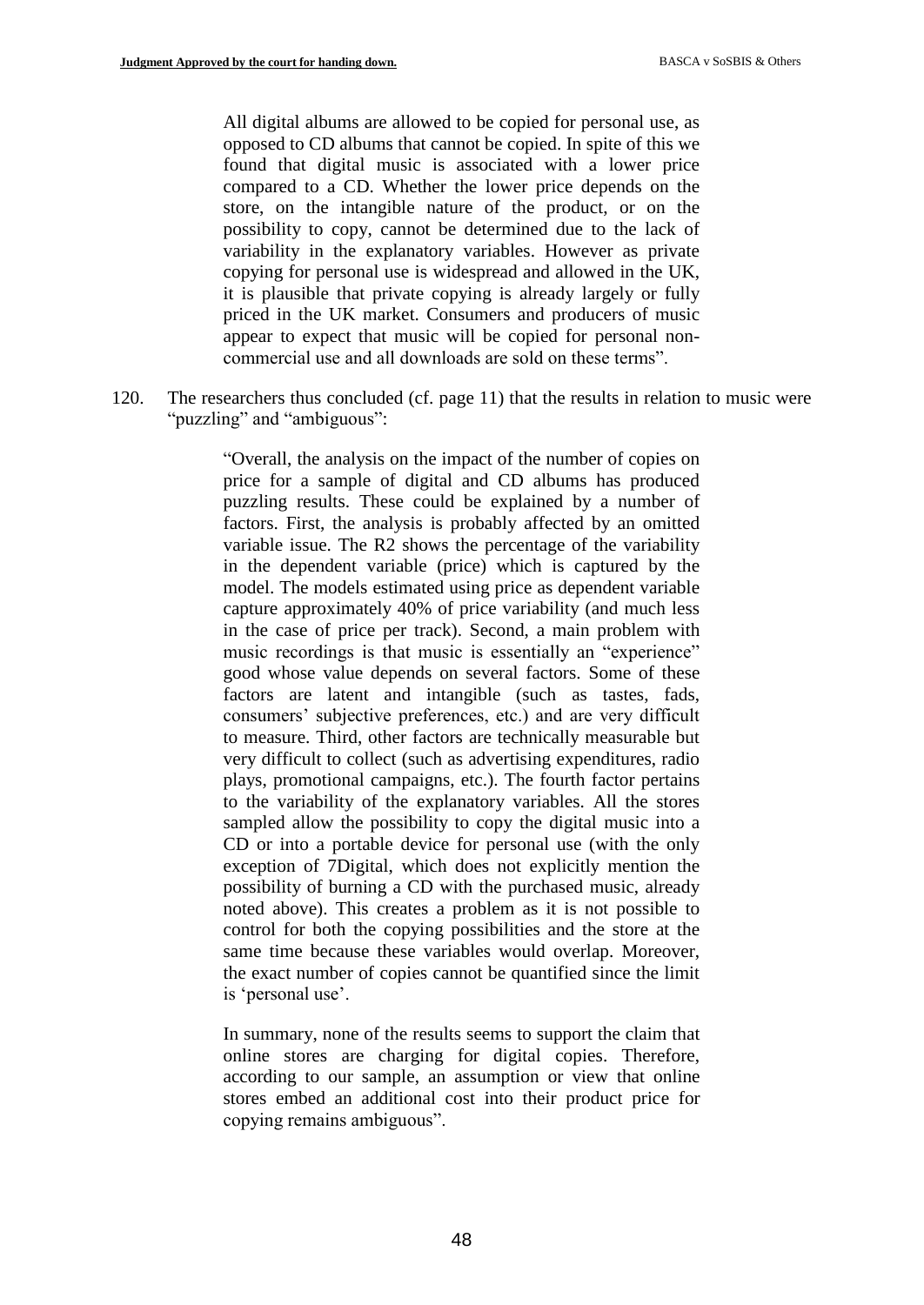121. The conclusion on music may, fairly, be said to provide no empirical evidence that pricing-in occurred but more importantly, none that showed that even if it did occur it was so extensive that it rendered "harm" minimal or zero.

#### *(iv) Films*

122. In relation to films, the data set consisted of 3,515 products divided into 5 categories: Blu-Ray discs, DVDs, VHS tapes, digital films, and, bundles of products including one or more physical media but which might include the right to download a digital copy. It is evident (cf. pages 12-16) that the analysis was easier to conduct than in the case of music because here the researchers were able to determine average prices. This analysis led to the following conclusion:

> "The product price and average price per disc follow a very similar pattern. The relationship between number of copies and price appears to be a positive. But this result holds only up to four copies. An increase in the number of copies seems to be associated with an increase in the product price. However, the average price dramatically drops when the copies are equal to five. One plausible explanation for this could be related to the fact that the only kind of product allowing five copies is iTunes digital films. In the case of digital films it is possible to create an exact copy of the movie with virtually no additional costs, while in all the other cases, one additional copy means one additional physical medium. Therefore, according to figure 1 above, film sellers seem to establish a price that incorporates the possibility of having one or more additional physical copy of the films, and not for the option of making more digital copies".

123. The authors tested whether the number of copies exerted an impact on product price by performing regression analysis of the film data set. They applied two models with different variables in each. This produced interesting results. In particular, it revealed that film publishers operated sophisticated pricing regimes which reflected the formats included within the bundle of rights. For example, digital copy, Blu-Ray 3D, and UltraViolet digital copy exerted a positive effect on price; but this was not so evident in relation to DVDs or ordinary Blu-Ray. The authors concluded:

> "This seems to indicate that film publishers charge users not simply to have more copies, but to have a higher variety of available choices. This is also confirmed by the fact that the more sophisticated kinds of formats, such as Blu-Ray 3D and UltraViolet Digital Copy, are also those with the highest coefficients".

124. The researchers confirmed these conclusions when the same analysis was performed with the dependent variable in natural logarithm which meant that the effect of an increment in the independent variable could be interpreted as percentage changes. Table 10 (cf. page 16) showed that, expressed in this way, the results were more or less the same as those generated using normal regression techniques (albeit with some minor differences). The researchers thus found evidence of pricing-in but were not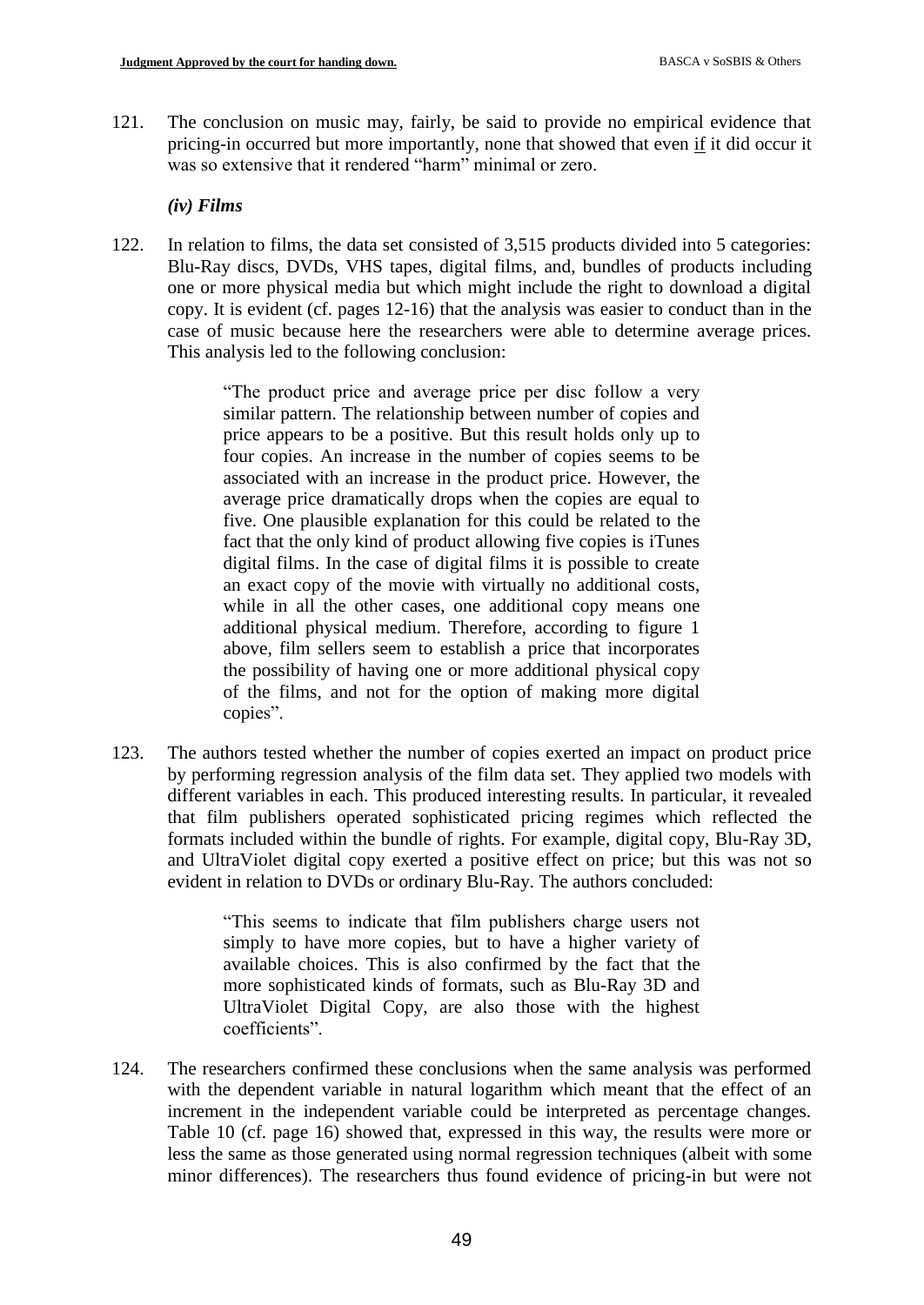able to say whether it was so widespread as to lead to only minimal or zero residual harm. The end conclusion to this was expressed in the following terms:

"In parallel with traditional films, which come with only one licence (e.g. Blu-Ray and DVD), the film industry has found different ways to allow users to have more than one copy of the films they purchase. Examples can be found in the sales of digital films (which could be copied on to a number [of] devices), by bundling multiple formats in the same package (which may also include a complementary downloadable digital copy), or through new kinds of licences, such as UltraViolet. We found a positive relationship between price and film copies. In particular, since different types of formats have different impacts on price, we can conclude that film stores charge users not simply to have more copies, but to have the opportunity to choose from a higher variety of available choices".

#### *(v) Books*

125. In relation to the publishing industry (books) the researchers conducted similar forms of analysis to that in relation to films, music and software. The results highlighted a number of obvious differences between physical books (which have significant production costs) and eBooks which do not. They observed that there was a price premium for physical books which was explained by manufacturing costs and the value consumers placed on physical features rather than upon the number of copies that could be made from it. In relation to digital books they observed that all of the book sellers that they examined in the sample permitted users to make copies of the books. There was not however a great deal of information enabling them to compare and contrast prices for digital books with and without copying rights. From a statistical perspective they concluded that the analysis of the relationship between book prices and the number of copies allowed produced "*indeterminate results*" (cf. page 21). In relation to digital books these were, almost universally, allowed to be copied for a specified number of times. To this extent, the copying right was, inevitably, already factored in to the initial price. There was however little information which enabled the researchers to examine the relationship between price contingent upon variables in the number of times that a book could be copied.

#### **F. Issue I: The relevant legal principles**

- 126. There are 3 main areas of legal principle which govern the issues in this case:
	- a) The nature of the review to be conducted: In particular, whether I must apply a "merits" review deciding the issues on a definitive basis or, alternatively, whether the Secretary of State enjoys a margin of discretion which means that the Court must apply a deferential approach indicating a light touch appraisal.
	- b) The direct effect of Article 5(2)(b): In particular, whether it is sufficiently precise and unconditional to confer private rights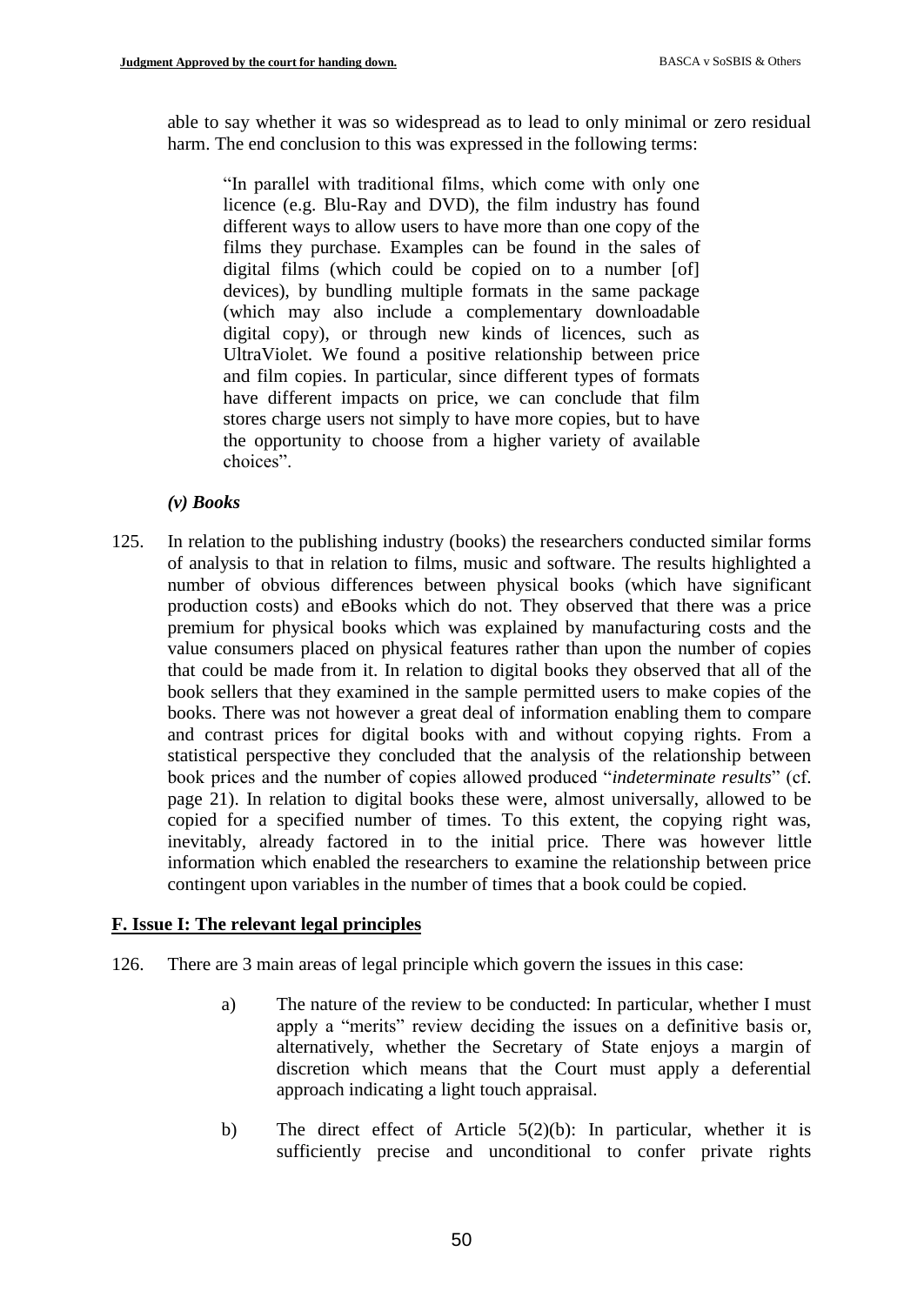justiciable in the Courts and, if so, what effect this has upon the nature of the review process arising in the present case.

c) The principles of law governing consultations and the appraisal of evidence.

#### *(i) The nature of the review to be conducted*

#### *(a) The rival contentions*

127. The Claimants submitted that in relation to all of the issues arising the Court must apply a full "merits" review, i.e. decide the issues on a "correct or incorrect" basis and not therefore according any margin of appreciation to the decision maker. As an alternative it was submitted that insofar as the Defendant had a discretion it was very limited and consequentially the review to be performed by the Court was very intensive. The Defendant, to the contrary, submitted that this was an area where the Secretary of State had a very broad margin of appreciation because, in particular, it was evident from Article 5(2)(b) and the recitals to the Directive that in determining where harm lay the Member State was permitted and required to take into account the complex socio-economic balance which existed between consumers and copyright holders. It was submitted that this meant that Member States enjoyed a very wide margin of appreciation which, in turn, implied a high degree of deference on the part of the Court. Mr Saini QC went so far as to say that the Court was not "competent" to determine whether the Defendant had erred or not. There is, accordingly, a sharply defined difference of view as to the approach to be applied between the parties.

#### *(b) The Claimants' submissions*

- 128. Mr Mill QC and Mr de la Mare QC, for the Claimants, both orally and in writing, set out comprehensively the reasons why they submitted: (i) the issues arising were, in effect, black and white issues for the Court to decide with no deference being owed to the Defendant as decision maker; or (ii), insofar as some deference was due and owed that it is was very modest.
- 129. In support of these submissions the principal points relied upon by the Claimants were as follows.
- 130. First, the Directive demanded a standard of protection for rightholders which could only be guaranteed by close scrutiny by the courts of decisions affecting those rights. The general policy of the Directive is reflected in Recital (9) which provides that harmonisation "*must take as a basis a high level of protection, since such rights are crucial to intellectual creation*". Further, Article 5(2)(b) was a derogation from a basic norm and therefore had to be interpreted narrowly and strictly, implying rigorous judicial control. Article 2 required Member States to secure to rightholders "*the exclusive right to authorise or prohibit direct or indirect, temporary or permanent reproduction by any means and in any form*" of their works. That exclusive right is subject only to the exceptions in Article 5. Recital 32 makes clear that those exceptions are exhaustive: "*This Directive provides for an exhaustive enumeration of exceptions and limitations to the reproduction right […]*". Recital 42 emphasises the need for Member States to arrive at a "*coherent*" application of the exceptions and limitations. Article 5(5) provides that exceptions must only be applied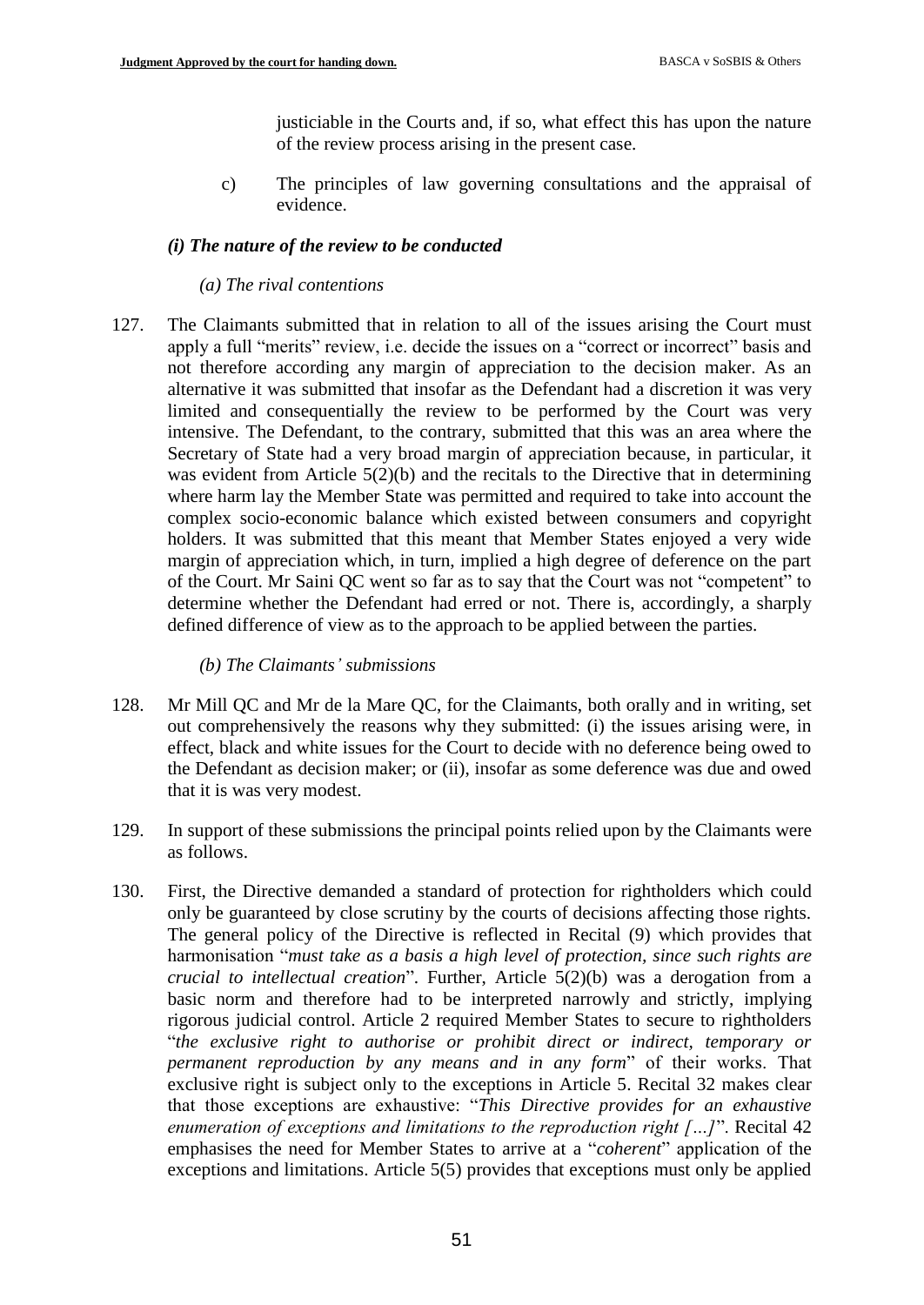in certain cases, not conflicting with normal exploitation and not unreasonably prejudicing the legitimate rightholders' interests. The Claimants submitted that: "*Those constraints forbid a relaxed approach to the assessment of a Member State's compliance with the requirements of the Copyright Directive. The starting point is that the Copyright Directive requires a high degree of copyright protection and that the ability of a Member State to depart from that high standard is tightly constrained*". In Case C-5/08 *Infopaq International A/S v Danske Dagblades Forening* (16<sup>th</sup> July 2009) at paragraphs [56] and [58] the Court of Justice stated:

"56…the provisions of a directive which derogate from a general principle established by that directive must be interpreted strictly"; and,

"58. This is all the more so given that the exemption must be interpreted in the light of Article 5(5) of Directive 2001/29, under which that exemption is to be applied only in certain special cases which do not conflict with a normal exploitation of the work or other subject-matter and do not unreasonably prejudice the legitimate interests of the rightholder".

- 131. Secondly, the Directive incorporated a presumption that the introduction of any exception under Article 5(2) to the exclusive Article 2 rights caused harm to the rightholder and accordingly Member States could only avoid introducing compensation schemes if they had cogent evidence demonstrating an absence of harm. This followed from Articles 5(2)(b) and Recital 38 which provided that a private copying exception could only be established, "*on condition that"* rightholders receive *"fair compensation".* Article 5(5) limited the scope of any exception to copyright protection to "certain special cases which do not conflict with a normal exploitation of the work or other subject-matter and do not unreasonably prejudice the legitimate interests of the rights-holder". Recital 35 made clear that, unless some other payment to rightholders has already been made, making no payment to rightholders after the establishment of a private copying exception is permissible only in the exceptional case of a particular activity where the prejudice to rightholders is *"minimal"*. The Claimants cited the Court of Justice in Case C-467/08 *Padawan* [2010] ECR I-10055 ("*Padawan*") at paragraph [44] which held that: "*…copying by natural persons acting in a private capacity must be regarded as an act likely to cause harm to the author of the work concerned*". It followed that the introduction of an exception must itself be presumed to cause harm to rightholders. The Court also noted at paragraph [57] that Recital 35 mentioned, as a valuable criterion for the determination of the level of fair compensation, not only 'harm' but also '*possible harm*' – from which it followed that harm may be relevant even if it is not proven to have occurred.
- 132. Thirdly, this is a case of "jurisdictional fact" given that proof of *de minimis* harm is a pre-condition of the introduction of a copyright exception which is unaccompanied by a compensation scheme. English law recognises that in cases of precedent or jurisdictional fact the Court will determine on a definitive basis whether the condition precedent exists, or not. The assessment of harm is not therefore a matter for the discretionary judgment of the authorities of a Member State absent full verification of the correctness of that decision by the Court. The Claimants relied upon Recitals 6, 31, 32 and 38 which they said must be construed as supporting the conclusion that the appraisal of harm was a hard edged question and a decision by a Member State on this was justiciable as to its merits. Support is also said to arise from paragraph [36] of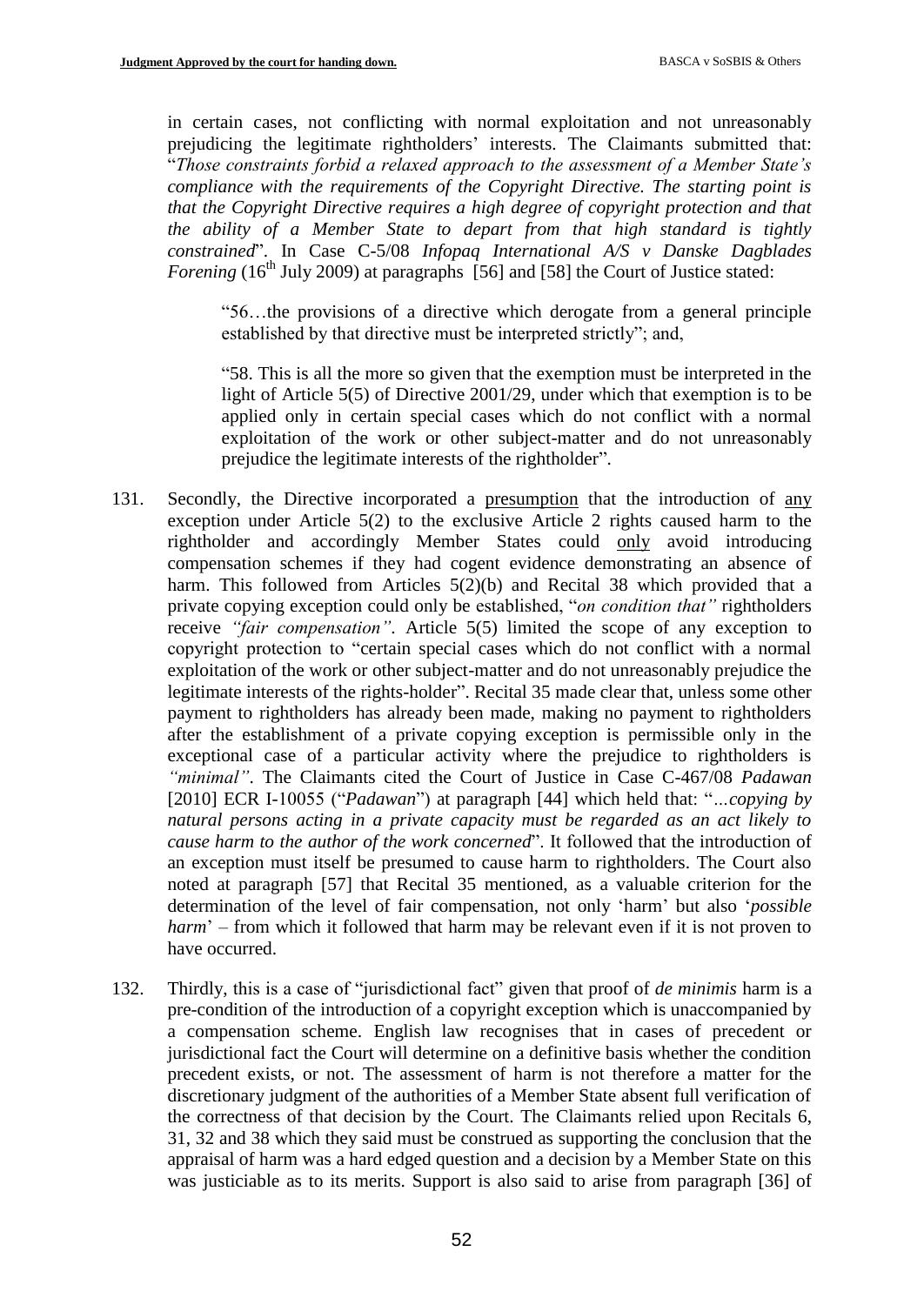*Padawan* where the Court, in answer to the first question referred, held that 'fair compensation' is an autonomous concept of EU law which had to be interpreted uniformly in all the Member States that had introduced a private copying exception:

"… although it is open to the Member States, pursuant to Article 5(2)(b) of Directive 2001/29, to introduce a private copying exception to the author's exclusive reproduction right laid down in European Union law, those Member States which make use of that option must provide for the payment of fair compensation to authors affected by the application of that exception. *An interpretation according to which Member States which have introduced an identical exception of that kind, provided for by European Union law and including, as set out in recitals 35 and 38 in the preamble thereto the concept of 'fair compensation' as an essential element, are free to determine the limits in an inconsistent and un-harmonised manner which may vary from one Member State to another, would be incompatible with the objective of that directive….*".

#### (Emphasis added)

The Claimants rely also on Case C-462/09 *Stichting de Thuiskopie v Opus Supplies* ("*Stichting*") where the Court at paragraph [34] stated:

"...unless the [safeguards provided by Article  $5(2)(b)$ ] are to be deprived of all practical effect, those provisions impose on a Member State which has introduced the private copying exception into its national law an obligation to achieve a certain result, meaning that it must guarantee…the effective recovery of the fair compensation intended to compensate the authors harmed for the prejudice sustained".

That 'guarantee' can be effective only if the decisions that give effect to it are properly reviewable by a court.

133. Fourthly, the conclusion that the issue is a hard-edged question for the Court is supported by the fact that copyright is internationally acknowledged to be a property right. Articles 16.2 and 47 of the Charter of Fundamental Rights and Freedoms of the European Union ("the Charter") require intellectual property to be protected and require 'effective protection' of rights conferred by EU law. There is no effective protection of intellectual property rights if those rights can be abrogated upon the basis of a decision on a question of fact which is incapable of being properly reviewed, save in the case of irrationality. In addition under TRIPS, and under the Berne Convention 'Three-Step Test' (which TRIPS enshrines and which is also given effect to in Article 5(5) of the Directive), the decision to introduce an exception without compensating rightholders engages international obligations going beyond those recognised in the Directive itself. Finally, Article 1 Protocol 1 of the European Convention on Human Rights ("ECHR") is engaged since a property right is being expropriated without compensation and this curtails the discretion of the State to take expropriating decisions without very careful scrutiny by a reviewing court. The Claimants refer to case law under the ECHR where the Strasbourg Court decided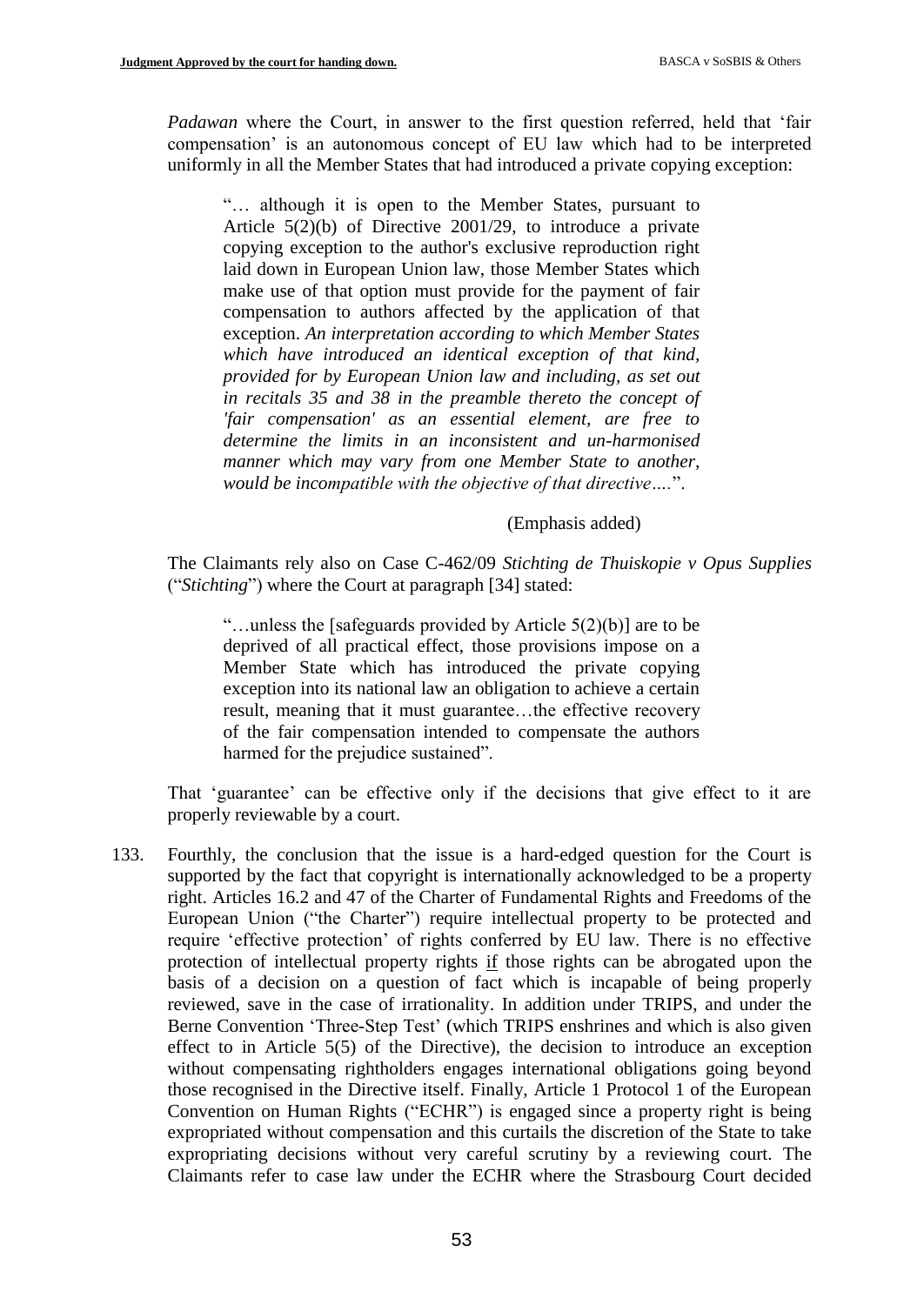expropriation cases on the merits, e.g. *Sporrong and Lonnroth v Sweden* (1982) 5 EHRR 35.

134. Finally, it was submitted that even if the Defendant enjoyed a margin of appreciation that discretion was highly circumscribed. The Claimants relied upon all of the above factors in support of this lesser proposition.

*(c) Conclusion on margin of appreciation and intensity of judicial review*

- 135. My conclusions on the issue of the standard of review are as follows:
	- i) The nature of the review process to be undertaken depends upon the specific issue in question and the extent to which it engages rights under EU law or the ECHR.
	- ii) In respect of challenges to the legality of the Defendant's fact finding and reasons I reject the submission that I must conduct a merits review. I accept that the Secretary of State has a discretion both in respect of the facts found and as to the reasons chosen for the decision to introduce section 28B CDPA 1988.
	- iii) The discretion over the evaluation of the evidence (Issues III and IV) is however a modest one which indicates that the Court must conduct a relatively intensive and thorough review of the fact finding and reasoning. This does not, however, imply that the Court is substituting its own view of the merits for that of the Secretary of State.
	- iv) Issues of law, for example as to the meaning of "harm" for the purpose of applying Article 5(2)(b) (Issue II) and whether that provision has direct effect (Issue I), are to be decided on the merits.
	- v) The ground alleging predetermination (Issue V) is also to be decided upon its merits: The Secretary of State either did or did not predetermine the outcome of the Consultation.
	- vi) In respect of the Intervener's submission that the introduction of section 28B (Issue VI) amounted to unlawful "aid" through State resources contrary to Articles 107 and 108(3) TFEU this also is an issue to be decided on the merits. The provision of law relied upon is of direct effect and this requires the Court to determine whether the provision has been infringed or not.
- 136. In the text below I set out the factors I consider to be relevant to the intensity of the review to be applied to issues of fact and assessment and reasoning (Issues III and IV). The sorts of relevant governing factors to consider include the nature of the decision; the identity of the decision maker; the reasons for the decision; and the effect of the decision: See e.g. *R(on the application of Rotherham MBC) v Secretary of State for Business, Innovation & Skills* [2015] UKSC 6 ("*R(Rotherham MBC*)") endorsing the Court of Appeal at [2014] EWCA Civ 1080 at paragraphs [54ff]. In the present case I approach this issue by considering the following which seem to me to be most relevant to the question of intensity: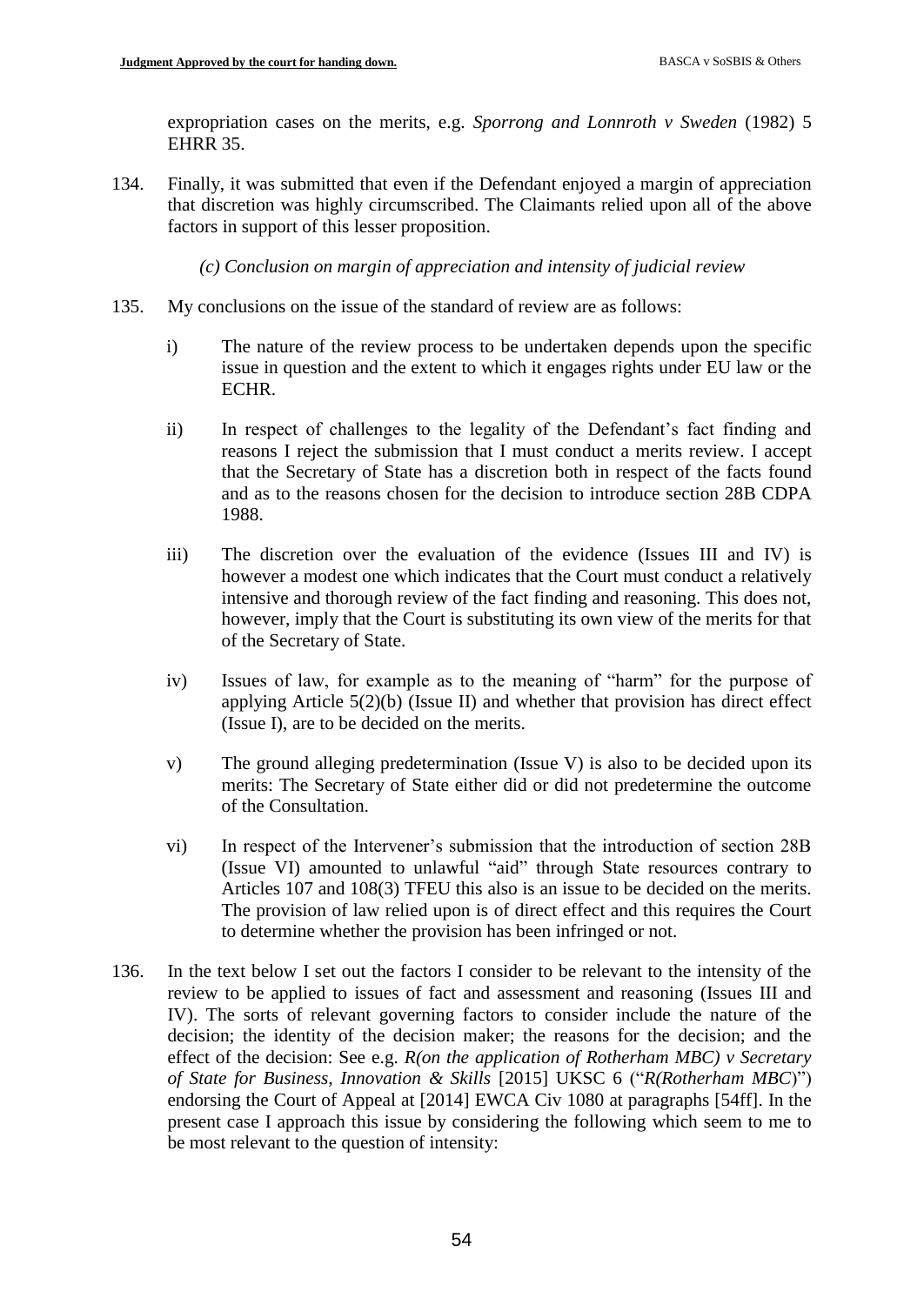- a) First, the nature of the decision taken by the Defendant in this case.
- b) Secondly, whether the decision incorporates any margin of appreciation.
- c) Thirdly, the implications of the fact that the evidence upon which the Defendant ultimately decided to introduce section 28B was both "economic" and "technical" in nature.
- d) Fourthly, the impact upon affected persons.
- e) Fifthly, the components of an intensive review.
- 137. **The nature of the issue being decided**: The limits of the Secretary of State's discretion will, in large measure, turn upon the legal issue in question. It is trite that the margin of discretion allowed by EU law may be broad or narrow depending upon the circumstances (e.g. *R(Rotherham MBC)* in the Court of Appeal at paragraph [54] *per* Lord Dyson MR). Most issues of policy in this area were predetermined by the Member States (participating in the Council of Ministers) and by parliamentarians in the European Parliament when they adopted the Directive. At that stage decisions were taken as to the scope of the Directive including as to the economic sectors to be covered. The decisions then taken also addressed whether there should be exceptions to the core right (in Article 2) to prohibit unauthorised reproduction and, if so, in what field(s) and for what activities and, critically, whether if exceptions were to be introduced they were mandatory or optional. Policy decisions were also made at that time as to whether if exceptions were implemented they should be subject to a right of compensation or not. For illustration should copying by libraries or archives be subject to compensation? Each of these issues involved large issues of policy. These "big picture" issues are now no longer on the table.
- 138. However not every issue was predetermined since one "policy" decision taken when the Directive entered into force was that certain issues were best left to the individual Member States themselves to decide upon. This included *whether* to introduce the exceptions in Article 5(2).
- 139. Thus: the UK had a discretion whether or not to implement a private usage exception under Article 5(2)(b); and if it did so it then it had a further right to decide only to implement one part or facet of that wider private usage right. In this case the UK both exercised the basic right under Article 5(2)(b) and then chose to introduce only a limited personal private usage right exception. There is no challenge to either of those two particular exercises of discretion. Thus it is not said that the Defendant erred in deciding to introduce a private use exception; nor is it said that the decision to introduce a specific and limited version of private use exception was *per se* unlawful.
- 140. Equally there is no dispute between the parties that **if** the introduction of a limited personal private use exception is introduced **and** causes some relevant harm which is more than *de minimis* **then** compensation **must** be paid to the rightholder.
- 141. As such, this case boils down to the narrow question: Whether on the facts there is evidence of harm beyond the *de minimis* level for which no compensation mechanism has been provided?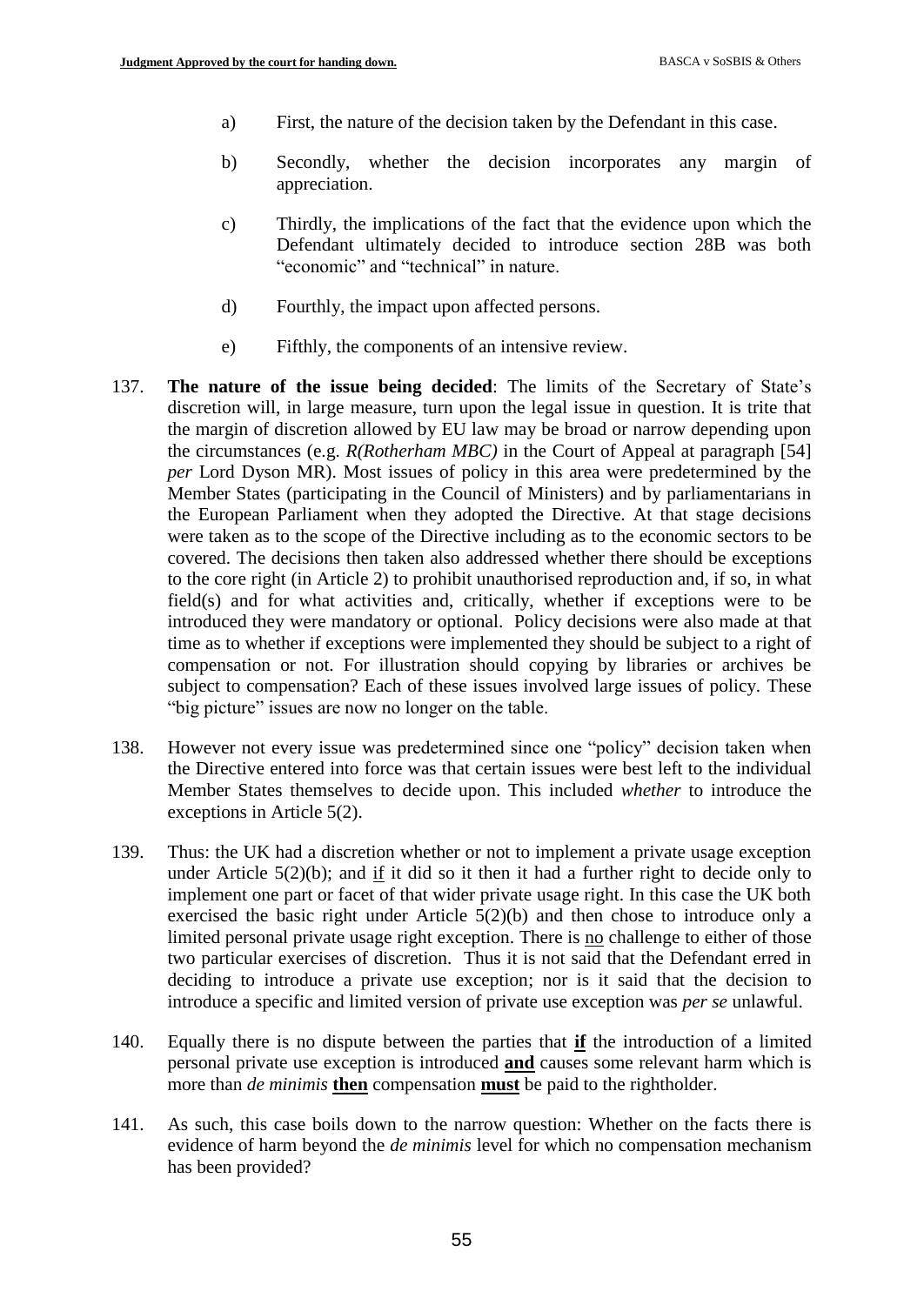- 142. **Whether the decision incorporates any margin of appreciation**: The policy content of this issue can fairly be described as micro, not macro. This case is clearly distinguishable from cases such as *R(Sinclair Collis) v Secretary of State for Health*  [2011] EWCA Civ 437 ("Sinclair Collis") (whether bans on certain types of cigarette marketing should be introduced in the name of public health) or *R(Gibraltar Betting and Gaming Association Ltd v Secretary of State for Culture, Media & Sport* [2014] EWHC 3236 ("*Gibraltar Betting and Gambling*") (whether Parliament could introduce legislation to regulate off-shore internet gambling in the name of fraud prevention and consumer protection) or *R(Rotherham MBC)* (the allocation of EU structural funds between the countries of the United Kingdom and the English regions), all of which were concerned with large "macro" questions of policy.
- 143. In this case the Defendant acknowledged that EU law "*limited*" the scope of his discretion and that he therefore had to address his mind to a narrow *de minimis* issue: See Updated Impact Assessment page 21 (bottom paragraph). However, this does not lead to the conclusion that a merits review follows. This is not like the *de minimis* principle which is applied under other equivalent tests in EU law such as Articles 101 and 102 TFEU (the competition provisions) where decades of experience have enabled regulators to reduce the *de minimis* principle to near-mathematical market share and value thresholds. In Article 5(2)(b) the concept is much more elusive. The *de minimis* concept is not defined in the Directive. The Court of Justice has ruled that where the Directive does not define a matter Member States have a discretion (see case law cited at paragraphs [194] – [198] below) to choose their own parameters. The Secretary of State thus had a certain margin of appreciation to select a sensible *de minimis* threshold. In defining *de minimis* a Member State must strike a "*fair balance*" between the competing interests of consumers, rightholders and manufacturers of copying devices: cf. Recitals 31 and 35. All of this means that even within the confines of a narrow legal issue there are still choices to be made by the Secretary of State and that the Court should exercise caution in second guessing those choices. Yet these are still choices to be exercised within relatively tight bounds, in particular because the property rights of natural and legal persons are at stake and because this is an exception from a basic norm and because if harm exceeds a *de minimis* level compensation must be paid. In large measure I accept the submissions of the Claimants on these points but to the effect that the factors they rely upon limit the Member State's discretion but not to the extent of making the judicial review a merits exercise (See paragraphs  $[128] - [134]$  above). On the sliding scale of margins of appreciation this is not a case of "*high level policy and economic, social and political judgments*" (*R(Rotherham MBC)* [2014] EWCA Civ 1080 at paragraph [57] *per* Lord Dyson MR). This is towards the other end of the scale.
- 144. **The "economic" nature of the decision**: The Defendant contended that since the issue was "economic" it was by definition complex and this entitled the decision maker to a wide margin of discretion. In my view the mere fact that the decision was taken on the back of "economic" evidence is not, in and of itself, decisive. It is an error to suggest that simply because the subject matter of a decision, or the evidence used to justify it, is "economic" or "technical" that courts should recoil in terror and move gratefully into judicial reticence mode by reference to "margin of appreciation". If this were the judicial default position Courts would find it hard indeed to hold in favour of Claimants in clinical negligence cases where, almost invariably, the case turns upon complex scientific evidence. In *R(Rotherham MBC)* the Supreme Court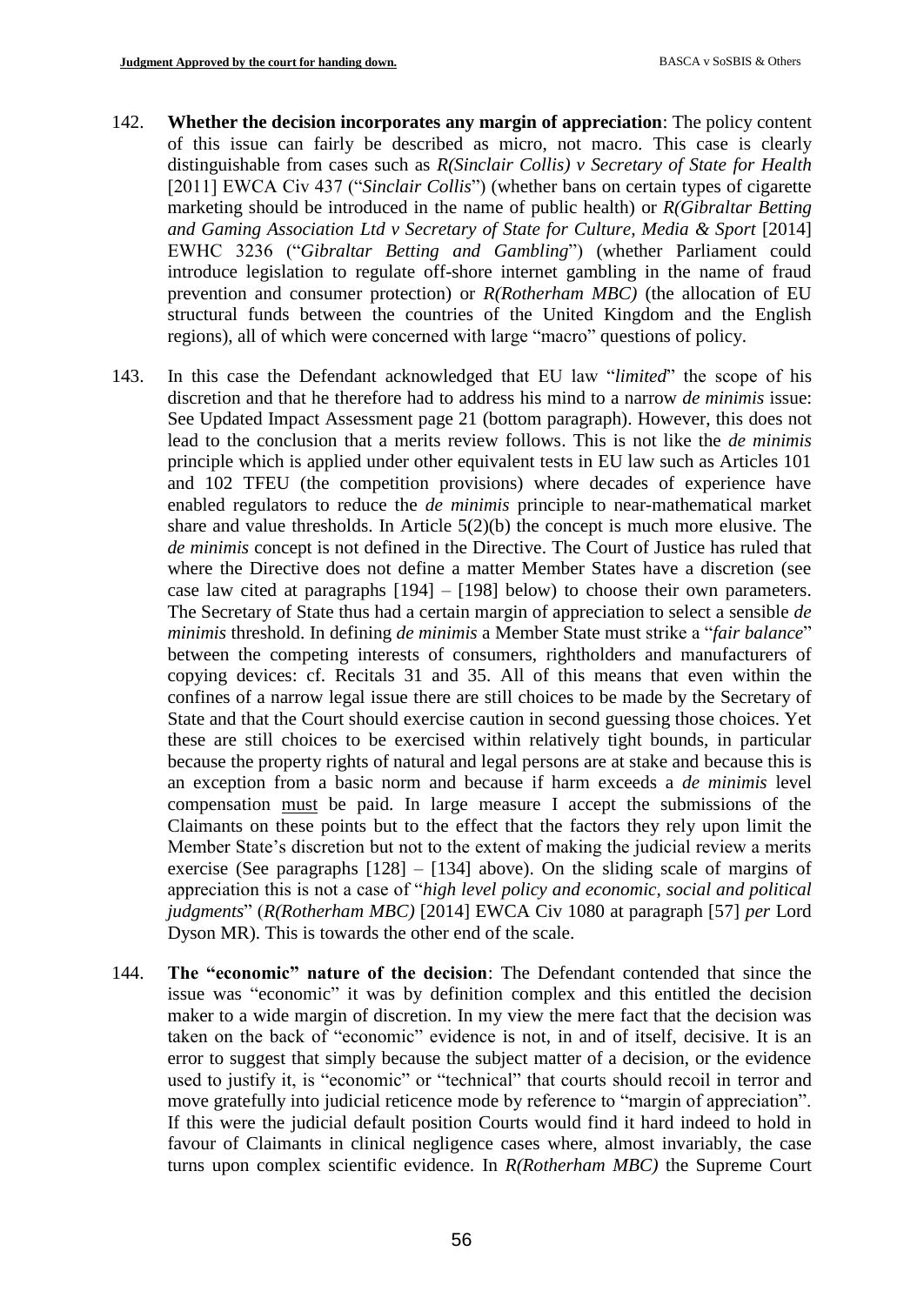recognised the dangers of "*judicial timidity*" ([2015] UKSC 6 paragraph [65] *per* Lord Neuberger). Decisions of the utmost importance to individuals, to companies and to society are routinely "economic" and "technical" and errors in those decisions should be as much susceptible to judicial review as other equivalent but less technical decisions. There should be no lacuna in judicial review simply because the nature of the decision under challenge is a difficult one.

- 145. But this does not imply that the Courts will substitute their own view of the correct decision for that of the decision maker. There is a wealth of difference between the court exercising proper supervisory jurisdiction over an "economic" decision and a court acting as the decision maker itself. Courts are well able to: ensure that the decision maker has collected sufficient relevant evidence to meet the needs of the decision to be taken; ensure that the inferences that are drawn from the evidence are rational and reasonable and within the boundaries of that which may properly be inferred; and assess whether errors that are made are material to the final decision. Equally a court will ensure that, where appropriate, a proper procedure has been followed to collect and review the economic evidence and that affected persons have been treated fairly.
- 146. In *Gibraltar Betting and Gaming* at paragraph [100] in the quite different context of a challenge to legislation where an exacting standard based upon "manifest error" was required before a Court would strike down or declare invalid legislation, I stated that even within this context:

"an error which is far from being obvious or palpable may nonetheless prove to be fundamental. […] The fact that the calculation is complex and that only an accountant, econometrician or actuary might have exclaimed that it was an 'obvious' error or a 'howler', and even then only once they had performed complex calculations, does not mean that the error is not manifest. […] An error will be manifest when (assuming it is proven) it goes to the heart of the impugned measure and would make a real difference to the outcome".

See also at paragraphs  $[96] - [98]$  in relation to the application of a "thorough" review process even to an area where the decision maker had a very broad margin of appreciation. A Court may be thorough in its review of evidence even where the decision maker has a margin of appreciation.

147. **The effect on rightholders**: I accept the thrust of the Claimants' analysis summarised at paragraphs [130] and [133] above but in the context of the need for a relatively intensive and careful review process. In particular, it is appropriate to conduct a thorough and close analysis of the evidence because: the consequence of the Defendant making an error is to strip proprietors of valuable and important property rights; because it is in the best interests of the economy for rightholders to be properly rewarded and protected since this is integral to the system of rewards for creativity which intellectual property laws respect; because copyright is a right protected under Article 1 of the First Protocol to the ECHR and under the Charter and it is EU policy to ensure observance of that principle; and because Article 5(2)(b) is an exception to a norm which should be construed strictly. In more concise form Lord Wilson made a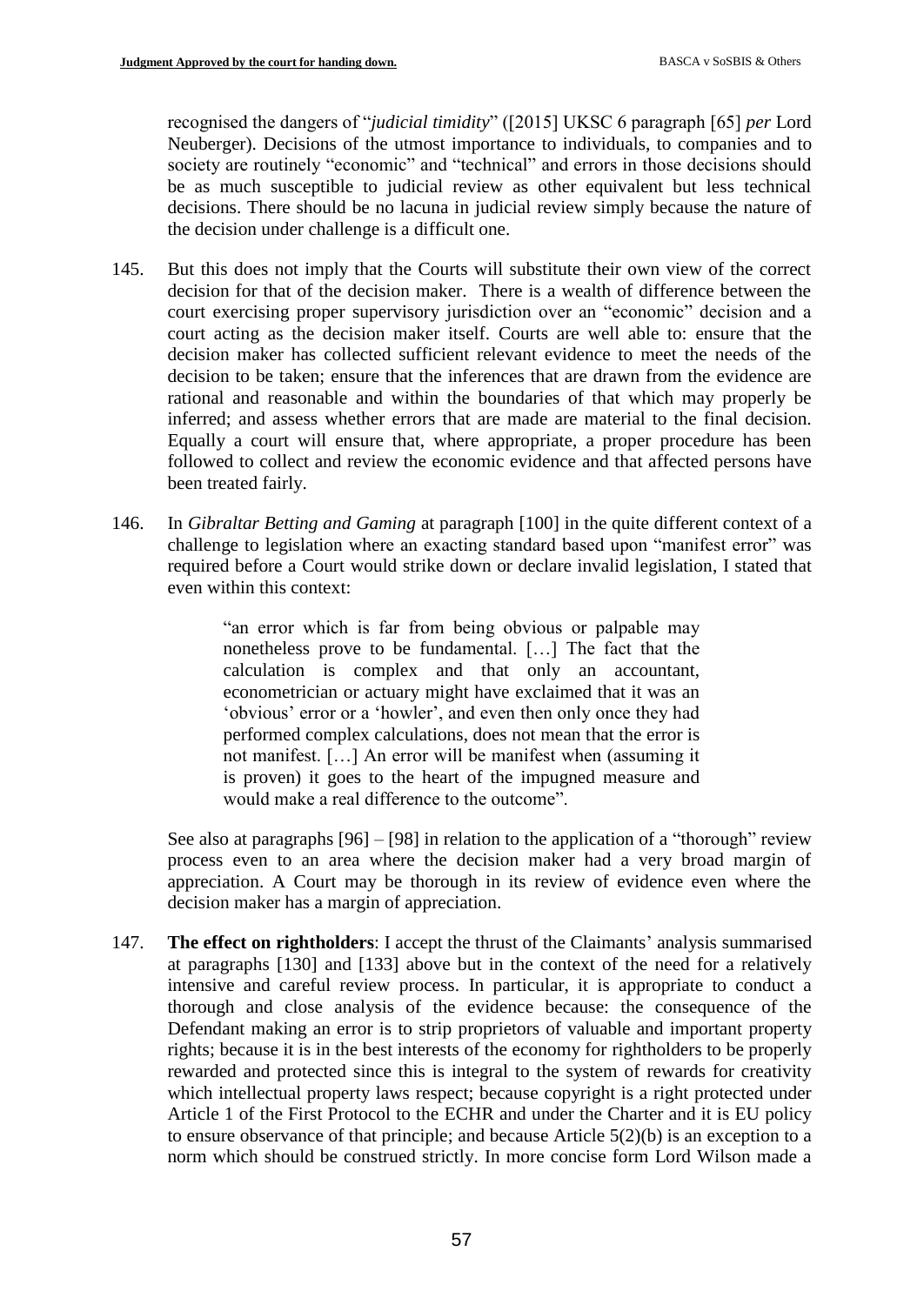similar point in relation to the Court's supervision of consultation exercises: See citation at paragraph [167] below.

148. **The relatively intensive review**: In the present case in view of the above considerations I propose to review, carefully and thoroughly, the evidence relied upon by the Defendant to justify the decision to introduce section 28B. I am not conducting this exercise to see, for instance, whether I agree with the conclusion arrived at by the experts who advised the Defendant. I am concentrating upon: the process of evidence collection; its fairness and thoroughness; any acknowledgments as to its inherent limitations; and the inferences drawn from the evidence by the Defendant which ultimately led to the decision in issue.

# *(ii) The direct effect of Article 5(2)(b)*

- 149. The next issue concerns "direct effect". The Intervener submitted that the right to compensation in Article 5(2)(b) was a sufficiently precise and unconditional obligation imposed for the benefit of individuals (i.e. rightholders) that it had "direct effect" which meant, in EU law, that it was capable of being invoked against the State in national law proceedings. A corollary of this was that the national court had to determine the issues arising on a merits basis since it was only upon that basis that the Courts could guarantee effective protection to the directly effective rights contained in Article 5(2)(b). Mr Kennelly (for the Intervener) also relied upon the direct effect of Article 5(2)(b) as part of the State aid argument (See e.g. paragraph [294] below). Mr Saini QC, for the Defendant, argued against the direct effect of Article 5(2)(b).
- 150. For the reasons set out below I do not accept that the provision has direct effect. I accept that it is intended to confer upon rightholders specified economic benefits (i.e. compensation) but the obligation is not sufficiently precise or unconditional in the way that is required by case law with regard to (i) the content of the obligation; and/or (ii) the identity of the person required in law to pay.
- 151. Member States have a duty to achieve the objectives set out in directives through their implementing measures. In the present case where a copyright exception is introduced under Article 5(2) the Member State is under an obligation to "*…guarantee the effective recovery of…fair compensation*": *Stichting* (ibid) paragraph [34]. But where there has been a failure (whole or partial) to transpose a directive then in principle private persons who are affected may rely upon the direct effect of the directive in place of the transpositional measure. For a measure of EU law to have direct effect it must meet the test of precision and unconditionality. Guidance on this test is given by case law.
- 152. In the seminal Joined Cases C-6/90 and C-9/90 *Francovich v Italian Republic* [1991] ECR I-5403 ("*Francovich*") a directive was intended to guarantee employees a minimum level of protection in the event of the insolvency of their employer. The directive left it to Member States to lay down detailed rules for the organisation, financing and operation of the guarantee institutions and conferred on them a discretion including as to who was to pay or fund the guarantees. At paragraph [10] the Court explained that "direct effect" was concerned with answering the question whether: "*…the persons concerned can enforce those rights against the State in the national courts in the absence of implementing measures adopted within the prescribed period*". This made clear that the concept of direct effect is essentially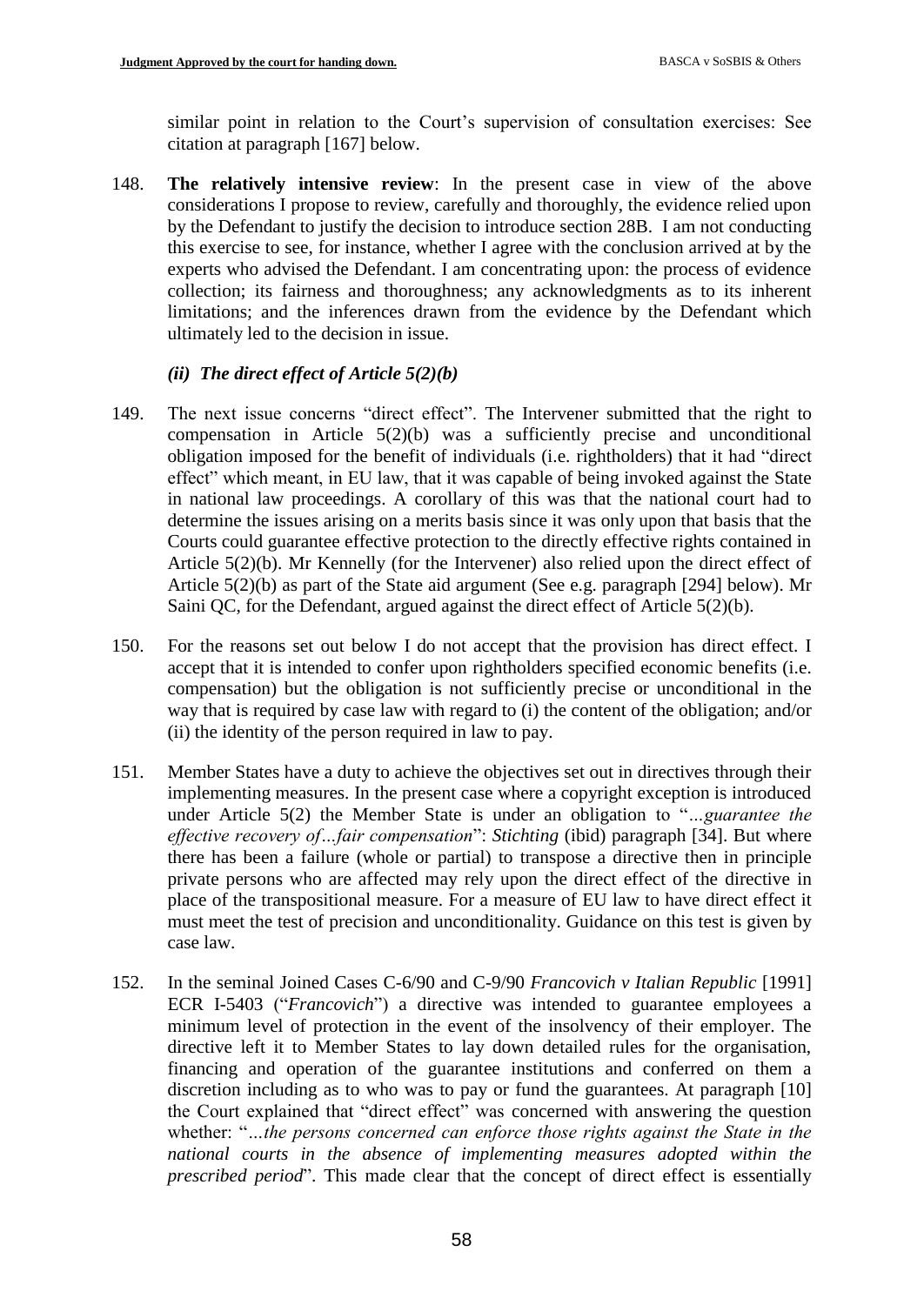concerned with *locus*. The Court then (ibid, paragraph [11]) articulated the test for direct effect:

"11. As the Court has consistently held, a Member State which has not adopted the implementing measures required by a Directive within the prescribed period may not, against individuals, plead its own failure to perform the obligations which the directive entails. Thus wherever the provisions of a directive appear, as far as their subject-matter is concerned, to be unconditional and sufficiently precise, those provisions may, in the absence of implementing measures adopted within the prescribed period, be relied upon as against any national provision which is incompatible with the Directive or insofar as the provisions of the Directive define rights which individuals are able to assert against the State (judgment in Case 8/81 Becker v Finanzamt Munster-Innenstadt [1982] ECR 53)".

153. Thereafter, the Court applied the test to three aspects of the legislation:

"…the identity of the persons entitled to the guarantee provided, the content of that guarantee and the identity of the person liable to provide the guarantee".

- 154. With regard to the question of the "identity" of the intended beneficiaries of the measure, the Court held that the law was sufficiently precise and unconditional. It sufficed (ibid, paragraphs [13] and [14]) for the category to be as broad as "*an employed person under national law*"; there being no need for any greater degree of precision in the categorisation of the intended class of beneficiaries. That categorisation enabled the national court to determine whether a particular person should be regarded as a person intended to benefit under the Directive (ibid, paragraph [14]).
- 155. With regard to the "content of the guarantee" the Court explained that the fact that a Member State had discretions was not, *per se*, a reason to deny the provision direct effect. On the facts the directive conferred upon Member States a discretion to choose a date prior to which the payment of outstanding claims which resulted from contracts of employment had to be honoured. The directive identified three alternatives and a further option (which itself depended upon the choice of date selected) to restrict liability to periods of three months or eight weeks respectively. None of these discretions and options however led the Court to the conclusion that the directive lacked unconditionality and sufficient precision:

"…the right of the State to choose among several possible means of achieving the result required by a Directive does not preclude the possibility for individuals of enforcing before the national courts rights whose content can be determined sufficiently precisely on the basis of the provisions of the Directive alone".

(ibid, paragraph [17])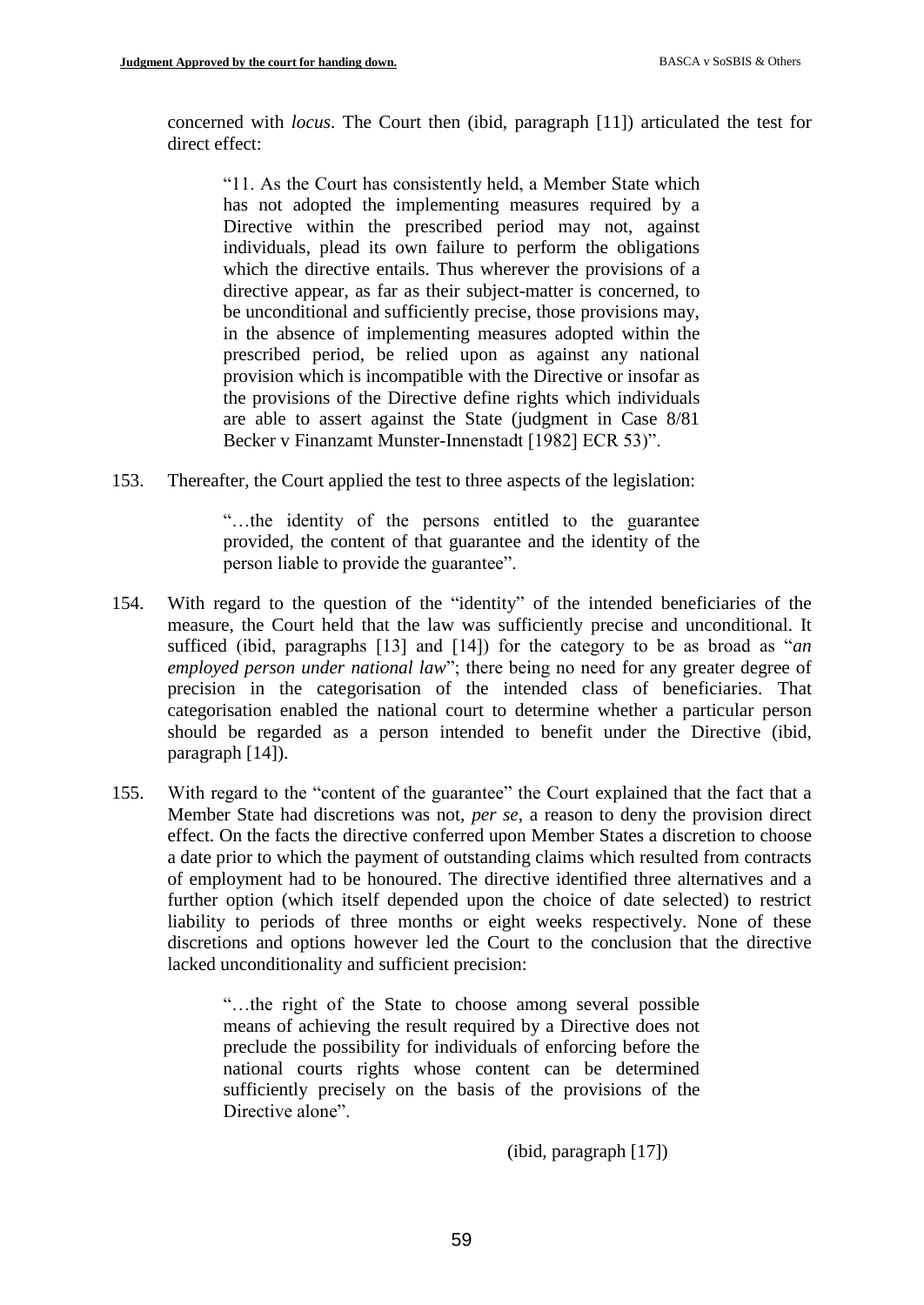The Court held that the "content" of the obligation could be determined by taking the date whose choice entailed the least liability for the guarantee institution (ibid, paragraph [19]), and since this could be determined with finality it was hence unconditional and precise.

156. However, the directive lacked direct effect because there was uncertainty with regard to the identity of the person liable to provide the guarantee. Article 5 of the directive required Member States to lay down detailed rules for the organisation, financing and operation of the guarantee institutions. It also set out only broad principles which Member States had to observe when formulating the rules. This was sufficient, in the view of the Court, to render the provision as a whole lacking in direct effect:

> "25. Under Article 5, the Member State has a broad discretion with regard to the organisation, operation and financing of the guarantee institutions. The fact, referred to by the commission, that the Directive envisages as one possibility among others that such a system may be financed entirely by the public authorities cannot mean that the Member State can be identified as the person liable for unpaid claims. The payment obligation lies with the guarantee institutions, and it is only in exercising its power to organise the guarantee system that the State may provide that the guarantee institutions are to be financed entirely by the public authorities. In those circumstances the State takes on an obligation which in principle is not its own.

> 26. Accordingly, even though the provisions of the Directive in question are sufficiently precise and unconditional as regards the determination of the persons entitled to the guarantee and as regards the content of that guarantee, those elements are not sufficient to enable individuals to rely on those provisions before the national courts. Those provisions do not identify the person liable to provide the guarantee, and the State cannot be considered liable on the sole ground that it has failed to take transposition measures within the prescribed period".

- 157. In subsequent cases the Court of Justice has tended to hold that where broad options are conferred on Member States this is not normally conducive to direct effect. For instance in Case C-365/98 *Brinkmann Tabakfabriken GmbH v Hauptzollamt Bielefeld* [2000] ECR I-4640 a provision of a directive which imposed minimum excise duties for manufactured tobacco other than cigarettes was not directly effective because it gave Member States a choice between three different tax formulas: See paragraphs [38] and [39]. In Case C-157/02 *Reiser Internationale Transporte GmbH v Autobahnen-und Schnellstraßen-Finanzierungs-AG* [2004] ECR I-1477 a provision of a Directive required toll rates to be related to the costs of constructing, operating and developing the infrastructure network concerned, but did not explain the nature of the relationship, define the three heads of costs in question or define the concept of infrastructure network concerned. It was held that the provision did not provide any specific mode of calculation and left Member States a level of discretion which was incompatible with direct effect: See paragraphs [40] – [42].
- 158. For the reasons I set out below Article 5(2)(b) is not capable of exerting direct effect.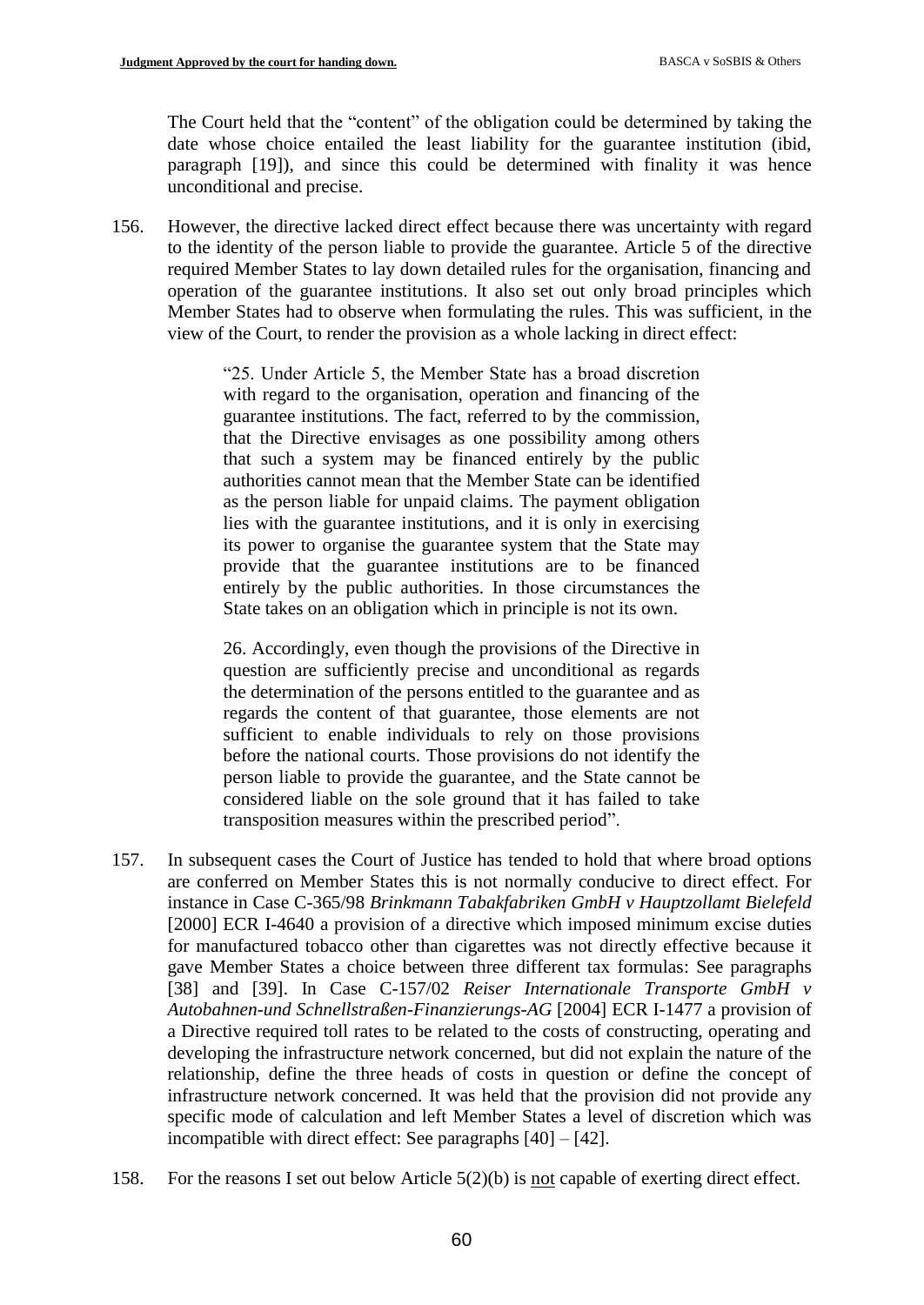- 159. First, with regard to the identity of beneficiaries I accept that, as a class, persons who hold copyright are sufficiently identifiable. Upon the basis of the approach adopted by the Court in *Francovich* I conclude that this aspect of the test for direct effect is met.
- 160. Secondly, with regard to the "content" of the rights and obligations contained within Article  $5(2)(b)$  I accept, in principle, that the mere fact that the content of any compensation scheme is subject to a series of discretions is not conclusive against direct effect. However, in *Francovich* it was not fatal to direct effect *because* the discretion and options conferred by the Directive did not prevent a fixed minimum rate of payment being determined by reference to the terms of the Directive itself. In the present case, however, there are no fixed minimums provided in the Directive and a discretion of a far broader type is conferred upon Member States to define the compensation scheme and set its parameters. The breadth of the discretion as to content is, in my view, inconsistent with the requirements of unconditionality and precision required for direct effect to exist.
- 161. Thirdly, with regard to the persons who are subject to the obligation to pay the Directive is, once again, unspecific. It is open, for instance, to Member States to pay compensation themselves. However, it is also open to them to impose the payment obligation upon third parties such as device manufacturers or even, through a sales levy, upon consumers. Recital 35 leaves it to Member States to determine the "*form, detailed arrangements and possible level*" for fair compensation. The recital also makes clear that in deciding upon compensation Member States must take account of "*the particular circumstances of each case*" and are responsible for "*evaluating these circumstances*". Recital 35 thus confers on Member States a role in factual appreciation which is insufficiently precise to have direct effect. In *Copydan* at paragraph [20] the Court stated, in terms which are inconsistent with direct effect:

"Since [the Copyright Directive] does not provide any further details concerning the various elements of the fair compensation system, the Member States enjoy broad discretion in that regard. It is for the Member State to determine, inter alia, who must pay that compensation and to establish the form, detailed arrangements for collection and level of compensation".

Similarly, in Case C-521/11 *Amazon.com*  $(11<sup>th</sup>$  July 2013) at paragraph [20], in relation to the person who has to pay, the Court confirmed that "*…since the provisions of Directive 2001/29 do not expressly address the issue of who is to pay that compensation, the Member States enjoy broad discretion when determining who must discharge that obligation*". In short, there is no unconditionality or precision about the identity of the person subject to the obligation. As in *Francovich* I conclude that this is antithetical to a conclusion that direct effect arises.

162. Even if I had concluded that Article 5(2)(b) had direct effect that does not mean that adjudication at the national level is always or inevitably a "hard edged" merits issue. In principle, direct effect is primarily concerned with creating a *locus* for an affected person to seek private law relief from the Courts (see paragraph [152] above). Typically, this would be an individual rightholder seeking a financial or other remedy from an infringer in civil proceedings. But, in the present case, the Claimants and the Intervener are all representative bodies who have been accorded *locus* before the High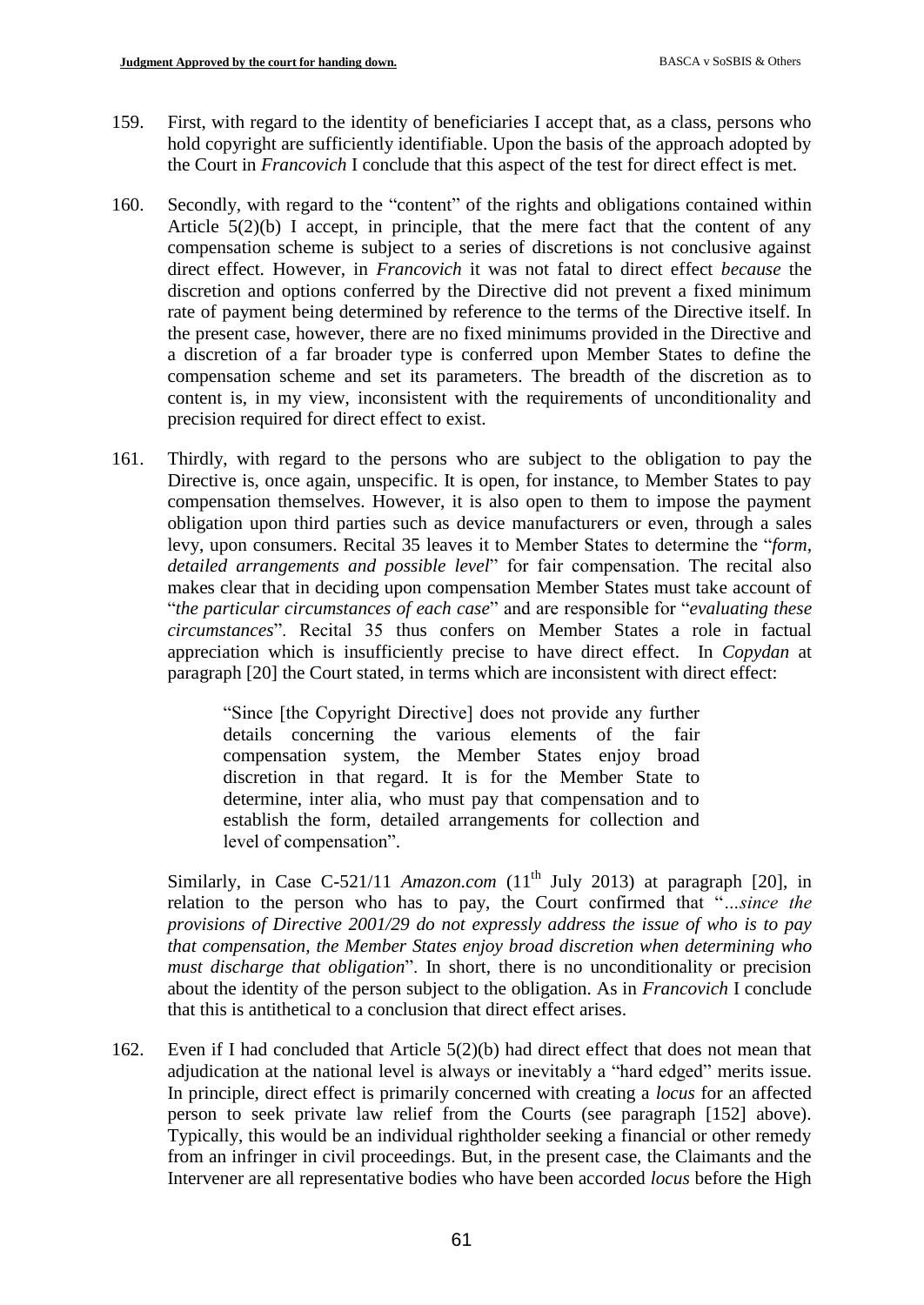Court in public law judicial review proceedings and they are entitled to seek relief from amongst the wide range of remedies available to the Court if they prevail. As such, recourse to direct effect is otiose as a route to *locus*. So far as it is contended that if Article 5(2)(b) is directly effective this entitles the Claimants to a hard-edged merits review, this is a separate issue. There is agreement between the parties that if the Claimants prevail they are entitled to remedies which are effective, proportionate and dissuasive (see paragraph [39] above; Recital 58 and Article 8 of the Directive). The actual process by which this Court analyses the issue and selects proper remedies is one however which is *prima facie* determined by domestic law (the principle of the "*procedural autonomy*" of national law) subject to the well known principles of "*effet utile*" and non-discrimination. In many instances it will be appropriate for a national court to apply a merits review to a directly effective right. But in my view there may be circumstances where something less intense may apply yet still amount to an effective remedy. This might, for instance, arise where a party seeks to enforce direct effect via public law proceedings in a case where some degree of discretion remains vested in the Member State (see, for example, paragraph [284] below).

163. In my view, whether the provision has direct effect or not does not in this particular case alter my conclusion about the intensity of the review.

## *(iii) The principles of law governing consultations and the appraisal of evidence*

- 164. The next legal issue arising concerns the law governing consultations and the appraisal by decision makers of evidence. This latter aspect (appraisal) includes: (a) the duty not to predetermine the evidence and (b) the duty to consider the evidence and arrive at rational conclusions from it. This area of law is relevant to the Claimant's submissions as to the adequacy of the consultation process, to its complaint about predetermination of the result and to its complaint that the Secretary of State simply did not draw proper or rational conclusions from the evidence. There are also indications set out in the case law which go to the intensity of the review process.
- 165. In some cases, the duty to consult is generated by statute. However, and not infrequently, it is generated by the duty imposed by the common law upon a public authority to act fairly: See for example per Lord Wilson JSC in *R(Stirling) v Haringey LBC* [2014] UKSC 56 at paragraph [23] (hereafter "*R(Stirling)*"). In *R(Osborn) v Parole Board* [2014] AC 1115, Lord Reed JSC (at paragraphs [67] and [68]) explained that the purpose behind the requirement that a consultation should be fair was that it was liable to result in better decisions because the decision maker received all relevant information which was properly tested; and because it avoided the sense of injustice which a person who was subject to the decision might otherwise feel. In the present case the Secretary of State was not obliged under the Directive to consult. However, his chosen end result of a copyright exception absent compensation was by its very nature bound to be highly controversial and risked, if he got the decision wrong, denying many persons and companies rightful compensation. It is hence easy to see why fairness compelled that he should conduct a detailed consultation.
- 166. As to the principles to be applied in *R(Stirling)* (ibid) in 2014 the Supreme Court decided that the time had come to endorse the so-called "Sedley" requirements for a fair consultation process. These were: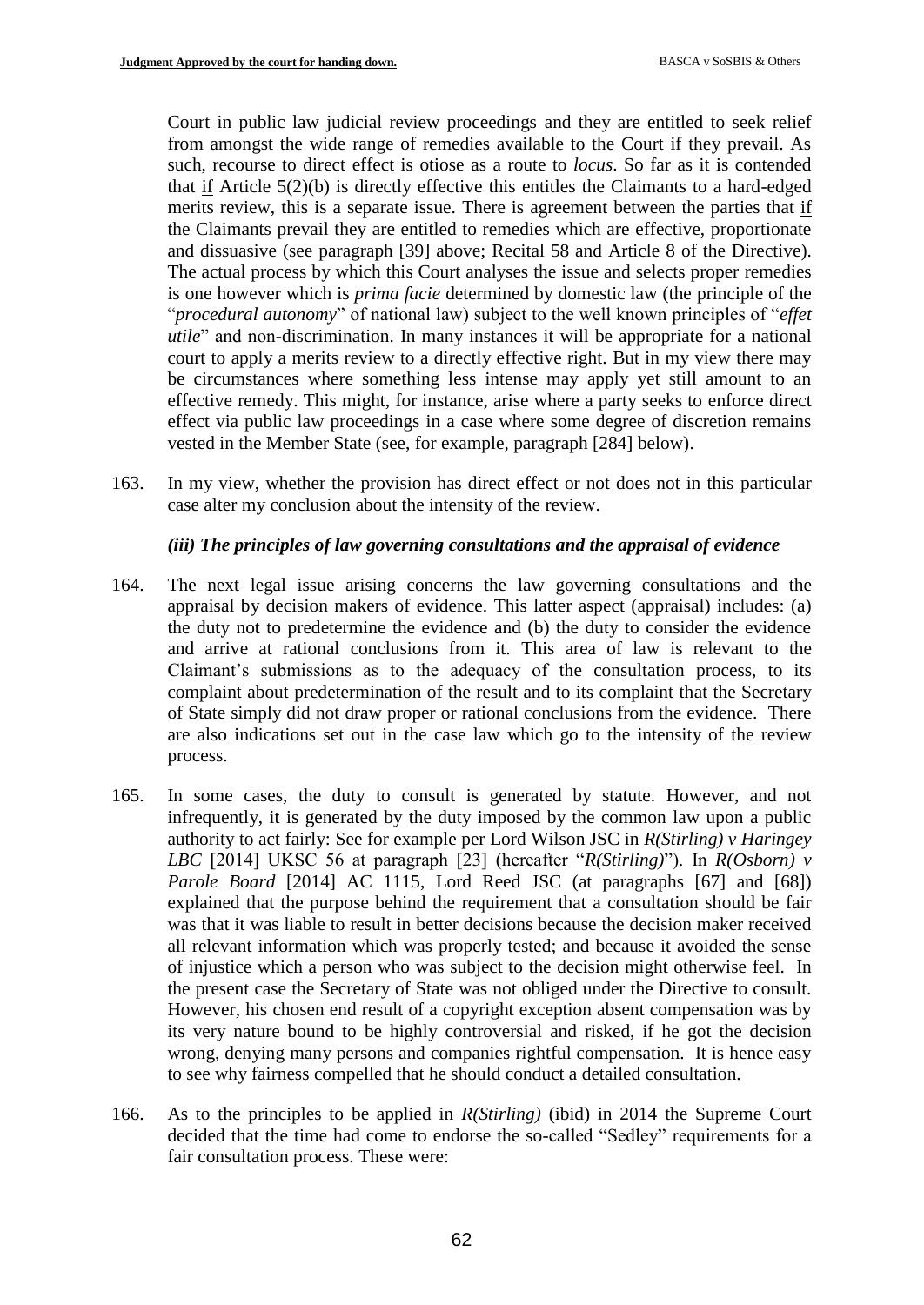"First, that consultation must be at a time when proposals are still at a formative stage. Second, that the proposer must give sufficient reasons for any proposal to permit of intelligent consideration and response. Third…that adequate time must be given for consideration and response and, finally, fourth, that the product of consultation must be conscientiously taken into account in finalising any statutory proposals".

(paragraph [25] citing with approval per Hodgson J in *R v Brent London Borough Council ex p Gunning* (1985) 84 LGR 168 at page 189 citing in turn and with approval the four principles advanced by way of submission in that case by Mr Stephen Sedley QC, as he then was).

167. In *R(Stirling)* Lord Wilson also endorsed the observation (which has resonance in the present case) about the intensity of review in cases involving the deprivation of rights of Simon Brown LJ in *ex p Baker* [1995] 1 ALL ER 73, at page 91:

> "The demands of fairness are likely to be somewhat higher when an authority contemplates depriving someone of an existing benefit or advantage than when the claimant is a bare applicant for a future benefit".

168. The fourth "Sedley" principle is that the product of consultation must conscientiously be taken into account by the decision maker. This reflects two broader principles (which apply also outside the context of consultations). First, a decision must be based upon a reasonable or rational view of the evidence it is said to be based upon. This is a principle of long standing: see e.g. *R v Deputy Industrial Injuries Commissioner ex p. Moore* [1965] 1 QB 456 at page 488 (CA) *per* Diplock LJ; *Mahon v Air New Zealand Ltd* [1984] 1 AC 808 (PC) pages 820, 821; see also the commentary in "Judicial Review – Principles and Procedure" (Auburn, Moffett, and Sharland) (2013) paragraphs 20.09ff pages 454, 455 ("Auburn"). If the final decision adopted bears no sensible relationship to the evidence relied upon then the reasoning is unreasonable or irrational but, in a consultation context, it may be said also that the "product" of the consultation (the evidence) has not "conscientiously" been "taken into account". The second broader principle is that the outcome of the consultation must not be predetermined. If it is then the decision maker will not have acted "fairly" (the *leitmotif* of the principle governing consultations) and will not have "conscientiously" taken into account the evidence. The law focuses upon actual predetermination but also the appearance of predetermination though commentators point out that the issue of the appearance of predetermination is very much harder to establish in the case of administrative or "political" decisions than in the case of judicial decisions since the former involve decision makers who are entitled to have strong predispositions whereas Judges should not (or at least should keep them firmly to themselves): See generally *Auburn* (ibid) paragraphs [8.84ff].

# **G. Issue II: The meaning of "harm"**

# *(i) The issue*

169. Issue II raises an important and threshold point of law. It focuses upon the concept of "harm" which underpins the duty to compensate in Article  $5(2)(b)$  and the various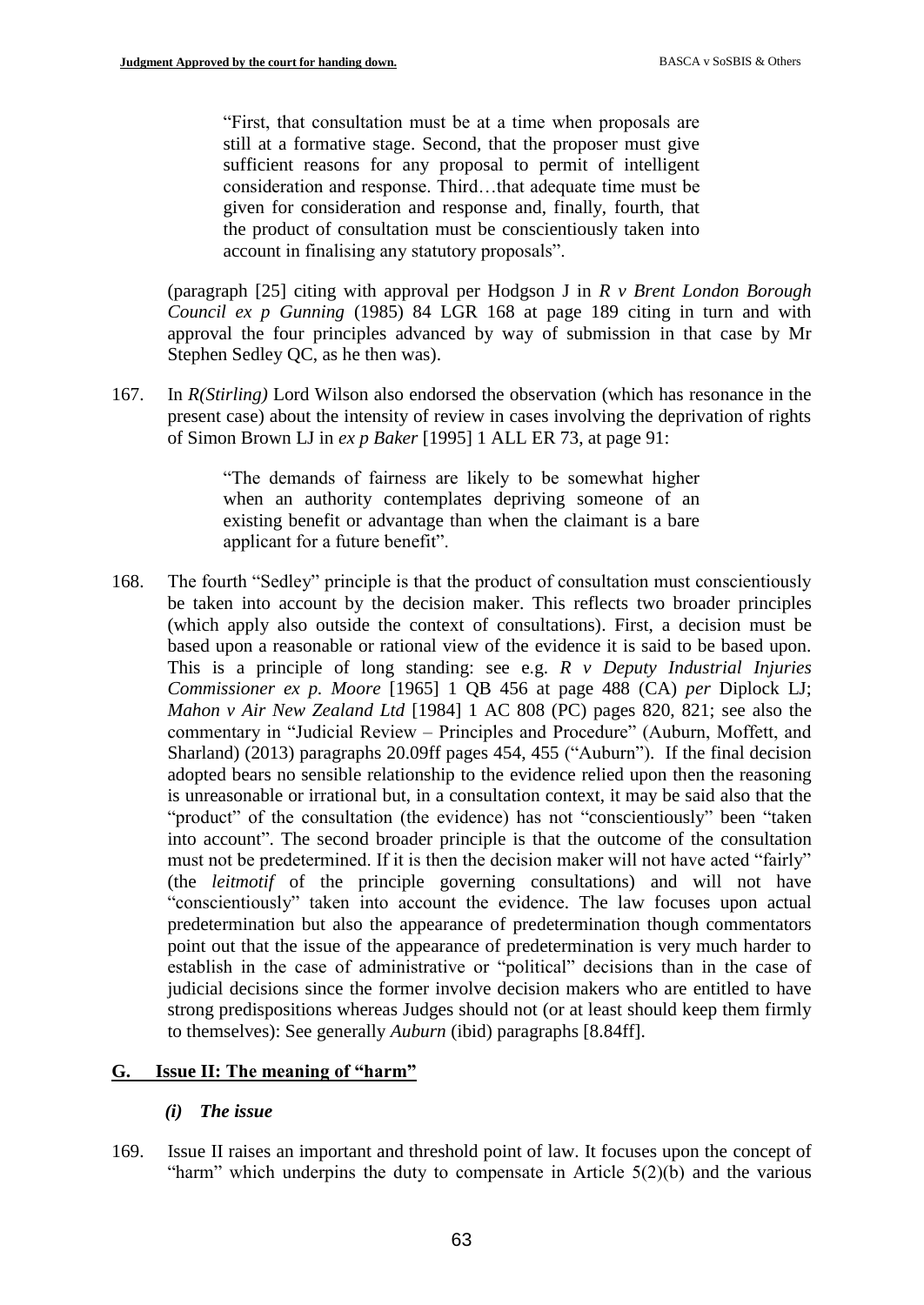objectives and principles set out in the recitals including the concept of a "*fair balance of rights and interests*" in Recital 31 and the concepts of "*fair compensation*", "*possible harm to the rightholders*" and "*prejudice*" in Recital 35. In the text below, I address this issue in the following order. First, I set out the rival contentions of the parties. Secondly, I address a significant concession made by the Defendant. Thirdly, I deal with a related dispute between the parties about an error of law alleged to have been made by the Defendant. Fourthly, I deal with a particular point of construction of the Directive upon which the parties were agreed. Fifthly, I address what is meant in law by "harm".

## *(ii) The difference between the parties*

- 170. The Secretary of State submits that the "harm" which he took into account for the purpose of his conclusion that the introduction of section 28B would not trigger a requirement for compensation was based upon the expectation that costs to rightholders due to lost sales would be minimal or zero. In arriving at this conclusion the Defendant took as a starting point that the endemic copying performed by users, in the United Kingdom, did not, to any material degree, thwart duplicate sales which might otherwise have been made by the purchaser had copyright law been rigorously enforced. The metric which the Defendant has used in order to determine "harm" was thus lost sales.
- 171. The Claimants adopted a very different stance. They argued that the measure of their loss or "harm" was the total licence fee that might have been charged upon the hypothesis that every violation of copyright deprived the rightholder of *some* value. The Claimants accordingly computed "harm" upon the basis of a hypothetical licence fee which would be charged to the user in a counterfactual market where enforcement was all pervasive.
- 172. The Claimants adduced in support of this analysis a report by Compass Lexecon/FTI Consulting which concluded that, in a world of viable enforcement, consumers would be willing to pay in the order of £9 more for a CD which would permit them to make unlimited licensed copies than for a CD for which they were permitted to make no copies. The experts translated this into a  $£2.4$  billion loss in revenue for the period 2006-2012. The experts also concluded that consumers would be willing to pay £0.72 more to make one licensed copy of a CD. When the total number of CDs sold between 2006-2012, together with the likely number of digital copies that consumers would be expected to make of those CDs, was taken into account the experts assessed the potential value that consumers would be prepared to pay for such copying as between £100 million and £624 million. The Defendant criticised this analysis as being exaggerated, unworldly and wholly unreflective of the real market. I shall refer to the Defendant's test as the "*lost sales*" test; and to the Claimant's test as the "*licensing test*".
- 173. Differences in the conceptualisation of "harm" under the Directive might thus lead to very different outcomes in this case. It is unnecessary for me to decide whether the Claimants' calculations are exaggerated or not in order to conclude that the difference between the "lost sales" and "licensing" tests for harm are material in economic and legal terms.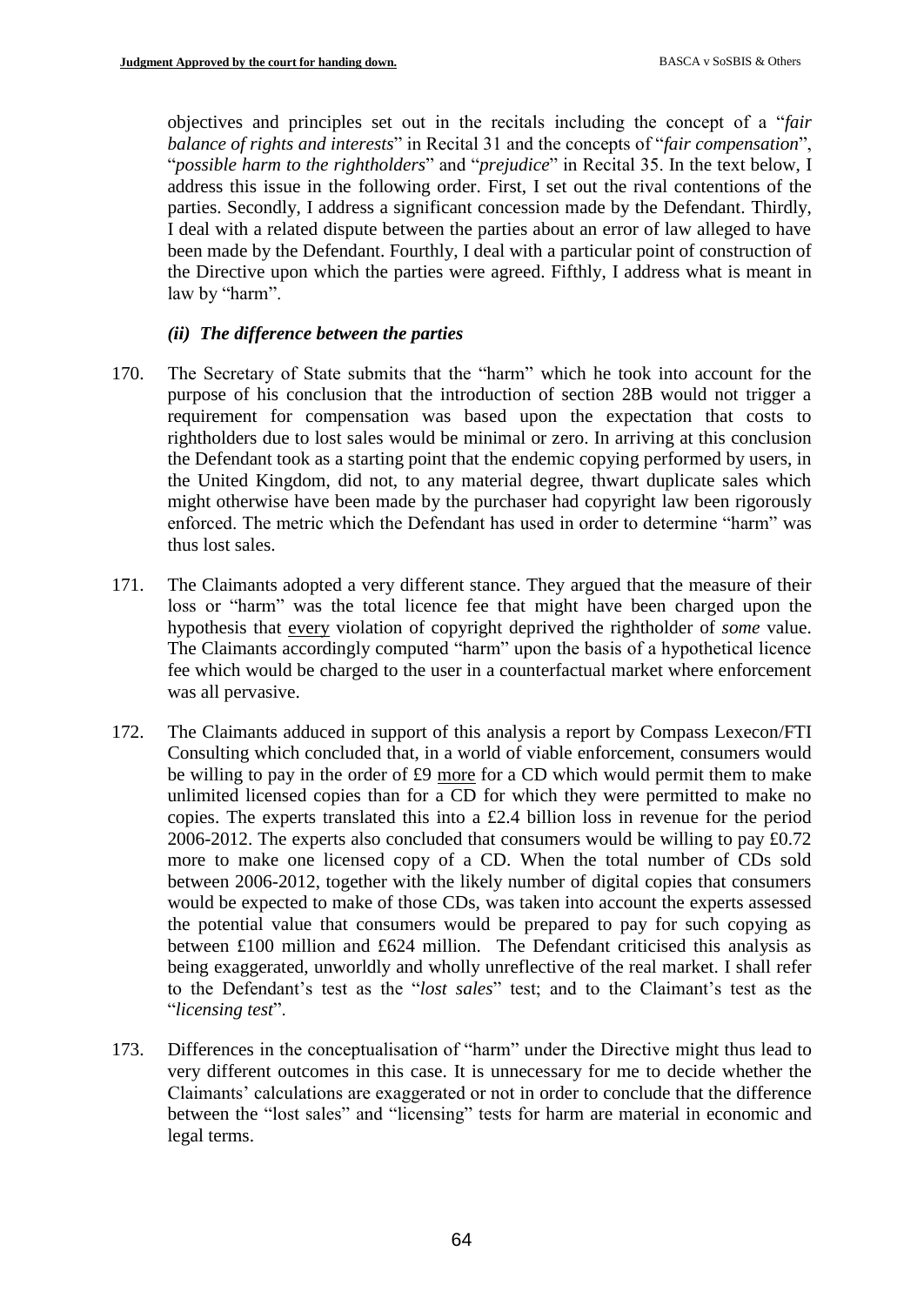## *(iii) The Secretary of State's concession*

- 174. Mr Saini QC accepted, on behalf of the Secretary of State, that were he to be wrong in his submission that "harm" under the Directive encompassed lost sales only then the decision which led to the introduction of section 28B was predicated upon an error of law. He accepted that, in those circumstances, the conclusion in the Updated Impact Assessment that the loss to rightholders was "minimal or zero" would be based upon an erroneous understanding of the law.
- 175. The correct meaning of "harm" is thus a threshold issue which is fundamental to this litigation. In the analysis below I have reached the conclusion that the Secretary of State acted lawfully in adopting the "lost sales" test. However, if I am wrong in this then the entire consultation was, as is now conceded, based upon a flawed legal premise and would be unlawful. I have also concluded (section I below) that the actual reasoning which led to the new copyright exception was flawed for reasons unrelated to the meaning of "harm". However since that particular flaw could, at least in principle, be cured by the further collection of adequate evidence, it is conceivable that the present copyright exception could be maintained. However, if I am wrong in my conclusion about relevant "harm" no amount of repair work to the consultation and decision making process could save it from being quashed and set aside in its entirety upon the basis that it was permeated through by an error of law. This is relevant to the question of relief that I have posed in the Conclusion section of this Judgment at section K below.

# *(iv) The Claimant's initial submission: The alleged distinction between the incrementalist approach and the legitimisation approach*

- 176. Before addressing the law on "harm" I briefly set out my conclusion upon a submission of the Claimants that there was a second legal error inherent in the consultation process, which they called the false "*incrementalist approach*". The Claimants submitted that it was evident from a reading of the documents leading up to the decisional Updated Impact Assessment and also from the pleadings, submissions and witness statement evidence submitted in this litigation by the Secretary of State that he had taken the view that the harm to be made subject to compensation was only that which flowed out of such new and incremental copying as would arise out of the new copyright exception. In other words the Defendant had, in effect, written-off as legally irrelevant, all that vast body of illegal copying which had historically occurred. It was for this reason that the Claimants thus labelled the Defendant's reasoning the "*incrementalist approach*". They used this phrase in contra-distinction to what they submitted should have been the correct legal principle which they called the "*legitimisation approach*" which was harm which flowed from all that copying which was now legitimised but which hitherto had been illegal. I was taken through numerous sentences and phrases, dotted around and amongst the documents, in which it was said the flawed "*incrementalist approach*" was evident.
- 177. I do not accept that this is a justifiable criticism of the Defendant for two reasons.
- 178. First, there is indeed a dispute between the Defendant and the Claimants about duplicate or incremental lost sales, and the licensing approach. This is a real and important issue and it is encapsulated in the disagreement about the meaning of "*harm*". In my view when the Defendant was, throughout the documents, referring to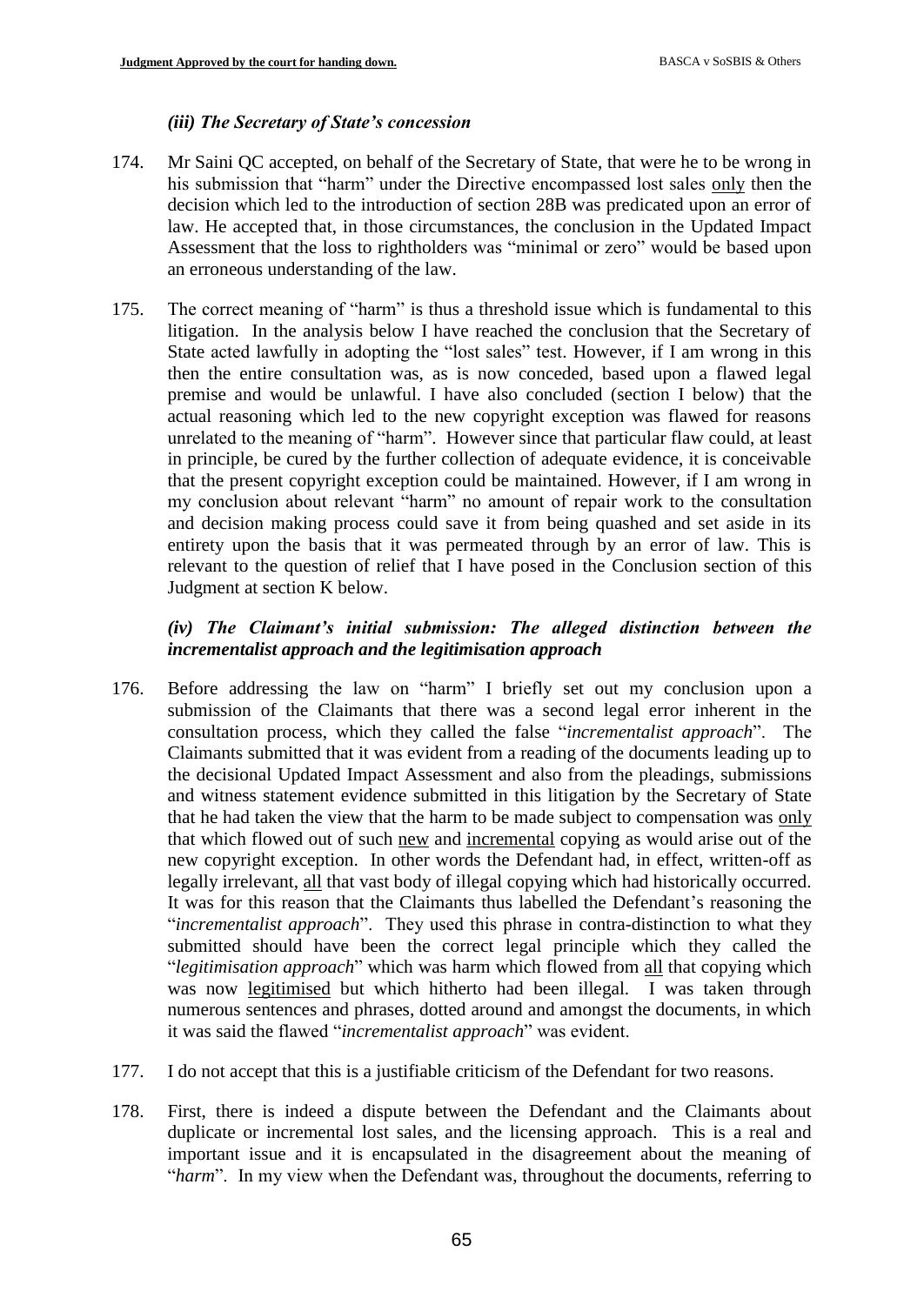incremental sales he was referring to this debate. I do not accept that, fairly read, the Secretary of State was purporting to say that in the computation of harm he simply wrote off as irrelevant all historical, unlawful copying. His point was quite different it was that as a matter of fact not every act of past unlawful copying led to actual loss or harm. He based this upon economic literature which drew the distinction between a consumer's willingness to engage in unlawful copying and that same consumer's preparedness to go out and buy a duplicate (incremental) copy. I have referred to this evidence in Section D above; see e.g. at paragraph [57].

- 179. Secondly, as to the distinction drawn by the Claimants between the *incrementalist approach*" and the "*legitimisation approach*" the Secretary of State accepted without qualification that it was the latter which was the correct approach. He thus agreed with the Claimants. He simply contended that in applying the *legitimisation approach* it was necessary to go on and assess the extent to which the now legitimised acts of copying would lead to lost sales.
- 180. For these reasons, I reject the Claimants' criticism on this ground.

## *(v) Is it compulsory in all cases under Article 5(2)(b) to introduce a compensation scheme?*

- 181. Before turning finally to the merits of the point of law it is necessary to record one further matter concerning the interpretation of the Directive which is common ground between the parties. On one possible construction of the Directive the obligation to provide for a compensation mechanism is mandatory *whenever* a Member State exercises Article 5(2)(b).
- 182. In the present case, the Defendant has however proceeded throughout the entire consultation exercise upon the premise that he would only introduce a limited private use exception *if* it would not be accompanied by a compensation scheme, which he took fundamental objection to. Since the Defendant came to the view that a private use exception could be introduced which generated minimal or zero harm to rightholders the Secretary of State therefore saw no need to introduce any form of compensation or levy scheme.
- 183. But *if* the interpretation of the Directive that I have just set out is correct, the Defendant faced a dilemma. He was required to institute a compensation or levy scheme even though when it was applied it always resulted in zero compensation payments being made. This would be an exercise in the utmost futility.
- 184. Recognising the logic of the Defendant's position the Claimants have conceded that if the Defendant is correct and that the introduction of the limited exception would cause *no* or *no material* harm to rightholders, then there is no requirement in law to go through the bureaucratic rigmarole of instituting a compensation mechanism which would, by definition, lead to no payments out ever being made. The Claimants thus accept that assuming the Defendant's assumption as to "no harm" is correct he may lawfully introduce the exception without the need for the concomitant introduction of a compensation or levy scheme.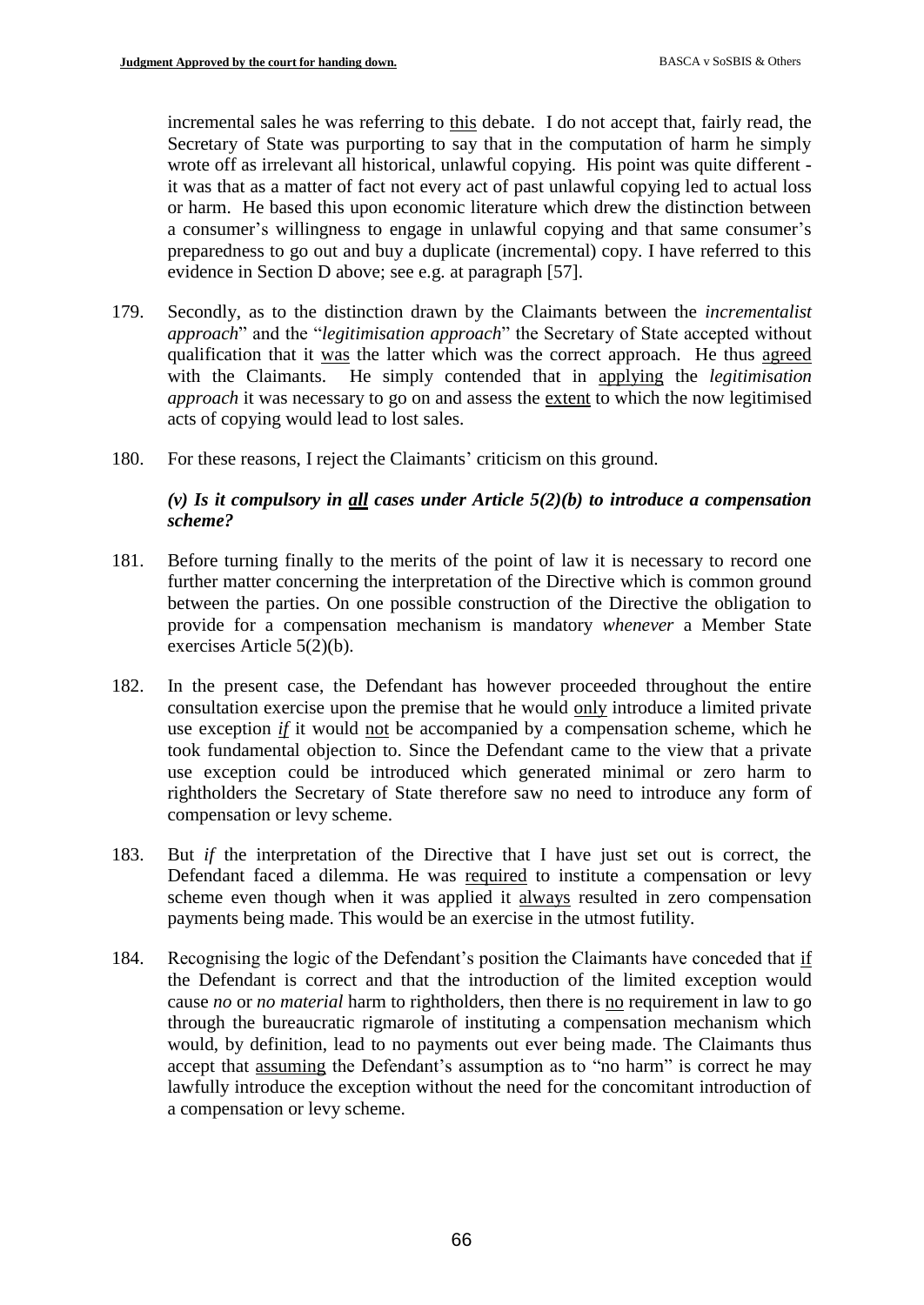- 185. I agree entirely with the concession made by the Claimants. It would not, in my view, be a proportionate interpretation of the Directive to lead to the absurd conclusion that a compensation or levy scheme was required even though it would lead nowhere.
- 186. However, this has, in my view, an additional implication. It means that the facts and matters identified as criteria in Recital 35 (on the operation of compensation) can be applicable in two different scenarios. First, in relation to the *modus operandi* of an actual levy or compensation scheme introduced by a Member State. But also, secondly, in the context of a copyright exception regime which does not introduce any system of compensation. The criteria in Recital 35 will work differently in each scenario. In the case of an actual scheme it is likely that the facts and matters in Recital 35 will be built into the detailed scheme rules, e.g. where the thresholds for *de minimis* apply, who pays, etc. But in the second scenario these facts and matters will be taken into account in a quite different way and in particular in the process of reasoning which leads up to the decision that no compensation scheme is needed.

# *(vi) The meaning of "harm": Conclusions*

187. I turn now to the heart of the matter, the meaning of "harm". In my view, the analysis of the Defendant is to be preferred. In the text below I set out seven reasons why I prefer the conclusion of the Secretary of State upon this point. I have added a caveat to this at paragraph [206] below.

## *(a) "harm" is not defined by reference to national law remedies*

- 188. First, a growing body of consistent judgments of the Court of Justice establishes that the concept of "harm" is an "*autonomous*" concept of EU law which is unrelated to national law. A central point raised by the Claimants is that in domestic (common) law enforcement proceedings one basis for the calculation of damages is the fees that would be obtained in a hypothetical licence. Thus "*harm*" should be understood to take account of every act of copying undertaken by an infringer (the "licensing test"), and whether or not the consumer would have made a duplicate sale is therefore not the correct optic through which to view the right to compensation. The difficulty with this argument is that in classifying the concept of "*harm*" as an "*autonomous"* concept of EU law the Court has rejected the notion that harm should be defined by reference to the sorts of remedies that would be awarded in national courts. Indeed, conspicuous by its absence from Recitals 31 and 35 is any reference to the concept of being harm being defined by reference to national remedies. It would have been straightforward had "*harm*" been intended to have been defined by reference to remedies in domestic civil law for that to have been spelled out in the recitals, but it was not.
- 189. The above conclusion is consistent with the judgment of the Court of Justice in *Padawan* paragraphs [31]-[33]:

"31. It should be noted at the outset that neither Article  $5(2)(b)$ nor any other provision of Directive 2001/29 refers to the national law of the Member States as regards the concept of 'fair compensation'.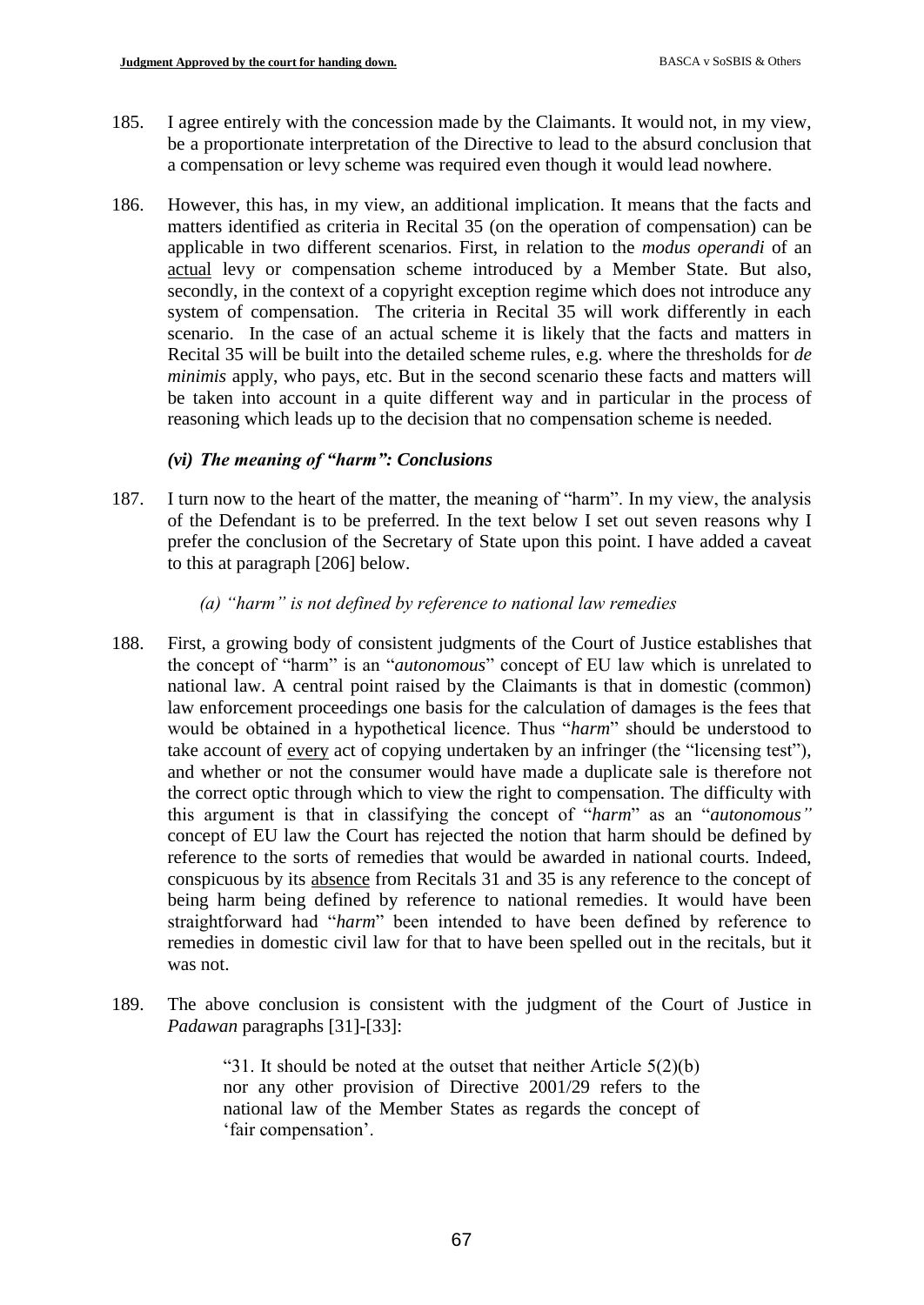32. In such circumstances, according to settled case-law, the need for a uniform application of European Union law and the principle of equality require that the terms of a provision of European Union law which makes no express reference to the law of the Member States for the purpose of determining its meaning and scope must normally be given an independent and uniform interpretation throughout the European Union; that interpretation must take into account the context of the provision and the objective of the relevant legislation (see, in particular, Case 327/82 *Ekro* [1984] ECR 107, paragraph 11; Case C-287/98 *Linster* [2000] ECR I-6917, paragraph 43; and Case C-523/07 *A* [2009] ECR I-2805, paragraph 34).

33. It is clear from that case-law that the concept of 'fair compensation' which appears in a provision of a directive which does not contain any reference to national laws must be regarded as an autonomous concept of European Union law and interpreted uniformly throughout the European Union (see, by analogy, as regards the concept of 'equitable remuneration' in Article 8(2) of Council Directive 92/100/EEC of 19 November 1992 on rental right and lending right and on certain rights related to copyright in the field of intellectual property (OJ 1992 L 346, p. 61) and Case C-245/00 *SENA* [2003] ECR I-1251, paragraph 24)".

190. The same points were made by Advocate General P Cruz Villalon in Case C-435/12 *ACI Adam* (10<sup>th</sup> April 2014) at paragraphs [57] – [58]. Indeed, the Advocate General pointed out that far from being defined by national law the concept was more influenced by international law, such as the Berne Convention: ibid, paragraphs [59] – [60].

> *(b) The "lost sales" test is consistent with the broader policy reflected in the Directive*

- 191. Secondly, the Claimants' argument does not sit well or easily with the very unusual and particular circumstances which have led to the decision to introduce the private use exception in the first place. These are that the advent of digitalisation has led to a market where device sellers and consumers assume they may copy and where rightholders have not sought private law remedies against infringers. It is a particular feature of this case that there is a widespread consensus that the law has signally failed to keep up with market reality and with reasonable consumer expectations and indeed has been brought into disrepute by its condemnation as illegal of activities which are now accepted by consumers as lawful and which in actual fact form the basic commercial premise upon which copying and storage devices are actively sold throughout Europe.
- 192. This view is not just a view expressed by those with an economic interest in seeing the exception introduced (device manufacturers and consumers); it is also a view widely acknowledged by content suppliers. The reality (at least in the UK, but it would seem elsewhere in the EU as well) is that copyright holders do not use the courts to obtain relief against the widespread infringing activities of consumers. Civil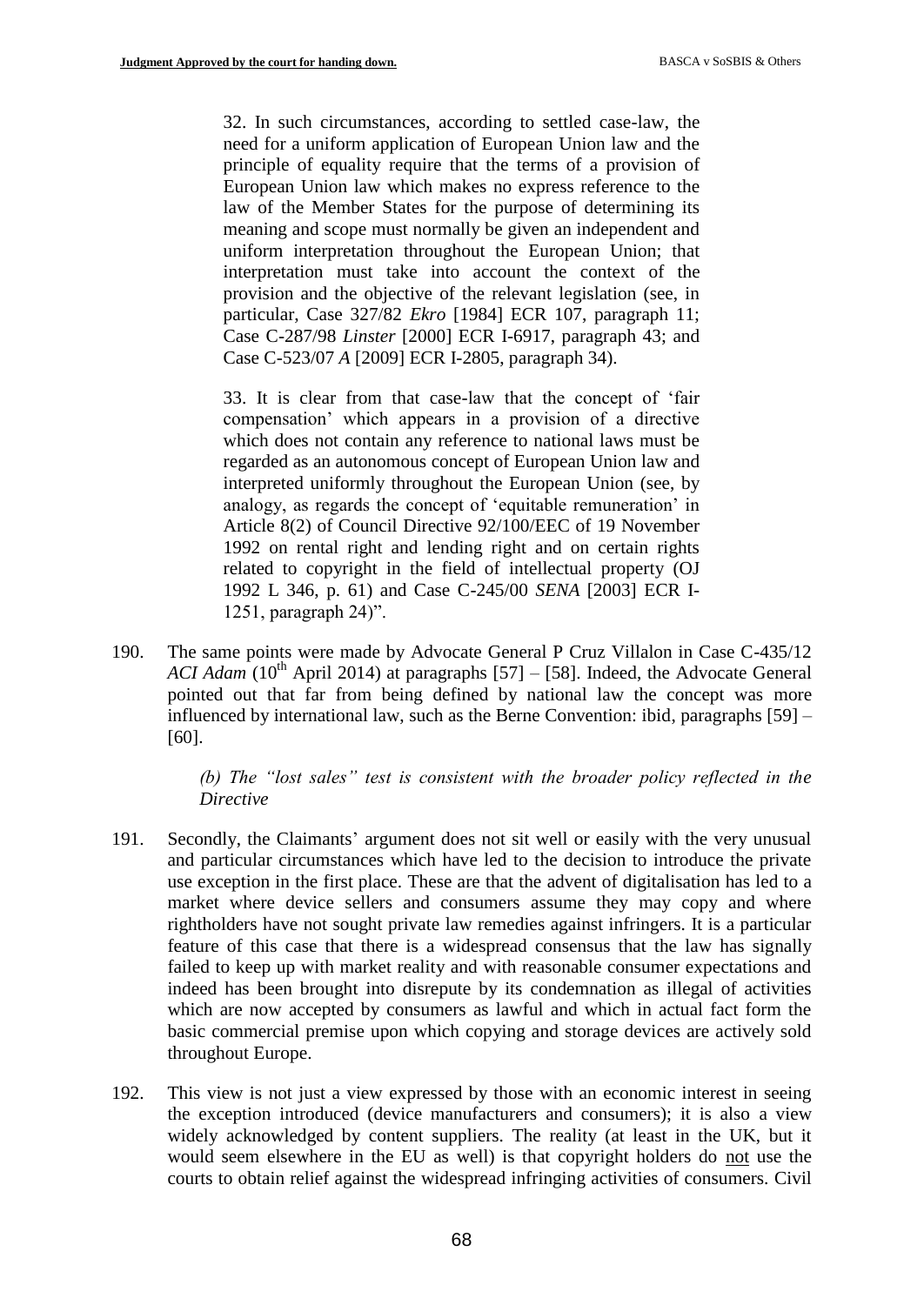redress is not seen as a rational or logical response by the industry to market developments. A compensation scheme based on judicial remedies would thus fail to reflect how the world has changed with digitalisation. This supports the argument, advanced by the Defendant, that it is not relevant to look to national law remedies as a determinant of the meaning of "*harm*". As a means of rewarding and protecting content creators civil redress has in this particular context failed. As such there is no reason why "harm" should be defined and determined by the entirely theoretical prospect of obtaining judicial compensation based upon lost licence fees. In my view "*harm*" should be understood in a wider context which takes account of actual consumer expectations and the very specific evolved features of the markets which are covered by the exception. The Directive (and indeed the construction placed upon the Directive by the Court) makes clear that compensation is to be assessed for loss or prejudice or harm "caused" by the copying activity in question. The Defendant in his assessment of causality has applied a real world counterfactual, i.e. one in which civil claims are not pursued against *bona fide* purchasers of content who engage in subsequent copying. I have explained elsewhere in this judgment why I consider this to be a rational decision upon the evidence: See section H below. Against this counterfactual the loss sustained is not that which could hypothetically be obtained from a court but is measured in terms of lost duplicate sales. This conclusion is, in my view, consistent with the clear recognition in Recitals 31, 35 and 38 that the exceptions to copyright and the related compensation provisions are closely connected to actual, real-world, developments in the digitalisation of markets.

#### *(c) "harm" is a hybrid of civil and common law*

193. Thirdly, as was pointed out by Advocate General Trstenjak in *Padawan* the Directive represents and reflects a compromise which sought to balance the declared objective of harmonisation with *"…the differing legal traditions and views in the Member States of the European Union – including in particular the common law concept of copyright and the continental European concept of copyright protection"*. The Advocate General was of the view that the significant number of discretions conferred upon the Member States to create exceptions to copyright meant that Member States enjoyed "*considerable flexibility in the transposition of the Directive*" (ibid paragraph [43]). The Advocate General also referred (in footnote [12]) to literature which analysed the Directive as an attempt to reconcile continental and civil law concepts of copyright protection with common law concepts. The Advocate General described this as "*the greatest challenge*" of the Directive. This highlights the conclusion that the concept of "*harm*" is not one with its roots in national law; it is a blended or hybrid concept drawing inspiration from civil and common law traditions and, as such, should not be defined by reference to remedies available in specific Member States, such as an account of profits or a right to licence fees, etc.

> *(d) The choice of a test of "harm" falls within the discretion accorded to Member States*

194. Fourthly, all of the above points support the conclusion that since "harm" is not a defined notion it is one about which Member States have a discretion, albeit one supervised by the Court of Justice. This is a key point because it indicates that there may be more than one test for "harm", and that the real question is whether adoption of a "lost sales" test is within the discretion of the Member State. In Case C-463/12 *Copydan* (5<sup>th</sup> March 2015) ("*Copydan*") the Court of Justice did not itself define harm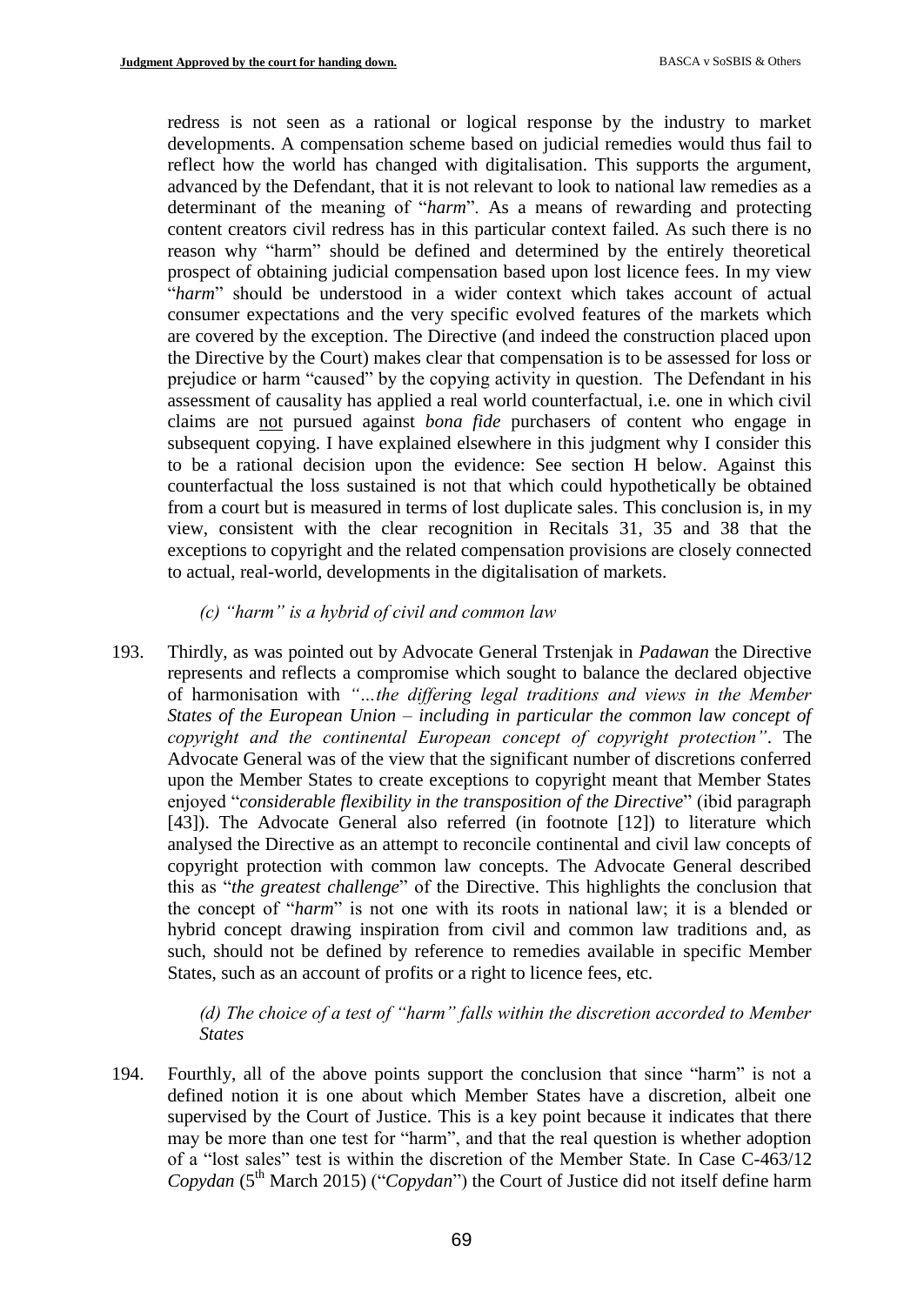but instead ruled that as a matter of EU law a discretion was conferred upon Member States to define the issue: See ibid, paragraph [62]. The Claimants submitted that there was an inconsistency in the Court on the one hand ruling that the concept of "harm" was an autonomous concept of EU law but then remitting it to the discretion of the Member States. I do not agree. There is no such inconsistently. For the Court to remit the issue to the discretion of the Member States is not the same as remitting the issue to national law; and it does not in any event mean that Member States have *carte blanche* to introduce (or not) *any* scheme that they please. Member States thus do not have to define harm by reference to existing national law or judicial remedies and they may choose some other metric. But the discretion remains a fettered one. For example Member States could not refuse to implement a compensation scheme where the harm was more than "*minimal*"; and equally they may not choose a solution that offends against general principles of EU law such as the principle of nondiscrimination or proportionality (see in this regard *Copydan* paragraph [62] cited below); and further (as case law demonstrates) because the issue of compensation is an autonomous EU law issue the Court of Justice retains jurisdiction over a range of technical questions such as what sorts of acts attract the compensation duty, and who pays, etc.

195. All of this is in my view clear from (*inter alia*) *Copydan* (ibid) where the Court was asked, upon a reference from the Ostre Landsret (Denmark), to interpret Article 5(2)(b) and Recital 35 which stipulates that in certain circumstances where the prejudice to the rightholder would be minimal no obligation for payment arose. The Court concluded as follows. First, it noted (ibid paragraph [57]) that the object of the Directive was to harmonise "*only certain aspects of the law on copyright and related rights*" and that the general scheme of the Directive was circumscribed by a number of provisions which disclosed an intention on the part of the EU legislature to grant "*a degree of discretion to the Member States in the implementation*" of the Directive. Secondly, the Court stated that Article 5(2)(b) incorporated two different discretions:

> "In the same way that Member States may elect whether or not to adopt any of the exceptions set out in Article 5(2)…they also have the option, as confirmed by recital 35 in the preamble to the Directive, to provide  $-$  in certain cases covered by the exceptions which they have freely established – for an exemption from payment of fair compensation where the prejudice caused to rights-holders is minimal".

The Court then (ibid, paragraph [61] - [62]) said this in relation to the discretion of Member States in this regard:

"61. For the reasons given in the preceding paragraphs, the setting of a threshold below which the prejudice may be classified as "minimal", for the purpose of recital 35 in the preamble to [the Directive], must also be within the discretion of Member States, provided, *inter alia*, that the application of the threshold is consistent with the principle of equal treatment, as referred to in paragraph 31 above.

62. In the light of the foregoing, the answer to Question 3 is that Article 5(2)(b) of [the Directive], read in the light of recital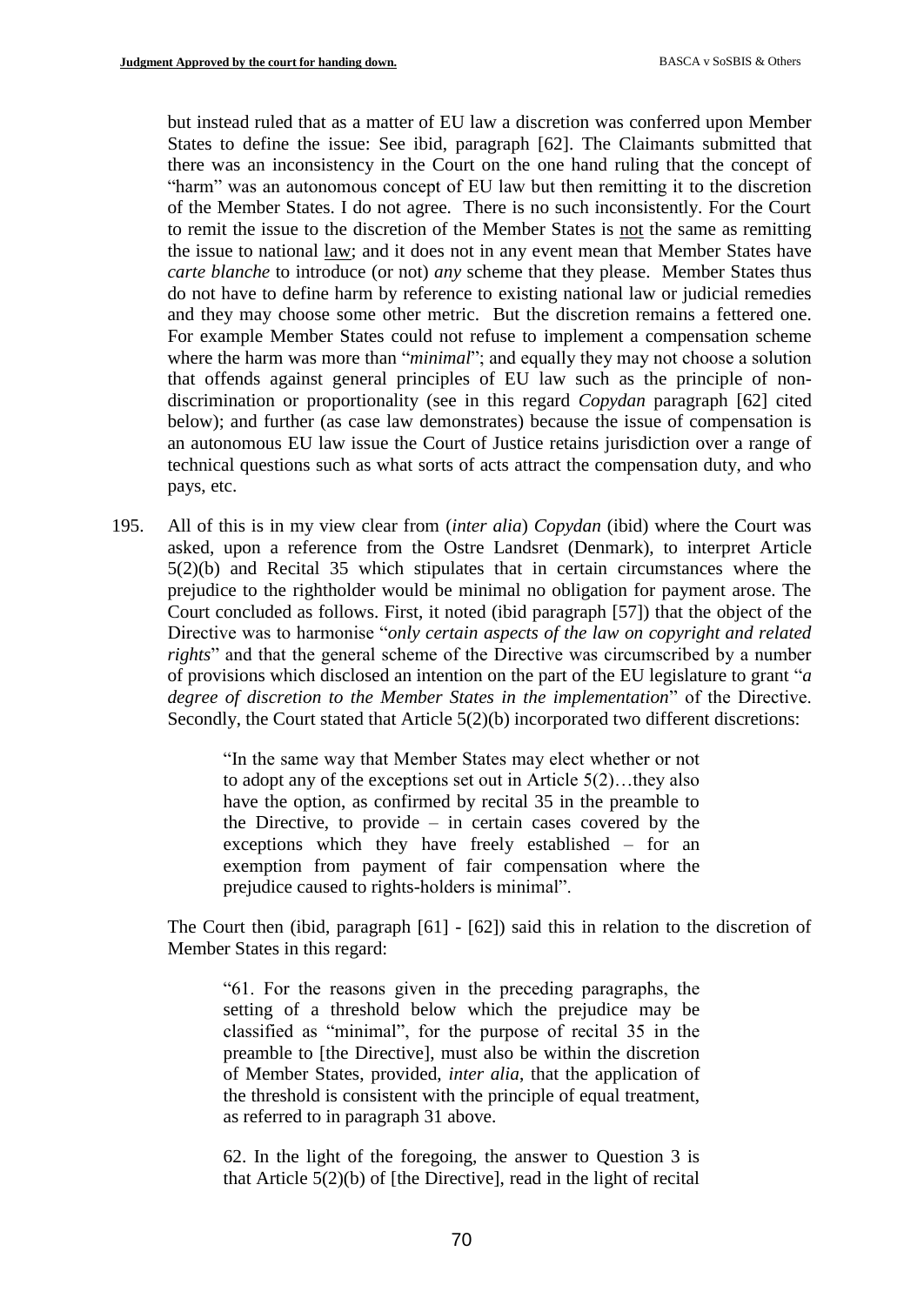35 in the preamble to that Directive, must be interpreted as permitting Member States to provide, in certain cases covered by the private copying exception, for an exemption from payment of fair compensation, provided the prejudice caused to rights-holders in such cases is minimal. It is within the discretion of the Member States to set the threshold for such prejudice, it being understood that that threshold must, *inter alia*, be applied in a manner consistent with the principle of equal treatment".

- 196. The quotation set out above makes clear that Member States have a discretion with regard to "*the setting of a threshold below which the prejudice may be classified as "minimal*"; and, "…*the threshold for such prejudice*".
- 197. As to the breadth of the discretion accorded to Member States, in *Padawan* Advocate General V Trstenjak, at paragraph [82], referred to Member States having "*…a wide discretion…as to how their respective national systems implement such fair compensation*" citing academic literature to support this view (cf. footnote 61). In *Stichting* (ibid) the Court pointed out that where the Directive was silent as to a matter (such as who paid compensation) then Member States had a "*broad discretion*" (paragraph [23]). It appears that the Court took the same view of "*…the notion and level of fair compensation"* (ibid, paragraph [24]). In *Copydan* Advocate General Cruz Villalon stated that Member States creating copyright exceptions "*…have the greatest latitude to adopt provisions derogating from the charging of fair compensation where the harm is minimal*" (ibid paragraph [99]); and the Court (ibid paragraph [62]) referred to Member States having "*…the discretion…to set the threshold for such prejudice*". There are thus indications that the discretion is broad. In other cases however the Court itself has been more circumspect. It has recognised that a broad discretion might undermine consistency and hinder the internal market. In *ACI Adam* (ibid) at paragraphs [21] – [24] the Court, when referring to the "*scope of those exceptions and limitations*" (i.e. in Article 5(2)) emphasised that they were derogations from "*a general principle established*" by the Directive (i.e. in Article 2) and that accordingly they "*…must be interpreted strictly*" and not in a manner conflicting "*with a normal exploitation*" of the work or in a manner which would "*unreasonably prejudice the legitimate interests of the rightholder*". Viewed overall, Member States do have a discretion with regard to the nature, extent and modalities of the exception and the concomitant compensation right; but it is one which needs to be exercised carefully and with proper regard to the rightholders' interests. In my judgment, unless I can say that the choice of a lost sales test for computing harm is outwith the scope of the Member States' discretion I should not interfere with it. And for the reasons that I have already given I consider it to be a perfectly rational option for the Defendant to adopt.
- 198. In my view, it follows from the above that the concept of "harm" is a matter governed by EU not national law; that it is a concept which seeks to meld disparate common law and civil traditions; and it leaves the Member States a discretion as to the threshold below which "harm" is "minimal" and, *a fortiori*, above which "harm" must be compensated for.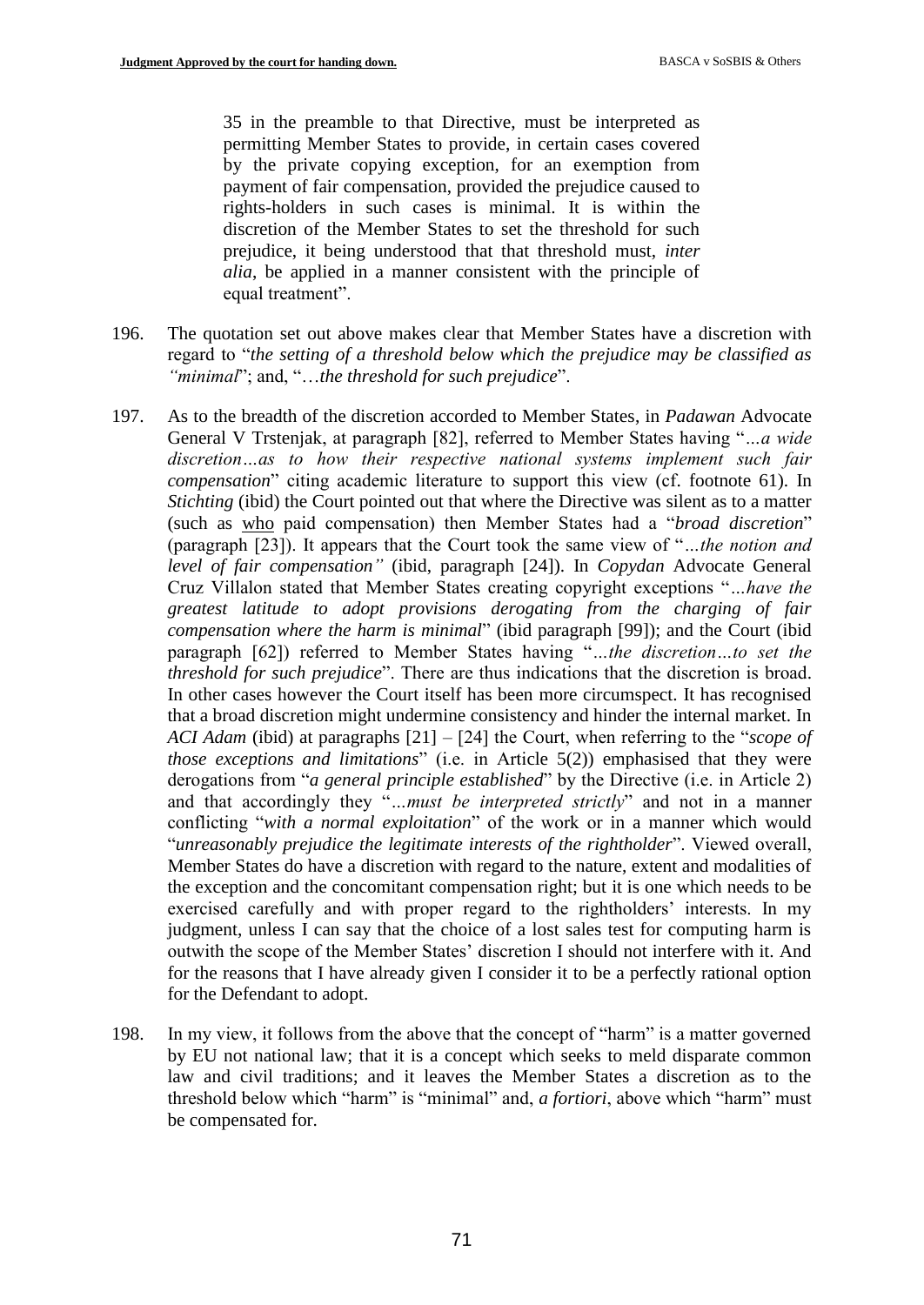#### *(e) The implications of Recital 35*

- 199. The fifth point flows from the considerable importance attached to Recital 35 by the Court of Justice as a guide to the construction of Article  $5(2)(b)$ . By way of illustration only, the substantive text of Article 5(2)(b) contains no express *de minimis* exception; that flows exclusively from the recital. Yet the Court of Justice has made clear that a *de minimis* exception does arise in Article 5(2)(b) despite its express omission from the terms thereof. It is therefore important to see what additional guidance is available from the recitals and in particular Recital 35. This identifies a series of considerations which are matters which Member States may take into account when determining the nature of the scope of the *de minimis* exception. Mr Saini QC, for the Secretary of State, dissected Recital 35 into its constituent parts. He identified the following as relevant considerations which, he submitted, the Defendant was entitled to take account of in determining whether or not the posited copyright exception would cause "harm" (or not) to rightholders:
	- a) The reference to the "*particular circumstances of each case*", which, it was submitted, justified the Defendant in identifying the specific circumstances in which no harm would flow and then only introducing an exception which reflected those circumstances.
	- b) The concept of "*fair*" compensation which, it was submitted, needed to be understood in the context also of Recital 31 which explained fairness in terms of the balance of interests as between categories of rightholders and different categories of users. All of these otherwise competing interests must be "safeguarded" through a process of reconciliation. It was pointed out that in a number of cases the Court of Justice had referred to this balancing exercise as being an important component of the purpose and policy behind Article 5(2)(b): See, for example, *Stichting* (ibid) at paragraph [25]; and *Padawan* (ibid) at paragraph [43]. It was submitted that the Secretary of State had taken fully into account the specific circumstances of these market segments and the strong and reasonable expectations of consumers and the unusual acknowledgment of suppliers that the law was in disregard and disrespect and that these mutual expectations needed to be factored into account.
	- c) The reference to the harm to be compensated for being that which "*resulted from the act in question*". As to this it was submitted that in calculating harm by reference only to lost sales this gave due weight to the principle of causality which was reflected in the recital.
	- d) The explicit recognition of the principle of "pricing–in" in the reference to the fact that where copying has already been encompassed in a licence fee then that was a relevant consideration.
	- e) The recognition in the last sentence of Recital 35 that "*in certain circumstances where the prejudice to the rightholders is minimal no obligation for payment may arise*" which it was submitted had to be construed in the light of the discretion conferred on Member States.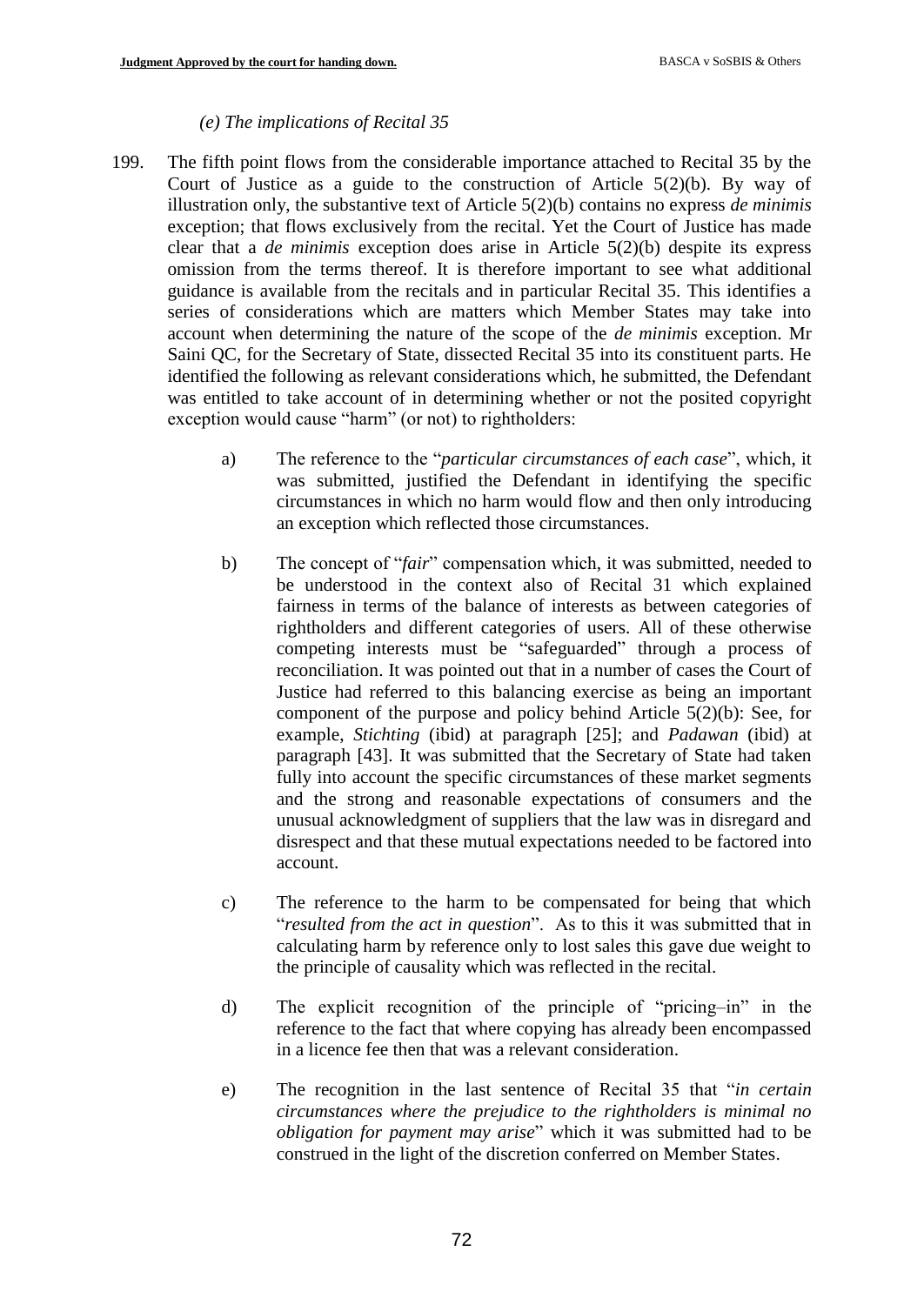#### *(f) The specific subject matter of copyright*

200. The sixth point relates to the manner in which the Court of Justice has, recently, defined the specific subject matter of copyright. In Joined Cases C-403/08 and C-429/08 *Football Association Premier League Limited & Others v QC Leisure & Others*; *Murphy v Media Protection Services Limited* (4<sup>th</sup> October 2011) the Court of Justice was required, *inter alia*, to consider the circumstances in which derogations from the principle of free movement could be permitted upon the basis that they were justified for the purpose of safeguarding rights which constituted the specific subject matter of copyright. The Court acknowledged that the specific subject matter of copyright included ensuring for the rightholder protection of the right to exploit commercially the marketing or the making available of the protected work by the grant of licences in return for payment of remuneration (ibid, paragraph [107]). However, the Court then sought to impose a limit on the ability of the rightholder to maximise revenue by reference to a benchmark of "reasonable remuneration":

> "108. However, the specific subject-matter of the intellectual property does not guarantee the rightholders concerned the opportunity to demand the highest possible remuneration. Consistently within the specific subject-matter, they are ensured – as Recital 10 in the preamble to the Copyright Directive and Recital 5 in the preamble to the Related Rights Directive envisage – only appropriate remuneration for each use of the protected subject-matter.

> 109. In order to be appropriate, such remuneration must be reasonable in relation to the economic value of the service provided. In particular it must be reasonable in relation to the actual or potential number of persons who enjoy or wish to enjoy the service…".

The Defendant submitted that the Court did not view an ability to maximise revenue as a necessary constituent of the specific subject-matter of copyright. Support for this conclusion is found in Article 5(5) of the Directive which links the exceptions to the "normal exploitation" of the work and where the legitimate interests of the rightholder are not "unreasonably" prejudiced. These considerations support an understanding of Article 5(2)(b) through the optic of the law on the specific subject matter of copyright. The judgment acknowledges that a right to maximise revenue cannot, without more, be assumed to be part of the specific subject-matter of copyright and introduces a species of reasonableness test which, in the context of the present case, lends some support to the conclusion that Member States have a margin of discretion as to the choice of relevant thresholds for "harm" and need not choose a metric which maximises rightholder value.

### *(g) Guidance from literature*

201. Finally, there has been placed before the Court a variety of academic texts and reports prepared by consultants in which differing views on this issue are set out. For instance the Secretary of State drew the courts attention to the report by CRA "Assessing the economic impacts of adapting certain limitations and exceptions to copyright and related rights in the EU - analysis of specific policy options" (May 2014) in which the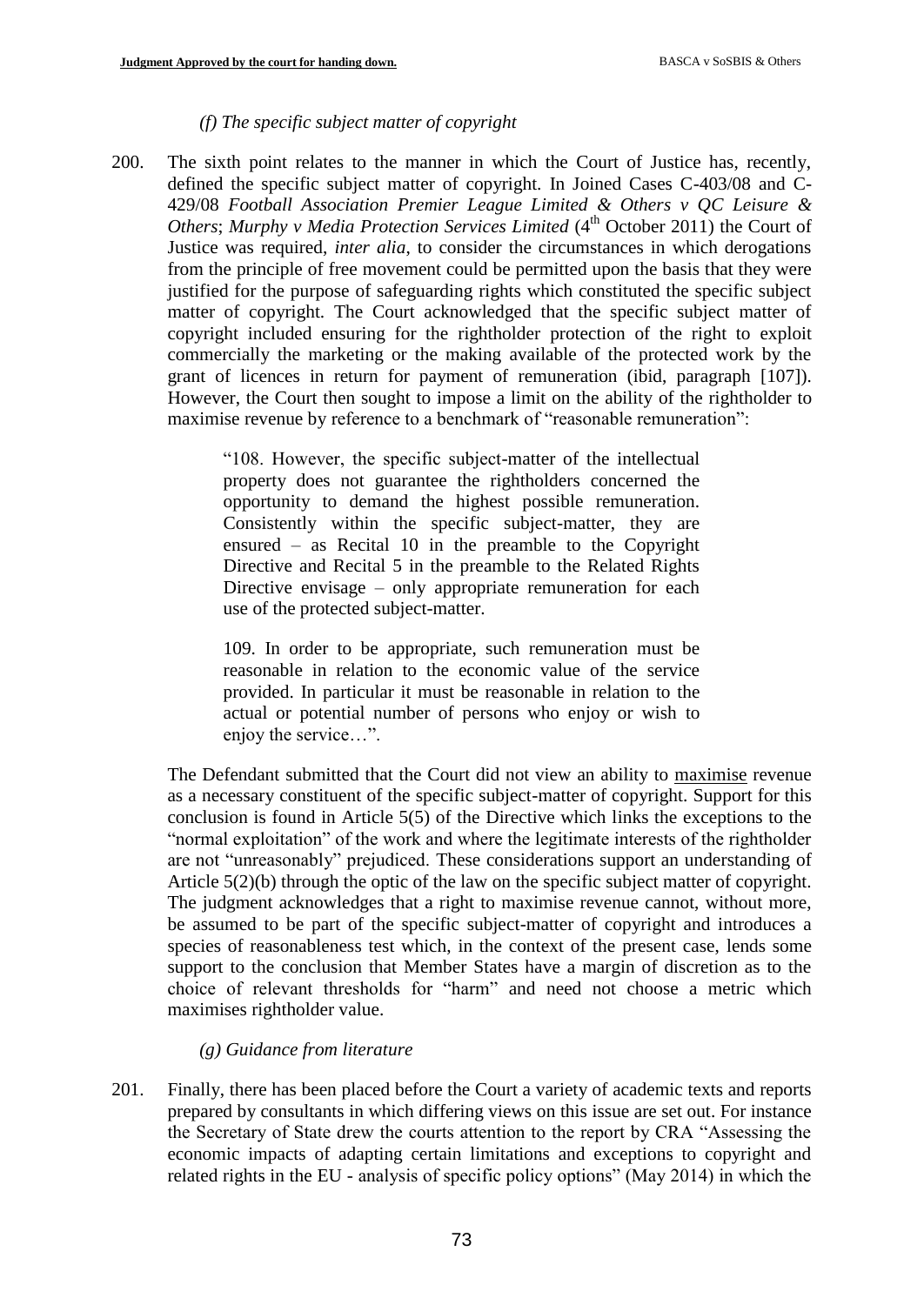authors endorsed the pricing-in methodology and, of particular relevance to the present issue, the computation of harm based upon lost sales. This was a report prepared on behalf of the European Commission (DG Markt). For instance at page 5 the authors state:

"Private copying relates to the reproduction of creative content for use in the private sphere. An exception is already in place for private copying in most member states. Rightholders are often financially compensated for this exception when it is assumed that private copying implies a loss of revenues for them. We however argue that harm does not necessarily arise as a result of private copying. In particular, there is no market failure if the price of original content already reflects the value attached by consumers to copying *or if there is no substitution between original content and copies because of the valuation of consumers and the difference in cost of production*".

#### (emphasis added)

202. Elsewhere in this detailed report the consultants explain why levy and compensation systems themselves can be market distorting and are often, from an economic perspective, unsatisfactory. However, the basic point here is that they take the view that harm only arises in the case of lost duplicated sales, i.e. they support the Defendant's case.

### *(vii) Conflicting literature*

203. The Claimants drew my attention to the important report by Mr Antonio Vitorini, a former Commissioner for Justice and Home Affairs, who was tasked by the then Commissioner to consider solutions to the differences which existed across Europe in the manner in which rightholders and users paid levies: cf. "Recommendations resulting for the Mediation on Private Copying and Reprography Levies" (31 January 2013). In his report he described this issue as a "*source of friction*" and "*important and sensitive*" (ibid. page 1). From pages 19ff Mr Vitorini examines "*the notion of harm*" and he sets out the reasons why a licensing test for harm is appropriate. His conclusions – which are endorsed by the Claimants – are as follows. It is worth setting them out fully:

> "In my opinion, to determine the 'harm' sustained by rightholders because of the copies made within the scope of the private copying and the reprography exceptions one needs to look at the situation which would have occurred had the exception not been in place. In particular, one needs to assess the value that consumers attach to the additional copies of lawfully acquired content that they make for their personal use. It would allow the estimate of losses incurred by rightholders due to lost licensing opportunities ('economic harm'), i.e. the additional payment they would have received for these additional copies if there were no exception. I think it is fair to say that, in the majority of cases, this amount would neither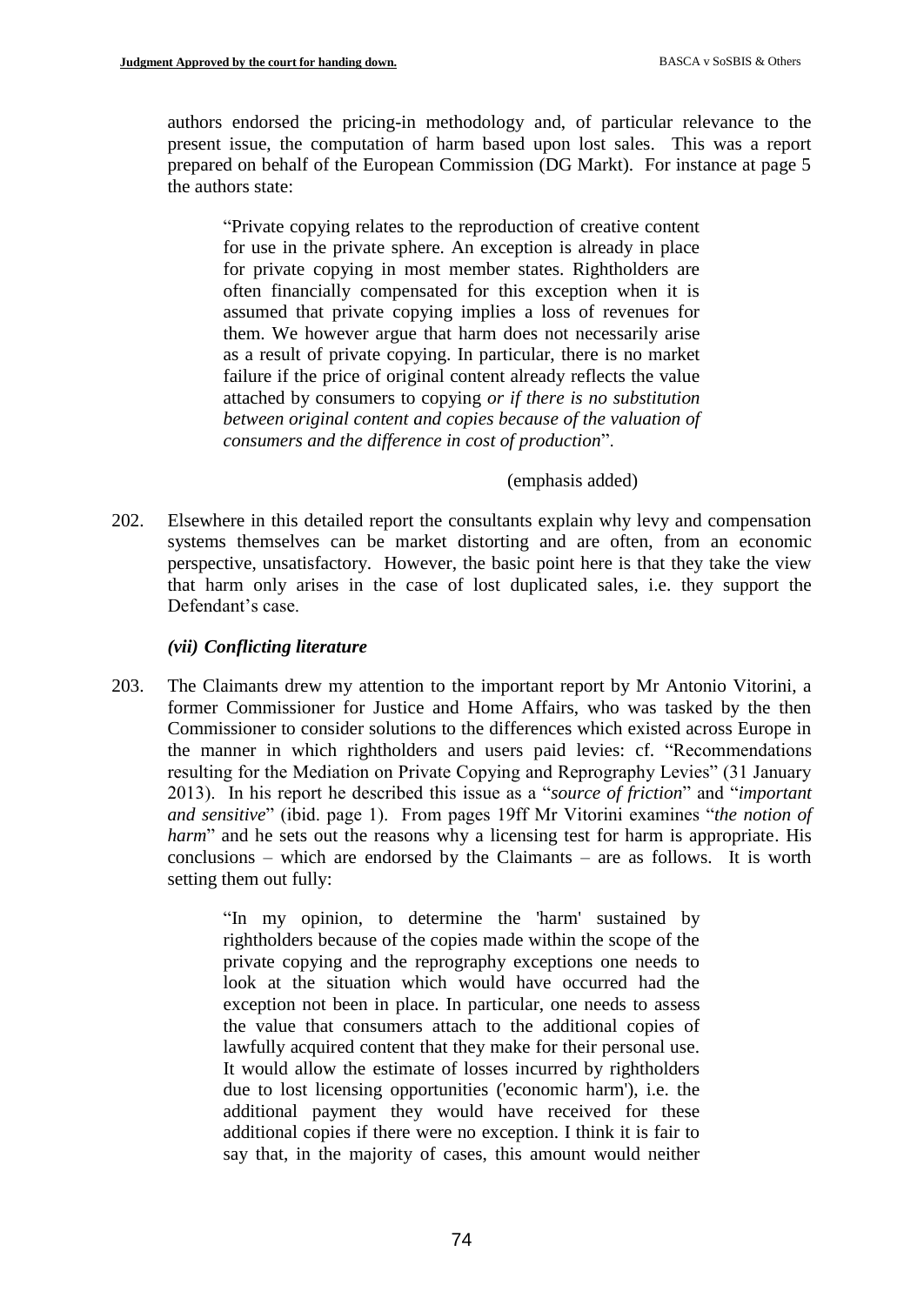reach the level comparable to the value of the initial copy nor would it be so negligible that it could be completely ignored.

Although such a definition of 'harm' is, at its most basic level, not contested by the majority of stakeholders, it seems that views on its practical implications diverge. Some stakeholders are of the opinion that once 'harm' is defined uniformly in the above manner, it would still simply refer to the number of copies made by consumers under the private copying exception, and all of them would need to be fully be taken into account when setting the levies. For others, the definition of 'harm' outlined above implies that the customers' willingness to pay for additional copies decreases proportionally to their number and that, therefore, the hypothetical licence-fee(s) which the rightholder would have obtained - had there been no exception - decreases with each additional copy made. Such an approach also seems to imply that, in many instances, the value of each additional copy could be so small that the 'harm' sustained by the rightholders should be considered as minimal, with no compensation obligation arising. Accordingly, it would be necessary to assess not the *actual* number of copies made but rather the *hypothetical* (lower) number of copies that could have been licensed in the absence of the exception.

It seems to me that, since the main rationale underlying the private copying exception is linked to the practical difficulty of the licensing of copies made by consumers for their private use, it is fair and reasonable to compensate rightholders precisely for lost income opportunities, e.g. via the licence agreements they would have concluded if there were no exception. Moreover, in my view it would be justified for the level of compensation to reflect the actual value attached by consumers to such additional 'private' copies. The latter also depends on the form in which the copyright protected content is copied (analogue/digital). For instance, the value a consumer attaches to the fact that he can copy a book (instead of acquiring a subsequent copy of it) is different from the one he attributes to the possibility of copying a CD on multiple devices being in his possession. In any event, I am far from saying that these additional copies would cause minimal 'harm' and would not need to be compensated. But I equally think that measuring all the copies actually made by virtue of the exception without taking into account the consumers' willingness to pay for these copies if there were no exception could lead to compensating to a greater degree than EU law actually requires.

Finally I am aware that the value attributed to each private copy by a single consumer is rather small, and hence the resulting 'harm' may be minimal, but I also believe that the CJEU made clear in the judgment in Case  $C - 467/08$  (Padawan v SGAE)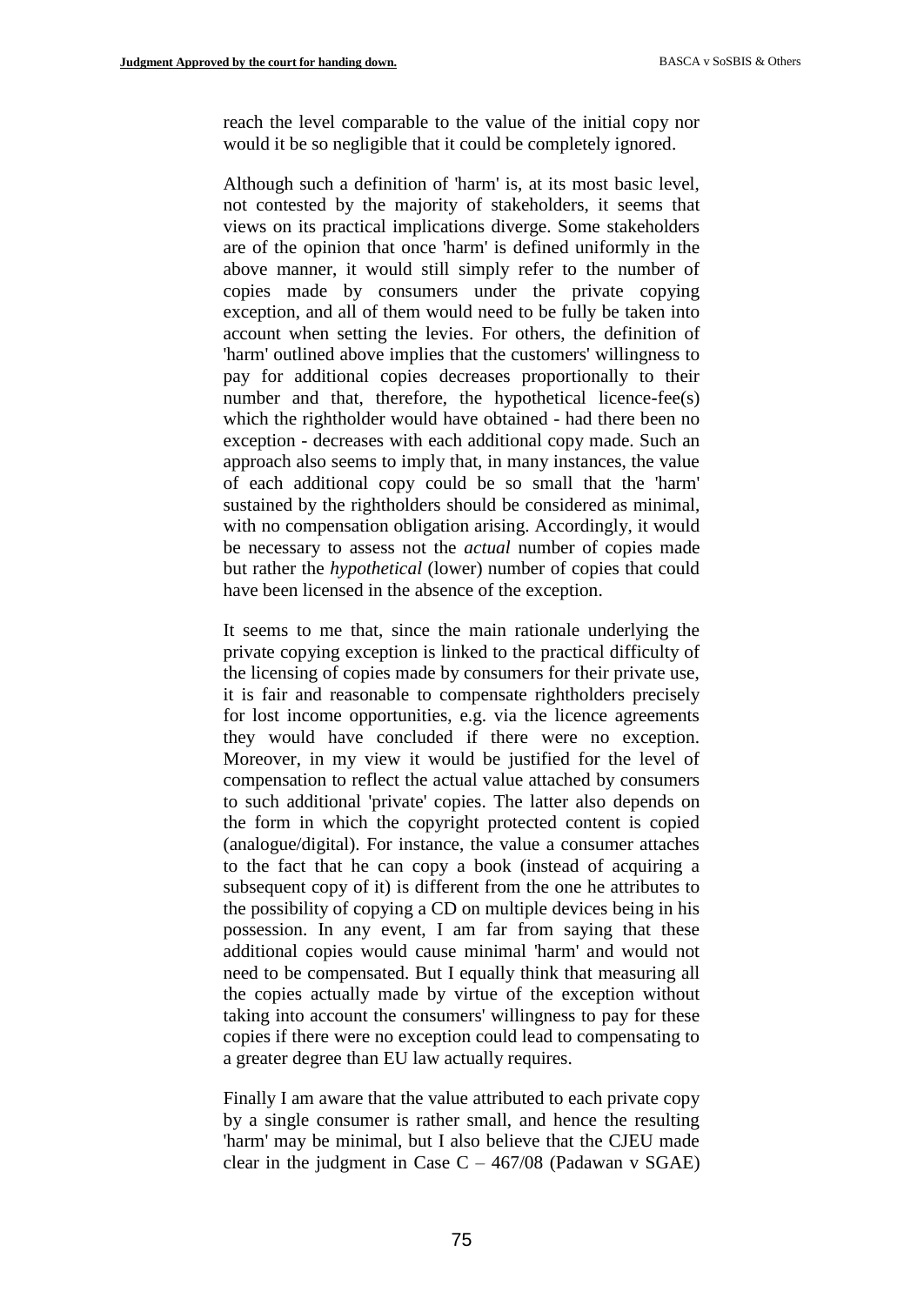that the 'harm' which is subject to fair compensation arises not from one single copy but from a number of a natural persons' activities which, taken together, amount to relevant 'harm' caused to rightholders.

### RECOMMENDATION:

*Ensure more coherence with regard to the process of setting levies by defining* '*harm*' *uniformly as the value consumers attach to additional copies in question (lost profit)".*

204. With great respect I am not entirely convinced by this. The report misses the salient point that the Court (in *Padawan, inter alia*) has concluded that the exact parameters of "harm" are to be remitted to the discretion of the Member States who can choose an appropriate method for calculating harm. That might, as Mr Vitorini postulates, be based upon lost licence fee income but it might equally, depending upon the particular circumstances prevailing in a Member State, be defined by lost sales. I am also not convinced that the "main rationale" behind Article 5(2)(b) is linked to "practical difficulties" in licensing. The recitals to the Directive paint a far broader picture than this. Nonetheless, the views expressed in this report cannot be ignored; they are serious and Mr Vitorini raises important policy questions and considerations.

#### *(viii) Conclusion*

- 205. All of this leads me to the conclusion that the Defendant acted lawfully in adopting the more limited "lost sales" concept of "harm" as opposed to the broader "licensing test" advanced by the Claimants. In my view there was a proper basis in economic and legal logic for choosing to adopt this basis in the United Kingdom. The decision taken by the Secretary of State was a rational one which is consistent with EU law. My conclusion is therefore not that the licensing test is wrong in principle; but only that the issue properly falls within the discretion of the Member States and the choice of the sales test was a lawful choice.
- 206. Nonetheless, this is an issue of great significance. I accept that if I am wrong and Member States have no discretion and must adopt the licensing test then a conclusion based upon the Claimants' analysis would go to the heart of the legality of the decision to introduce section 28B without a compensation scheme. And I also accept that the Claimants' contrary arguments are neither trivial nor can be dismissed so easily that I can reject them as *acte claire* wrong.
- 207. I will consider the implications of this when I consider remedies.

### **H. Issue III: The alleged irrationality and/or inapplicability of the pricing-in principle**

#### *(i) The issue and the evidence relied upon by the Claimants*

208. The Claimants submitted that the Secretary of State's reliance upon the pricing-in theory was flawed because pricing-in could not obviate harm where the seller had no ability to price discriminate, and such an ability did not exist on the facts of the present case. In the 2012 Assessment and in the Updated Impact Assessment the Defendant relied upon early academic literature by Professor Stan Liebowitz for the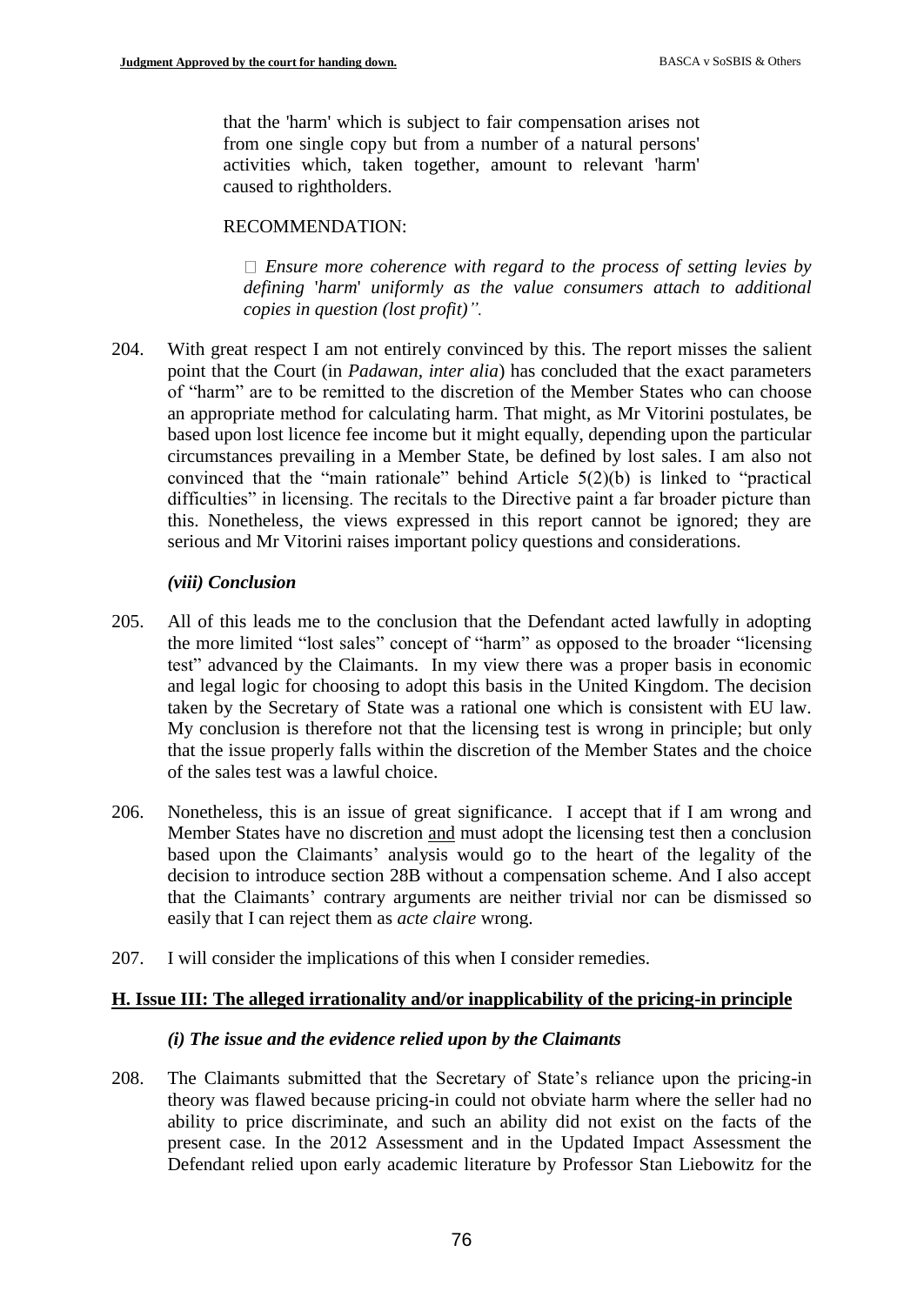proposition that where pricing-in occurred there might be no loss from subsequent unauthorised copying. However, in the course of the litigation the Claimants relied upon a newly commissioned expert report from Professor Liebowitz ("Report regarding Indirect Appropriability", November 2014) in which he qualified and explained his earlier analysis. Professor Liebowitz explained that whilst pricing-in might have some application in this market sector it would never enable all the relevant "harm" to be captured:

"4.1 Whilst the theory of "pricing-in / indirect appropriability may be applicable in the context of the PCE, it does not provide a basis for concluding that rightsholders will be fully or even significantly compensated for the harm that they will suffer arising from private copying as legitimised by the PCE".

Pricing-in was effective to capture all harm "*only*" if either (a) all consumers received a similar value for the content or (b) if sellers could price discriminate:

"7.7 Indirect appropriability is unlikely to compensate rightsholders for all of the lost sales arising from private copying and possibly may not compensate them for any of them. When I have previously written about indirect appropriability, I have always pointed out that special conditions are needed for indirect appropriability to work, and even when it works it might only partially compensate the rightholders. I have never claimed that indirect appropriability will always fully compensate rights owners for copying.

7.8 In particular, indirect appropriability can work effectively to compensate rights holder only if all consumers derive similar values from their copying or if sellers can adjust the price to each copier based on the value of their copying".

### (emphasis added)

209. In the present case consumers are not similar and are heterogeneous and therefore the "only" way for a seller to capture full value is to be able to engage in price discrimination between consumers:

> "7.14 The only way for indirect appropriability to work well when there is volatility in consumers, is for the seller to charge higher prices for authorised units which will have multiple copies made than for those units sold to individuals making zero copies. Charging different prices to consumers, based upon their willingness to pay, is known as "price discrimination". Without price discrimination, indirect appropriability cannot be counted on to work when consumers are heterogeneous, which in fact they are".

210. Professor Liebowitz's ultimate conclusion was that by using a (flawed) model based upon pricing-in the Defendant had ensured that *"…private copying is virtually*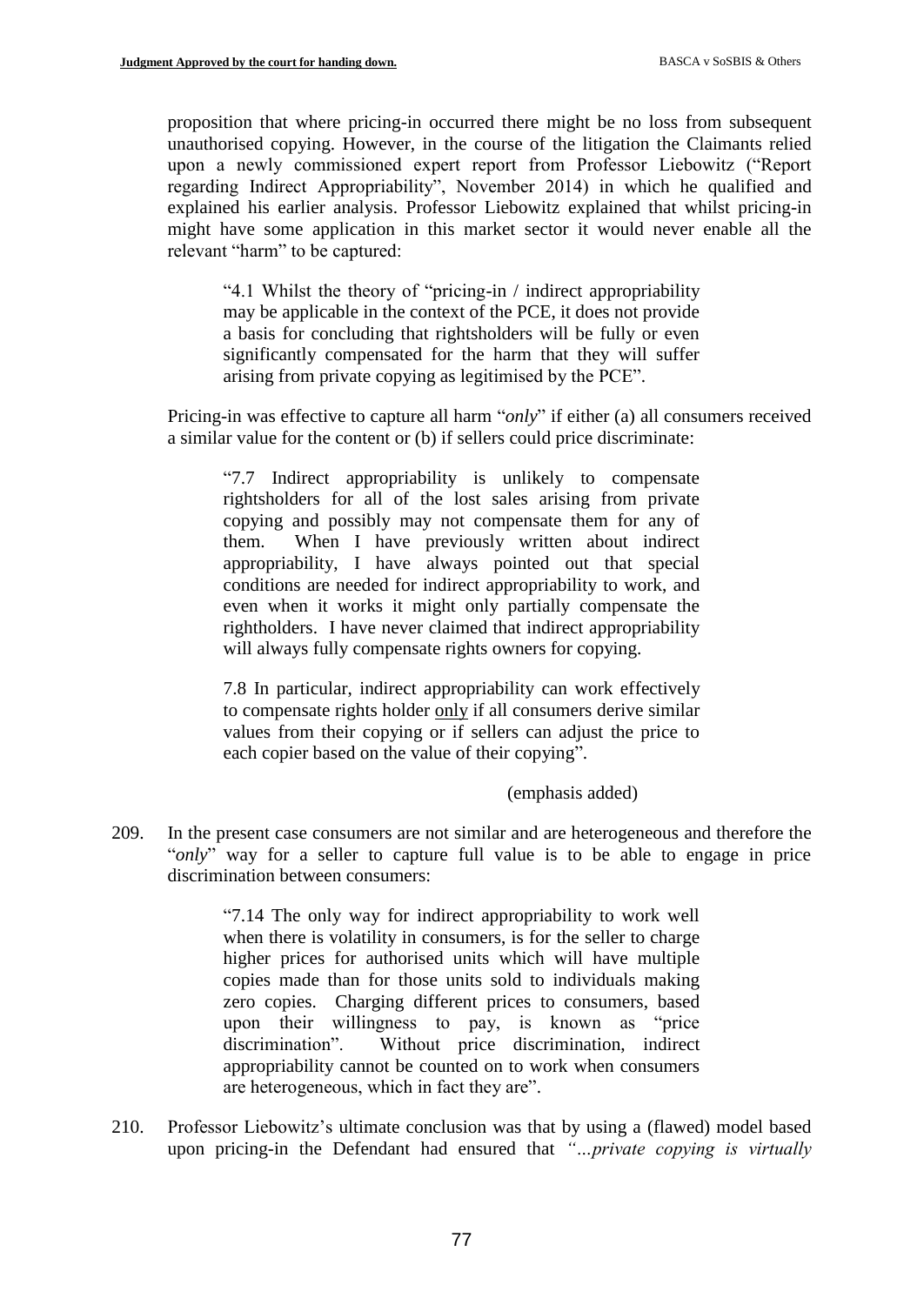*assured of harming rightholders relative to a case where no private copying occurred".*

211. In addition the Claimants relied upon the Compass Lexecon / FTI Report which set out the academic literature which underpinned the pricing-in theory, including that of Professor Liebowitz. The report pointed out that consumers attached very different values to products and consequently had a very different willingness to pay (or "WTP"). The Report then stated:

> "2.24 It is therefore clear that the extent to which indirect appropriability is effective depends on the circumstances. Different consumers tend to place different values upon the incremental benefit of the product and indirect appropriability is not fully effective when it is not possible to price discriminate between consumers according to their WTP. The different values placed by consumers upon the incremental benefit could be a result of the desire to make different numbers of copies, for example…".

- 212. The thrust of the complaint was that across the music, film and books market content suppliers had no real ability to price discriminate and hence the Defendant had erred in relying upon a theory of pricing-in that was economically inapplicable. It was an error to rely upon the early theories of Professor Liebowitz without verifying (with him) that he considered that this theory could apply in the relevant sectors; and moreover, in any event it should have been plain from that early literature that the context in which Professor Liebowitz was considering the pricing-in theory (or "*indirect appropriability*", as Professor Liebowitz described it) was inapplicable to the music, film and book markets covered by section 28B.
- 213. A critical cog in this analysis is therefore that without an ability to price discriminate there is no way for a seller to capture full value through pricing-in. Professor Liebowitz goes so far as to say (cf. paragraph 7.14 cited in paragraph [209] above) that it is "*only*" where there is such an ability that pricing-in becomes effective. The thrust of the Compass Lexecon / FTI report is to the same end.
- 214. The Claimants submit that I should decide this argument upon its intrinsic merits; but in the alternative it is an argument that should be subjected to an intensive scrutiny test consistent with the narrow margin of appreciation that the Defendant possesses in this area. The Secretary of State submits that his choice of the pricing-in theory was a perfectly rational decision, consistent with evidence, and squarely within his (very broad) margin of appreciation which arises in cases of this sort. Indeed, Mr Saini QC submitted that the High Court was not "competent" (jurisdictionally) to review this particular economic choice.

# *(ii) How the margin of appreciation applies*

215. I have in Section F above addressed the extent to which a merits review arises in a case such as this. For the reasons set out there I reject the submission that I should decide this issue as if it were a right/wrong adjudication. Further, for the reasons set out below I do not accept that, even applying a relatively narrow margin of appreciation, the Defendant erred.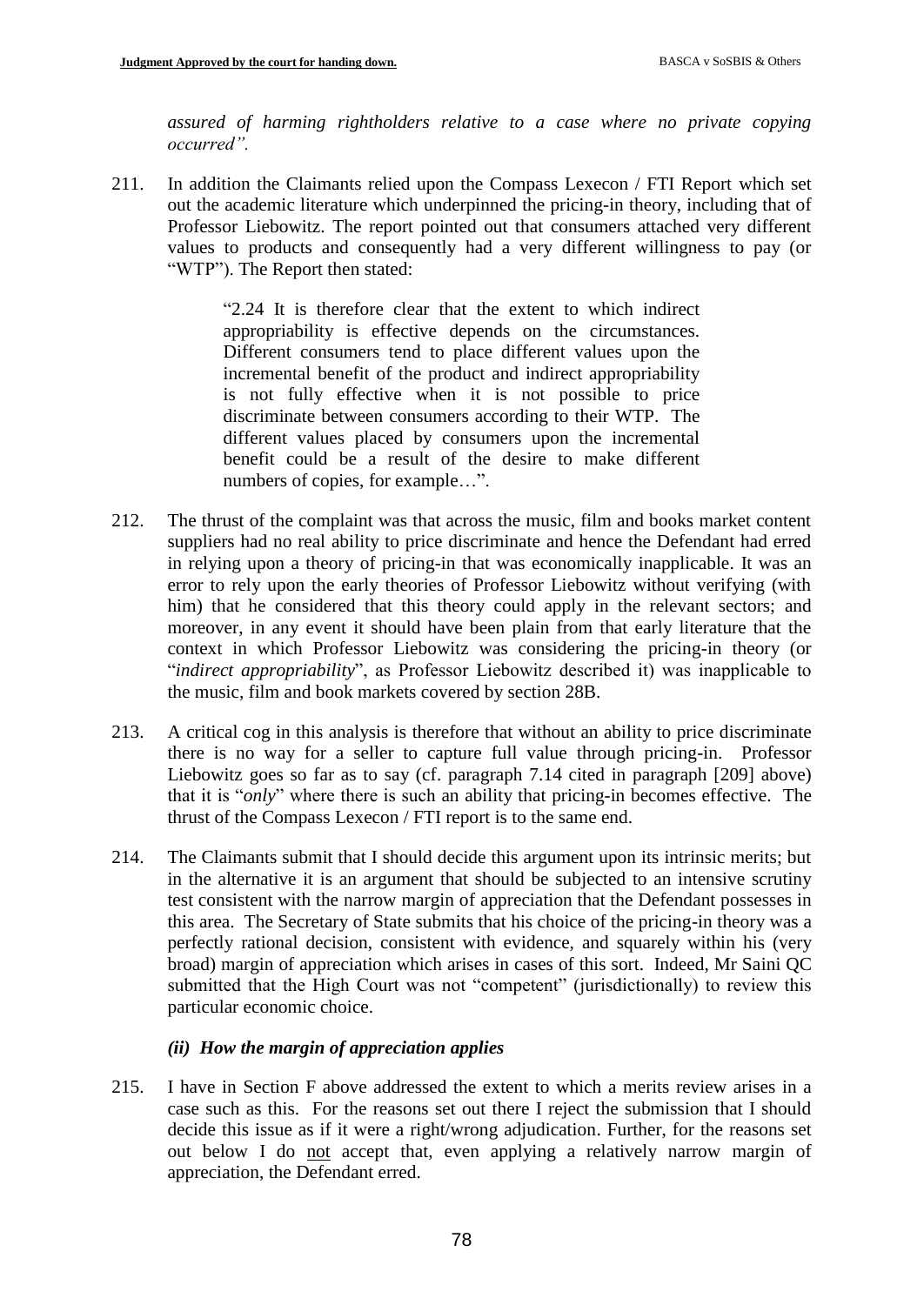- 216. Before setting out my reasons I set out the approach that I have adopted towards the assessment of this specific issue.
- 217. The first point is that in relation to an issue such as this the actual distinction between a merits review and a judicial review might be more apparent than real. The extent to which courts will adjudicate upon technical or expert issues varies according to context. For instance courts are routinely required to determine, on a merits basis, clinical negligence cases where the case frequently turns upon the assessment by the court of complex, scientific and medical expert opinion. But even in such merits cases the test actually applied by courts is a hybrid judicial review type test. The Judge does not "decide" the science; on the contrary the judge hears expert evidence and then applies an approach which is akin to a public law rationality challenge. The approach adopted in law to determine these cases has a strong public feel about it. The test is known as the "*Bolam*" test. It essentially accepts that there may well be a number of different competing medical or scientific theories in a case and there may also be a range of quite different yet reasonable views. In such cases the court only rejects a Defendant's view if it is outwith that reasonable range. If the Defendant's case rests upon a theory or body of expert opinion that is within the range the Defendant will succeed even though the Claimant's case also rests upon expert evidence which is reasonable and within the range. A Court must assess the evidence itself and cannot delegate, in effect, the judicial task to experts and case law lays down various criteria that the court must consider when reviewing the expert evidence. But the judicial task is essentially to review the evidence to determine whether the Defendant's approach was within the range of reasonable options: See by way of an illustration of the articulation of this principle and its interrelationship with expert evidence - *C v North Cumbria University Hospitals NHS Trust* [2014] EWHC 61 at paragraphs [20ff].
- 218. In other areas where statutory appeals are mandated and where the court or tribunal is required to adjudicate upon the merits of decisions containing economic assessments (i.e. the case is not a *de novo* hearing), there are still occasions where a margin of appreciation has been recognised. For instance, in *T-Mobile (UK) Limited et ors v Office of Communications (OFCOM)* [2008] CAT 12, a case where the issue was the legality of a detailed administrative decision that relied upon complex economic arguments, the Competition Appeal Tribunal stated:

80. OFCOM accepts, as it must, that the Tribunal's jurisdiction in this appeal is to determine the issues "on the merits" in according with section 192 of the 2003 Act. However, they argue that it would be inappropriate for the Tribunal to allow a complete opening up of the subject matter of the disputes going beyond the confines of the matters that had been raised by the parties in the course of

OFCOM's investigations of these disputes. Moreover, OFCOM says, the Tribunal should be "slow to interfere" where errors of appreciation are alleged as opposed to errors of fact or law.

81. It is also common ground that there may, in relation to any particular dispute, be a number of different approaches which OFCOM could reasonably adopt in arriving at its determination. There may well be no single "right answer" to the dispute. To that extent, the Tribunal may, whilst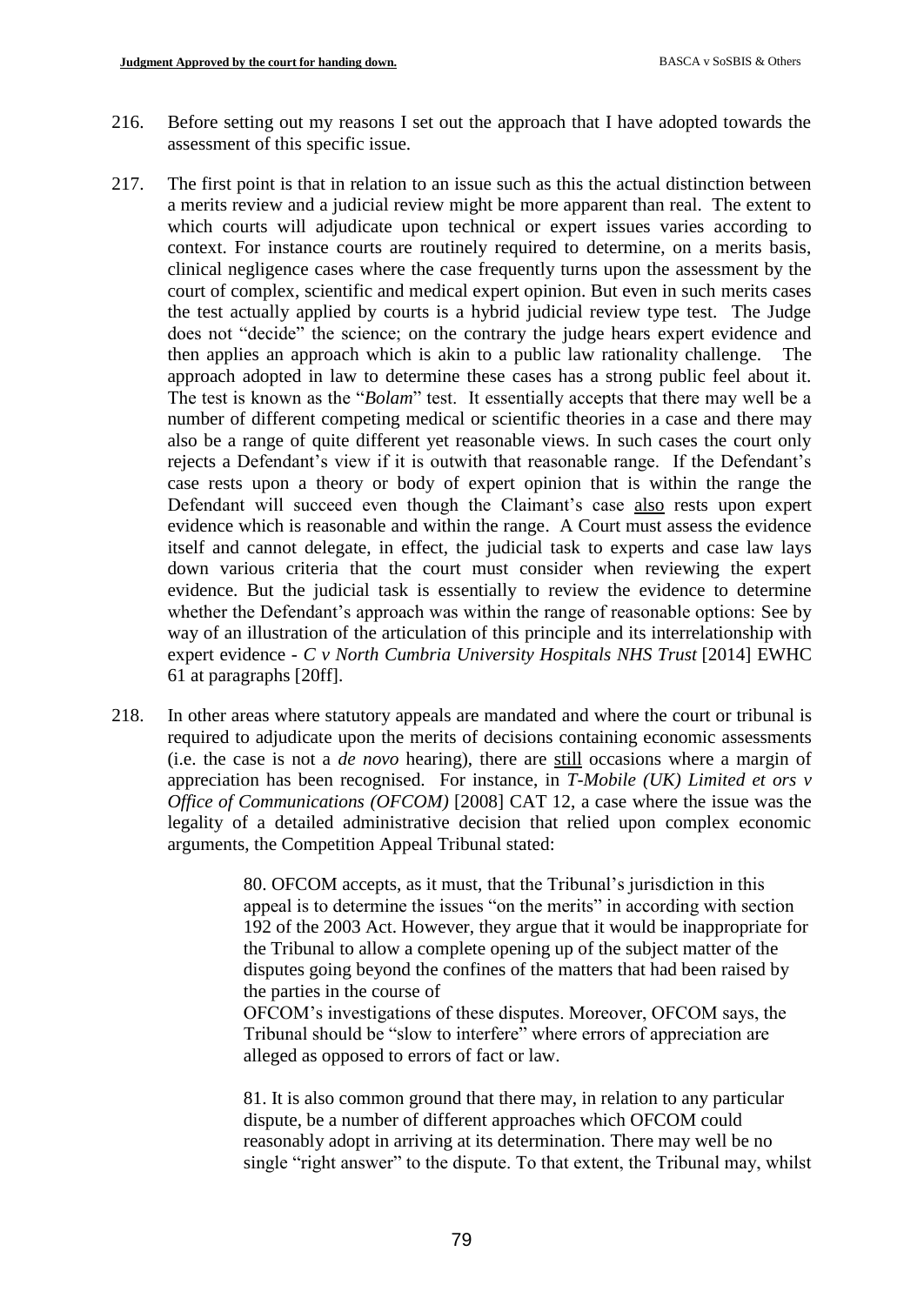still conducting a merits review of the decision, be slow to overturn a decision which is arrived at by an appropriate methodology even if the dissatisfied party can suggest other ways of approaching the case which would also have been reasonable and which might have resulted in a resolution more favourable to its cause.

- 219. The underlying point of relevance is that the distinction between a merits review and a judicial review can be as much one of degree as it is of sharply defined, binary, black and white lines.
- 220. In the present case in order to perform an intensive review I have considered the following issues:
	- i) The extent to which the decision is based upon pricing theories accepted by economists other than Professor Liebowitz.
	- ii) Doubts as to the inherent force of the Claimants' criticism.
	- iii) The extent to which the procedure adopted by the Secretary of State was appropriate and gave consultees a chance to comment on his preferred economic theory.
	- iv) The extent to which the Court, upon the evidence placed before it, is able to form a judgment on the issue.

#### *(iii) Conclusion*

221. Applying these criteria I conclude that the Defendant acted lawfully. This is for a number of different reasons.

> *(a) The extent to which the decision is based upon pricing theories accepted by other economists*

222. First, it is clear from evidence before the Court that there was a reasonable literature base upon which the Defendant was entitled to rely for support for the pricing-in theory. Indeed, the Defendant relied upon Professor Liebowitz as only one amongst a number of experts and economists who advanced the theory of pricing-in. Thus in the Updated Impact Assessment (ibid., page 215) the IPO refers to the theory "*first proposed*" by Professor Liebowitz *"… and since developed by others*" (such as Hal Varian "Copying and Copyright", Journal of Economic Perspectives 19:2 121-138). In the course of argument Mr Saini QC referred to the CRA Report (see paragraph [6] above) and to other literature and expert analyses which endorsed the pricing-in theory as applicable in the relevant economic sectors and where the authors came to the conclusion that pricing-in was in principle capable to some degree of eliminating "harm". In this body of literature there was no qualification that this could "only" arise where there was an ability to price discriminate. I have in the course of this case reviewed a number of different pieces of literature and in my view it is clear that many experts agree with the broad thrust of the reasoning behind the Defendant's reliance upon pricing-in. In these circumstances it was within the Defendant's margin of appreciation to accept the theory as *prima facie* applicable to the facts of the present case. It is not a rogue theory nor one that is generally rejected by experts.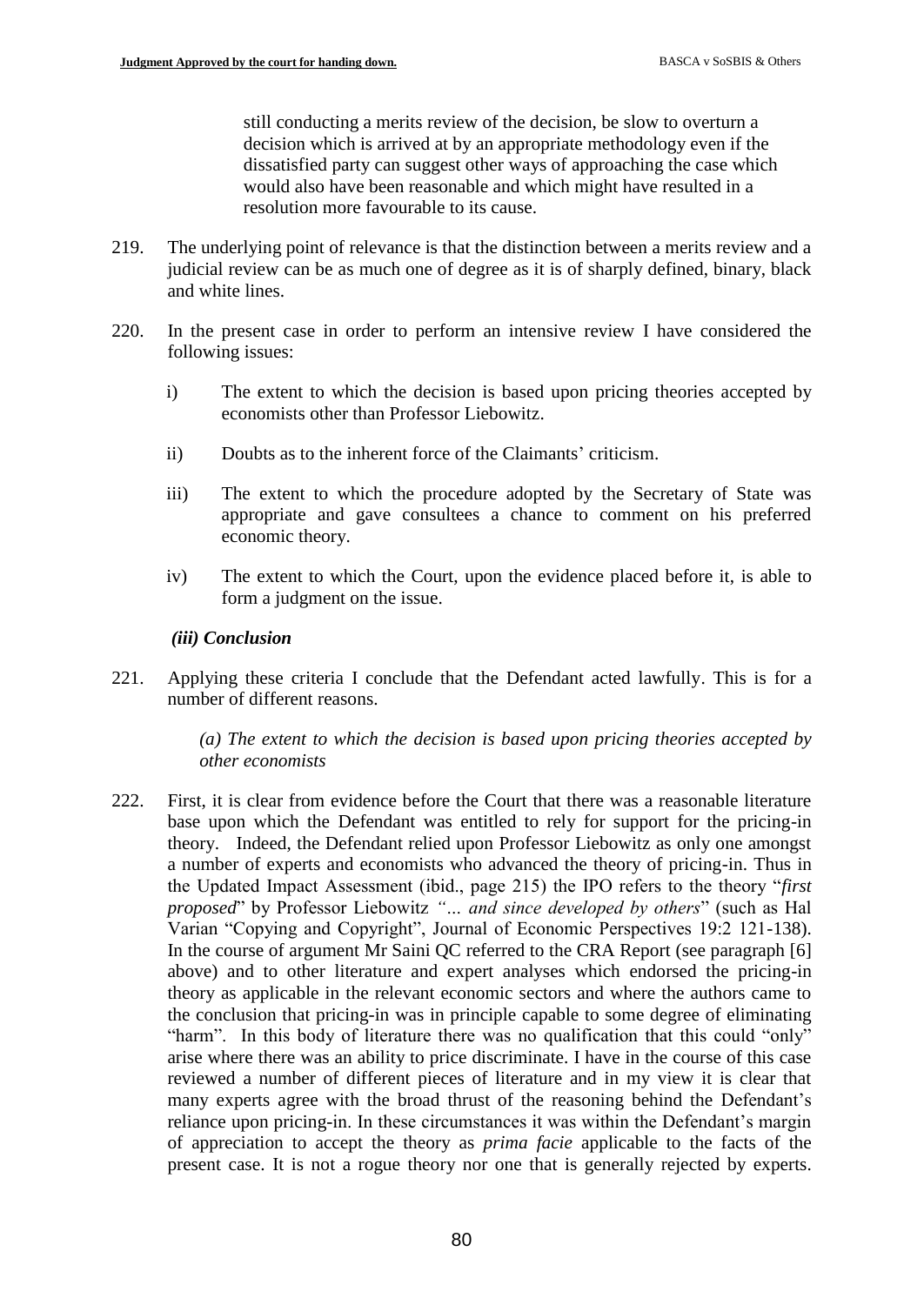Indeed it seems to me that a Court would be entitled to come to this view even if a merits approach was adopted. This might be an area where there is quite properly room for more than one legitimate view.

#### *(b) Doubts as to the inherent force of the Claimants' criticism*

- 223. Secondly, I turn next to a concern that I have about the price discrimination qualification. I have difficulties with this argument at two different levels. First, the concept seems divorced from the way in which prices are set in most normal markets for non-fungible goods. As such it is divorced from reality and not the sort of argument that is so powerful and compelling that could result in the Defendant being required to reject pricing-in as a theory of relevance. Secondly, it implies a legal concept of "harm" for the purpose of Article 5(2)(b) which assumes that sellers must be able to extract the very last gram of value from the copyright. However, in my view, the concept in law is not so purist or absolutist; "harm" as understood in Article 5(2)(b) is a broader concept which balances the interests of rightholders and users and incorporates notions of "fair balance" (cf. Recital 31). It is also a concept which should reflect market realities: see generally paragraphs [191-192] and [200] above. In most normal, everyday, markets sellers simply do not have the ability to engage in price discrimination and do not do so yet it is never said that they do not have the ability to gain a reasonable or fair value for their products. I thus have difficulty in accepting that an ability to price discriminate should be a *sine qua non* to the ability for seller to use pricing–in to capture relevant "harm".
- 224. Professor Liebowitz's criticism of the decision is that a content seller cannot extract full value unless that seller knows how frequently the consumer will use (i.e. copy) the content and hence the extent to which it is valued by the consumer. If the seller knows this he can differentiate in price as between consumers and (it is assumed) obtain more revenue. He argues, in effect, that because there is a substantial informational asymmetry between seller and buyer about these matters the seller does not know how, in effect, to pitch the level of the price and as such is not able to recover the full value of the copyright protected work. At one level this is probably correct because if a seller were possessed of perfect information that seller might be able to modulate prices so as to extract the very last penny of profit. However, the argument does not reflect the real world where in virtually all normal markets there is informational asymmetry and sellers of non-fungible goods (presumably not fungible goods, which get consumed and hence not copied or replicated) typically do not know how many times customers will use their product or how they (subjectively) will be valued and they do not thereby have the chance to price discriminate as between different consumers or groups thereof in order to capture the maximum value attributable to those factors. Almost every item sold by a department store is sold without the vendor knowing how often the chair or lawn-mower or cup and saucer will be used or whether, on purchase, the new owner will like the item or come to hate it. In other words normal markets do not operate upon the basis that when the vendor comes to set price and hence extract value that vendor has perfect foresight about rates of future usage. Yet sellers to a degree price-in predictions of subsequent use; a product that is stronger and more durable will generally attract a higher value to reflect those attributes, than one that is more fragile and less likely to bear continued usage. In the present case, as reflected widely in evidence submitted to the Hargreaves review team and to the IPO during the consultation, vendors have a clear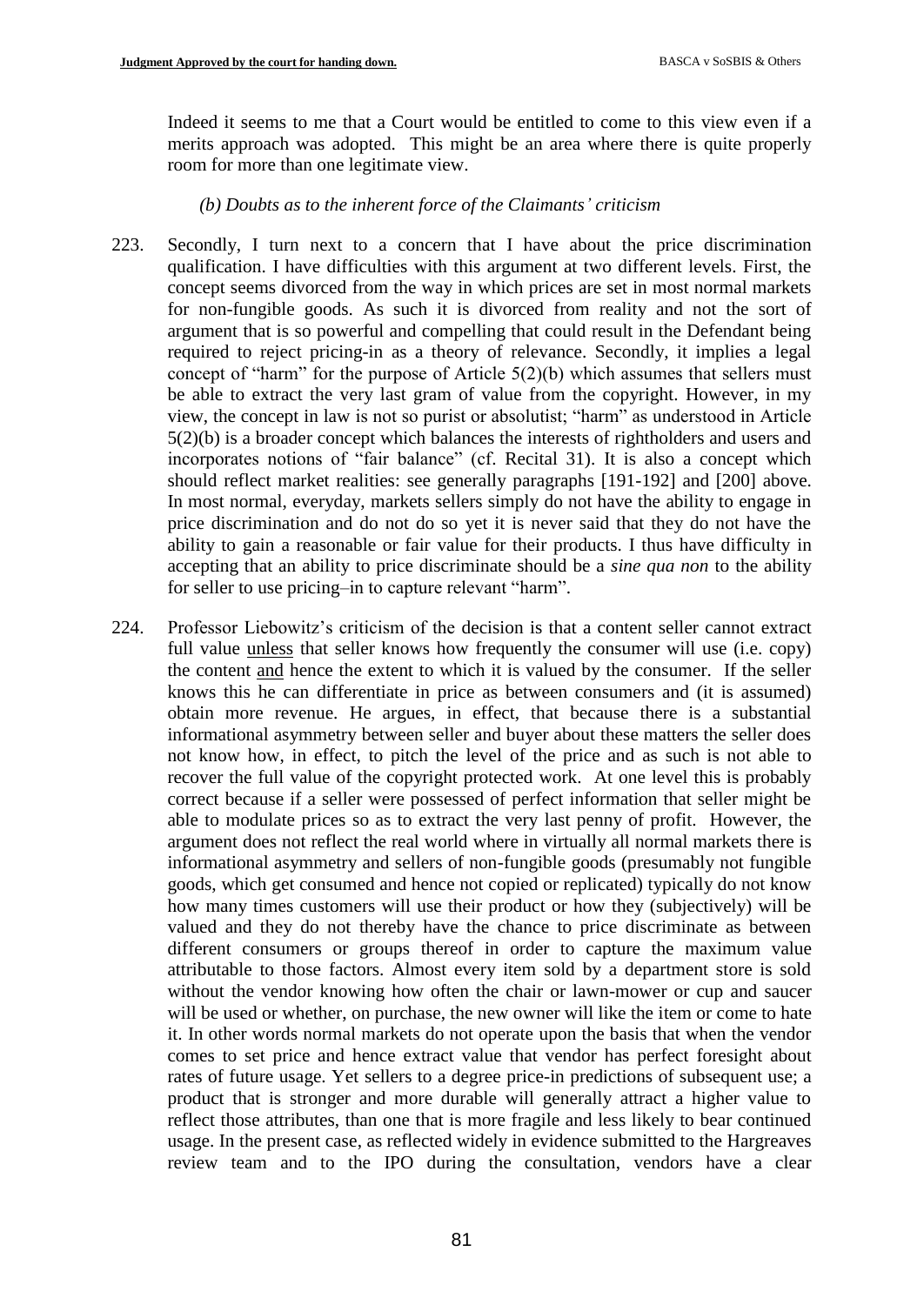understanding of when consumers are likely to copy the work and when they can use DRM to limit that copying. To an extent the informational asymmetry can be plugged by market research and other normal data and information collecting techniques. I do not perceive any systemic inability to price discriminate as suggesting any form of market failure.

- 225. Mr de la Mare QC, for the Claimants, argued that the analogy with ordinary goods was not an apposite one since there was no issue of copying which arose in those cases, for instance with a lawnmower. But in my view this does not address the concern that I have. Professor Liebowitz's argument rests upon an inability to price discriminate to reflect a variable rate of usage. This is the same conundrum that other vendors of ordinary household goods face. A music download might be played once or a hundred times (if copied); and the same goes for the usage of a lawnmower (where usage is not predicated upon copying): the problem vendors face of not being able to link price to usage is hence as much an issue for the lawnmower seller as it is for the content seller.
- 226. In my view the criticism made that in the absence of an ability to price discriminate "*private copying is virtually assured of harming rightsholders relative to a case where no private copying occurred*" (see paragraph [210] above) is one which takes a highly purist and abstract view of "harm" which seems divorced from normal markets. It is also not a concept of "harm" which fits easily with the case law (see Section G above).
- 227. Ultimately, and save to set out my doubts about the price discrimination argument, I do not in this judgment express any final or concluded view on the merits of the debate. I confine myself to concluding that Professor Liebowitz's criticism is not, in my view, so self-evidently true or compelling that it could ever amount to a reason to disturb the Secretary of State's exercise of discretion to adopt the pricing-in theory as the test for determining when "harm" arose and therefore when the duty to compensate arose.

*(c) The extent to which the procedure adopted by the Secretary of State was appropriate and gave consultees a chance to comment on his preferred economic theory*

228. The third matter that I consider relevant focuses upon the procedure adopted by the Secretary of State which led to the adoption of the pricing-in theory. Where a decision maker adopts an economic principle which has been the subject of wide ranging consultation then a challenge based upon analysis which could have been, but which was not, advanced during the consultation must carry far less weight in the subsequent review exercise, including in one conducted with relative intensity. In this case Professor Liebowitz's pricing-in theory was canvassed during the Hargreaves review (see e.g. paragraphs [50], [56] and [58] above) and was squarely set out at the beginning of the consultation (see paragraphs [66ff] above) and it was hence a legitimate target for any of the many, invariably sophisticated, consultees to shoot at. The attack, based upon the new reports by Professor Liebowitz and Compass Lexecon / FTI, on pricing–in was advanced after the consultation had finished and after section 28B had been adopted and necessitated an application to be made to me to admit the evidence. Mr Stout, who gave written evidence on behalf of the Minister, explained that evidence was actively sought on, *inter alia*, pricing-in but that *"…the response*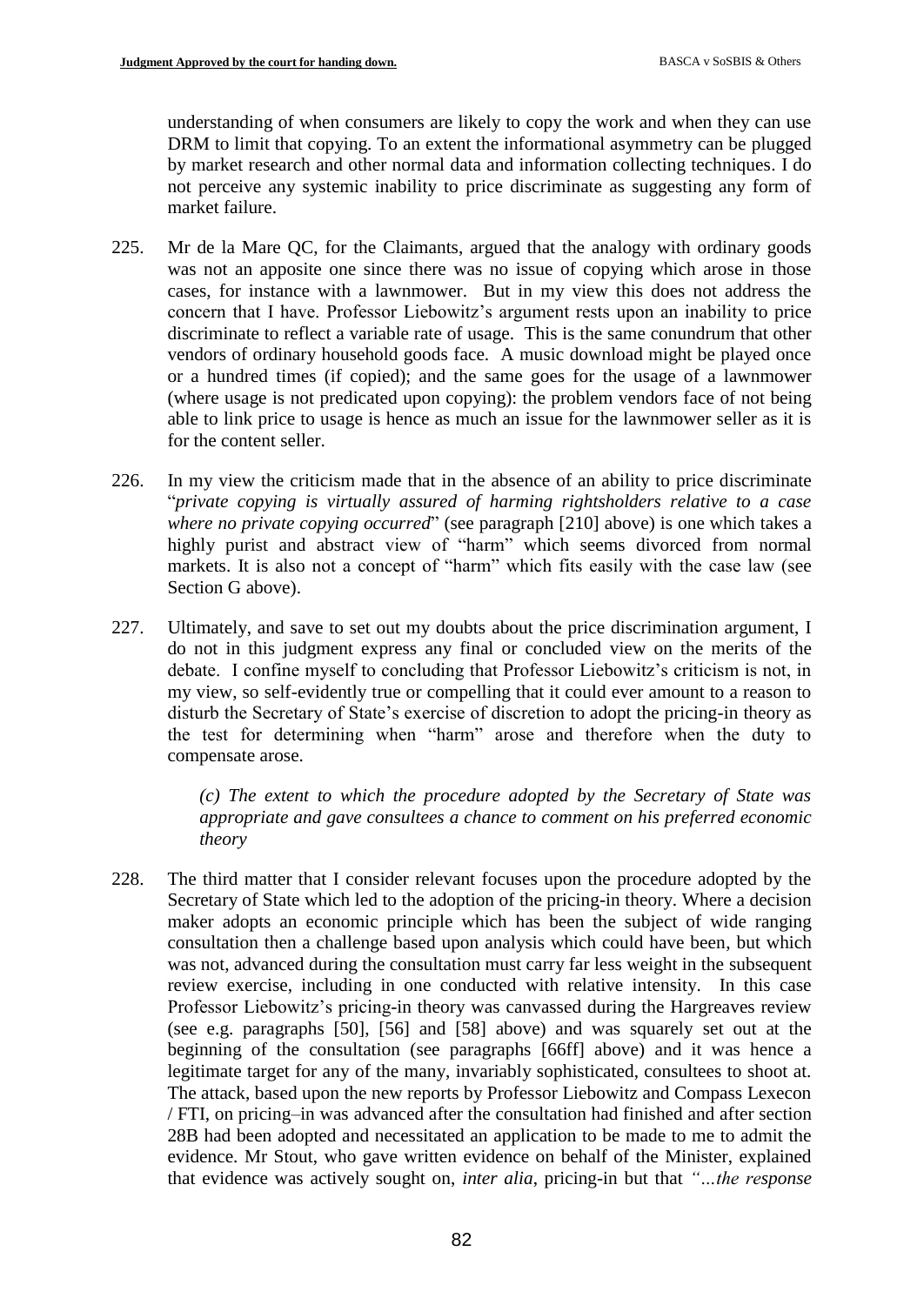*was limited"*. In assessing the lawfulness of the decision to adopt pricing-in I cannot ignore the fact that all of this analysis could have been advanced during the consultation itself and the fact that it was not is a factor weighing against a conclusion that the Secretary of State erred. In my view this answers also the criticism made by the Claimants that the Defendant should have verified the theory with Professor Liebowitz himself; this point lacks credibility. Professor Liebowitz was only one of the economists whose writings were relied upon by the Defendant. If the consultees were able to consult him after the event they could equally have done so before it. If they wished to persuade the Defendant that he was in error in relying upon Professor Liebowitz's analysis then they could have sought his opinion at the outset of the consultation and presented it during the consultation. Even where the margin of appreciation is relatively narrow it is, in my view, a relevant consideration that the decision maker put his basic economic theory on the table at the outset and asked for views upon it.

*(d) The extent to which the Court is able to form a judgment on the issue based upon the evidence placed before it*

- 229. Fourthly, the ability of any court to conduct an intensive review will depend also upon the evidence put before it by the parties. In this case the manner in which the attack on the economic logic of the decision has been advanced makes it difficult to accept. If a Court is to overturn an economic assumption made by a decision maker then it has to have before it *all* of the evidence that the decision maker considered so that it can be assessed in the round. It cannot be open to a Court to reject the Defendant's assessment if only a small portion of the relevant evidence is relied upon for that challenge. By its nature - and especially in relation to an issue which splits an industry and stimulates partial submissions reflecting defined economic interests - if only that portion of the evidence which reflects but one side of the argument is put before the court then it will, inevitably, appear to be a powerful and coherent body of evidence which is inconsistent with the decision maker's reasons. However, that might be for the very reason that it is only a portion of the evidence that was before the decision maker. To then say that there is a coherent body of evidence that contradicts the decision is true but an inapposite conclusion since it does not necessarily indicate that the impugned decision was outwith the decision maker's proper discretion. In this case submissions inviting rejection of the Defendant's economic pricing-in theory have rested upon only a small portion of the actual evidence before the decision maker. I have now read the contrary evidence. Submissions made have not focused upon why these other experts are wrong nor have they sought to weigh the pros and cons of competing economic theories.
- 230. In conclusion, even applying a relatively intensive standard of review, the Defendant was within his margin of appreciation to adopt the pricing-in theory in the relevant sectors of music, film and books.
- 231. Finally, an issue arose as to the admissibility of the expert reports of Professor Liebowitz and Compass Lexecon / FTI. In the event the Secretary of State did not object to their being admitted and submissions were therefore made about them. For the record I grant permission for those reports to be admitted into the evidence in this case.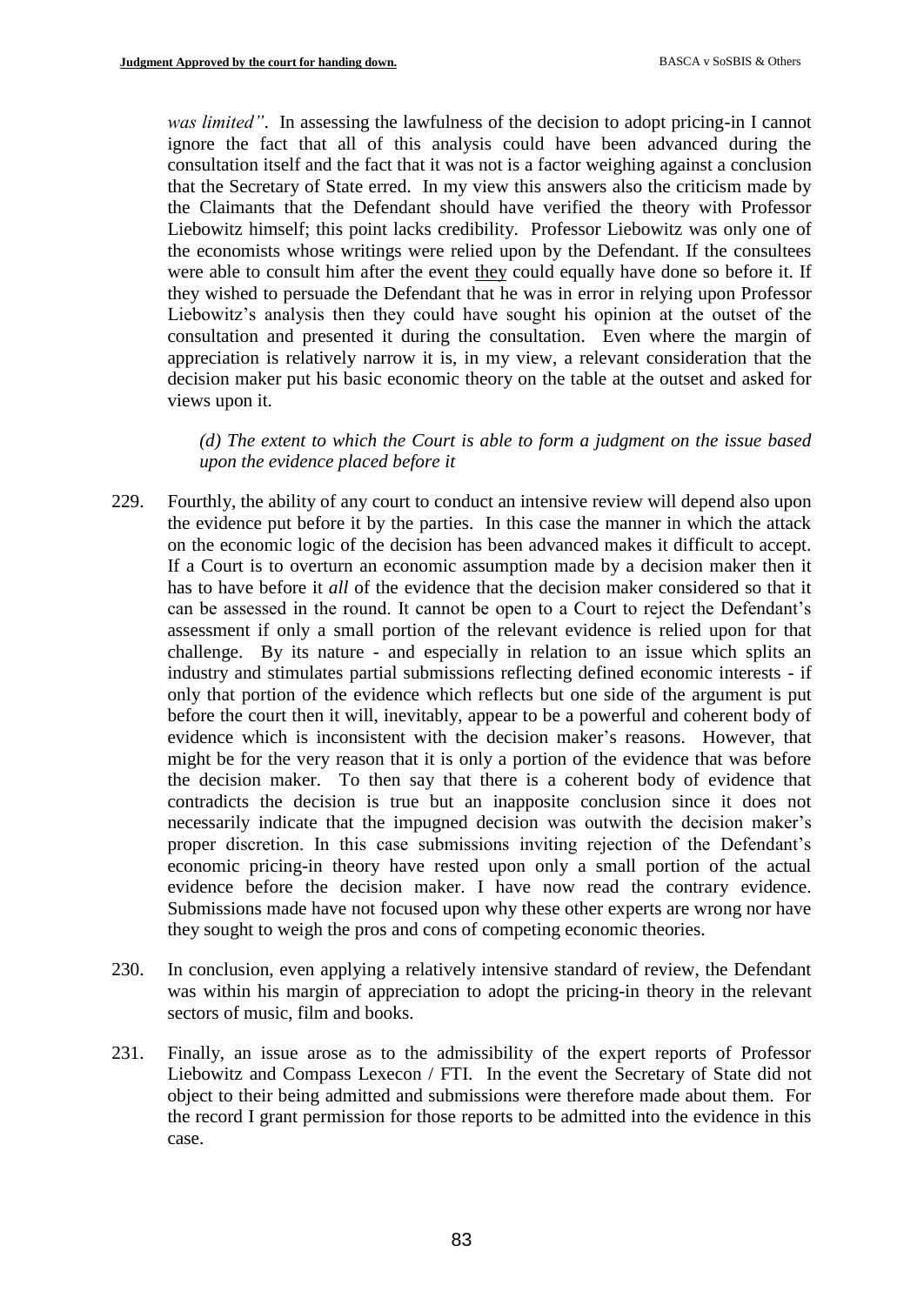## **I: Issue IV: The submission that the decision was flawed because the evidence relied upon to justify the conclusion about harm was inadequate/manifestly inadequate**

## *(i) The issue*

- 232. The next issue concerns the Claimants' submission that the decision was flawed because the evidence relied upon to justify the conclusion about harm was inadequate or even "manifestly" inadequate.
- 233. The conclusion that I arrive at below is that the decision adopted by the Secretary of State was nowhere near to being justified by the evidence that the Minister specifically accepted and endorsed. This is a conclusion I would arrive at applying almost any test of judicial review, howsoever intense or relaxed and deferential.

# *(ii) The approach to be applied by the Court to the evidence supporting the reasons*

- 234. An important feature of this case is that the error in the Defendant's reasoning flows from the evidence that he specifically endorses.
- 235. A challenge based upon a piece of evidence advanced during the course of the Consultation but not accepted by the decision maker is intrinsically less likely to sound in judicial review because the Secretary of State must consider all of the evidence in the round and the simple fact that he rejects, wholly or partially, one piece of evidence is not, in and of itself, an indication of unlawful conduct. In many consultations many hundreds of submissions and documents may be tendered. A court, assessing one piece of evidence, cannot readily, or even at all, replicate the assessment process conducted by the decision maker without also examining the totality of the evidence that was taken into account. And so it is likely to be only in rare circumstances that a court would accept as sufficient to grant relief submissions advanced on the back of only a portion of the evidence before the decision maker. For this to occur the evidence in question would have to be singularly compelling in its probative quality (and hence material to the outcome) and there would have to be evidence that the decision maker ignored it or gave it insufficient weight.
- 236. A very different conclusion, however, might arise in relation to the evidence which the Secretary of State himself accepts as admissible and relevant to the final decision. As to this, the Court is entitled to ensure that the inferences that the decision maker draws from this, *ex hypothesi*, important evidence are rational, i.e. they are inferences that may properly and reasonably be drawn. In such a case the Court is not questioning the decision maker's selection of relevant evidence but simply ensuring that the evidence the decision maker has chosen to rely upon is sufficient to justify the inferences and conclusions drawn from it (see paragraph [168] above).
- 237. There are, in my view, 7 points to make about the evidence in this case which bear upon the outcome.
- 238. First, the court must examine the inferences drawn in the light of the relevant legal issue. In the present case the legal issue is whether pricing-in will lead to "minimal or zero" harm since if it does not then, in law, a compensation scheme must in law be introduced. The legal issue guides the exercise: The evidence accepted by the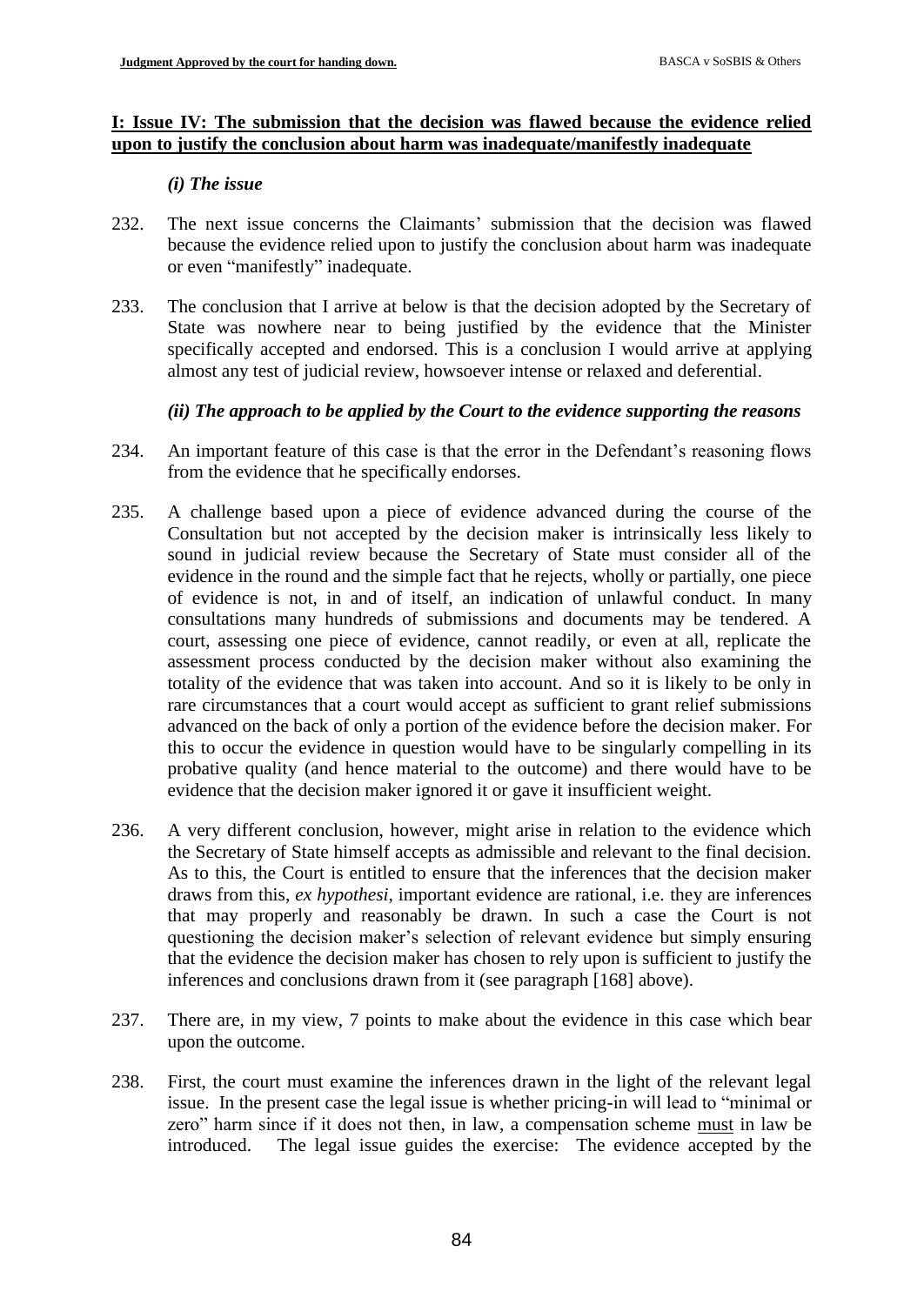Secretary of State must be sufficient to enable a reasonable inference to be drawn from it that this *de minimis* threshold has been met.

- 239. Second, a court will examine the evidence to see if there are, logically, gaps in it. Such might well be the conclusion if experts selected by the Government to collect and analyse evidence themselves identify questions and queries and matters requiring further investigation which are not then followed up or which are ignored; or if consultees identify issues which the decision maker accepts are relevant but which for no identified reason are not followed up.
- 240. Third, a court will, even in relation to a narrow question such as whether the evidence established a *de minimis* threshold, accord to the decision maker an appropriate margin of discretion. So, if the evidence had suggested that (say) 93% of harm was obviated by pricing-in then the court might well conclude that it had no remit to quibble as to whether 95% or 97% should be treated as the relevant *de minimis* threshold. But the conclusion might be very different if the evidence either fails to address what is to be understood by *de minimis* at all or suggests an answer that (say) between 40-50% of rightholders would be deprived of compensation if the exception were introduced. In short the court will look to see if the inferences drawn are within the range of reasonable and rational inferences which are capable of being drawn from that evidence.
- 241. Fourth, the court must recognise that relevant evidence may be qualitative and/or quantitative. Experience shows that, even in areas of technical or economic complexity, decisions may, of necessity, be properly taken upon the basis of a mix of quantitative and qualitative evidence. Indeed, a decision maker might well adopt a particular proposition because it is simply intuitive economic common sense: See *Sinclair Collis* (ibid) at paragraphs [237], [238] and [242], and, *Gibraltar Betting & Gaming* (ibid) at paragraphs [110], [119], [120], [163] – [168].
- 242. Fifthly, when appraising the reasons in the decision based upon the evidence a court should not construe the decision as if it were a statute. The Court is concerned not to pick holes in infelicitous or badly chosen language but, rather, with seeking to understand and review the true substance of the reasoning. The courts have adopted this approach in relation to reports of the Competition Commission (*Tesco Plc v Competition Commission* [2009] CAT6 at paragraph [79] ("*Tesco*")); and officers' reports in the context of planning (e.g. *South Somerset District Council v Secretary of State for Environment* [1993] 1 PLR 80 *per* Lord Justice Hoffmann at page 83). In the present case, the critical and final reasoning is found in the Updated Impact Assessment of March 2014. Evidence before the Court demonstrates how that reasoning evolved over time. The task is to focus upon pith and substance and to avoid the temptation to pick holes in loose language.
- 243. Sixthly, a court needs to exercise care in placing too much store by witness statement evidence from decision makers, prepared for the purposes of litigation. In many cases claimants submit that the challenged decision should stand or fall upon its own merits and after the event ("boot strapping") attempts in witness statements to add new or supplemental reasons, caveats or "spins" must be ignored: See, for example, *Ermakov v Westminster City Council* [1995] EWCA Civ 42; *Lanner Parish Council v The Cornwall Council* [2013] EWCA Civ 1290 at paragraphs [61] and [64]; and *per* Ouseley J in *Ioannou v Secretary of State for Communities & Local Government*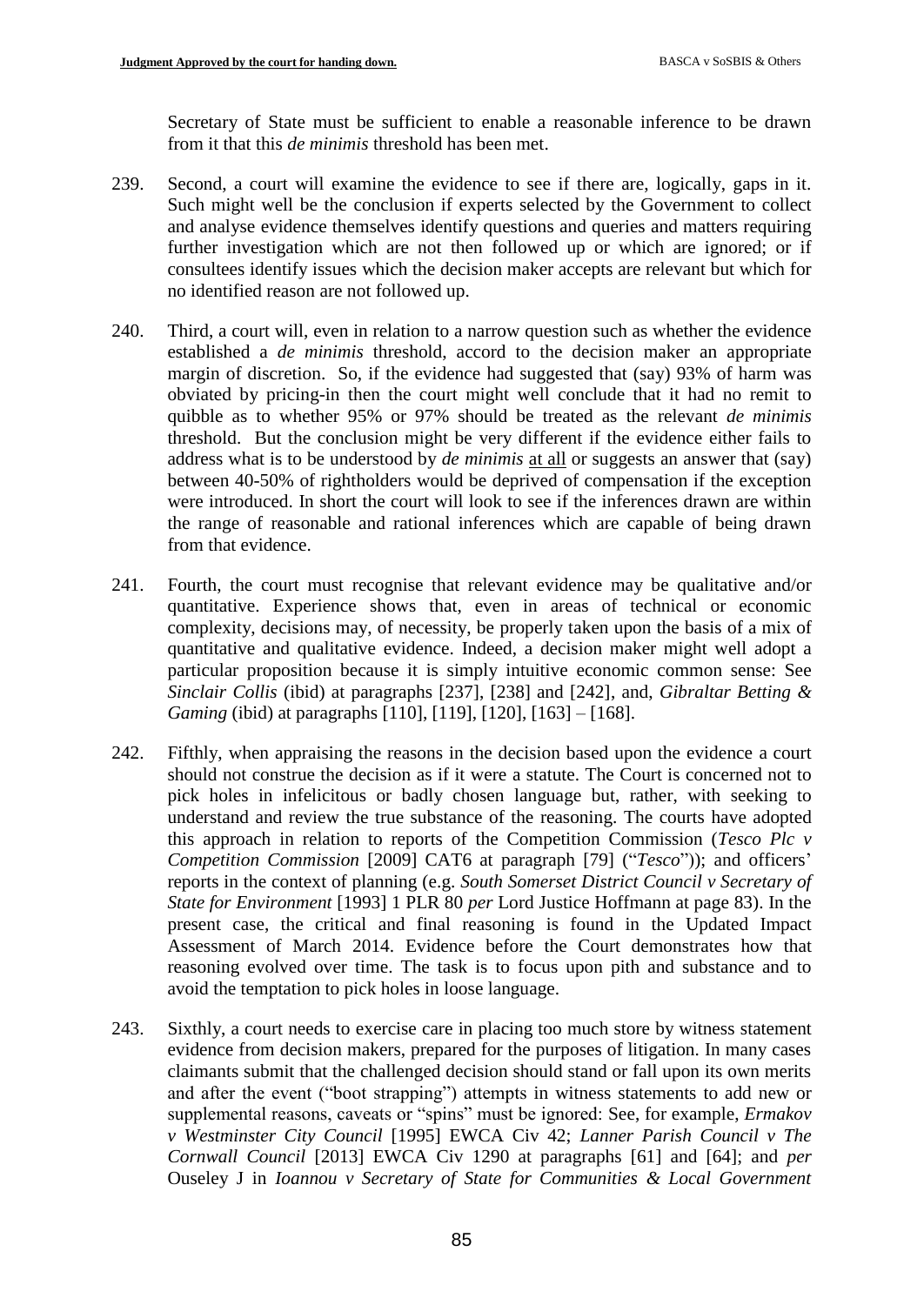[2013] EWHC 3945. In the present case, a different approach has been adopted by the Claimants who submitted that the Defendant's witness statement evidence should be taken to reflect the reasoning of the Defendant and that it disclosed errors of law and evidence of predetermination. In my view, the reasoning the Defendant accepted has been set out comprehensively in the Updated Impact Assessment of March 2014 and it is to that document that I must primarily turn to identify the Defendant's reasoning.

244. Finally and seventhly, even if the court concludes that there is an error a remedy will not be ordered if that error is not material to the outcome: see in this regard *R v MMC ex parte National House Building Council* [1993] ECC 388 at [398] (upheld on appeal: [1995] ECC 89); *Tesco* (ibid) at paragraph [79]; *Gibraltar Betting and Gaming* (ibid) at paragraphs [100] – [102].

## *(iii) The inadequacy of the Defendant's reasoning*

- 245. I turn now to the reasoning in the Updated Impact Assessment.
	- *(a) The Secretary of State's starting point*
- 246. I accept the Secretary of State's starting point which is that he was entitled to draw inferences from the facts about the operation of the market. Mr Saini QC took me through the background to the decision which, as I have set out above, started with the Hargreaves Review and passed through a consultation and evidence collecting exercise. In my judgment, the Defendant was entitled to infer and accept, as a starting point for analysis, that: (i) not every consumer who engaged in unlawful copying would have purchased a duplicate copy of the copyrighted work absent that copying; and (ii), that pricing-in is a rational and normal pricing strategy for vendors, producers and suppliers to adopt in circumstances, such as the present, where there is uncontrollable copying of the product being sold and where the market has evolved upon that basis. The Defendant did not arrive at these inferences upon the basis of an evidential vacuum or by speculation (see below). He drew these economically intuitive inferences upon the basis of other facts that he was entitled to accept. These were set out in the Hargreaves Review Report and recorded in documents promulgated as part of the subsequent Consultation and which are also found in research documents and other academic literature and are set out in the Updated Impact Assessment. These facts include the following:
	- i) That digitalisation has dramatically increased the ease with which copyright protected products may be copied.
	- ii) That consumers, in large measure, believe that once they acquire content they either are (or ought to be) able to copy that content for personal use without restriction.
	- iii) That the supply side of the devices market has evolved in reliance upon the fact that consumers will copy content.
	- iv) That because of the above rightholders have essentially abandoned any attempt to enforce copyright against legitimate consumers copying for personal use.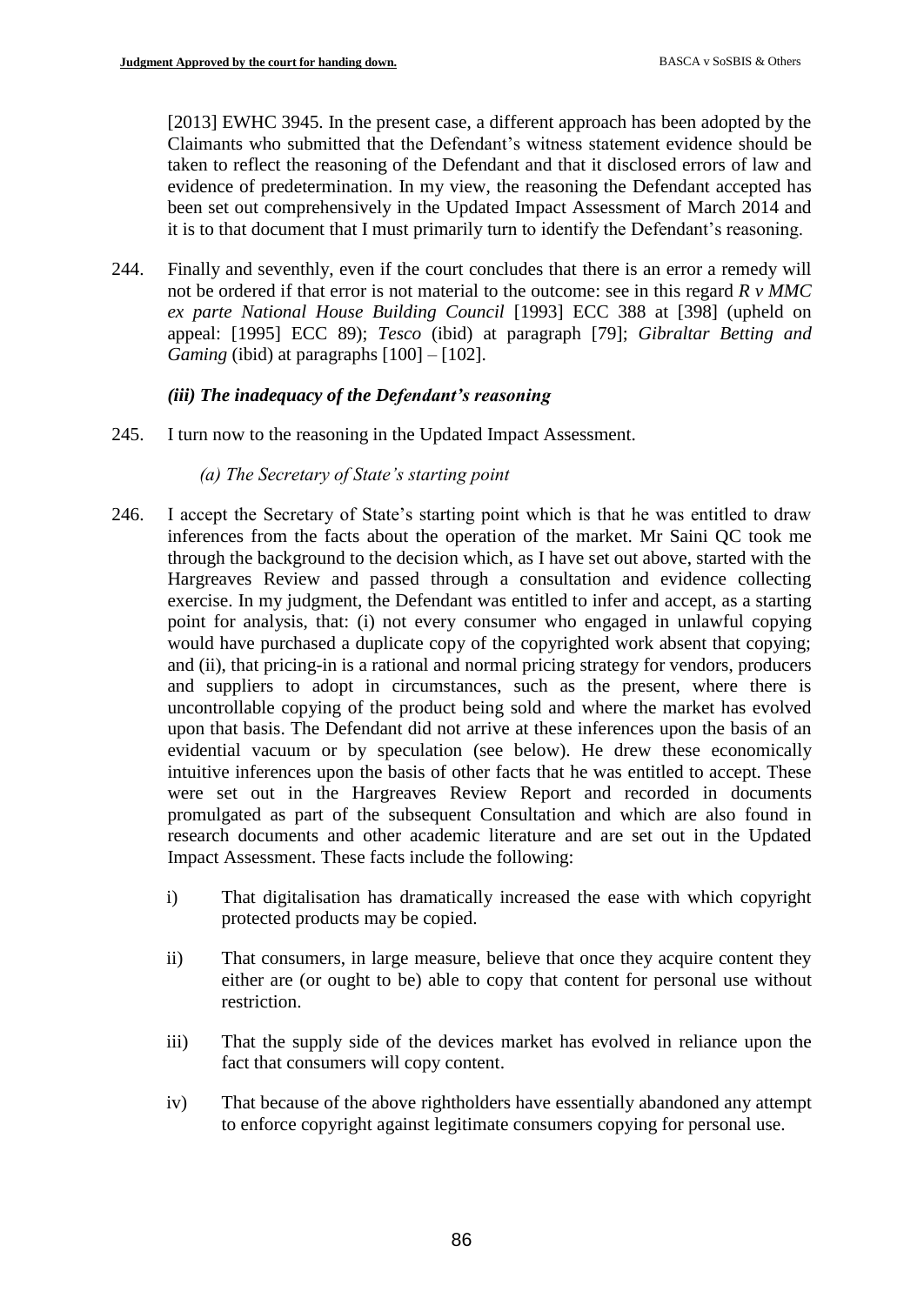247. The two inferences referred to above in paragraph [246] fall, therefore, within the Defendant's margin of appreciation. He could arrive at these conclusions as proper inferences to draw from a combination of the evidence collected and economic common sense.

## *(b) The distinction between reasonable inferences and speculation*

- 248. At various points the Claimants accused the Defendant of treating speculation as fact. It is therefore appropriate to distinguish between speculation and the drawing of inferences. Speculation and the drawing of inferences are quite different things. A decision maker can properly draw inferences from facts through ordinary processes of deductive reasoning and by applying common sense. Speculation, however, is the forming of conclusions for which there is no evidential foundation and which are neither self-evident nor common sense. This is not a mere semantic quibble. In criminal trials, for instance, where juries are required to find facts, it is universal practice to direct juries to distinguish between speculation (which they cannot and should not do) and the drawing of inferences upon the basis of facts they accept (which they are entitled to do).
- 249. However, the fact that certain inferences may properly be drawn is not a complete answer in a case such as the present. In this case, the Defendant's discretion is fettered by the fact that he is only permitted to avoid the introduction of a compensation scheme if the harm caused by the introduction of the copyright exception is *de minimis* or zero. This means that the evidence which he must collect and the inferences which he may draw must be sufficient to provide an answer to the specific question: Is harm minimal or zero? It is therefore no answer to this question to say that economic common sense suggests that "*to some extent*" pricing-in will obviate harm. That perfectly sensible conclusion might go some way to answering the requisite legal question but it does not go all the way. For example, if "*to some extent*" means that 60% of harm is obviated by pricing-in then unless the residual 40% can be treated in law as *de minimis* then economic intuition is not enough.

# *(c) The inadequacy of the actual evidence relied upon*

- 250. The Updated Impact Assessment posed the correct legal question which was whether there was evidence to support the conclusion that introduction of the copyright exception (Option 1) would cause minimal or zero harm. Having posed the question the Secretary of State answered it: Introduction of section 28B would cause minimal or zero harm. The evidence relied upon for this conclusion is clearly identified from the Updated Impact Assessment. It is set out on pages 16-18 and falls into two categories: First, the IPO Research Report; secondly, the other matters referred to and recited in full at paragraph [100] above. In the text below I consider, piece by piece, the evidence referred to and relied upon. I start my analysis by considering this "other" evidence.
- 251. **iTunes**: The first piece of evidence concerns iTunes. This is set out at paragraph [100]  $(2<sup>nd</sup>$  to  $4<sup>th</sup>$  paragraphs therein) above. In the iTunes example, upon introduction downloads were priced at a higher price than content which could be copied to a more limited extent due to DRM. The reasoning states that this appeared to show strong evidence of pricing-in, as theory predicted. However, subsequently, the differential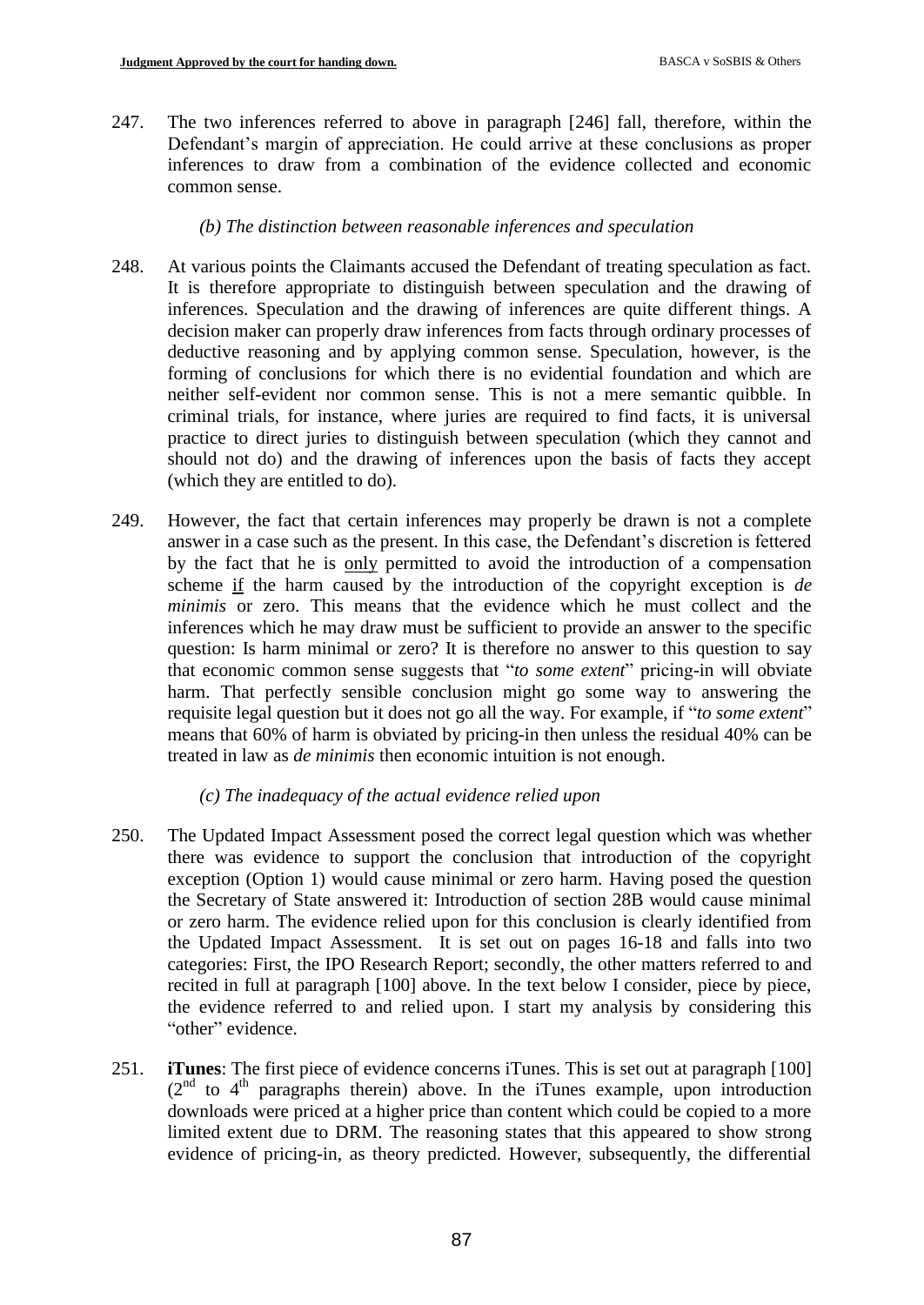pricing exercise was abandoned by iTunes and this led, in the assessment, the IPO to say that accordingly:

"…it is difficult to base any comparative analysis on the current music download market".

At its highest therefore this single incident, where there was *prima facie* evidence of consumers being prepared to pay more for unrestricted downloads, proved to have little probative value. As such it cannot provide more than the faintest of support for the strong proposition that pricing-in is endemic.

- 252. **Use of DRM**: The next piece of "evidence" relied upon by the Defendant is to be found at pages 16 to 17 of the assessment. It is contained within the quotation at paragraph  $[100]$  above (5<sup>th</sup> paragraph therein). Here, the IPO, having downplayed the relevance of the iTunes incident, states that in relation to other download formats, such as video, these continued to use DRM to restrict the number of copies that can be made and responses to the Government's Consultation suggest that rightholders expect in consequence to charge more for formats which physically permit more copying. They cite (in footnote 45) by way of example evidence tendered by the British Screen Advisory Council. This illustration arises in the film market but not the music market. It is in any event hard to describe the point as "evidence" relevant to the specific *de minimis* issue.
- 253. **Consumer survey**: The third piece of "evidence" relied upon is that which might be generated by a survey of consumer purchasing considerations: paragraph [100] above (7<sup>th</sup> paragraph therein). The Defendant points out here that one approach to research could be to examine the impact on consumer demand and sales of copies. The tenor of the observation is that such information could have significant probative value. However, no such survey was ever commissioned. In the course of the hearing Mr Saini QC, in response to my question, confirmed that this was so but he could not, on behalf of the Defendant, explain why. Mr Mill QC, for the Claimants, pointed out that prior to the adoption of the decision (but after the Consultation closed) the Claimants submitted a summary report prepared by Compass Lexecon / FTI which did address this particular evidential lacuna but this is nowhere referred to in the reasons in the assessment. For present purposes it suffices to record that evidence the Defendant accepted would have been relevant and potentially valuable was not collected. This particular reference in the assessment is not, therefore, "evidence" in any rational or meaningful sense that could be relied upon to justify the challenged conclusion.
- 254. **Price comparisons**: The next piece of "evidence", also found on page 17 of the Updated Impact Assessment: paragraph  $[100]$  above  $(8<sup>th</sup>$  paragraph therein), lies in the explanation that a number of consultees proposed to the Secretary of State that a further way to examine pricing was to perform a price comparison exercise between an average digital download album with that of an average CD album. No such comparative exercise was, however, conducted. This was because the Defendant concluded, upon the basis of generalised objections, that it would not be useful. Once again, I am not in this analysis concerned to appraise the Defendant's reasons for not pursuing this evidence. I am concerned only to identify what the "evidence" base for the conclusion that harm would be minimal or zero was. Accordingly, as with the survey of consumer perceptions, no price analysis was undertaken and, again, this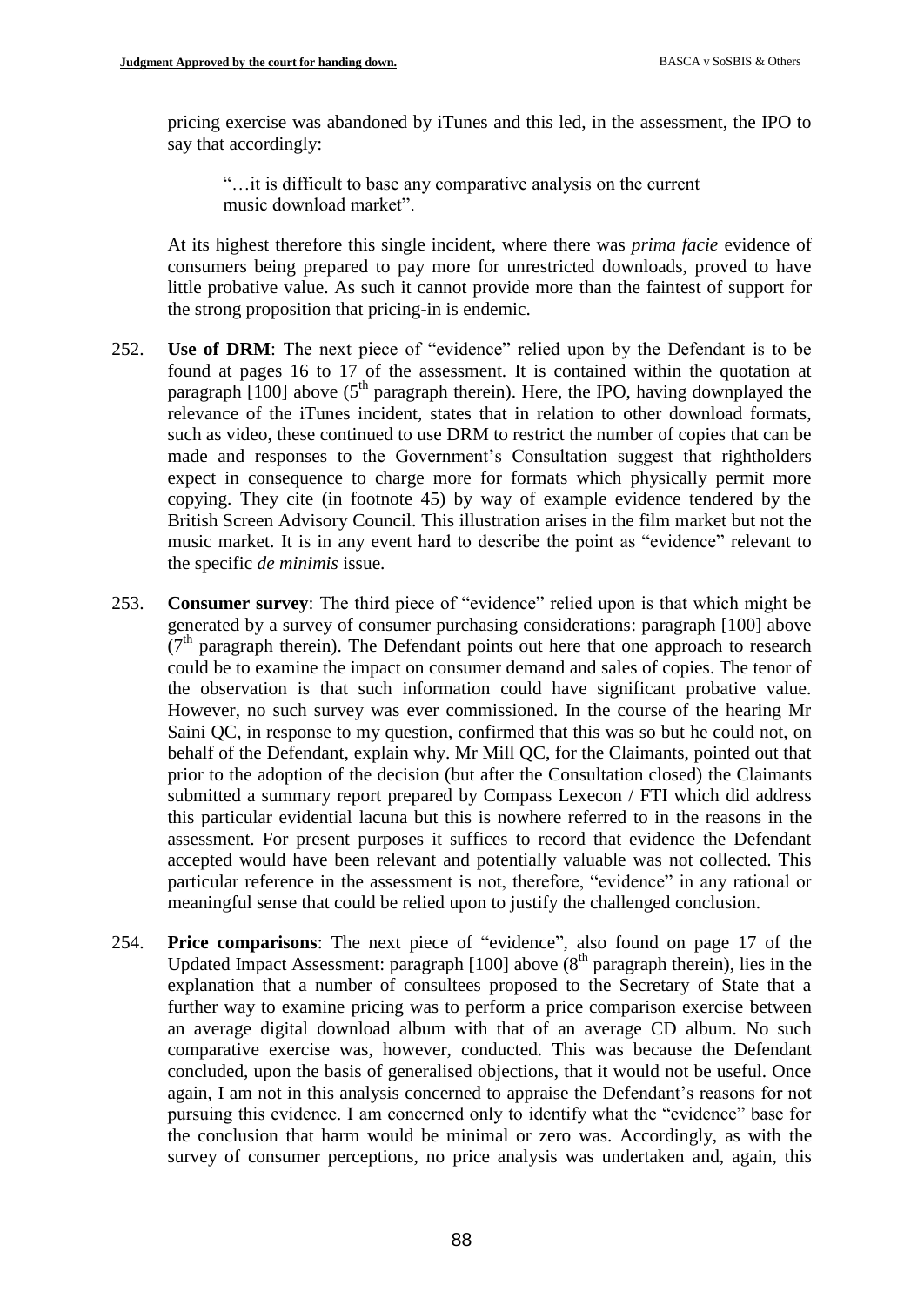cannot amount to "evidence" in any ordinary sense of that word which can be relied upon to justify the decision.

255. **Comparables in other Member States**: The next piece of "evidence" referred to in the reasoning was an analysis of comparative prices between Member States of the EU with different private copying exceptions including those with device-based levies and those without: paragraph [100] above (paragraph 9 therein). Once again the Defendant did not pursue such an investigation. The reasoning is set out in the assessment:

> "We do not consider such an analysis to be very useful, however, due to a number of factors affecting pricing in different markets, including exchange rate fluctuations".

It follows that a comparative analysis of the position in the UK and other Member States did not arise. Yet again I am not concerned with the correctness of the conclusion. I am concerned simply to record that no analysis was performed.

- 256. Ultimately, it is very difficult (impossible) to see how these matters referred to in the reasons can, upon any rational basis, be said to amount to "evidence" which justified the decision. On the contrary, the Updated Impact Assessment does no more than provide explanations as to why investigations were not pursued.
- 257. **Films/LECA**: I should also mention films. As to this, evidence was submitted by the MPAA (see paragraph [110] above) which included a summary report by Law and Economics Consulting Associates ("LECA"). This was submitted prior to the promulgation of the Updated Impact Assessment and it is evident from the disclosed documents that it was accepted as being relevant and admissible to the Defendant's on-going investigations. LECA purported to present new evidence that undermined the Government's conclusions that private copying would not inflict serious harm on the film and TV sector and which suggested that the proposed copying exception could reduce revenues in the UK film and TV industry by as much as 15%. However, of far greater relevance in my view was the alleged identification of key errors in the interpretation of the data relied upon in the Updated Impact Assessment. In other words MPAA focused upon evidence that the Defendant accepted as relevant and probative and submitted that it had been misconstrued. It is a criticism that can fairly be said to go to the core of the Defendant's reasoning on film. LECA identified the claim in the 2012 Impact Assessment that "*private copying for personal, noncommercial use is already widespread*". LECA submitted that their own assessment of the underlying sources of this statement demonstrated, to the contrary, that private copying for personal, non-commercial use was not in fact widespread. LECA found that only "*…around 1% of film and TV buyers engage in private copying of the type covered by the proposed new law, and that the most common reasons people give for not copying are that they were satisfied with the product purchased and that there is a current law against it*". LECA pointed out that for the assumption that illegal private copying was widespread the Defendant had relied upon a report published in 2010 by Consumer Focus which was itself based upon a Kantar Media Survey commissioned in 2009. The Consumer Focus survey had been specifically identified and relied upon by the IPO in the 2012 Impact Assessment. For example in that assessment the following was stated: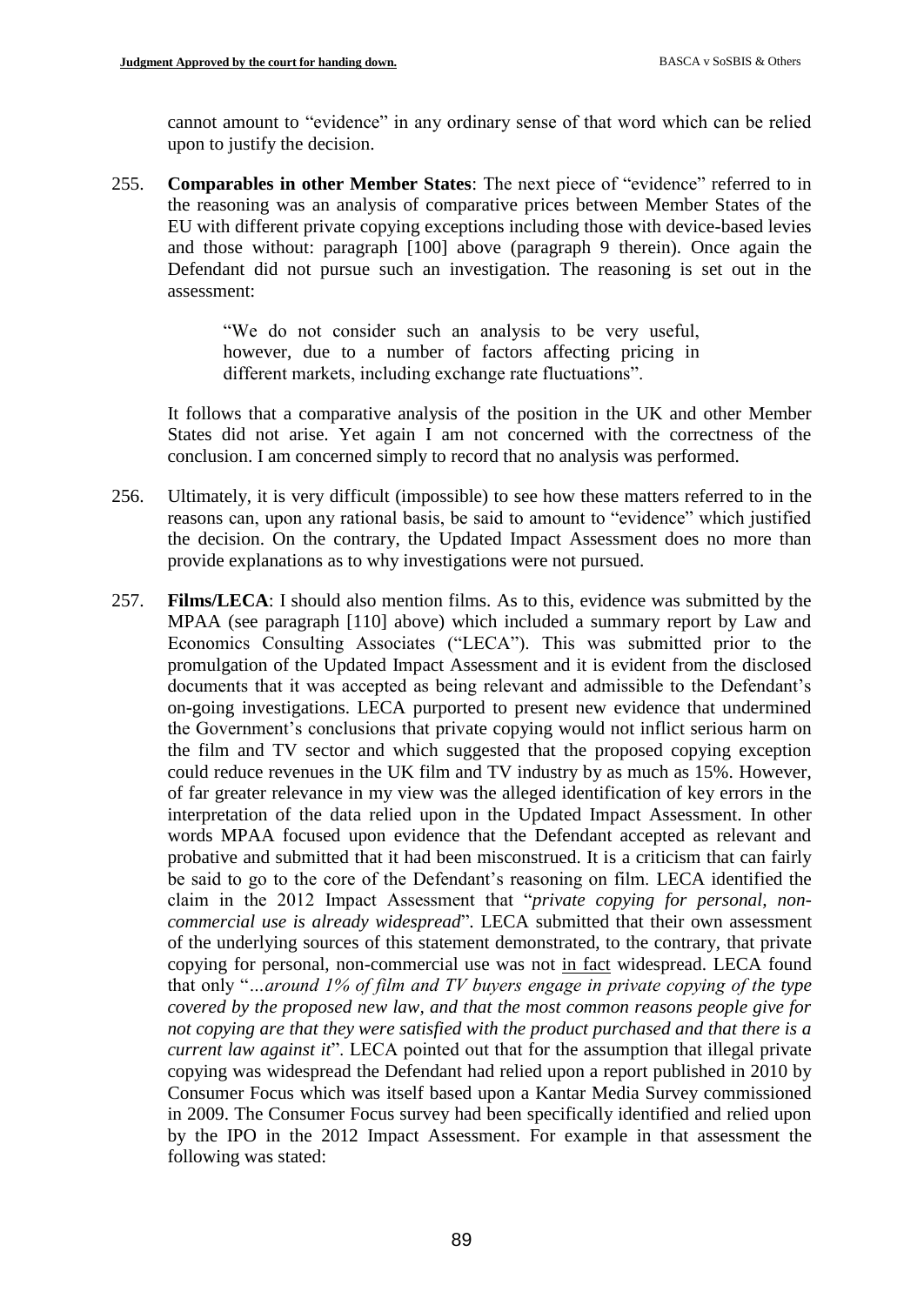"In a recent Consumer Focus survey, 85% of consumers thought it was already lawful to copy a CD or DVD to an iPod, mobile phone or other mobile device and 91% thought it should be".

## LECA however argued:

"The Government appears to have relied upon this result to assume that between 85% and 91% of people currently engage in private copying – and all that a new private copying exception would do is to legalise this behaviour without other effects.

To further assess the Government's assumptions, we used a Freedom of Information request to obtain the actual raw data direct from Consumer Futures. That data underlies the Consumer Focus Report from 2010. Our review of this survey data shows clearly that the extent of illegal private copying is much more limited than assumed by the Government. The Government's own survey showed that the proportion of the population copying DVDs or CDs for personal use as a whole – for example (i.e. not limited to specific devices) – is not extensive. Only 28% of the total population surveyed engaged in making copies of CDs or DVDs for personal use (561 out of 2026 surveyed). This is far from widespread. Instead, as outlined below, our recent survey properly measured private copying of the type covered by the proposed new law. It showed that less than 3% of the population were engaged in such behaviour, much less than the 28% measured in the Kantar Media study. Thus the Government's claim that private copying for personal, non-commercial use was widespread exaggerated the result from the Government's own data (28%) – and relied upon a measure which was in any event inflated and which failed to accurately measure the behaviour in the first place (less than 3%)".

- 258. LECA then identified other areas within the 2012 Assessment where the Defendant relied upon the same Kantar Media survey.
- 259. Internal emails disclosed by the Defendant showed that the points made in the LECA analysis were taken seriously by civil servants who recognised that there was a "*need to give a well argued, measured response*". However, it is apparent from the Updated Impact Assessment that the Defendant persisted in relying upon both the Consumer Focus report and the Kantar Media survey, both of which are cited upon a number of occasions for precisely the propositions which were challenged by LECA.
- 260. In the course of oral argument, Mr Saini QC, having taken instructions, was unable to explain what internal steps were taken to verify or address the complaint made by LECA that the Defendant had drawn incorrect inferences from data which he relied upon. It therefore appears that LECA's criticisms were not followed up.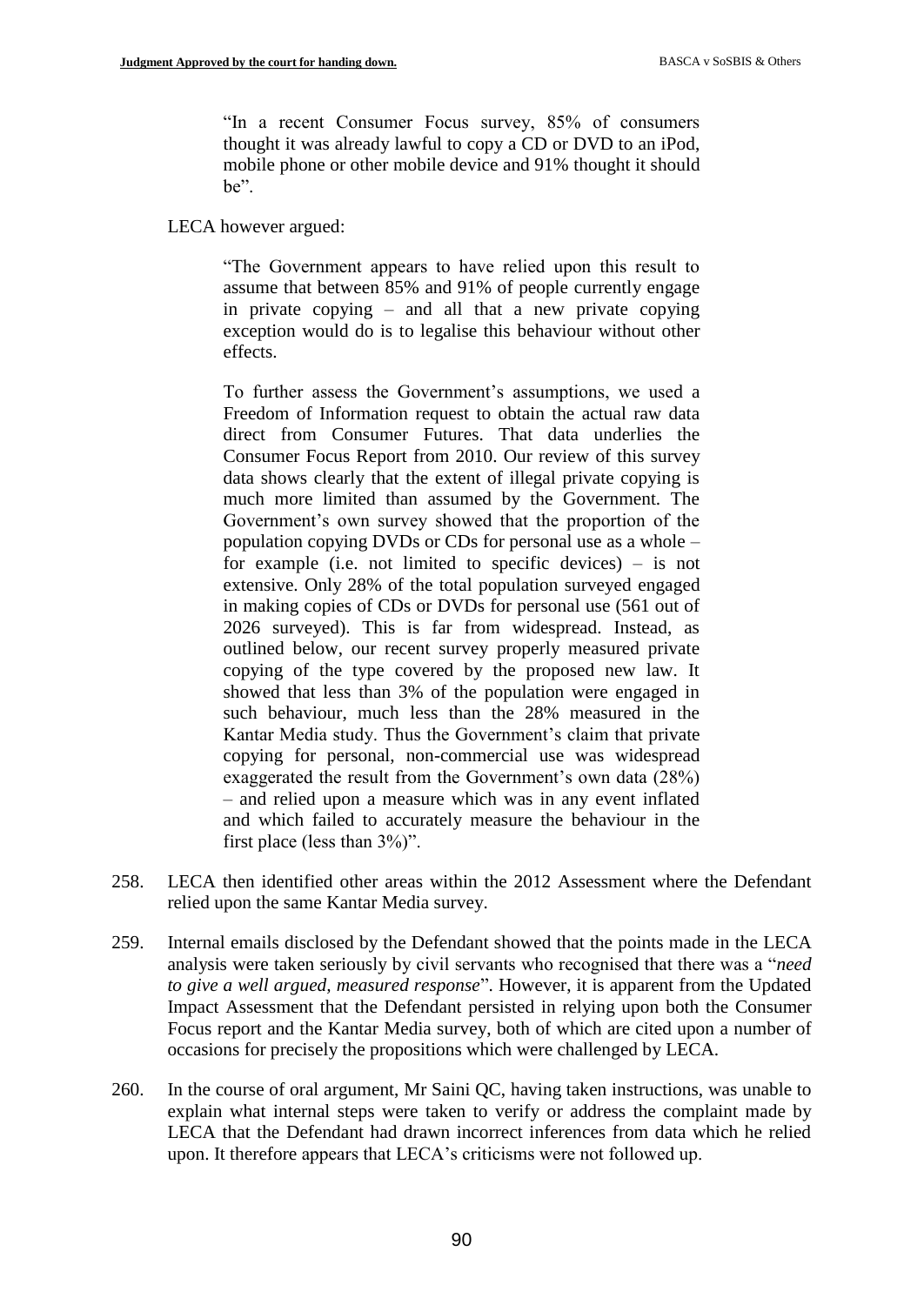- 261. As with other pieces of the evidence relied upon I am not concerned with the ultimate correctness of LECA's analysis, though *prima facie* it raised arguable questions as to the reliability of the inferences drawn and relied upon in the 2012 Assessment and later in the Updated Impact Assessment. My concern here lies in the fact that a properly arguable challenge to the reliability of inferences drawn from data the Defendant accepted was launched, and was then seemingly ignored.
- 262. **Historical, pre-digitalisation sales**: Next, it is submitted that the Defendant omitted, in the Updated Impact Assessment, to consider a possibly material category of loss. This is copying based upon purchases made historically, pre-digitalisation. The point was made by consultees during the consultation process that this was a category of harm for which compensation was required. This covered for instance purchases of vinyl records from (at least) the 1960s onwards; and CDs from the 1980s onwards. The copyrighted work deployed in the course of argument to illustrate the Claimants' point (because it was no doubt speculated that it would appeal to the Court) was Pink Floyd's "*Dark Side of the Moon*" released in March 1973. When this was first released there was, of course, no material scope for purchasers to copy the album (save possibly by playing it and simultaneously recording it through the air onto a tape cassette, generating a passable but tinny sounding rendition) and hence the basis upon which it could be said that there was pricing-in of subsequent copying was absent. However, "old vinyl" records were now very popular not least because record players were now sold with in-built copying facilities (such as USB ports etc). *Dark Side of the Moon* could now be copied extensively from old records with excellent results. The Claimants also adduced evidence to the effect that between 1983 and 2000 about 1,506,741,000 CDs where shipped into the UK with a trade value exceeding £7 billion and that it was during this period that copying became more prevalent. They accordingly submitted that in any evaluation of the extent to which pricing-in could capture all relevant "harm" an assessment had to be made of the modern copying of old vinyl records and CDs where, on no proper basis, could it be said that pricing-in occurred. However, there was no evidence that such as assessment had ever occurred.
- 263. Mr Saini QC, for the Secretary of State, accepted that such an assessment had not in fact occurred and indeed it is clear from the documents that no such exercise did take place. He submitted instead that any vendor of content even in pre-digitalisation days would have priced-in "such copying as would occur over time". With respect, this is no answer to the criticism which is made. The Defendant's case on pricing-in takes as one of its core factual premises that it is digitalisation that has made copying endemic and that pricing-in would not exist but for digitalisation. But no such premise can be taken to hold true pre-digitalisation. The truth is that the Defendant simply did not think of this category of relevant harm during the consultation and hence it is not included in the Updated Impact Assessment as part of the reasoning for the conclusion that pricing-in obviates harm. I am unable to say that, had it been investigated, it would have turned out to be material; but the point cannot be discarded without proper investigation. In my view this is another area where the inquiry was incomplete.
- 264. **The IPO Research Report**: This brings me to the remaining, and principal, category of evidence relied upon, namely the independently commissioned IPO Research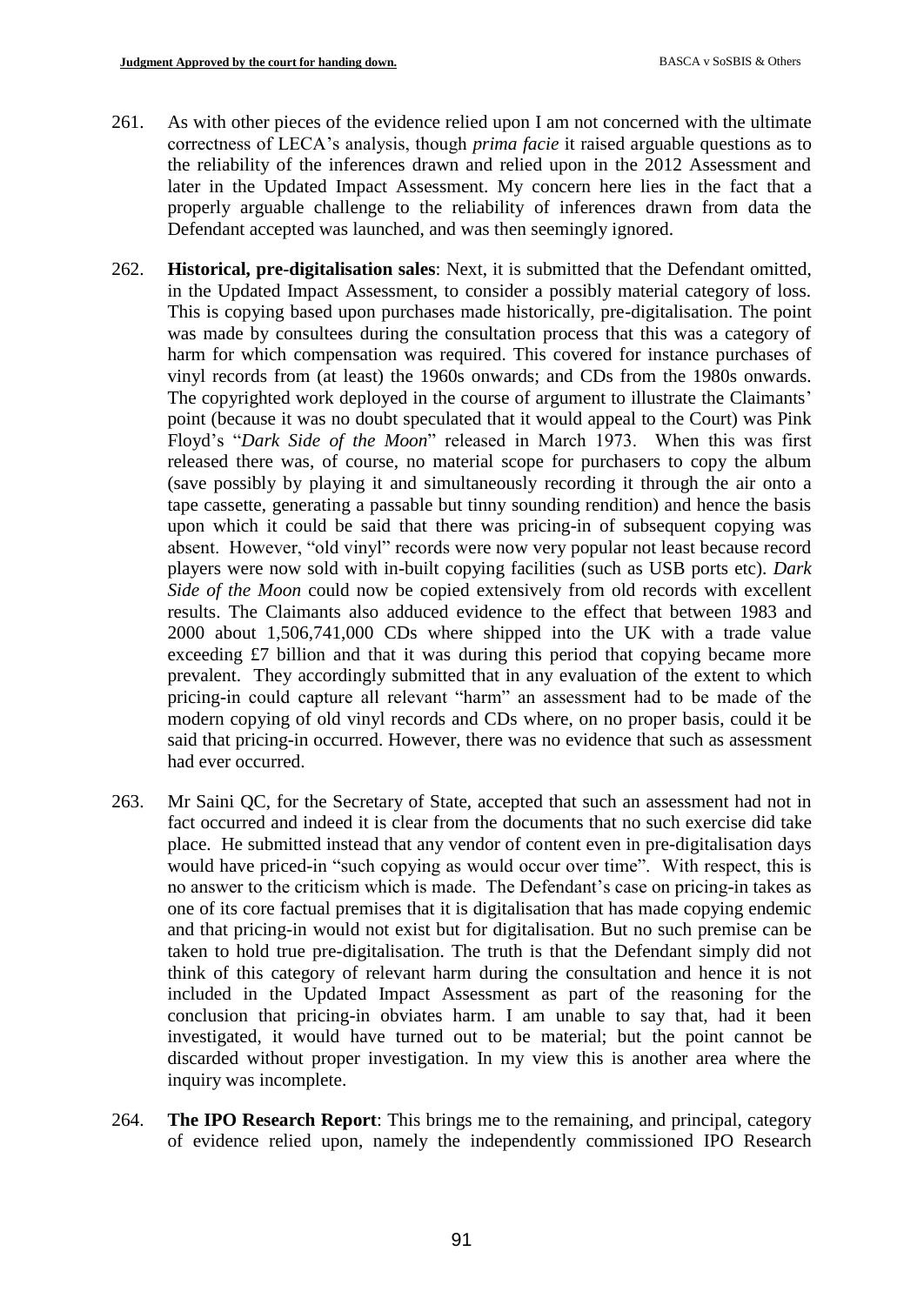Report which I have summarised in Section E above. In this part of the judgment, I confine myself to setting out my conclusions only on this research.

- 265. First, it provides useful evidence in relation to the control (software) which supports the Defendant's intuitive conclusion that to some extent pricing-in occurs in copyright related industries. However, even in the software sector there is no analysis of whether pricing-in is complete or leaves *some* harm which is unaccounted for by pricing-in; and if so whether this residual harm is *de minimis* (see paragraphs [115] – [117] above).
- 266. Second, a similar conclusion occurs in relation to books and in relation to films (see paragraphs [122] – [125] above). These provide some evidence supporting the proposition that pricing-in arises but it does not provide evidence that it is total and would leave only "minimal or zero" harm.
- 267. Third, in relation to music (see paragraphs  $[118] [121]$  above), there are three critical findings and points to be made: (i) the empirical research did not show evidence of pricing-in as between CDs and downloads but, on the contrary, it showed precisely the opposite effect; (ii) the researchers found this conclusion to be "*puzzling*" and the evidence, at best, "*ambiguous*"; (iii) the researchers speculated about the reasons for these unexpected results and whether they were, for example, due to "*a lack of variability in the explanatory variables*" and/or the private copying was "*already largely fully priced-in in the UK market*" but this speculation served to highlight that the research was incomplete as an exercise designed to answer the *de minimis* question. Put another way it raised more questions than it answered.
- 268. **Absence of any explanation of** *de minimis* **concept**: Finally, there is nowhere set out what the Secretary of State understands by the *de minimis* concept. In other areas of EU law (such as competition law) the *de minimis* concept is defined by market share and turnover figures. That level of exactitude might not however be possible in the present case (of paragraph [143] above) but the Defendant has not examined whether this is so. Nonetheless, since the test in law is framed in terms of a *de minimis* threshold it assumes that Member States will be able to determine when it is met, or not. In my view, the Secretary of State will need to consider both the global sums which might be uncompensated for; but also the scale of the sums likely to be payable to individuals. If, for instance, the Secretary of State concluded that there were a very large number of rightholders who would be due some minor payment I do not consider that the fact that the sum total of all outstanding payments might appear to be a significant figure necessarily means that the *de minimis* exception would not apply. I consider that the Secretary of State is also entitled to take proportionality into account; if the payments due are overwhelmingly trivial then it might be disproportionate to set up a system that may be complex and bureaucratic, and which was criticised in the Hargreaves Report, simply to administer the payment out of a large number of very minor payments. At all events, what is lacking from the Updated Impact Assessment is any articulation of what is meant or understood by the concept of *de minimis* in the context of harm flowing from the copyright exception. Given the fundamental importance of this concept this is a material failing.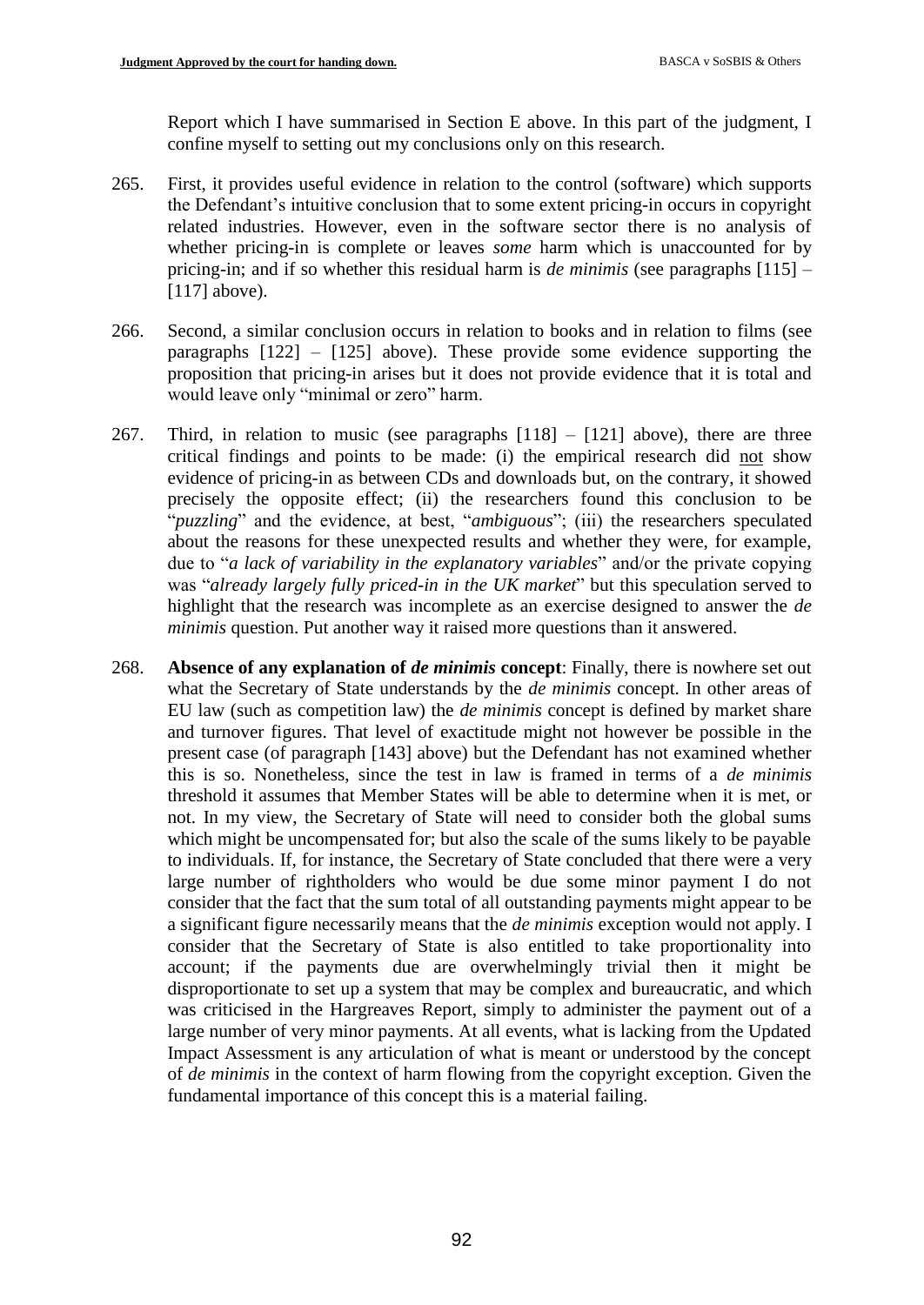### *(iv) Conclusion*

- 269. Where does this lead to? In my judgment the inferences drawn in the Updated Impact Assessment about *de minimis* are not remotely supported by the evidence which the Defendant asserts and claims justify the conclusion drawn from it.
- 270. In my judgment:
	- i) The Defendant posed the *de minimis* question as the relevant issue but nowhere addresses what is meant by the term, even in broad terms.
	- ii) The Defendant adopted the stance (echoed by other expert evidence and Professor Hargreaves) that the question needed to be answered upon the basis of empirical evidence.
	- iii) The empirical evidence that the Defendant placed predominant reliance upon was the IPO Research Report. The terms of reference were however insufficiently precise; they did not focus the researchers upon the very specific *de minimis* question that the Secretary of State had to answer.
	- iv) In relation to music the IPO Research Report conspicuously failed to provide an evidence base for the Defendant's conclusion but raised instead a series of questions which were never pursued and answered.
	- v) In relation to both films and books the IPO Research Report found evidence of pricing-in but there was no analysis of how this related to the *de minimis* question.
	- vi) The Updated Impact Assessment purports to rely upon "other" evidence but, on a fair reading of the assessment itself, this is simply not evidence but, instead, a series of explanations as to why certain pieces of evidence (e.g. iTunes) were not probative, or why other possible avenues of research (price comparisons and comparables from other EU Member States) were not pursued or why other lines of inquiry (consumer survey) were potentially valuable but were not conducted.
	- vii) The Defendant was presented with credible evidence (LECA in relation to the Consumer Focus and Kantar data) which *prima facie* cast doubt upon the correctness of inferences drawn by the Defendant in relation to films which was, seemingly, ignored. The Defendant also ignored an entire potentially relevant category of harm (i.e. historical pre-digitalisation sales).
- 271. I accept that there was a sufficient evidence and literature base for the Defendant to draw certain common sense economic intuitions about pricing-in. The Claimants do not dispute this proposition. However, these common sense intuitions were sufficient as a starting point but were not capable of answering the very much more specific legal question which was whether pricing-in was so extensive as to render residual harm minimal or non-existent. It is one thing to say that "*to some extent*" harm is avoided by pricing-in; it is altogether another thing to say that it is avoided so completely as to pass a *de minimis* threshold.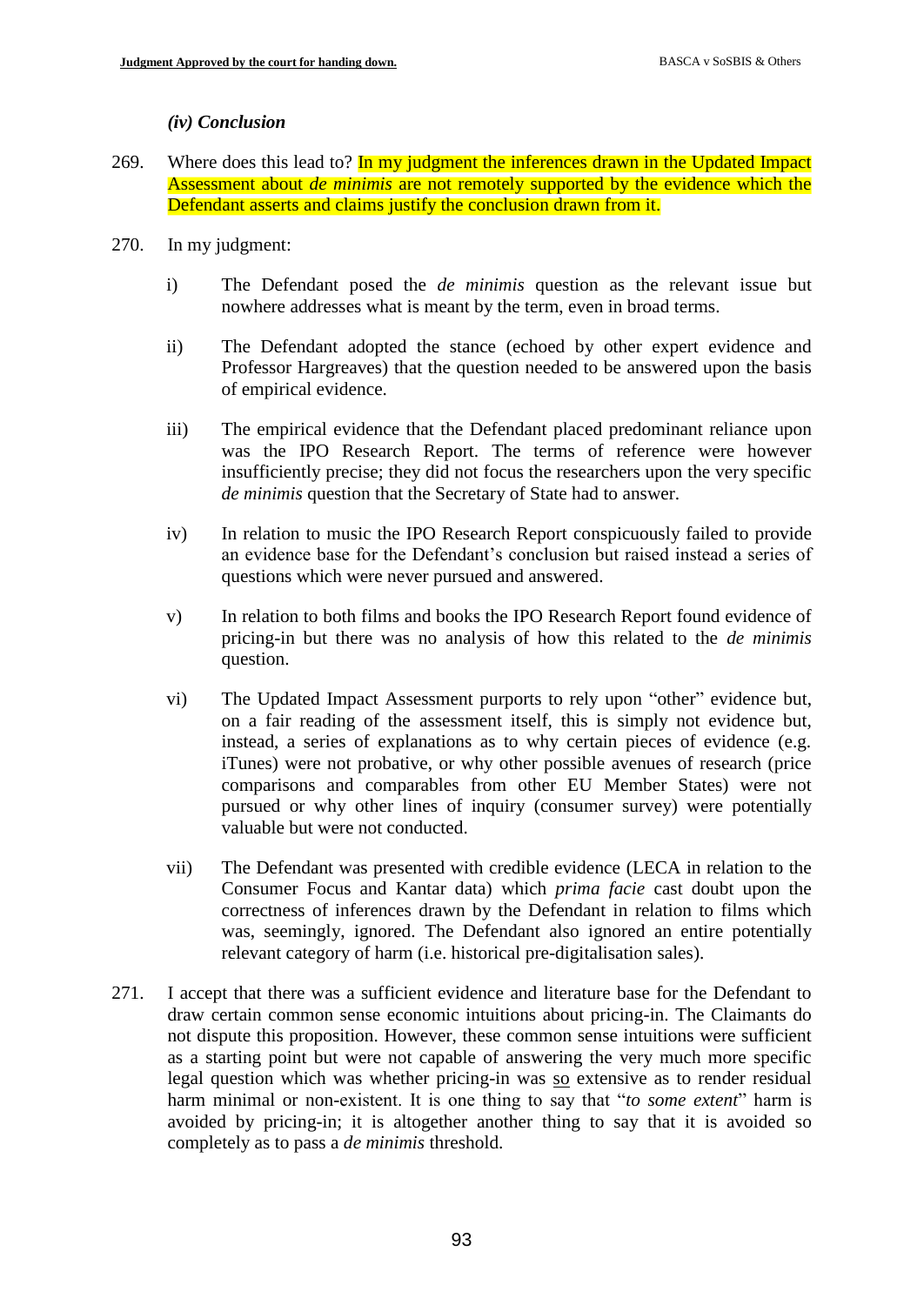- 272. For the avoidance of any doubt, I am not saying that the Defendant had to prove on a balance of probabilities with hard-edged quantitative evidence that the residual harm was minimal or zero. It is possible (I express no view) that it is not feasible to obtain the evidence to prove this categorically and this might be a lesson which could be drawn from the IPO Research Report. This is why it lies within the competence and discretion of the Defendant to use a proper combination of quantitative and qualitative analyses (for instance surveys) in order then to draw inferences. I thus accept that there is an element of art and judgment as well as science inherent in the exercise. But that exercise needed to be conducted, and it was not.
- 273. In conclusion, the decision to introduce section 28B in the absence of a compensation mechanism is unlawful.

# **J. Issue V: Whether the Secretary of State predetermined the outcome of the Consultation?**

274. The Claimants submit that the Secretary of State predetermined the outcome of the consultation exercise in that he was determined from the outset to introduce the copyright exception but without any accompanying compensation scheme and pursued this objective without regard to the evidence. The submission is couched in terms of actual predetermination but I have taken it as a submission as to the appearance of predetermination as well: see paragraph [168] above. It is submitted that this violates the fairness principle which is reflected in (in particular) the fourth "Sedley" principle (see paragraphs [166ff] above) and amounts to unlawful predetermination. They rely upon the Updated Impact Assessment (ibid., page 22) which states that:

> "In view of the Government's intention to implement the exception without introducing a levy or similar mechanism, we have made every effort to minimise harm caused by it".

- 275. The Claimants submit that this intention "*…suffused the entire process*" and that it can be inferred from the facts that the Secretary of State entered upon the Consultation exercise with an unshakable and fixed determination to introduce copyright exception without any concomitant compensation provisions and, in effect, that no amount of convincing and compelling contrary evidence was going to dissuade the Secretary of State from this fixed position.
- 276. I can deal with this submission quite briefly. I reject it for the following four reasons.
- 277. First, the Secretary of State was entitled to have a strong predisposition. The distinction between a predisposition and predetermination is well understood in the law. A decision maker may consult upon an issue that he has a firm view about. Indeed, if the decision maker's cards are laid squarely upon the table consultees are fully informed as to that predisposition and have the clearest possible target at which to aim their submissions. A strong predisposition is not, therefore, inimical to a fair consultation assuming, of course, that the decision maker is prepared to keep an open mind and be willing to change his or her views if the evidence and submissions tendered are properly persuasive.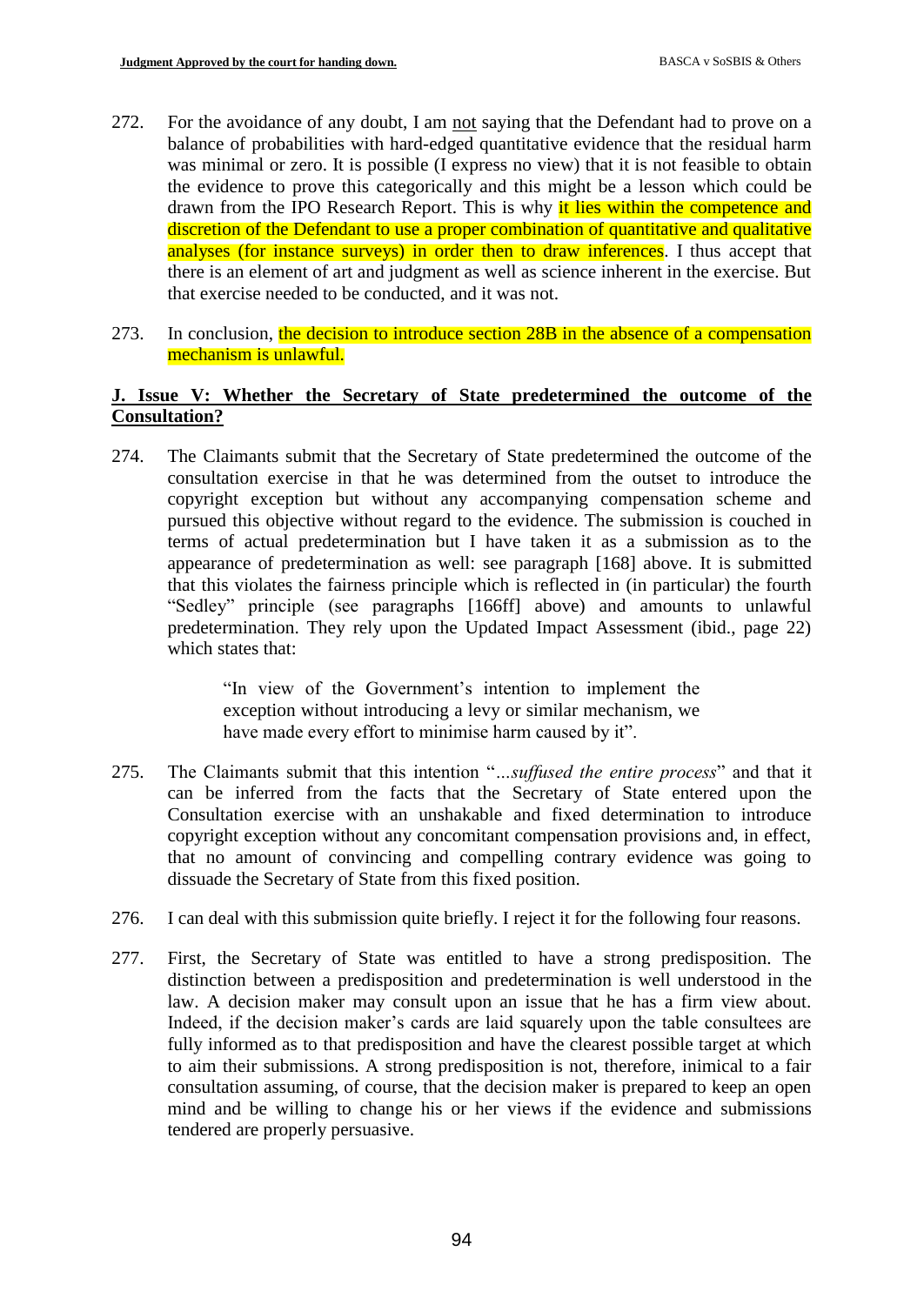- 278. Secondly, the Secretary of State was not in law obliged to introduce the copyright exception and was entitled, if he concluded that a compensation scheme was the price that would have to be paid for the exception, simply to revert to the *status quo* and not introduce an exception at all. Accordingly, a strong predisposition to push through a copyright exception without a compensation scheme was a lawful position for the Defendant to adopt. The Defendant consulted upon four options, one of which (Option 0) was "do nothing", i.e. not introduce a copyright exception and another option (Option 1) was to introduce an exception only if it led to minimal or zero harm and thereby did not necessitate the introduction of a compensation scheme. In my judgment, these options were lawful. Under Article 5(2) of the Directive each Member State has a discretion to create an exception; but they are not obliged so to do. Hence, in leaving open the option to refrain from introducing any exception, the Defendant was doing no more than reserve his right under Article 5 to decide *not* to introduce an exception. Choosing Option 0 would not therefore have been inconsistent with EU law; and choosing Option 1 was lawful provided the exception could be introduced without more than *de minimis* harm to rightholders.
- 279. Thirdly, no evidence was placed before the Court which showed that the Secretary of State had, in actual fact, predetermined the outcome. Indeed there was no evidence at all of the actual thought processes of the Secretary of State in 2014 when the decision was taken to introduce the new section 28B. The only evidence before the Court of "internal" thought processes were certain emails disclosed by the Defendant in the course of the litigation emanating from civil servants. The Claimants submitted that these emails were consistent only with the conclusion that the possibility of introducing an exception with provision for fair compensation had been finally rejected long before the Consultation concluded. In my judgment, the emails prove no such thing. There were two emails which were relied upon both authored by officials from within the IPO. The first, dated  $24<sup>th</sup>$  April 2012, stated:

"[Name] and I were discussing private copying today and we wonder if we should put this one on hold pending the current ECJ case. This should either say harm always occurs in which case no exception without levies or that harm can be minimal in which case a green light to legislate. Without the ECJ case we'd have to flag up the possibly significant risk that any exception would immediately be subject to judicial challenge".

The reply, dated  $25<sup>th</sup>$  April 2012, stated:

"I am rather of the view that we must press ahead with "difficult" exceptions like private copying. […] if the Court rules we are right, then great. If they rule that fair compensation  $= 0$  in only the most utterly trivial of circumstances, then Ministers will have to face the choice between paying that compensation (whether by levy or otherwise) and not having the benefits of private copying".

These emails certainly reflect the strong predisposition which the Minister transparently maintained from the outset. However they also show that if the evidence (or the law as laid down by the ECJ) demonstrated that there would be harm through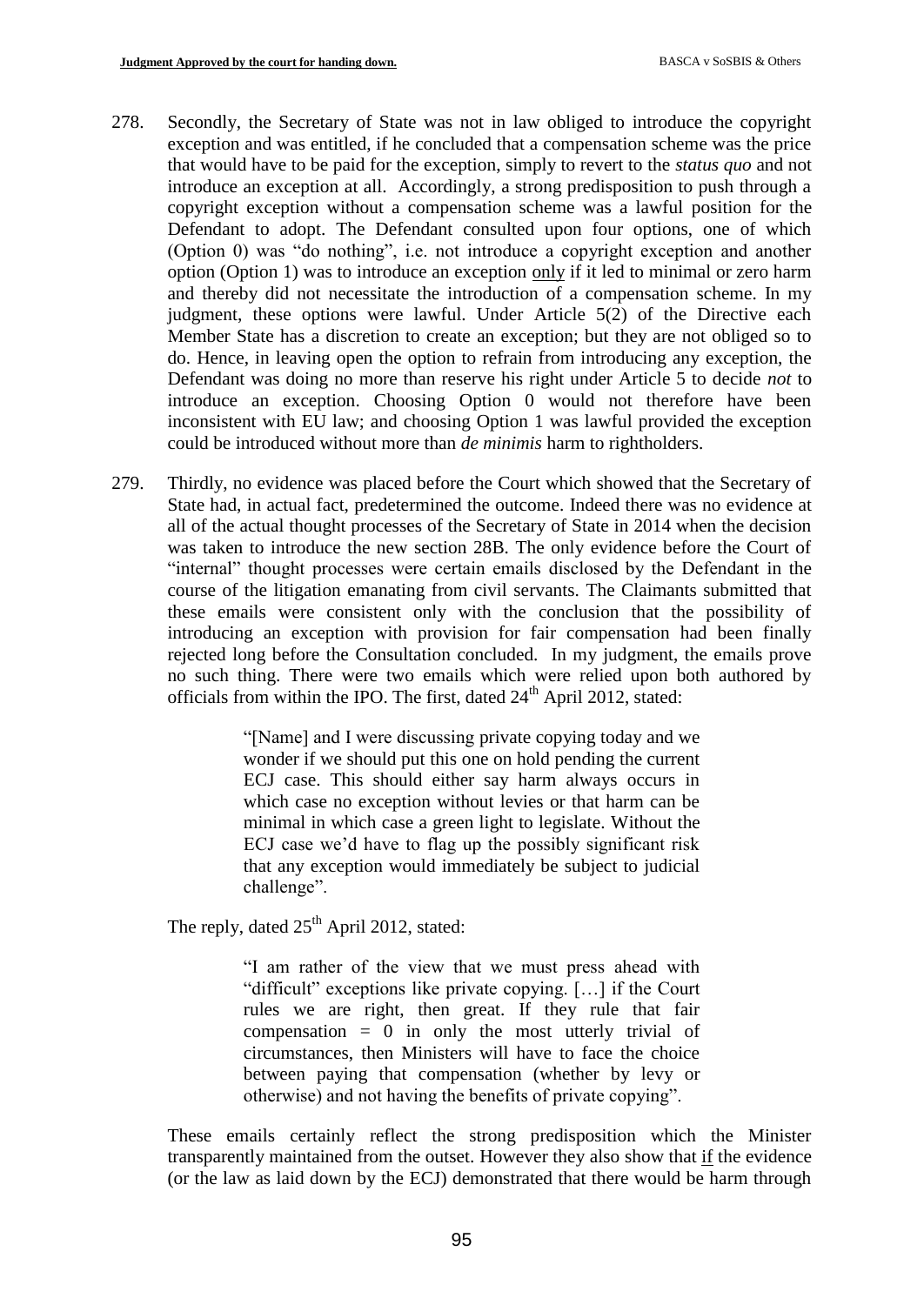the introduction of an exception then the officials would need to put to the Minister the option either to pay the compensation or not introduce the exception at all. For the reasons set out above, this was a lawful choice to place before Ministers. It certainly does not evince any form of predetermination as to the outcome, by the Secretary of State. It is of course also obvious that officials do not necessarily speak for a Minister and it cannot be inferred simply from the recitation of the views of officials (in 2012) that these reflect the views of the ultimate decision maker (in 2014). For it to be possible to attribute the views of officials to those of a Minister there would have to be evidence indicating that the internal views expressed by the officials accurately reflected the Minister's view and had been acted upon by him when the decision was taken. These emails do not provide that evidence.

- 280. Fourthly and finally, as to the invitation made by the Claimants to me to infer from the end result that the Minister had apparently predetermined the outcome, this is to elide two different matters which are (a) the drawing of incorrect inferences from evidence, and (b) the decision maker's thought processes. I accept that one component of a conclusion that a decision maker has unlawfully closed his mind, fettered his discretion, and predetermined a matter, might in principle be a finding that unwarranted inferences were drawn from evidence. However, in the present case the conclusions as drafted and set out in the Updated Impact Assessment would have indicated to the Minister when he read them that he could legitimately proceed to introduce the copyright exception without a compensation mechanism. The fact that (as I find) the Defendant erred in this regard does not prove predetermination or the appearance thereof. It suggests only that the Defendant erred in accepting the reasons in the Updated Impact Assessment. It will thus be rare for inferences of this type to amount to conclusive evidence of predetermination. The evidence may suffice to mount a rationality challenge but it does not, necessarily, prove predetermination. Mr Mill QC confirmed that the Claimants did not allege bad faith on the part of the Defendant. The emails relied upon show the thought processes of officials, not the decision maker. The Defendant has given disclosure of relevant internal documentary material and had there existed evidence that the Minister had, for instance, expressed the position that he would proceed with the copyright exception regardless of the evidence, then that would have been disclosed. But there is no evidence that the Minister did anything other than accept the conclusions in the Updated Impact Assessment. Ultimately, in the absence of any evidence that the Defendant *in actual fact* prematurely closed his mind to any evidence which undermined Option 1, I cannot accept the submission that the outcome was predetermined.
- 281. It is for these reasons that I do not accept that the application succeeds on grounds of alleged predetermination.

### **K. Issue VI: Does the introduction of section 28B constitute unlawful State aid within the meaning of Article 107 TFEU which was not notified to the Commission under Article 108(3) TFEU and so is unlawful?**

### *(i) The issue and the approach to be adopted*

282. The final issue concerns State aid. The **Incorporated Society of Musicians Limited**, the Intervener, was granted leave to intervene upon the basis that it wished to contend that the effect of the introduction of section 28B in the absence of a compensation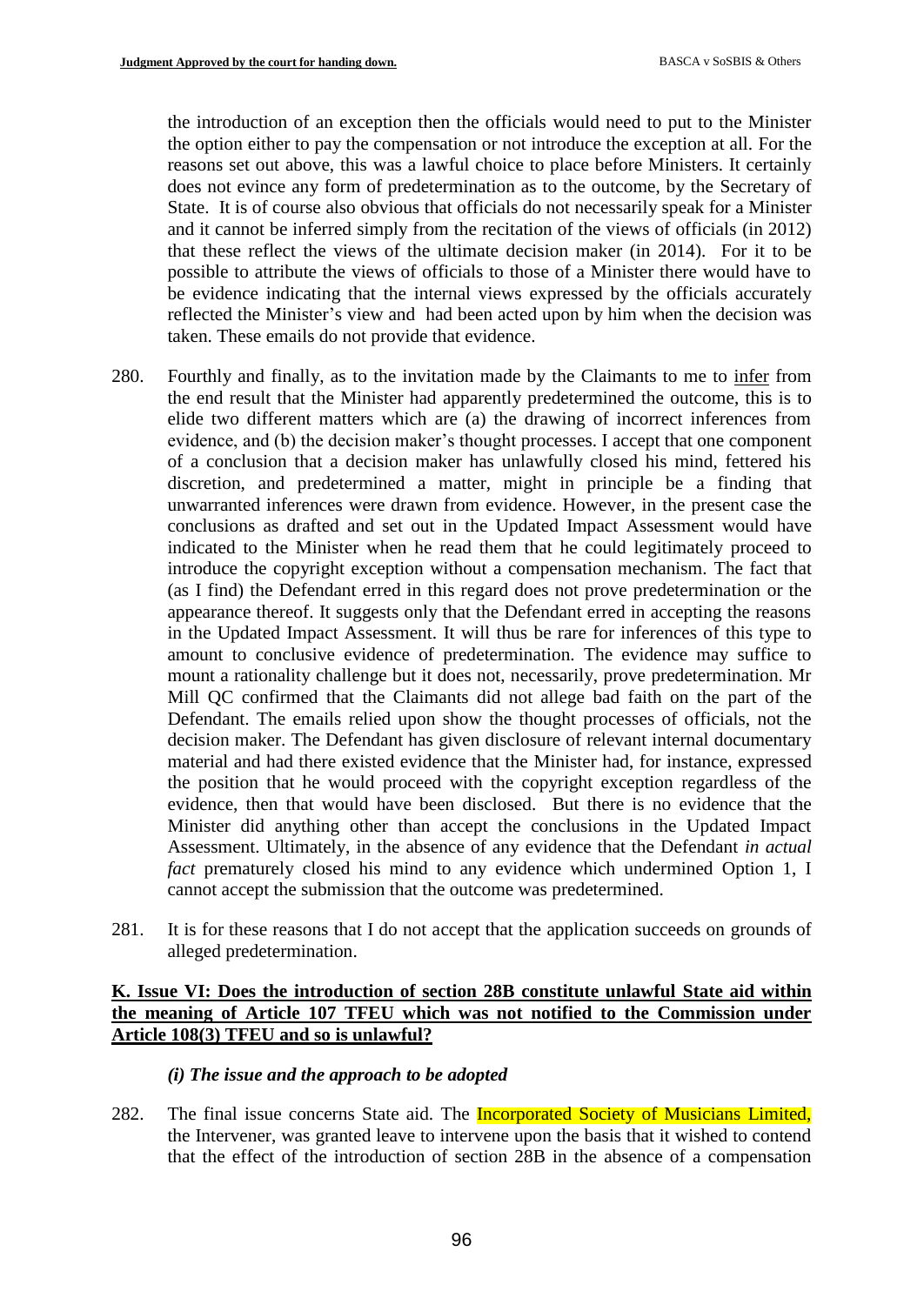provision amounted to unlawful state aid contrary to Article 107(1) of the Treaty on the Functioning of the European Union ("TFEU"). This provides that:

> "Save as otherwise provided in the Treaties, any aid granted by a Member State or through State resources in any form whatsoever which distorts or threatens to distort competition by favouring certain undertakings or the production of certain goods shall, in so far as it affects trade between Member States, be incompatible with the internal market".

- 283. Article 107(2) and (3) TFEU stipulate that aids of certain types either shall or may be compatible with the internal market and that the determination on whether an aid is so compatible is the exclusive prerogative of the European Commission: see for example Case C-354/90 *FNCEPA* [1991] ECR I-5505 at paragraph [14]. Article 108(3) TFEU imposes upon Member States an obligation to inform the Commission of plans to grant or alter aid and it prohibits the implementation of proposed measures pending such notification. It has been long established that Article 108(3) TFEU is directly effective. As such, it may be relied upon before domestic courts as a ground for impugning the legality of a legislative measure said to constitute unnotified and hence unlawful state aid. In such a challenge the court must form its own view as to whether the impugned measure or act does, or does not, involve the grant of an aid within the meaning of the Treaty: see, for example, *R v Customs & Excise Commissioners ex p Lunn Poly Limited* [1999] 1 CMLR 1357 at paragraphs [22] – [24] *per* Lord Woolfe MR. If the measure does amount to "aid" and it has not been duly notified to the Commission then it is unlawful.
- 284. The analysis to be undertaken of "aid" by a Court may involve the consideration of a number of quite different components. In my judgment the question whether there is aid "through State resources" is an objective question for the Court and does not involve the conferral of any margin of appreciation upon the decision maker. The facts which must be considered by the Court do not involve any evaluative judgment on the part of the Defendant; the Court simply has to identify the manner in which the advantage allegedly comes about and then assess the nature of the link between the advantage and the State budget in terms of the closeness and strength of the nexus. The relevant facts are fixed and within a relatively narrow compass. It is possible that the Court, in another case involving other component parts of the definition of "aid", might need to adopt a more limited review. So, for instance, if the issue was whether the market investor test was satisfied and it could be shown that on one reasonable analysis the test was met a Court might be loathe to substitute its own view for that of the decision maker. I do note in this regard however that the Court of Justice has stated that even where the analysis of whether "aid" exists is "technical or complex" the Court (*in casu* a judicial review by the General Court of a decision of the Commission) must conduct a "comprehensive review": see e.g. Case C-487/06P *British Aggregates Association v Commission* [2008] ECR I-10515 paragraph [114]. I emphasise however that no such complex technical or economic issue arises on the facts of the present case and I do not therefore express any view on how a Court would address other more complex components of "aid".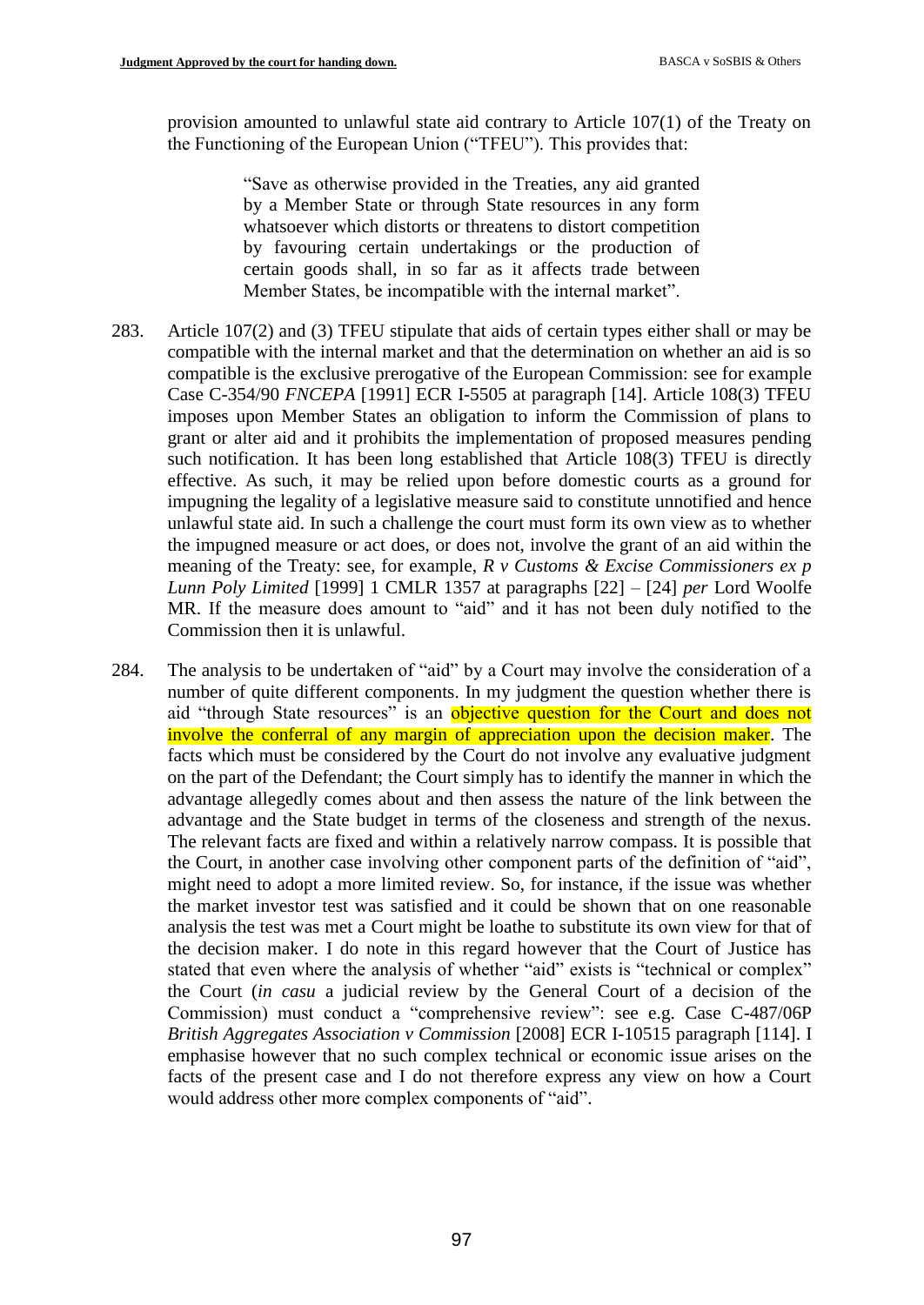## *(ii) The constituent elements of State aid*

- 285. In a leading text (Bacon, European Union Law of State Aid  $(2^{nd}$  ed, 2013) ("Bacon") it is stated that: "*The jurisprudence of the European Court has not yet provided a consistent and comprehensive interpretation of the conditions for State aid under Article 107(1). Whilst the Court's definition of aid is often still based on the actual wording of Article 107(1), in practice the Court has not adhered rigidly to that formulation*" (ibid., page 20, paragraph [2.02]).
- 286. It is also stated (ibid) that, from case law, the following four conditions must be met before the provision is engaged:
	- (i) First, there must be an aid in the sense of an economic advantage.
	- (ii) Secondly, the advantage must be granted directly or indirectly through state resources and must be imputable to the state.
	- (iii) Thirdly, the measure must favour certain undertakings or the production of certain goods (selectivity).
	- (iv) Fourthly, the measure must be liable to distort competition and affect trade between Member States.
- 287. The nub of the dispute between the parties arises in relation to the Intervener's submission that there has been an aid "*through state resources*" (cf. the second condition above). A large number of legislative measures will have winners and losers. The administrative practice of performing impact assessments means that Government will routinely endeavour to estimate in monetary terms the economic advantage accruing to the winners. That advantage is invariably an inherent part of the legislative instrument. It would not therefore ordinarily be treated as a revenue opportunity foregone by the State and it is artificial to seek to categorise it as revenue foregone by arguing that the State should have charged the winning category of persons in order to negative the advantage and that the omission to do so is therefore lost revenue. The question in this case is whether the advantage to the "tech-sector" identified in the Updated Impact Assessment can be said to amount to revenue foregone by the State and therefore aid "through State resources"? The particular issue is whether the advantage which has been identified is so closely connected to State resources that, contrary to the normally expected position, it can properly be said to flow through the State's budgetary resources and hence constitute "aid". As I explain below the Court of Justice has developed two tests for drawing the line between advantages which are and are not "aid". The first test focuses upon the strength of the link between the alleged advantage and the State's budget; the second test starts from the premise that an advantage does arise but then asks whether it is inherent in a legislative or regulatory scheme designed to meet another purpose.
- 288. This case focuses upon one critical component of "aid"; there has been no detailed evidence in this case as to the other components and conditions, including whether the alleged advantage is liable to distort competition and/or affect trade between Member States.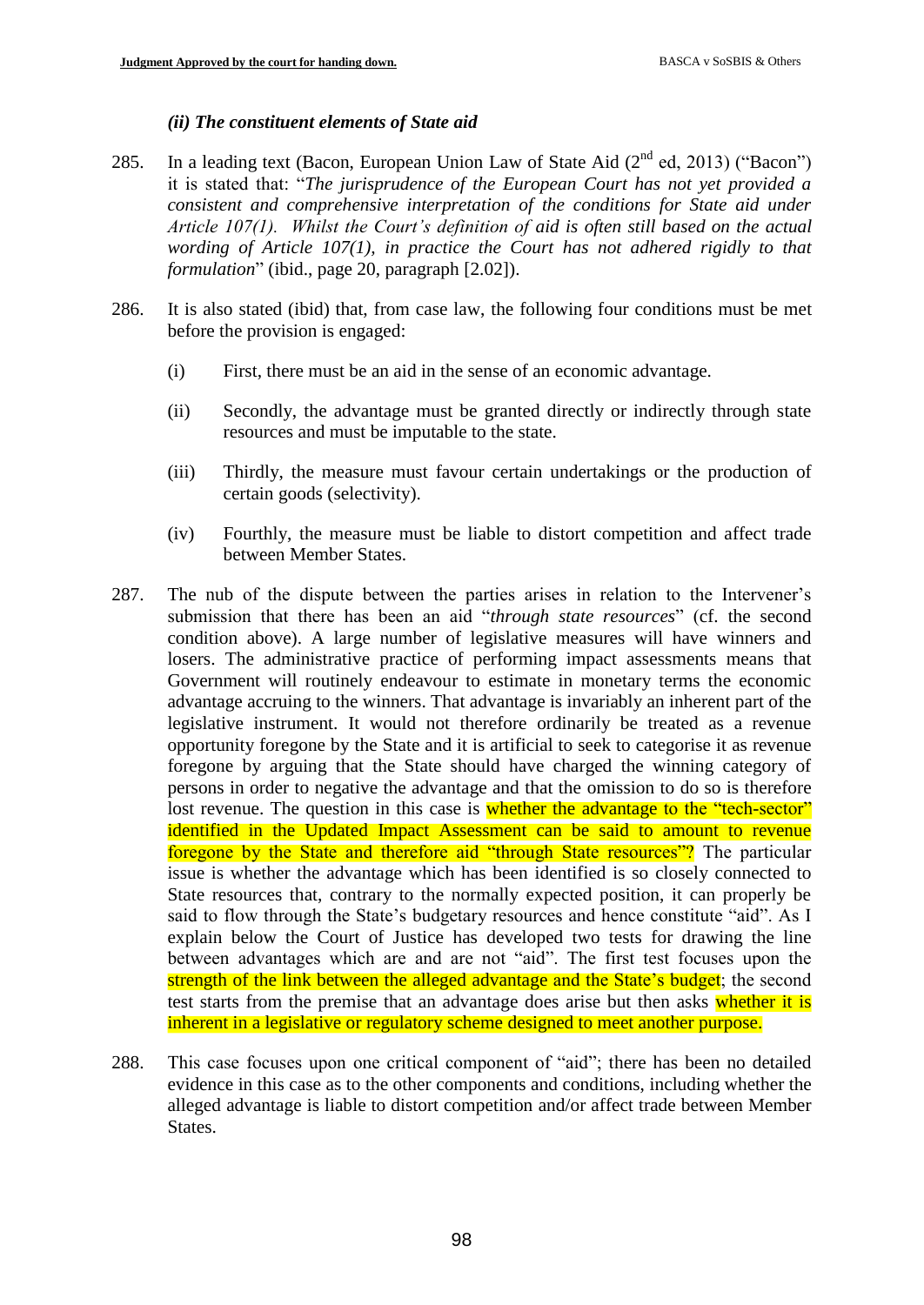## *(iii) The Intervener's case on aid through State resources*

289. The Intervener relies upon the conclusion in the Updated Impact Assessment that the copyright exception whilst causing no harm to rightholders would create **substantial** benefits for technology firms. The assessment (page 2) estimates the benefits to such firms as being in the order of £258 million over ten years. The Intervener cites the benefits attributable, in particular, to cloud storage providers from the removal of the requirement upon them to pay rightholders for licences:

> "Benefits…are expected to arise from: (a) reduced costs due to not having to pay for, or reduce licence fees for, storing copies in a private cloud; (b) reduced admin costs due to not having to negotiate licences; (c) reduced legal risk and uncertainty".

- 290. The Defendant has been unable to quantify, with precision, the transfer of value to technology firms. In the Updated Impact Assessment the transfer was said to be unlikely to be as high as £8 million per annum but unlikely to be nil. The benefit to technology firms was said to be "slightly" in excess of the cost to rightholders. The Intervener submits that, notwithstanding the relatively small scale of the benefit, it was treated as being significant having been specifically identified in the assessment under the heading "Key non-monetised benefits". The Intervener submits that the economic advantages which technology firms are accorded by operation of the new copyright exception are not benefits they would receive under ordinary market conditions. It is submitted that they thereby meet the test for an "aid".
- 291. In their written submissions, the Intervener stated as follows:

"In effect, they are granted a statutory licence which (on the Defendant's own reasoning) reduces their costs and facilitates market entry and expansion. It is precisely on the basis that those economic advantages would not occur in ordinary market conditions in the absence of State intervention that the Defendant in the UIA preferred Option 1…".

- 292. The Intervener then submits that this aid to technology firms, being granted by means of secondary legislation creating an exception from the general domestic law on copyright, is both attributable to the State and granted "*through*" State resources, for two reasons.
- 293. First, the Defendant, in creating the exception, had the power under EU law to impose a private copying levy on technology firms pursuant to Article  $5(2)(b)$  but chose not to impose such a levy and has thereby foregone potential revenues which it could otherwise have collected under the levy. Alternatively, a levy could have been imposed under the European Communities Act 1972. This amounts to a grant directly or indirectly through State resources, there being a direct connection between the *gratis* creation of the exception and the loss of revenue. They cite in support Case C-279/08 *P Commission v Netherlands (Emissions trading scheme)* [2011] ECR I-07671 at paragraph [111] (the "*Netherlands (Emissions trading scheme)*" case). I return to this authority later.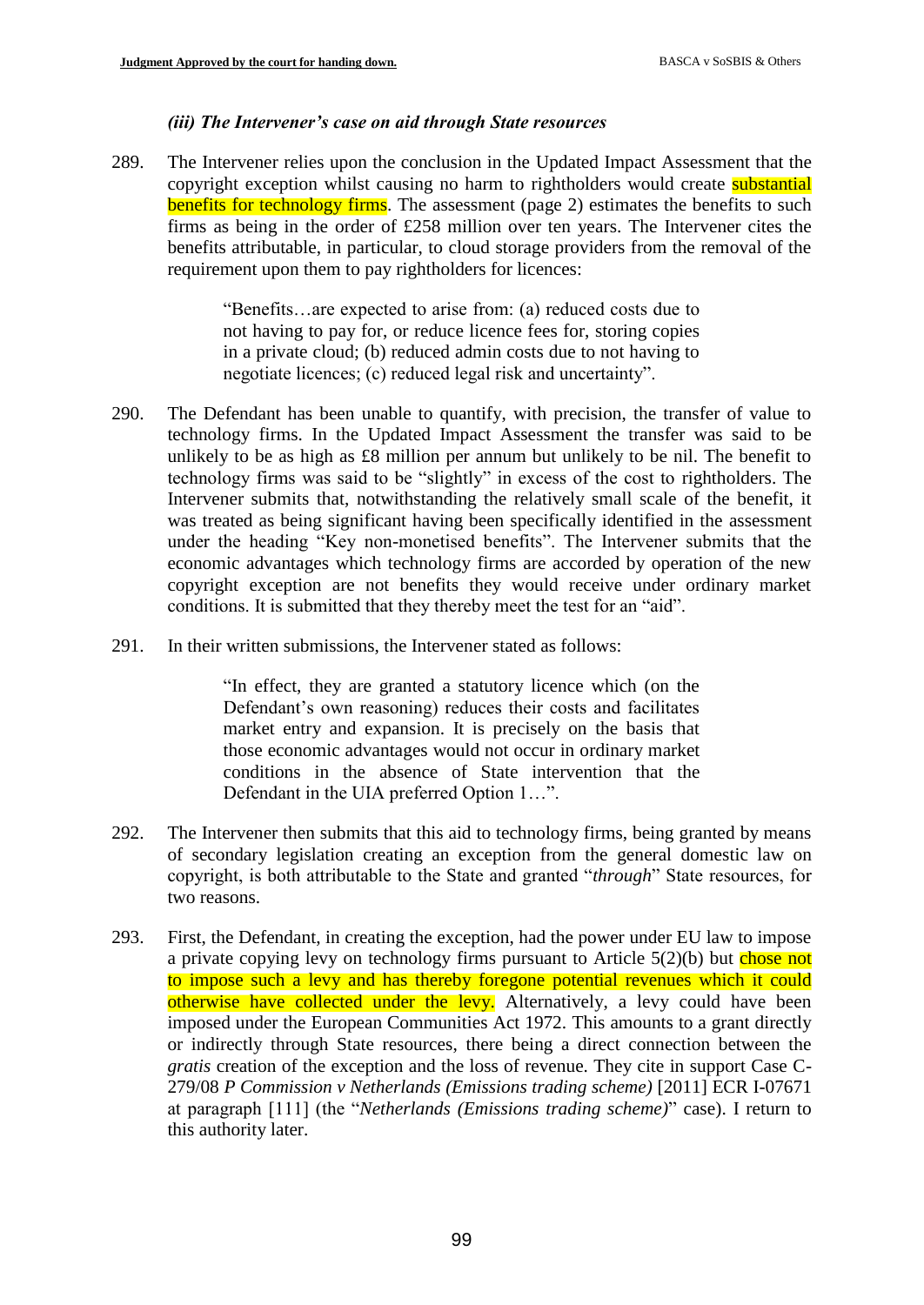294. Secondly, it is submitted that the aid is granted through State resources because by creating the exception without providing any domestic compensation arrangements the UK has itself assumed a direct liability to compensate rightholders under Article 5(2)(b) which is of direct effect alternatively upon the basis that the unlawful refusal to compensate rightholders exposes the State to liability.

## *(iv) Defendant's submissions*

- 295. The Defendant rejects the above submissions. He submits that the Intervener's case fails "at the first hurdle" because there has been no grant of aid to technology firms out of State resources. Instead, the Secretary of State has done no more than adopt a beneficial legislative measure which gives rise, *inter alia*, to potential economic benefits for online service providers. However, those positive benefits to technology firms have not been financed by any corresponding cost, expense or burden on the State. In particular the Secretary of State advances the following three propositions.
- 296. First, with regard to the contention that aid is granted because the UK has foregone potential revenue that it could have derived from the imposition of a private copying levy pursuant to Article  $5(2)(b)$ , the mere fact that the UK had the (un)exercised power to impose such a levy does not indicate that it should be classified as granting aid out of State resources. There is no cost or expense which has been absorbed by the State by reason of the failure to impose a levy. Indeed, it is strongly doubted whether any charge could ever have been imposed under Article 5(2)(b) since such charges are levied to fund compensation to rightholders not negative collateral advantages to third parties.
- 297. Secondly, in relation to the submission that aid is granted through State resources because by creating an exception without providing for any domestic compensation arrangements the UK has itself assumed a direct liability to compensate rightholders, the Secretary of State rejects the notion that in law he has any obligation to compensate rightholders under the Directive which, he submits, is not in any event of direct effect.
- 298. Thirdly, the Secretary of State advances a broader point: if the mere fact that a legislative measure exerted positive effects for particular industries meant that they became State aid then virtually any beneficial legislative intervention would be prohibited, at least without the prior consent of the European Commission. It is commonplace for legislative measures to create benefits for some and detriments for others; but State aid laws are neither designed nor intended to prohibit such measures by reason of these obvious and often inevitable effects. The Defendant relies upon the principle, well established in case law, that the legislative allocation of financial burdens or benefits as between private undertakings does not amount to the character of State aid nor does the fact that this may result in reduced tax receipts by the State. The Defendant refutes the Intervener's interpretation of the *Netherlands (Emissions trading scheme*) case and refers to the ruling of the Court of Justice in Case C-379/98 *PreussenElektra* [2001] ECR I-2099 at paragraphs [58] – [62] ("*PreussenElektra"*).

# *(v) The assumptions made in arriving at a conclusion*

299. In my judgment there is no aid granted through state resources: Article 107 TFEU does not therefore apply. Moreover, had I come to a different conclusion I would not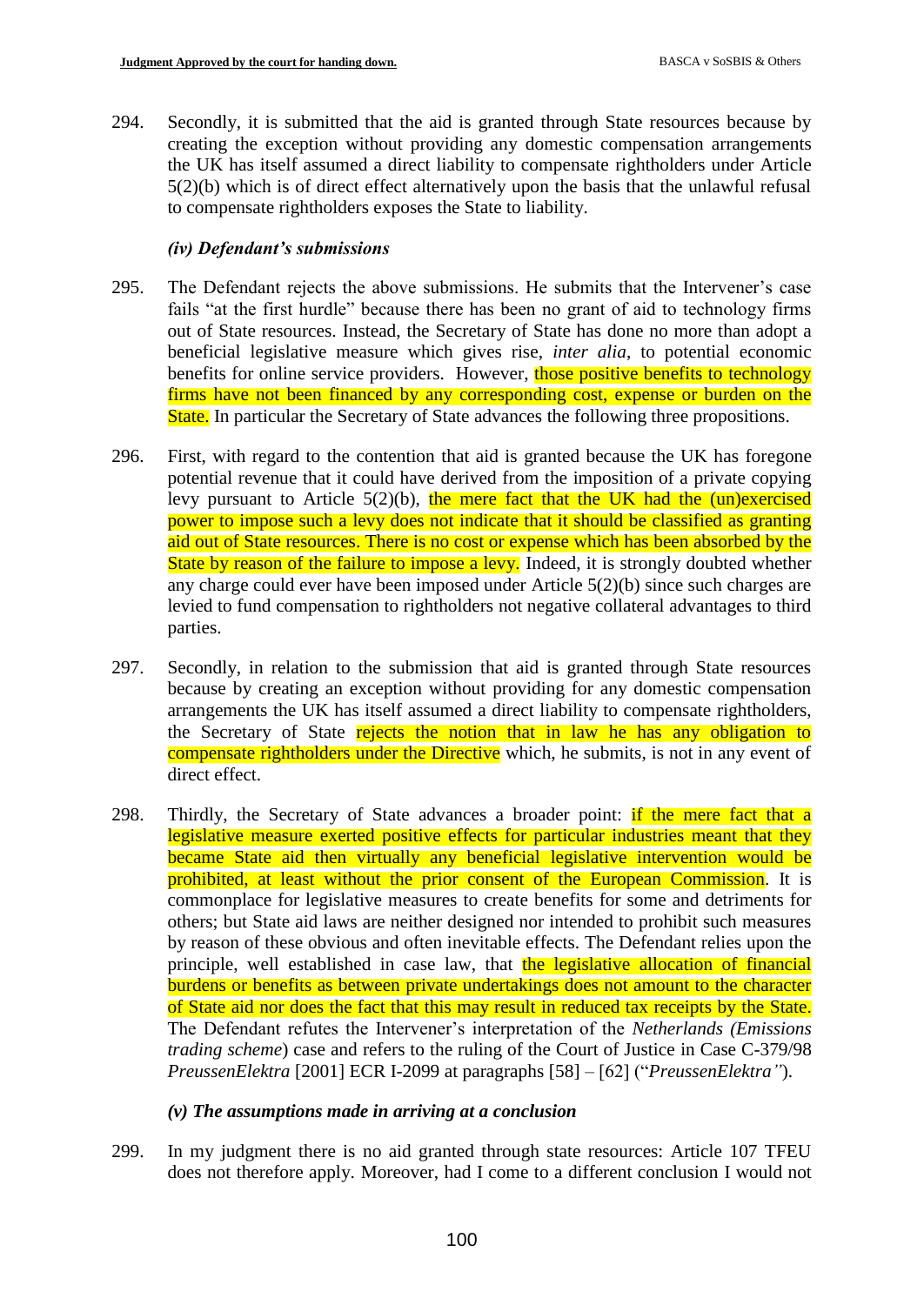have held that Article 107 TFEU applied but I would have remitted the issue of State aid to a further hearing.

- 300. State aid issues arise in public law litigation not infrequently. Article 107 TFEU is an important provision of law but it has acquired a reputation as an argument of last resort because it is often thrown in at the end of a long list of other arguments and is not always given the level of attention that is required if the arguments are to be made good. The present case is an illustration. The Intervener did not seek its own judicial review; it joined the Claimants' but with its own discrete argument. As such it has had to be content with life as an Intervener which has strictly limited the evidence and arguments it can advance. The Defendant for his part was confronted with these arguments late in the day, shortly before the hearing, and has therefore chosen to contest the issue on a limited battle ground. In the event this strategy has succeeded. But I have doubts as to whether other conditions of the definition are in fact met. In particular, I am not clear that there is "aid" or (whilst recognising that the thresholds in law are relatively low) whether even if there is "aid" that the benefits and advantages said to amount to the "aid" are sufficiently large and focused to be liable to distort competition, or, affect inter-state trade. It seems to me to be at least arguable that the benefits identified are so remote and diffuse that they do not amount to "aid" and/or that they would exert no sufficient impact on the market or trade between Member States. The market is vast and international and at best the benefits amount to circa £26m per annum spread throughout that market in ways that might well not be such as to cause any discernible alteration in competitive or commercial behaviour. Whether this is so or not would require some detailed (and possibly expert) analysis and this has not arisen in this case. The consequences of a Court applying Article 107 TFEU may be very serious and should not be so applied, by a side wind, without that Court having undertaken a proper analysis of all the factual conditions precedent. Had I therefore agreed with the Intervener on the point in issue I would not have granted relief in relation to this piece of important legislation upon that score, without first being fully satisfied that Article 107 TFEU was properly engaged in all its facets.
- 301. For the purpose of the analysis below I will therefore assume for the sake of argument – but without making any positive findings to that effect – that the advantage referred to by the Intervener (i) is liable to distort competition and (ii) is liable to affect trade between the Member States.

# *(vi) Conclusions*

- 302. The following are my reasons for the conclusion that the aid does not arise through state resources.
- 303. In *Bacon* (ibid.) it is explained that until recently there was confusion in the case law as to whether Article 107(1) TFEU should apply to any measure which conferred economic advantages on specific undertakings which was the result of conduct attributable to the state regardless of whether it involved any financial burden for the State (ibid., page 61, paragraph 2.94). It is also stated (ibid., paragraph, 2.95) that the Court of Justice has now clarified the state resources argument in *PreussenElektra.*  This authority is relied upon by the Secretary of State*.* In that case at issue was the German *Stromeinspeinungsgretz*, a legislative measure which required private electricity distribution undertakings to acquire a fixed amount of electricity from renewable energy suppliers, at fixed minimum prices. The difference between those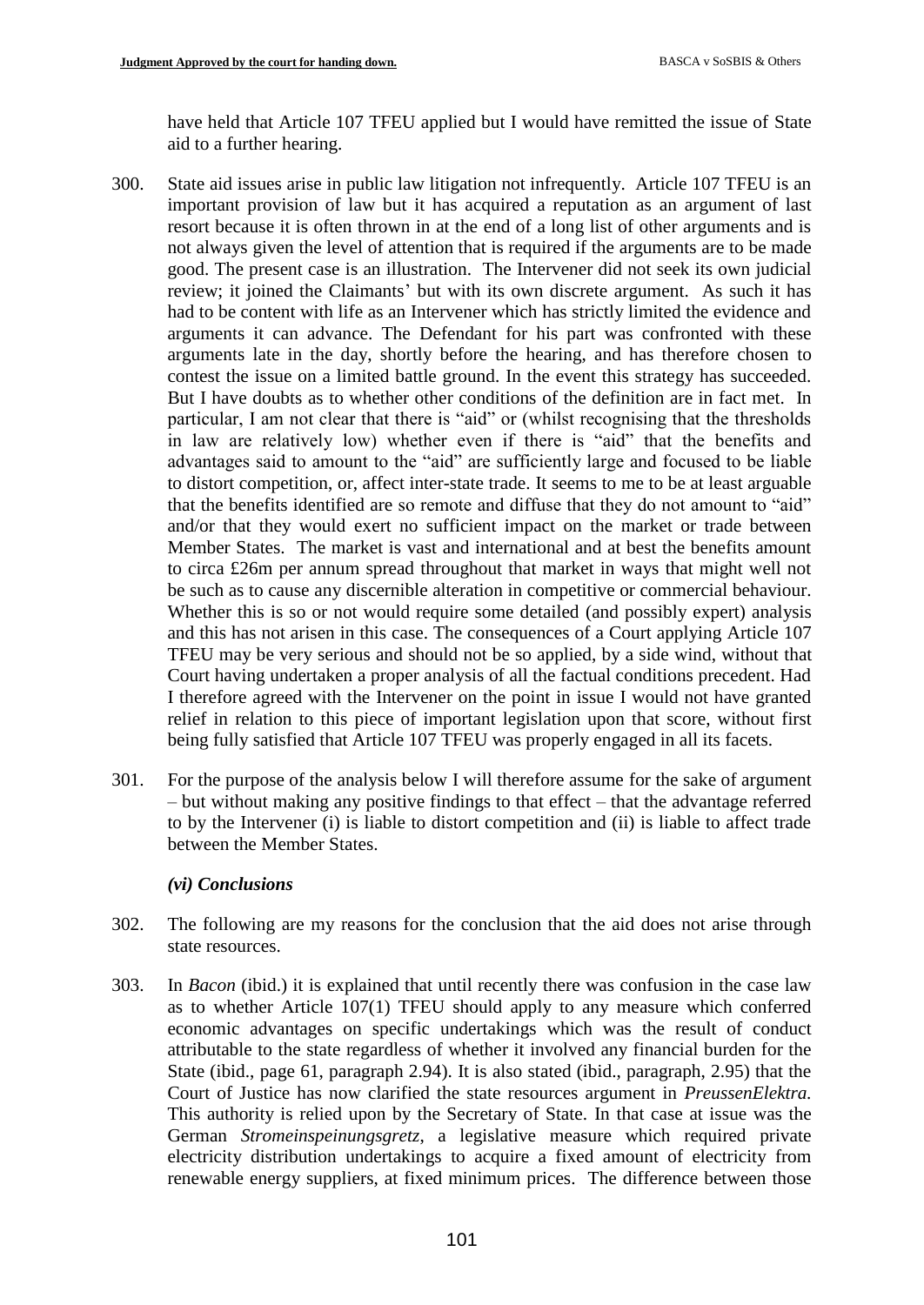prices and market prices was paid in part by conventional electricity suppliers. It was accepted that the net economic effect of the scheme was to confer advantages upon one class of trader. The Court held however that this did not amount to State aid:

"58. In that connection, the case-law of the Court of Justice shows that only advantages granted directly or indirectly through State resources are to be considered aid within the meaning of Article 92(1). The distinction made in that provision between 'aid granted by a Member State' and aid granted 'through State resources' does not signify that all advantages granted by a State, whether financed through State resources or not, constitute aid but is intended merely to bring within that definition both advantages which are granted directly by the State and those granted by a public or private body designated or established by the State (see Case 82/77 *Van Tiggele* [1978] ECR 25, paragraphs 24 and 25; *Sloman Neptun,* paragraph 19; Case C-189/91 *Kirsammer-Hack* [1993] ECR 1-6185, paragraph 16; Joined Cases C-52/97, C-53/97 and C-54/97 *Viscido* [1998] ECR I-2629, paragraph 13; Case C-200/97 *Ecotrade* [1998] ECR I-7907, paragraph 35; Case C-295/97 *Piaggio* [1999] ECR I-3735, paragraph 35).

59. In this case, the obligation imposed on private electricity supply undertakings to purchase electricity produced from renewable energy sources at fixed minimum prices does not involve any direct or indirect transfer of State resources to undertakings which produce that type of electricity.

60. Therefore, the allocation of the financial burden arising from that obligation for those private electricity supply undertakings as between them and other private undertakings cannot constitute a direct or indirect transfer of State resources either.

61. In those circumstances, the fact that the purchase obligation is imposed by statute and confers an undeniable advantage on certain undertakings is not capable of conferring upon it the character of State aid within the meaning of Article 92(1) of the Treaty.

62. That conclusion cannot be undermined by the fact, pointed out by the referring court, that the financial burden arising from the obligation to purchase at minimum prices is likely to have negative repercussions on the economic results of the undertakings subject to that obligation and therefore entail a diminution in tax receipts for the State. That consequence is an inherent feature of such a legislative provision and cannot be regarded as constituting a means of granting to producers of electricity from renewable energy sources a particular advantage at the expense of the State (see, to that effect, *Sloman Neptun,* paragraph 21, and *Ecotrade,* paragraph 36)".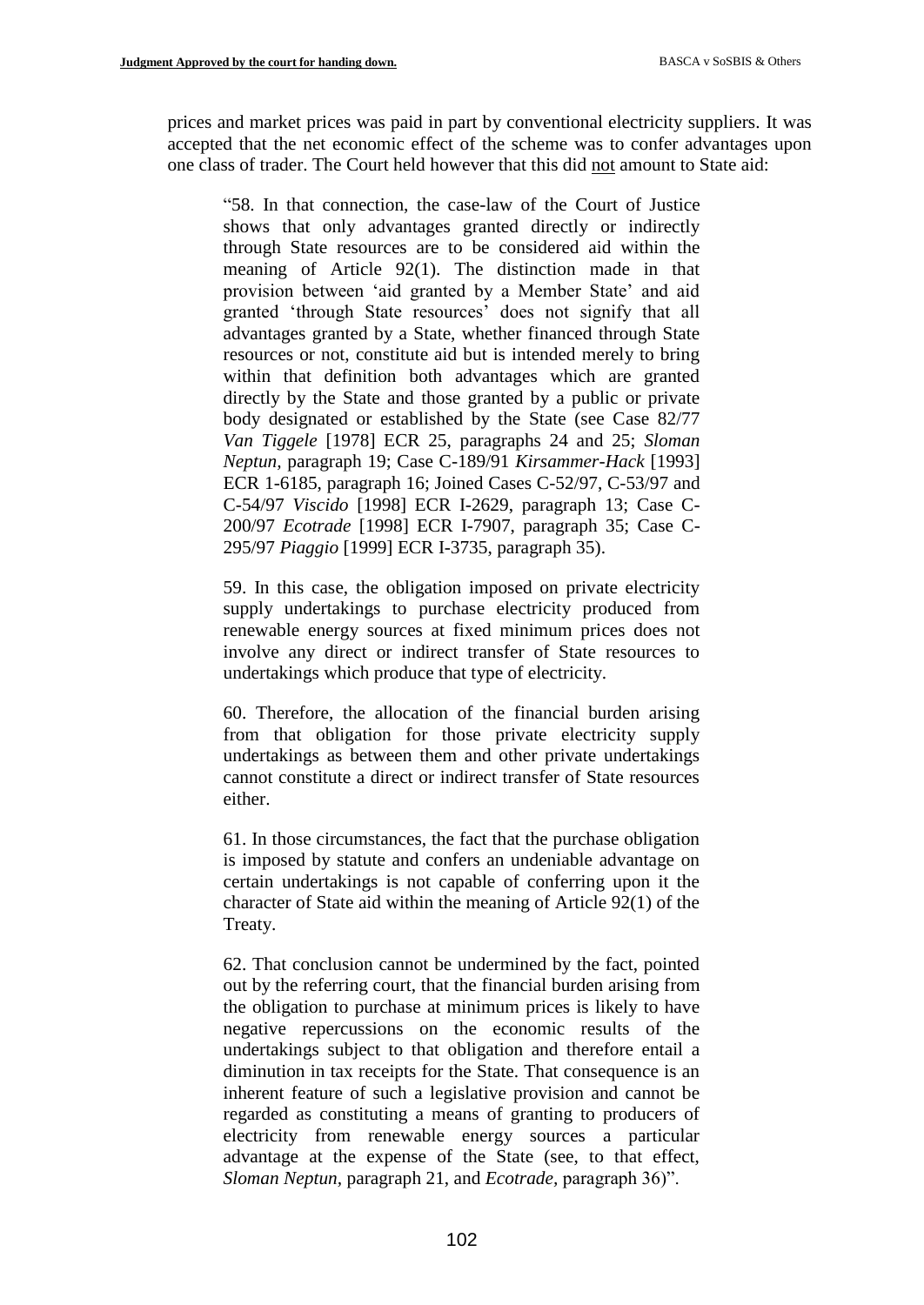- 304. The effect of this (according to Bacon, ibid., page 63, paragraph 2.96) is that "… *notwithstanding the wording of Article 107(1), the conditions of a grant of aid and a grant through state resources are to be interpreted as cumulative rather than alternative*". The Intervener must therefore show both that the measure involves state resources and also that it is imputable to the state.
- 305. As to the circumstances when an advantage conferred may properly be defined as being *through* state resources the law has evolved through the judgment of the Court of Justice in *Netherlands (Emissions Trading Scheme*) in particular at paragraphs [104] - [111]:

"104. In that regard, it should be noted that, according to settled case-law, it is not necessary to establish in every case that there has been a transfer of State resources for the advantage granted to one or more undertakings to be capable of being regarded as a State aid within the meaning of Article 87(1) EC (*France* v *Commission*, paragraph 36).

105. Also, the distinction made in that provision between 'aid granted by a Member State' and aid granted 'through State resources' does not signify that all advantages granted by a State, whether financed through State resources or not, constitute aid, but is intended merely to bring within that definition both advantages which are granted directly by the State and those granted by a public or private body designated or established by the State (*PreussenElektra*, paragraph 58, and Case C-222/07 *UTECA* [2009] ECR I-1407, paragraph 43).

106. In the present case, an advantage granted by the national legislature, that is, the tradability of  $NO<sub>x</sub>$  emission allowances, could entail an additional burden for the public authorities in the form of an exemption from the obligation to pay fines or other pecuniary penalties (see, to that effect, Case C-295/97 *Piaggio* [1999] ECR I-3735, paragraph 42). By establishing the 'dynamic cap' scheme, the Kingdom of the Netherlands gave to the undertakings covered by the measure in question the possibility of buying emission allowances in order to avoid the payment of fines. In addition, the consequence of that system is the creation, without real consideration supplied to the State, of emission allowances which, because of their tradable character, have an economic value. It must be concluded that the Member State could have sold such rights, or where appropriate put them up for auction, if it had structured that scheme differently (see, in that regard, paragraphs 63, 64 and 86 to 96 above).

107. Thus, the General Court's conclusion in paragraph 75 of the judgment under appeal that the undertakings concerned are free to sell their emission allowances even though they are linked to a maximum ceiling, is not called into question by the arguments submitted. As the Advocate General considered in point 87 of his Opinion, the Member State, by conferring on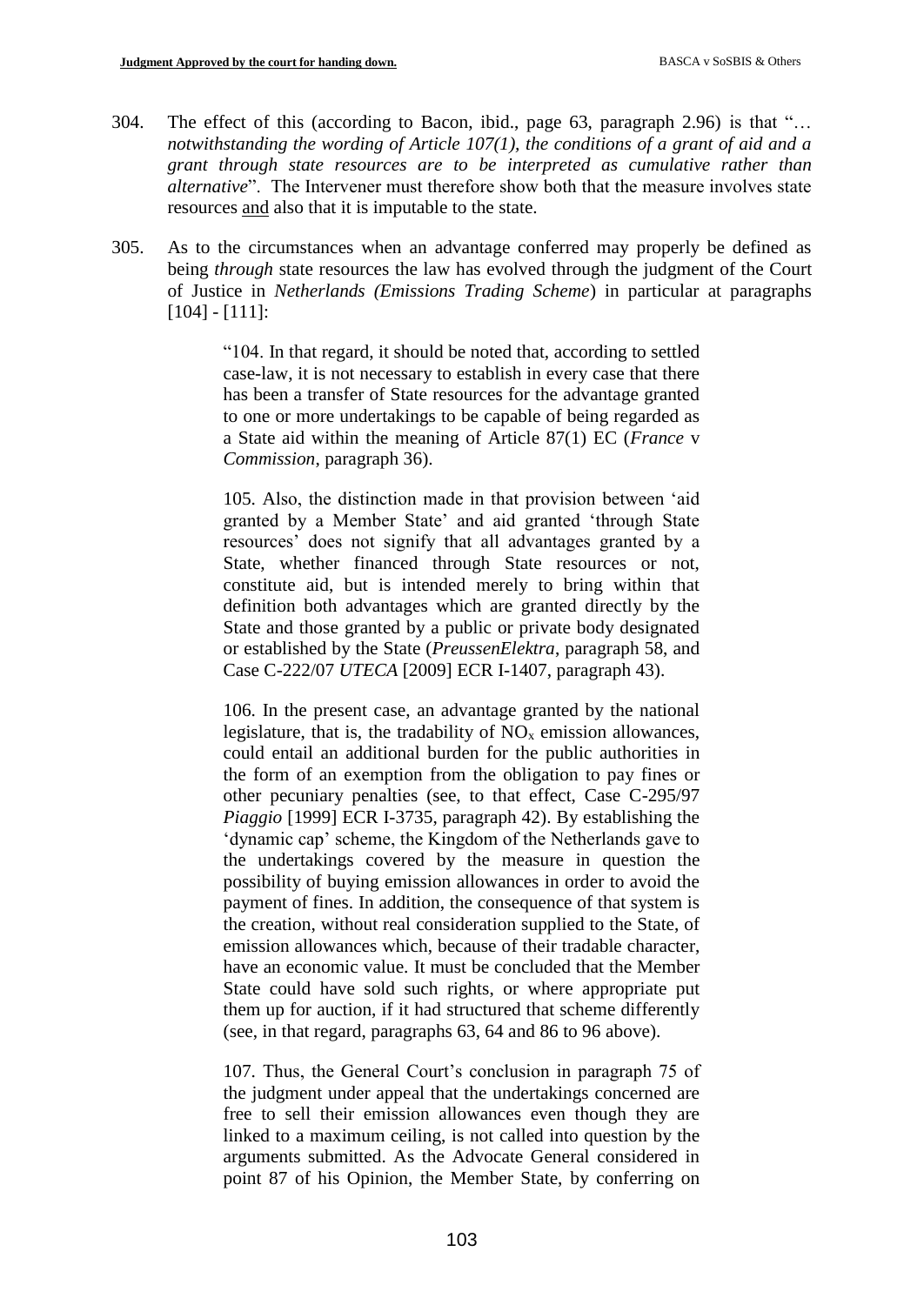those emission allowances the character of tradable intangible assets and by making them available to the undertakings concerned free of charge instead of selling those allowances or putting them up for auction, foregoes public resources.

108. In addition, the fact that such a measure permits undertakings to offset among each other the surpluses or deficits in relation to the standard laid down and that that measure creates a legal framework for limiting the discharge of  $NO<sub>x</sub>$  emissions in a profitable manner for undertakings with large facilities, show that the undertakings covered by the measure in question have an alternative to the imposition of a fine by the State.

109. With regard to the arguments concerning *PreussenElektra*, the General Court correctly distinguished that judgment from the present case. According to that judgment, legislation of a Member State which, first, requires private electricity supply undertakings to purchase electricity produced in their area of supply from renewable energy sources at minimum prices higher than the real economic value of that type of electricity, and, second, allocates the financial burden arising from that obligation amongst those electricity supply undertakings and upstream private electricity network operators, does not constitute State aid within the meaning of Article 87(1) of the Treaty.

110. The Court considered, in that judgment, that even if the financial burden arising from the obligation to purchase at minimum prices was likely to have negative repercussions on the economic results of the undertakings subject to that obligation and entail a diminution in tax receipts for the State, that consequence was an inherent feature of such a legislative provision and could not be regarded as constituting a means of granting to producers of electricity from renewable energy sources a particular advantage at the expense of the State.

111. On the contrary, in the present case, as the Advocate General stated in point 92 of his Opinion, that foregoing of resources cannot be considered as 'inherent' in any instrument designed to regulate emissions of atmospheric pollutants by an emission allowance trading scheme. Where it has recourse to those instruments, the State has in principle a choice between allocating those allowances free of charge or selling or auctioning them. Furthermore, in the present case there is a sufficiently direct connection between the measure in question and the loss of revenue, a link which did not exist between the imposition of the obligation to purchase and the possible diminution in tax receipts at issue in the case which led to the judgment in *PreussenElektra*. The facts of the two cases are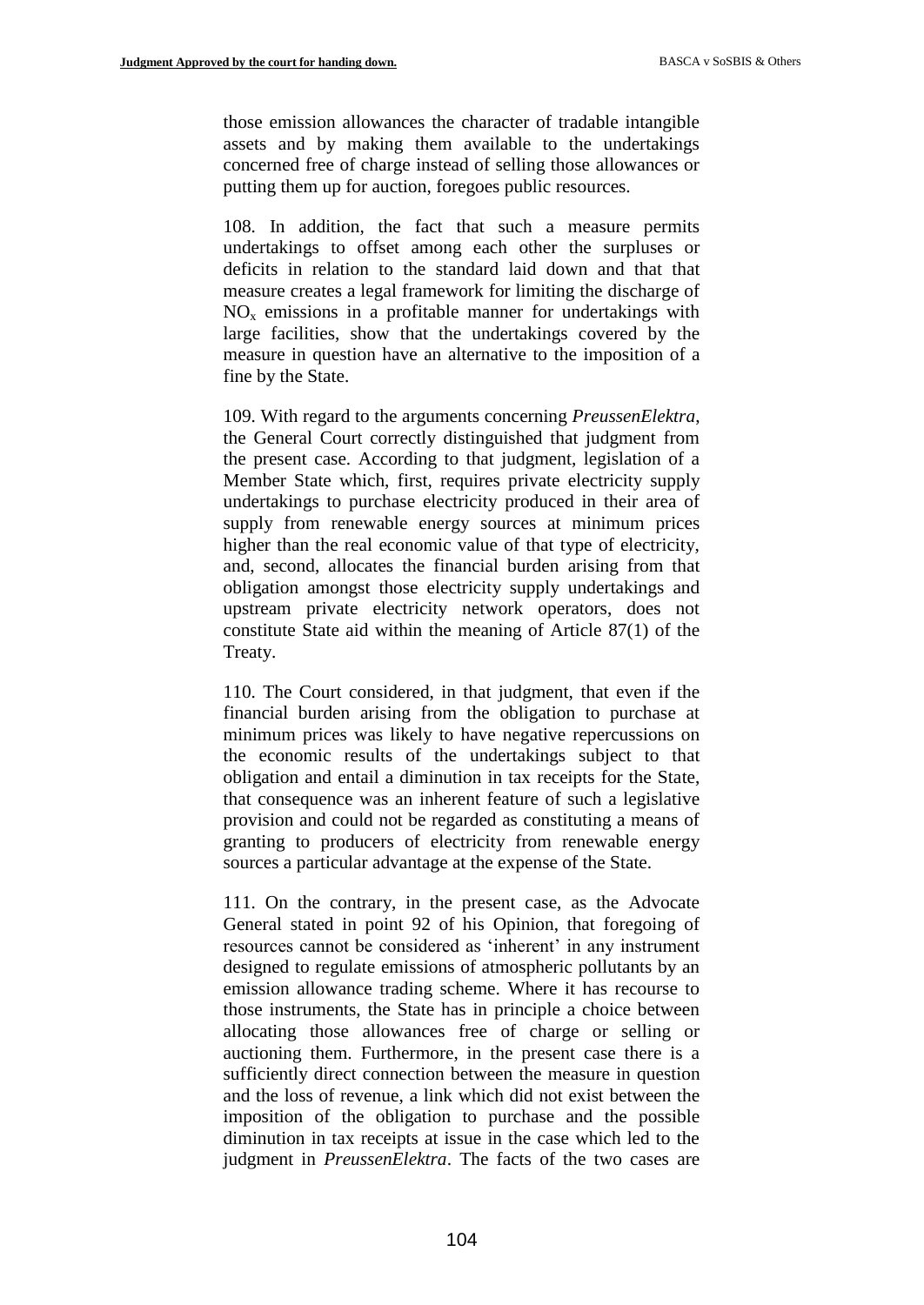therefore not comparable and the solution adopted by the Court in *PreussenElektra* thus cannot be applied to the present case".

- 306. These two authorities (themselves relying upon earlier authorities) establish a series of propositions:
	- a) It is not necessary for there to be an actual transfer of State resources for "aid" to arise since "aid" can arise where the State foregoes revenue: *Netherlands (Emissions Trading Scheme*) paragraph [104] – [107].
	- b) However, not every financial advantage granted "through" or "by" the State amounts to "aid": *Netherlands (Emissions Trading Scheme*) paragraph [105]; *PreussenElektra* paragraph [58].
	- c) Where the state institutes a system whereby private undertakings obtain an exemption from an obligation to pay fines or other pecuniary penalties this can in principle (see "*could*" in *Netherlands (Emissions Trading Scheme)*, paragraph [106]) amount to "*an additional burden*" for the State and as such amount to state resources foregone: *Netherlands (Emissions Trading Scheme*) paragraphs [106] and [107].
	- d) However, legislative schemes which simply fix prices and allocate consequential benefits and burdens between private operators do not constitute aid because there is no direct or indirect transfer of State resources to undertakings: *PreussenElektra* paragraphs [59] - [61]; *Netherlands (Emissions Trading Scheme*) paragraph [109].
	- e) Even where an advantage can properly be categorised as revenue foregone if it is "*inherent*" in a regulatory instrument then that foregone revenue still does not amount to an "aid" to the benefited undertaking: *PreussenElektra* paragraph [62]; *Netherlands (Emissions Trading Scheme*) paragraph [111] and see also per Advocate General Mengozzi at paragraph [92].
	- f) The conclusion in (e) can apply such that even if a scheme or measure has negative repercussions on undertakings and leads to "…*a diminution in tax receipts for the state*" that is not necessarily enough: *PreussenElektra* paragraph [62]; *Netherlands (Emissions Trading Scheme)* paragraph [110].
- 307. How do these principles apply in the present case? I accept, in broad terms, the Defendant's submissions summarised at paragraphs [295] – [298] above.
- 308. First, there is no revenue or resource foregone to the State and hence there is no aid "*through state resources*". The Intervener's argument is that because there is an advantage it is to be treated as a gift or a *gratis* advantage which has been wholly unearned and unwarranted. It flows from the State and could very easily have been negatived by the State charging the benefited class for that advantage. Such a charging scheme could have been introduced under Article  $5(2)(b)$  or the European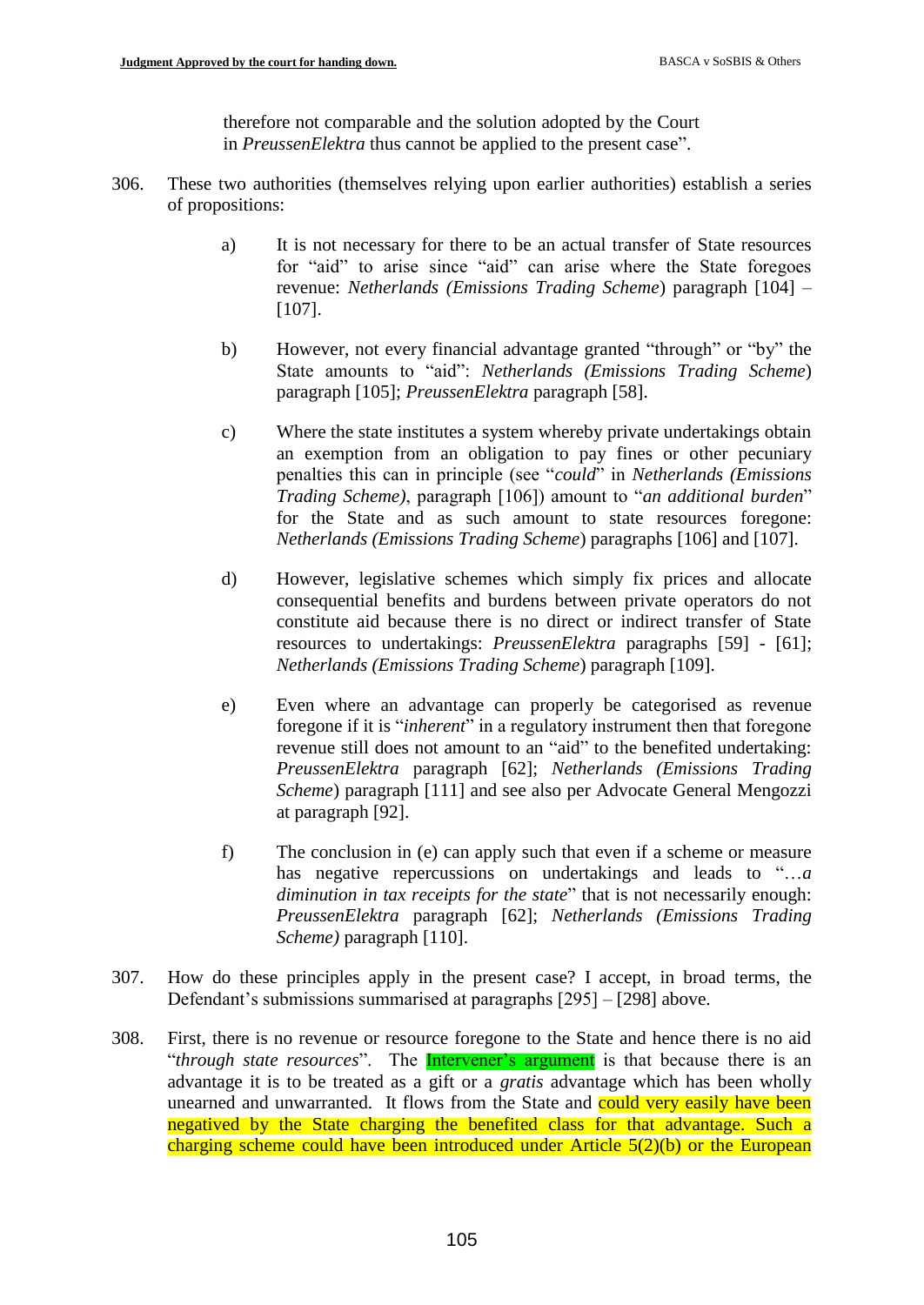Communities Act 1972. As such because the advantage has not been charged for it reflects revenue foregone.

- 309. However, in my view, this is exactly the sort of **hypothetical**, remote and indirect diminution in revenue that the Court of Justice has been keen to avoid becoming ensnared within the State aid rules. I reject the submission that there is revenue foregone because the State could have imposed a levy in order to neutralise the advantage, or because the State is said to be "liable" for breach of Article 5(2)(b) and in consequence, the liability represents "*…a clear and concrete risk*" to the budget. These are not, in my view, the sorts of linkages which the Court of Justice would view as remotely sufficient. The Intervener sought to draw an analogy with the facts of *Netherlands (Emissions Trading Scheme)* in which the Court held that there was a revenue foregone and hence *"aid".* But in truth the facts of the present case could hardly be more different. In that case the Court found as fact that the disputed emissions trading scheme in the Netherlands resulted in revenue foregone because the state had instituted a formal market in emission credits specifically conferring "*allowances*" which the Court felt able to categorise as "*intangible assets*" (see paragraphs [102]), not least because it was a specific object of the emission credit scheme that these assets should have two valuable characteristics. First, they were capable of being traded in a formal market (cf. paragraphs 88ff) and were intended thereby to have an "*economic value* (cf. paragraph [106]). Secondly, these credits were the deliberate act of the State in establishing the dynamic cap scheme which enabled undertakings to "*avoid the payment of fines*" i.e. they served as fiscal or penal exemptions. There was thus revenue foregone because the State gave away for no consideration valuable, tradeable, assets which were capable of being used to offset financial charges which would otherwise have accrued to the State. The present facts do not even come close to exhibiting the closeness and formality of the connection between the advantage and foregoing of State resource which arose in the *Netherlands* case. The other side of the coin (relied upon by the Secretary of State) is *PreussenElektra* where the linkage between the advantage and the debit to the State budget was held to be too indirect and remote to amount to an advantage through state resources. In my judgment comparing and contrasting the facts of *Netherlands (Emissions Trading Scheme)* with the facts of *PreussenElektra* enables a clear line to be drawn between the sorts of advantage conferred by the state which do and do not amount to revenue foregone and an advantage conferred through State resources. In the present case the alleged aid is no more than an estimation of a diffuse advantage spread across a wide class with no clear shape or definition or formality to it. The facts of the present case fall some considerable distance away from the Article 107(1) TFEU line and do not have the characteristics of anything that could be said to amount to revenue foregone by the State.
- 310. A more recent illustration where the Court, in order to avoid a finding of "aid", also endeavoured to distinguish, on the facts, a national scheme from those in *Netherlands (Emissions Trading Scheme),* was Case C-518/13 *Eventech Ltd v London Borough of Camden, and, Transport for London* (14<sup>th</sup> January 2015) ("*Eventech*") at paragraphs [28] ff.
- 311. It seems generally from all of these cases that the Court has little appetite for classifying the benefits which flow from generalised legislative schemes as "aid" falling under Article  $107(1)$  unless there is a clear and direct nexus of a relatively